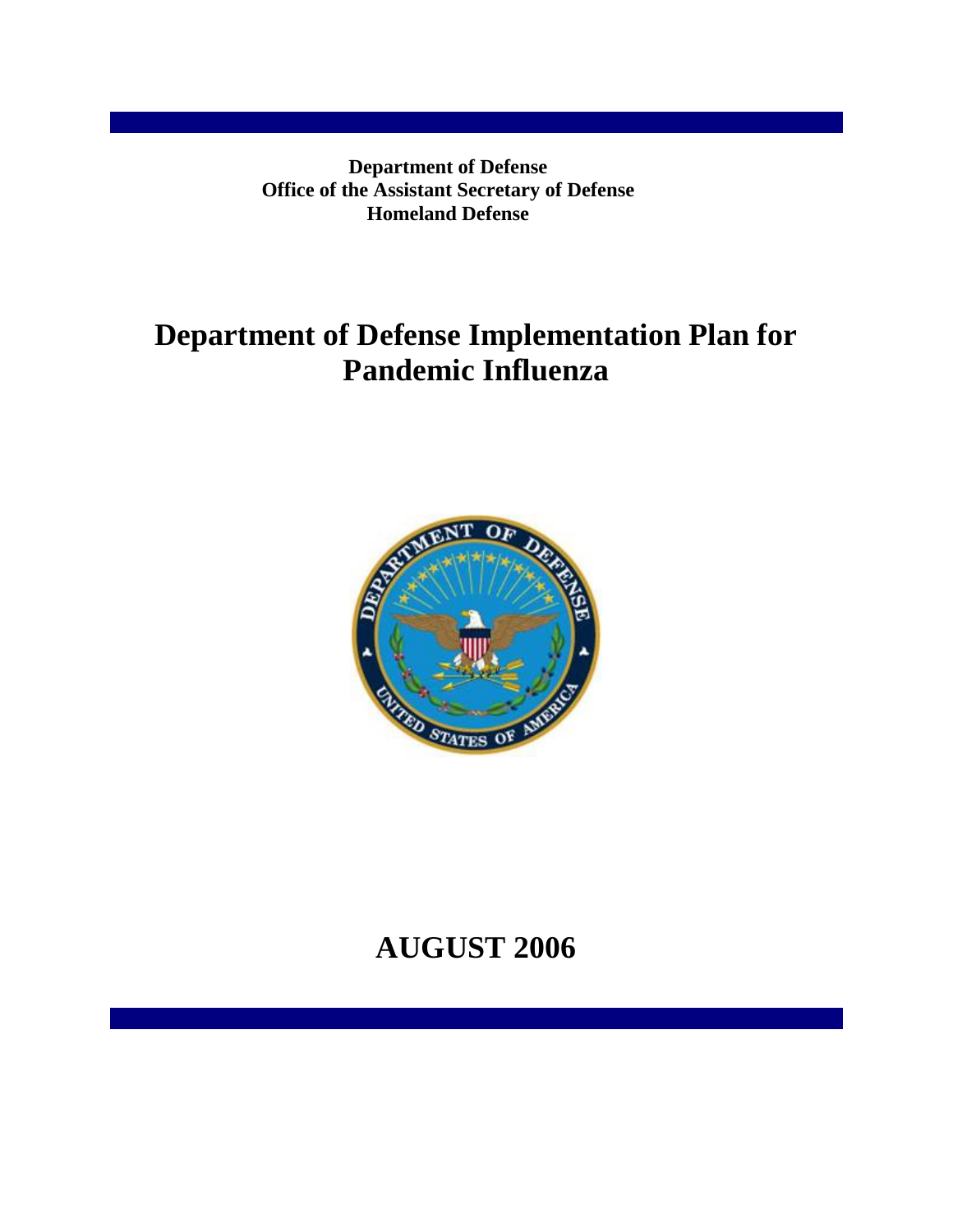

HOMEL AND **DEFENSE** 

ASSISTANT SECRETARY OF DEFENSE 2600 DEFENSE PENTAGON<br>WASHINGTON, DC 20301-2600

SEP 1 2 2006

MEMORANDUM FOR SECRETARIES OF THE MILITARY DEPARTMENTS CHAIRMAN OF THE JOINT CHIEFS OF STAFF UNDER SECRETARIES OF DEFENSE ASSISTANT SECRETARIES OF DEFENSE GENERAL COUNSEL OF THE DEPARTMENT OF **DEFENSE** DIRECTOR, OPERATIONAL TEST AND EVALUATION INSPECTOR GENERAL OF THE DEPARTMENT OF **DEFENSE** DIRECTOR, ADMINISTRATION AND MANAGEMENT DIRECTOR, PROGRAM ANALYSIS AND EVALUATION DIRECTOR, NET ASSESSMENT DIRECTOR, FORCE TRANSFORMATION DIRECTORS OF THE DEFENSE AGENCIES DIRECTORS OF THE DOD FIELD ACTIVITIES

SUBJECT: Department of Defense Implementation Plan for Pandemic Influenza

Enclosed is the Department of Defense (DoD) Implementation Plan for Pandemic Influenza. This Plan implements the White House Implementation Plan for the National Strategy for Pandemic Influenza. It provides additional planning guidance to the Services and Combatant Commands for preparation and response to an outbreak of Pandemic Influenza.

Our points of contact are LTC Kieth W. Reed, kieth.reed@osd.mil, (703) 614-9541, and CDR Michael Vineyard, michael.vineyard@osd.mil, (703) 697-5906.

 $V/A$ 

Peter F. Verga Principal Deputy

Attachment: As stated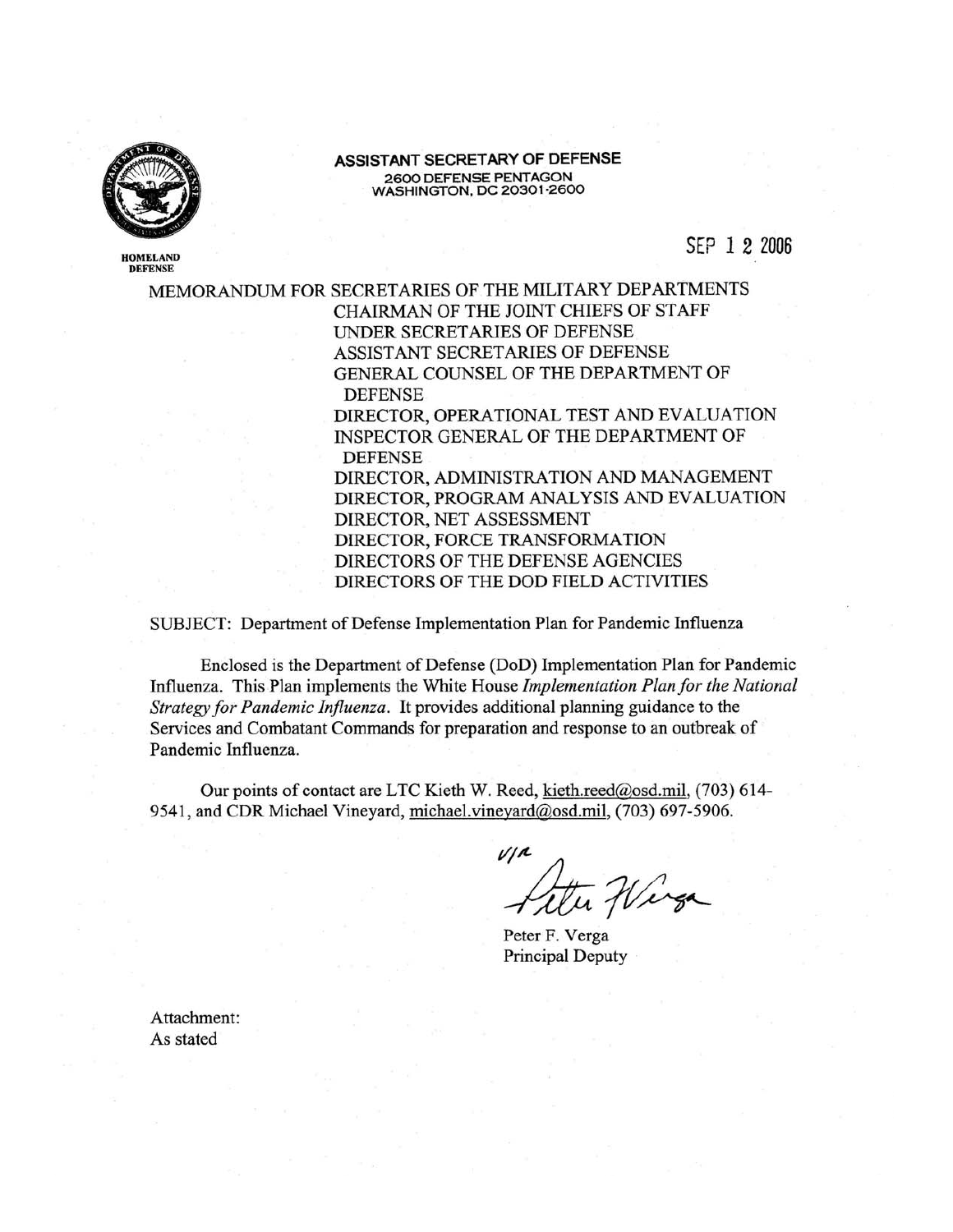# **TABLE OF CONTENTS**

| Critical Planning Task Alignment With National Strategy Pillars And Priorities 11 |  |
|-----------------------------------------------------------------------------------|--|
|                                                                                   |  |
| ANNEX A, DEPARTMENT OF DEFENSE PANDEMIC INFLUENZA PREPAREDNESS                    |  |
|                                                                                   |  |
|                                                                                   |  |
| ANNEX D, CONTINUITY OF OPERATIONS/CONTINUITY OF GOVERNMENT  70                    |  |
|                                                                                   |  |
|                                                                                   |  |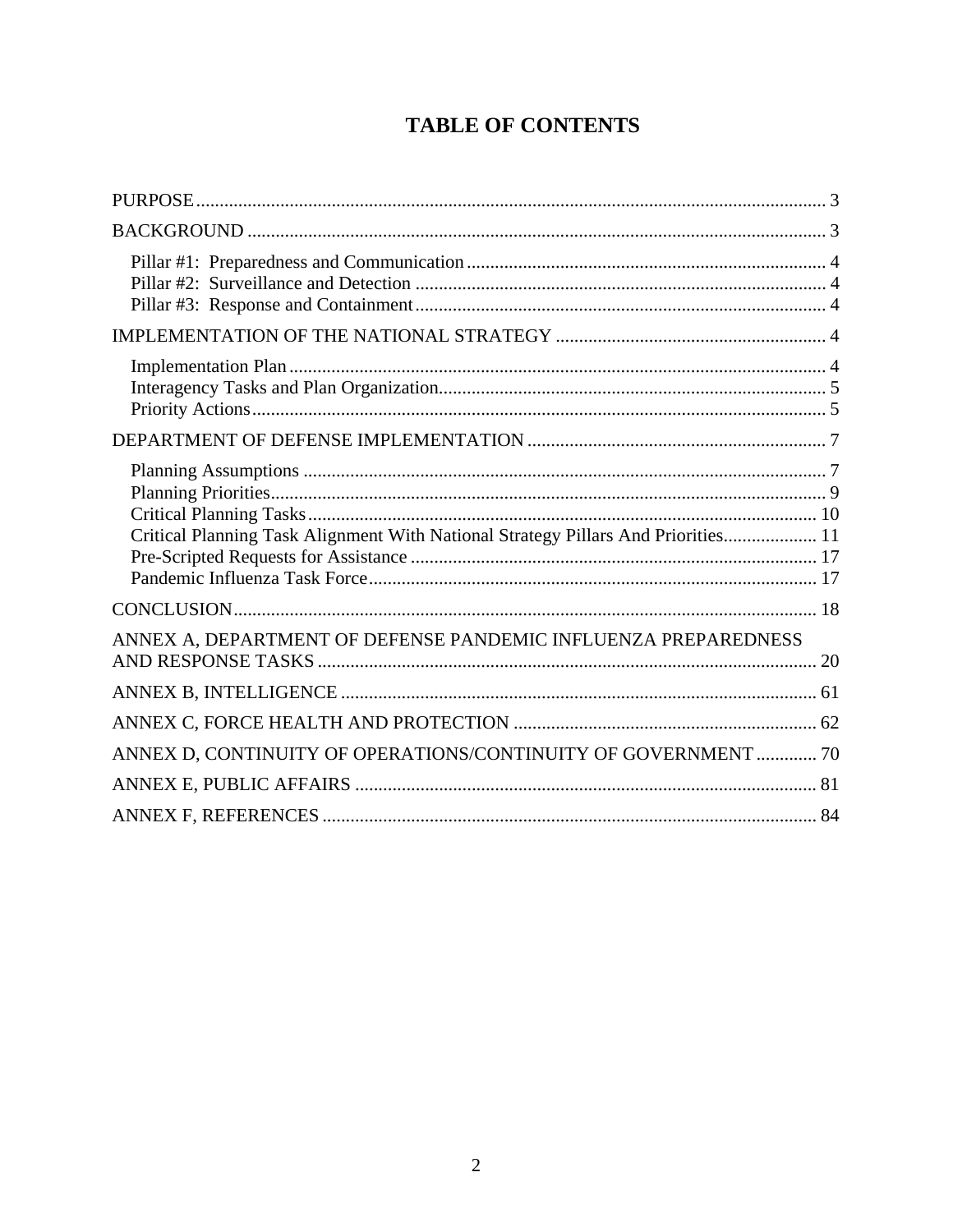## **DEPARTMENT OF DEFENSE IMPLEMENTATION PLAN FOR PANDEMIC INFLUENZA**

*"Together we will confront this emerging threat and together, as Americans, we will be prepared to protect our families, our communities, this Great Nation, and our world."* 

> - President George W. Bush, *National Strategy for Pandemic Influenza*

### **PURPOSE**

The Secretary of Defense's principal responsibility in responding to a pandemic will be to protect U.S. interests at home and abroad. This implementation plan sets forth Department of Defense (DoD) guidance and addresses key policy issues for pandemic influenza planning. This guidance will enable the Combatant Commanders, Military Departments, and DoD agencies to develop plans to prepare for, detect, respond to, and contain the effects of a pandemic on military forces, DoD civilians, DoD contractors, dependents, and beneficiaries. Additionally, plans will address the provision of DoD assistance to civil authorities both foreign and domestic. Finally, attention to the key security concerns, such as humanitarian relief and stabilization operations that may arise as a result of a pandemic, will be addressed.

## **BACKGROUND**

The President issued the *National Strategy for Pandemic Influenza* in November 2005 to guide "our preparedness and response to an influenza pandemic with the intent of (1) stopping, slowing or otherwise limiting the spread of a pandemic to the United States; (2) limiting the domestic spread of a pandemic, and mitigating disease, suffering and death; and (3) sustaining infrastructure and mitigating impact to the economy and the functioning of society."

The *National Strategy* is built upon three pillars "to address the full spectrum of events that link a farmyard overseas to a living room in America."<sup>2</sup> They are:

<sup>&</sup>lt;sup>1</sup> Homeland Security Council, *National Strategy for Pandemic Influenza*, (November: 2005), p. 2.

 $<sup>2</sup>$  Ibid, p. 3.</sup>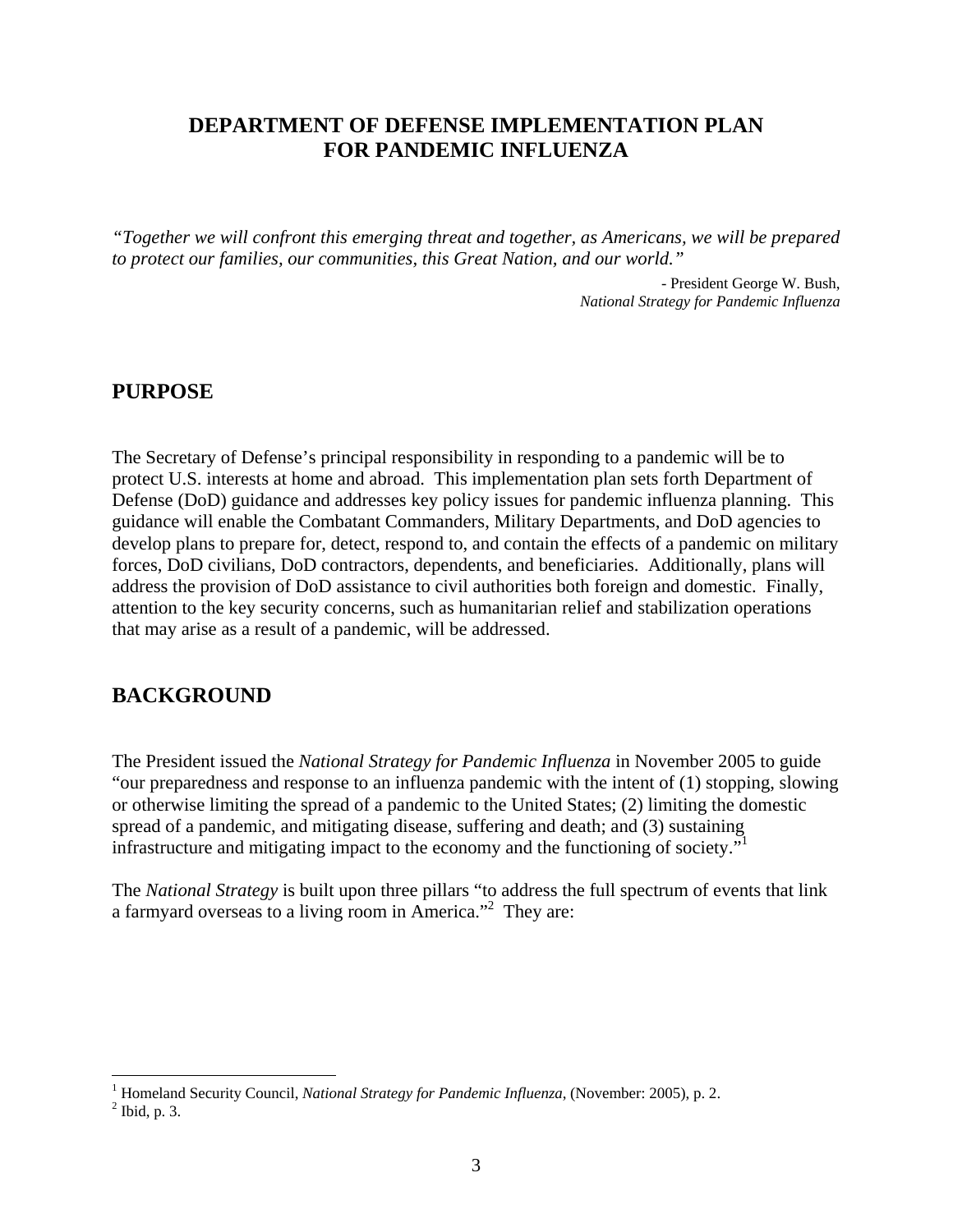#### **Pillar #1: Preparedness and Communication**

These are activities that should be undertaken before a pandemic to ensure preparedness and the communication of roles and responsibilities to all levels of government, segments of society and individuals, including:

- Planning for a Pandemic
- Communicating Expectations and Responsibilities
- Producing and Stockpiling Vaccines, Antivirals, and Medical Materiel
- Establishing Distribution Plans for Vaccines and Antivirals
- Advancing Scientific Knowledge and Accelerating Development of Countermeasures
- Developing a common operating picture (COP) for disease surveillance.

#### **Pillar #2: Surveillance and Detection**

These are the domestic and international systems that provide continuous "situational awareness" to ensure the earliest warning possible of outbreaks among animals and humans to protect the population, including:

- Ensuring International Transparency and Rapid Reporting of Outbreaks
- Using Surveillance to Limit Spread

#### **Pillar #3: Response and Containment**

These are the actions to limit the spread of the outbreak among humans and to mitigate the health, national security, social, and economic impacts of a pandemic, including:

- Containing Outbreaks
- Leveraging National Medical and Public Health Surge Capacity
- Sustaining Infrastructure, Essential Services, and the Economy
- Ensuring Effective Risk Communication

# **IMPLEMENTATION OF THE NATIONAL STRATEGY**

#### **Implementation Plan**

In May 2006, the President issued the *Implementation Plan for the National Strategy for Pandemic Influenza* that provides a directive framework to the *National Strategy* and assigns preparedness and response tasks to Federal departments and agencies and describes U.S. Government (USG) expectations of non-Federal entities, including State and local governments, the private sector, international partners, and individuals.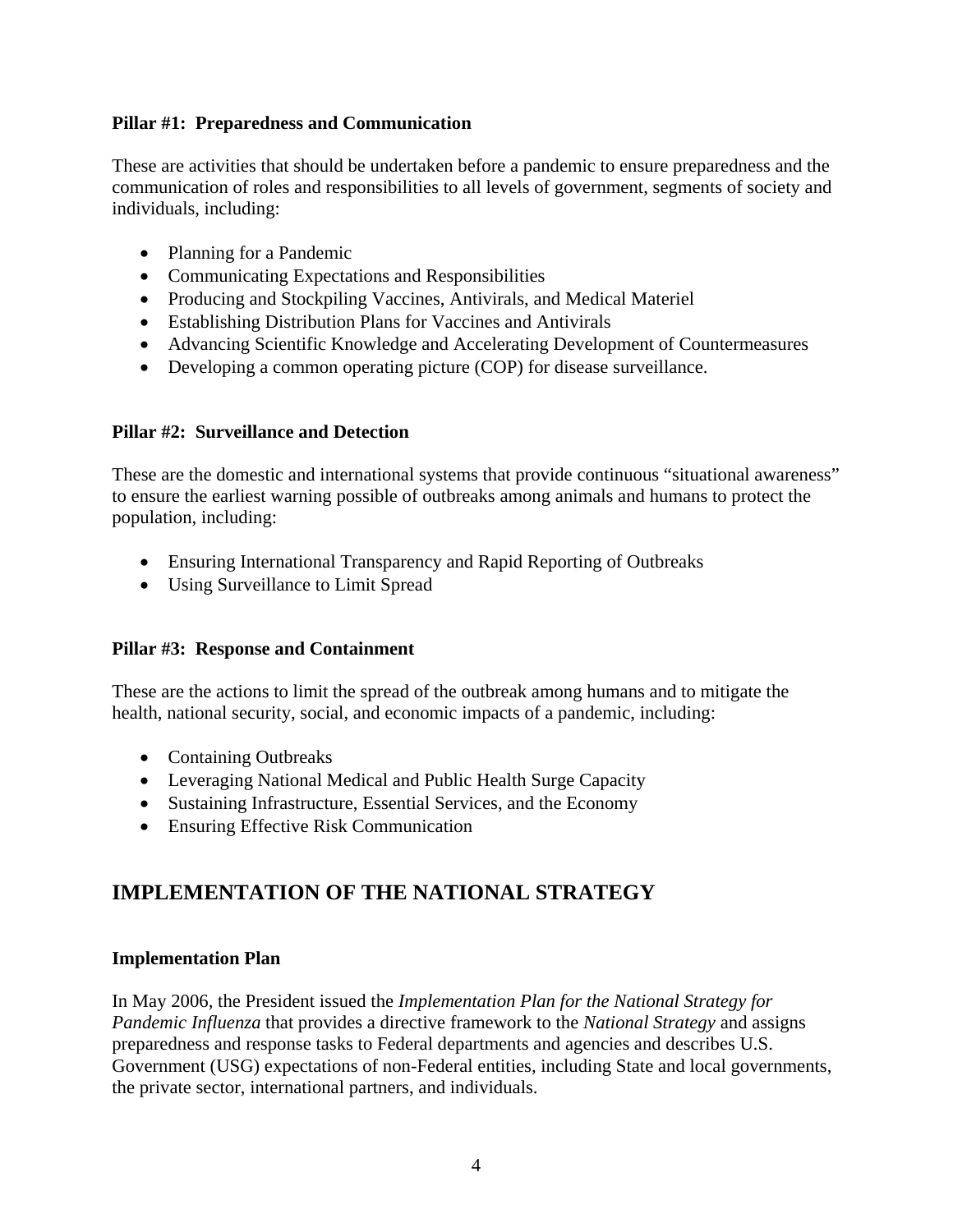The *Implementation Plan for the National Strategy* acknowledges that because preparedness for a pandemic requires the establishment of infrastructure and capacity, a process that can take years, significant steps must be taken now. It also makes clear that every segment of society must be involved in the preparations, as well as the response. For this reason, significant steps must be taken now. $3$ 

#### **Interagency Tasks and Plan Organization**

The National Implementation Plan translates the *National Strategy* into over 300 tasks that will allow all Federal departments and agencies to engage fully their personnel and resources by taking specific, coordinated steps to achieve the goals of the *National Strategy*. Because preparedness and response activities also depend upon entities outside of the Federal government, it also outlines expectations of non-federal stakeholders in the United States and abroad.

If efforts to contain human-to-human transmission of a potential pandemic influenza outbreak at its source fail, the resources of the USG will not be sufficient to prevent the spread of a pandemic across the nation. Accordingly, the USG will use all instruments of national power to address the pandemic threat. Any effective response will require the full participation of all levels of government and the private sector.

The *Implementation Plan for the National Strategy* is organized into functional areas that address the full range of consequences of a pandemic: Federal Government Response for a Pandemic; International Efforts; Transportation and Border Security; Protection of Human Health; Protection of Animal Health; Law Enforcement, Public Safety, and Security; and Protection of Personnel and Ensuring Continuity of Operations. These chapters are further divided to reflect each of the three pillars that comprise the *National Strategy for Pandemic Influenza*.

#### **Priority Actions**

 $\overline{a}$ 

The HSC conducted an assessment of the Implementation Plan tasks and identified thirteen priority action areas.<sup>4</sup> While DoD will work to implement all of the tasks assigned in the National Implementation Plan, particular attention will be paid to implementing the tasks that address the following areas in a timely manner. They are:

1. **Advance International Cooperation**. Secure international commitment to transparency, scientific cooperation, rapid reporting of human and animal cases, and sharing of data and viral isolates.

<sup>&</sup>lt;sup>3</sup> Homeland Security Council, "*Implementation Plan for the National Strategy for Pandemic Influenza*", p. 7.<br><sup>4</sup> Homeland Security Council, "Driggity Actions in the Implementation for the National Strategy for Pandemic

<sup>&</sup>lt;sup>4</sup> Homeland Security Council, "Priority Actions in the Implementation for the National Strategy for Pandemic Influenza," May, 2006.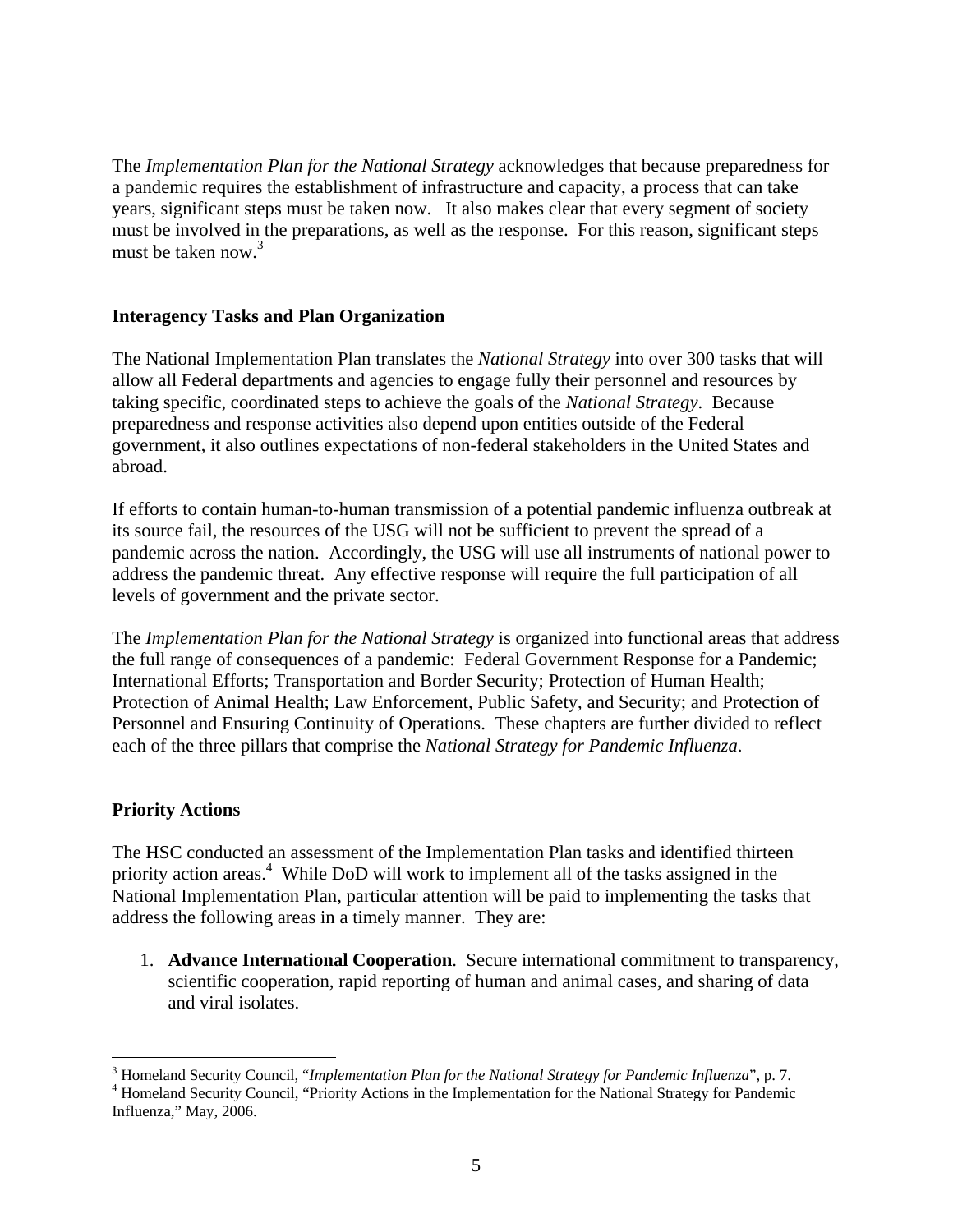- 2. **Build International Capacity**. Provide technical assistance to build veterinary and public health capacity in at-risk countries and to detect and contain animal and human outbreaks of avian influenza, including the development and exercise of preparedness plans.
- 3. **Ensure Rapid Response**. Develop USG capability to respond rapidly, either independently or in support of an international response, to animal or human outbreaks of influenza with pandemic potential for purposes of assessment and containment. Support development and implementation of World Health Organization (WHO) and the United Nations Food and Agriculture Organization (FAO)/World Animal Health Organization (OIE) strategy and capacity for international response and containment of animal and human outbreaks of influenza with pandemic potential and pandemic influenza.
- 4. **Ensure Early Warning and Situational Awareness**. Enhance avian influenza surveillance in humans, wild birds, and poultry.
- 5. **Establish a Border and Transportation Strategy**. Develop a comprehensive border and transportation strategy that strikes a balance between efficacy of interventions to limit the spread of disease and the economic and societal consequences, international implications, and operational feasibility of these interventions.
- 6. **Establish Screening Protocols and Implementation Agreements**. Establish arrangements with international partners to limit voluntarily travel and establish screening for travelers from affected areas.
- 7. **Ensure Effective Risk Communication**. Implement educational and risk communication programs to increase national and international awareness of the risks of avian influenza, and appropriate behaviors to reduce these risks. Ensure that timely, accurate, and credible information is provided by spokespeople at all levels of government during an outbreak.
- 8. **Provide Guidance on Maximizing Surge Capacity with Available Resources**. Develop and share with State, local, and tribal public health officials, and the medical community, strategies for optimizing the allocation of scarce medical resources during periods of severe medical surge, and mechanisms for incorporating additional healthcare providers within defined settings.
- 9. **Provide Comprehensive Guidance on Community Shielding**. Develop for State, local, and tribal partners a template for community containment that builds upon data available from state-of-the art modeling, and scientific understanding of influenza biology and patterns of transmission.
- 10. **Provide Clear Guidance for the Private Sector and Institutions**. Develop pandemic planning guidance for private sector, Federal, State, local and tribal entities.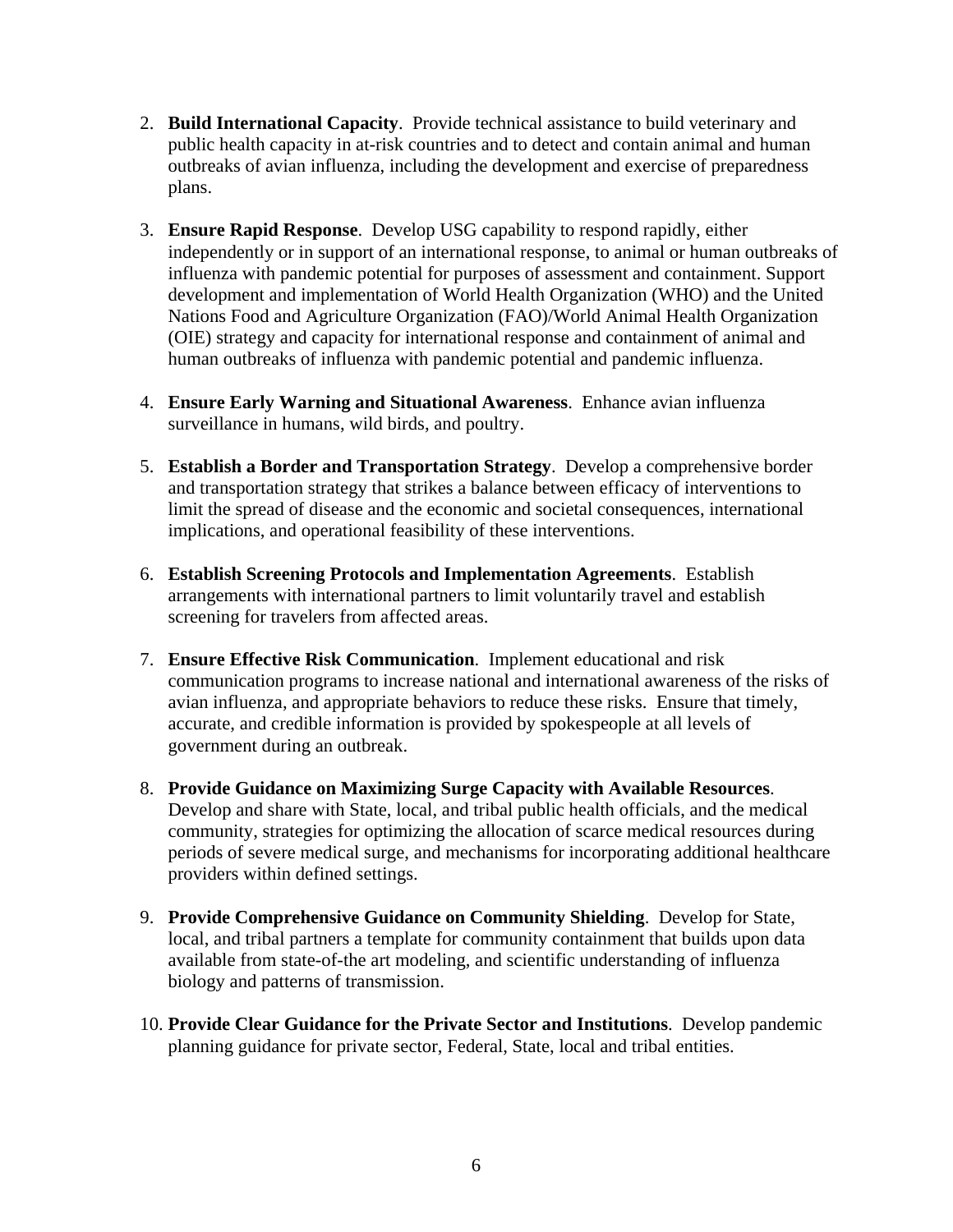- 11. **Develop Rapid Diagnostics**. Support development of rapid, sensitive, and accurate diagnostic tests, to be used in the clinical setting and for screening.
- 12. **Establish Stockpiles of Vaccine and Antivirals**. Build stockpiles of pre-pandemic vaccine and antiviral medications and define strategies for their use.
- 13. **Advance Technology and Production Capacity for Influenza Vaccine**. Develop cellbased vaccines manufacturing methods and increase domestic vaccine production capacity.

# **DEPARTMENT OF DEFENSE IMPLEMENTATION**

Preparing and responding to a pandemic influenza will require an active, layered defense. This active, layered defense is global, integrating seamlessly, U.S. capabilities in the forward regions of the world, in approaches to the U.S. territory, and within the United States. It is a defense in depth.<sup>5</sup> It will include assisting partner countries to prepare for and detect an outbreak, respond should one occur, and manage the key second-order effects that could lead to an array of challenges. The top priority is the protection of DoD forces, comprised of the military, DoD civilians and contractors performing critical roles, as well as the associated resources necessary to maintain readiness. Also, it is critical to ensure DoD is able to sustain mission assurance and the ability to meet our strategic objectives. Priority consideration is also given to protect the health of DoD beneficiaries and dependents.

#### **Planning Assumptions**

- Developed countries will be quicker in preparing for, detecting, and responding to outbreaks than less developed countries.
- Some Coalition partners, allies, and host nation governments will request military assistance and training from the USG for pandemic influenza preparedness, surveillance and detection, and response.
- An efficient human-to-human outbreak will most likely occur outside of the United States and may not be contained effectively.
- A pandemic outbreak will last between 6-12 weeks and multiple pandemic waves will follow.
- Pandemics travel in waves; not all parts of the world will be affected at the same time or affected to the same degree (e.g., multiple waves).

<sup>&</sup>lt;u>.</u>  $<sup>5</sup>$  Department of Defense, "Strategy for Homeland Defense and Civil Support," (June 2005).</sup>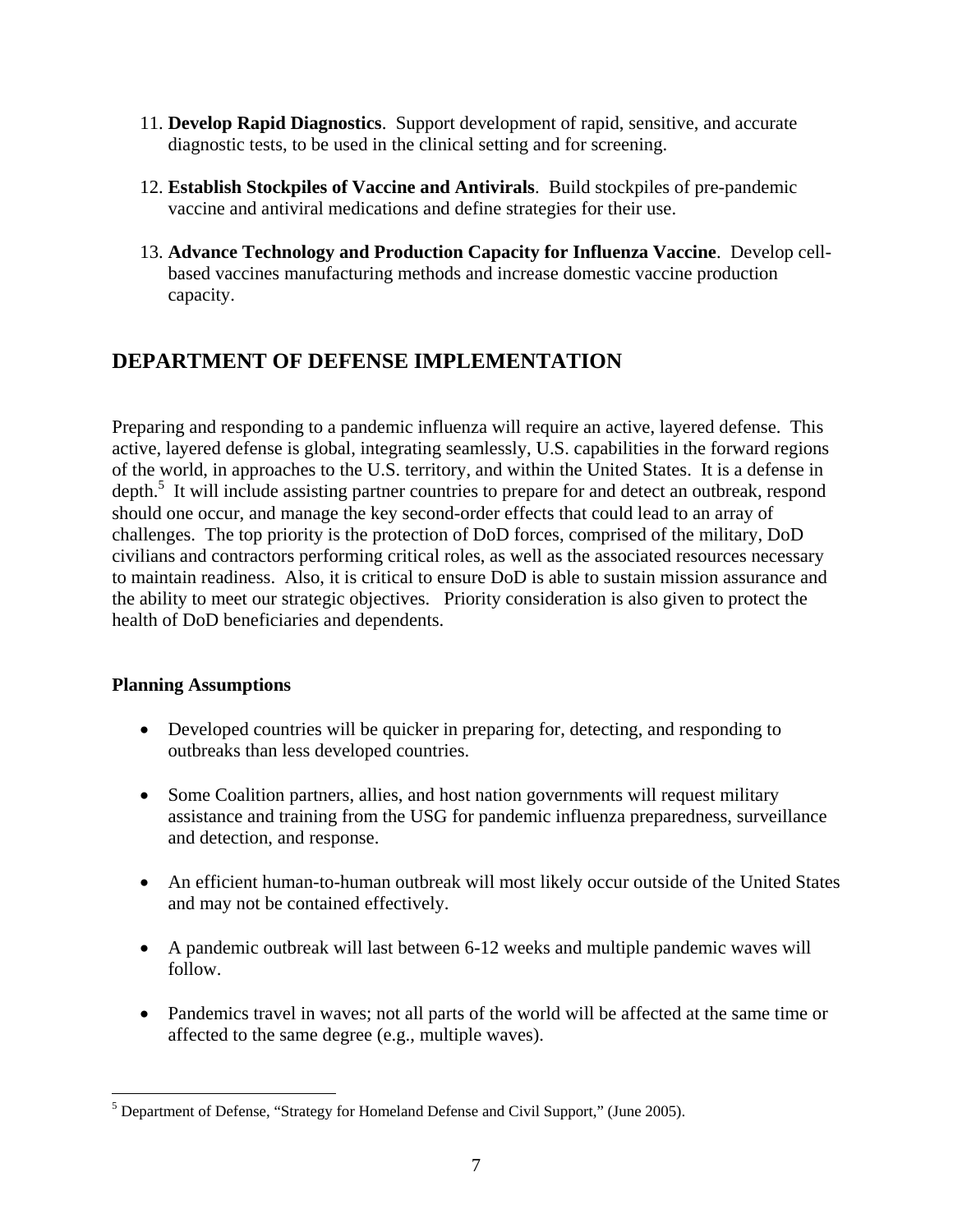- DoD can expect requests from interagency partners to support civilian mortuary affairs operations.
- If a pandemic influenza starts outside the United States, it will enter the U.S. at multiple locations and spread quickly to other parts of the country.
- A pandemic in the United States could result in 20-35% of the population becoming ill, 3% being hospitalized, and a fatality rate of 1%.
- A vaccine (pandemic specific strain) will not be available for distribution for a minimum of 6-9 months after the clinical confirmation of sustained human-to-human pandemic influenza transmission.
- State, tribal and local jurisdictions will be overwhelmed and unable to provide or ensure the provision of essential commodities and services.
- Infected people, confirmed (when possible) or suspected, will not be transported to any facilities beyond the affected area unless their medical condition demands movement.
- International and inter-state transportation will be restricted to contain the spread of the virus.
- Voluntary, community-based measures, such as limiting public gatherings, closing schools, and minimum manning procedures, are most effective to limit exposure to the disease if implemented before or at the onset of the event. Quarantine and other movement restrictions, especially if the restrictions are involuntary, will have minimal effect on the spread of the disease due to a very short incubation period and the ability of asymptomatic individuals to shed the virus.
- The provision of routine security services for the protection of critical infrastructure will require Federal augmentation.
- Military and civilian medical treatment facilities will be overwhelmed.
- Military treatment facilities and other installation support functions will be short staffed due to the use of some uniformed providers providing support elsewhere.
- DoD will conduct Non-Combatant Evacuation Operations (NEOs) of non-infected individuals from areas abroad experiencing outbreaks.
- DoD will be called upon to assist in the transportation of American citizens living abroad if deemed necessary by public health officials or the U.S. State Department.
- In accordance with existing agreements, and in limited circumstances, under Immediate Response Authority, DoD will provide support to local communities' medical efforts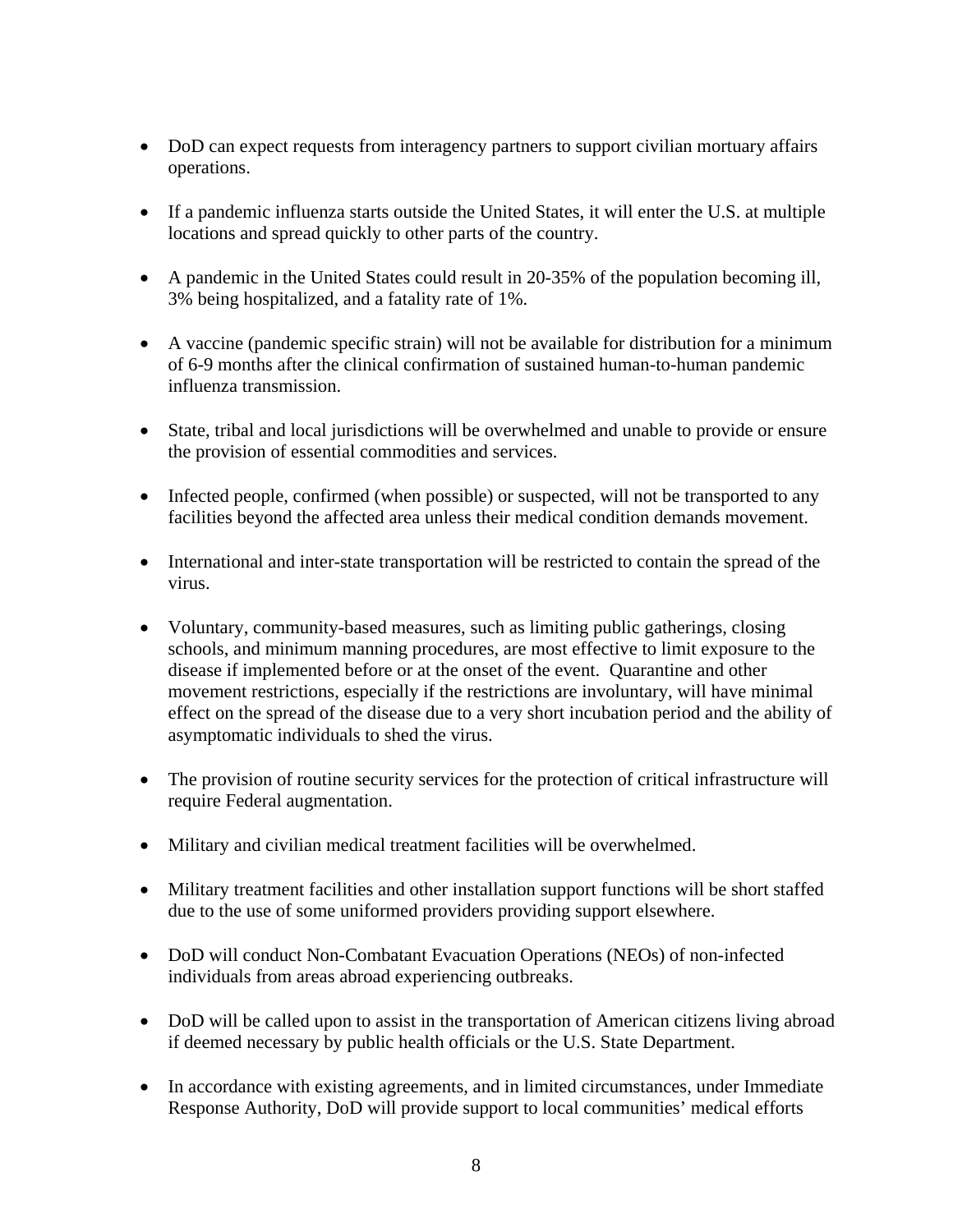with personnel, equipment, pharmaceuticals, supplies, and facilities within DoD capabilities, as requested.

- Under applicable authorities, DoD will assist civil authorities in the event of a pandemic.
- DoD reliance on "just-in-time" procurement will compete adversely with U.S. and foreign civilian businesses for availability of critical supplies.
- DoD will support security and possibly staffing of National Critical Infrastructure at all levels (e.g., air traffic control, security for National critical infrastructure, etc.).
- DoD Reserve component forces will need to be quickly mobilized to provide surge capabilities, especially in the areas of medical, transportation, and logistics.

#### **Planning Priorities**

DoD will take all necessary actions to prepare for and respond to pandemic influenza. Under the National Implementation Plan, department and agencies focus on four areas: (1) protection of the health and safety of personnel and resources, (2) determination of essential functions and services and the maintenance of each in a pandemic influenza outbreak, (3) support to Federal, State, and local governments, and (4) effective communications. The DoD plan will include a fifth area – support to international partners and international stability and security. The DoD Implementation Plan will address each of the five planning priorities under the three pillars of the national strategy.

#### **Stages of the Federal Government Response**

The World Health Organization (WHO) pandemic phases provide succinct statements about the global risk for a pandemic and provide benchmarks against which to measure global response capabilities (See Annex B, Force Health and Protection). In order to describe the Federal Government approach to the pandemic response, however, it is more useful to characterize the stages of an outbreak in terms of the immediate and specific threat a pandemic virus poses to the U.S. population. The National Implementation Plan (Chapter 3) provides a framework for Federal Government actions:

- Stage 0: New Domestic Animal Outbreak in At-Risk Country
- Stage 1: Suspected Human Outbreak Overseas
- Stage 2: Confirmed Human Outbreak Overseas
- Stage 3: Widespread Human Outbreaks in Multiple Locations Overseas
- Stage 4: First Human Case in North America
- Stage 5: Spread throughout United States
- Stage 6: Recovery and Preparation for Subsequent Waves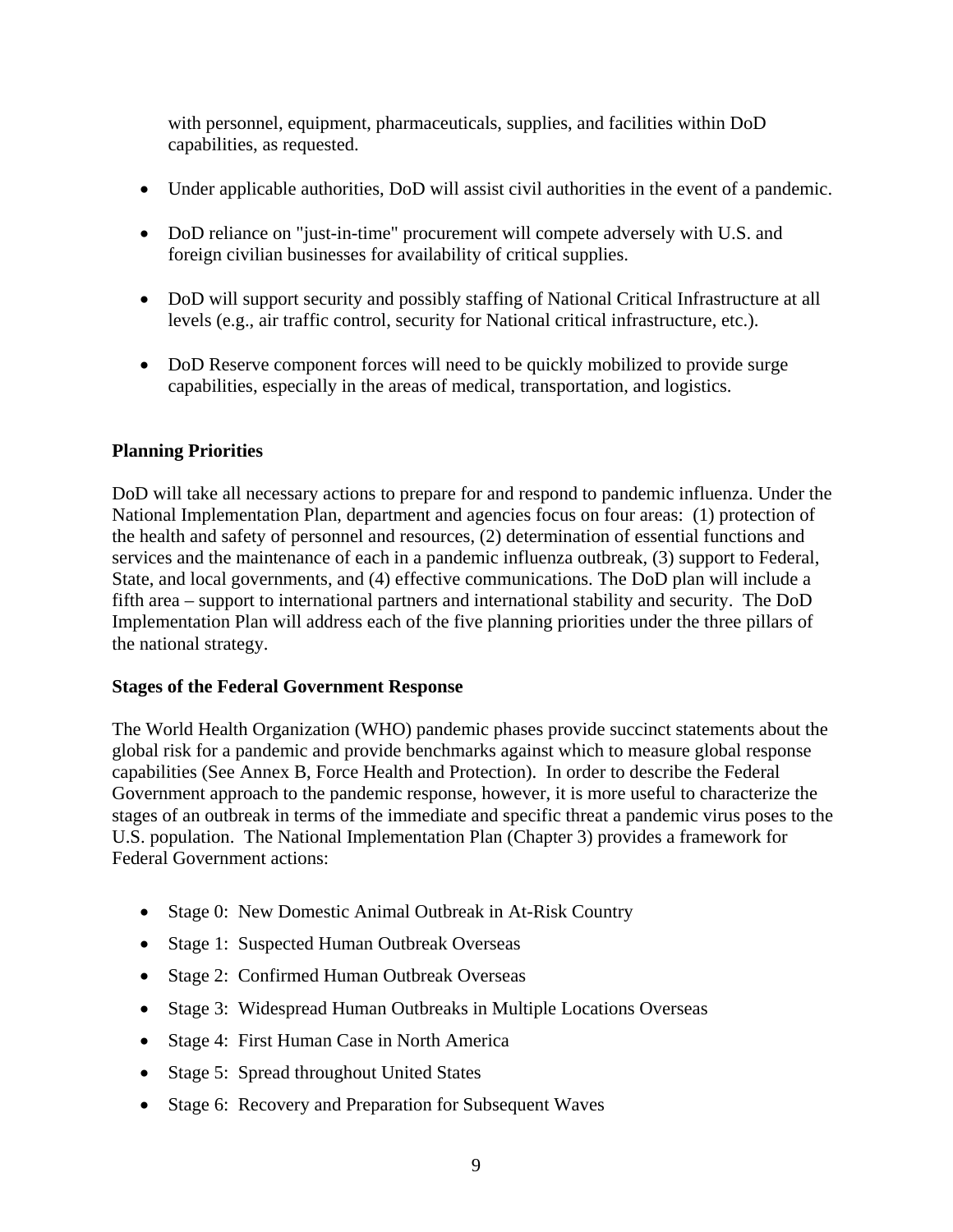A common and uniform phasing construct will be essential to DoD planning. The Joint Staff will provide more detailed planning guidance for the synchronization of and phasing integration into Combatant Command planning.

#### **Critical Planning Categories**

The following nineteen Critical Planning Categories should be considered in DoD PI plans. These categories were developed from the five HSC planning priorities and the thirteen HSC priority areas (in parenthesis), and are based on DoD capabilities. Each HSC priority area is aligned with one or more DoD Critical Planning Categories. Each task will include planning factors for Reserve component forces as appropriate. These tasks are:

- **Category #1: Intelligence** (Advance International Cooperation, Ensure Early Warning/Situational Awareness, Ensure Effective Risk Communication).
- **Category #2: Force Protection** (Establish Stockpiles of Vaccines, Establish a Border/Transportation Strategy, Provide Comprehensive Guidance on Community Shielding).
- **Category #3: Biosurveillance, Disease Detection and Information Sharing** (Ensure Rapid Response, Ensure Early Warning/Situational Awareness, Establish Screening Protocols and Implementation Agreements, Provide Comprehensive Guidance on Community Shielding, Develop Rapid Diagnostics, Advanced Technology/Production for Influenza Vaccine).
- **Category #4: Interagency Planning Support** (Establish a Border/Transportation Strategy, Ensure Rapid Response, Ensure Effective Risk Communication, Provide Guidance on Maximizing Surge Capacity, Provide Clear Guidance for Private Sector/Institutions).
- **Category #5: Surge Medical Capability to Assist Civil Authorities** (Lab, Public Health Teams, Diagnostics, Medical Personnel) (Provide Guidance on Maximizing Surge Capacity, Develop Rapid Diagnostics, Establish Stockpiles of Vaccine).
- **Category #6: Medical Care to U.S. Forces** (Establish Stockpiles of Vaccine).
- **Category #7: Patient Transport and Strategic Airlift** (Establish a Border/Transportation Strategy, Establish Stockpiles of Vaccine and support evacuation of non-infected individuals).
- **Category #8: Installation Support to Civilian Agencies** (Advance International Cooperation, Ensure Rapid Response, Ensure Early Warning/Situational Awareness).
- **Category #9 Bulk Transport of Pharmaceuticals/Vaccines** (Establish Stockpiles of Vaccine).
- **Category #10: Security in Support of Pharmaceutical/Vaccine Production (Critical Infrastructure Protection (CIP)** (Establish Stockpiles of Vaccine).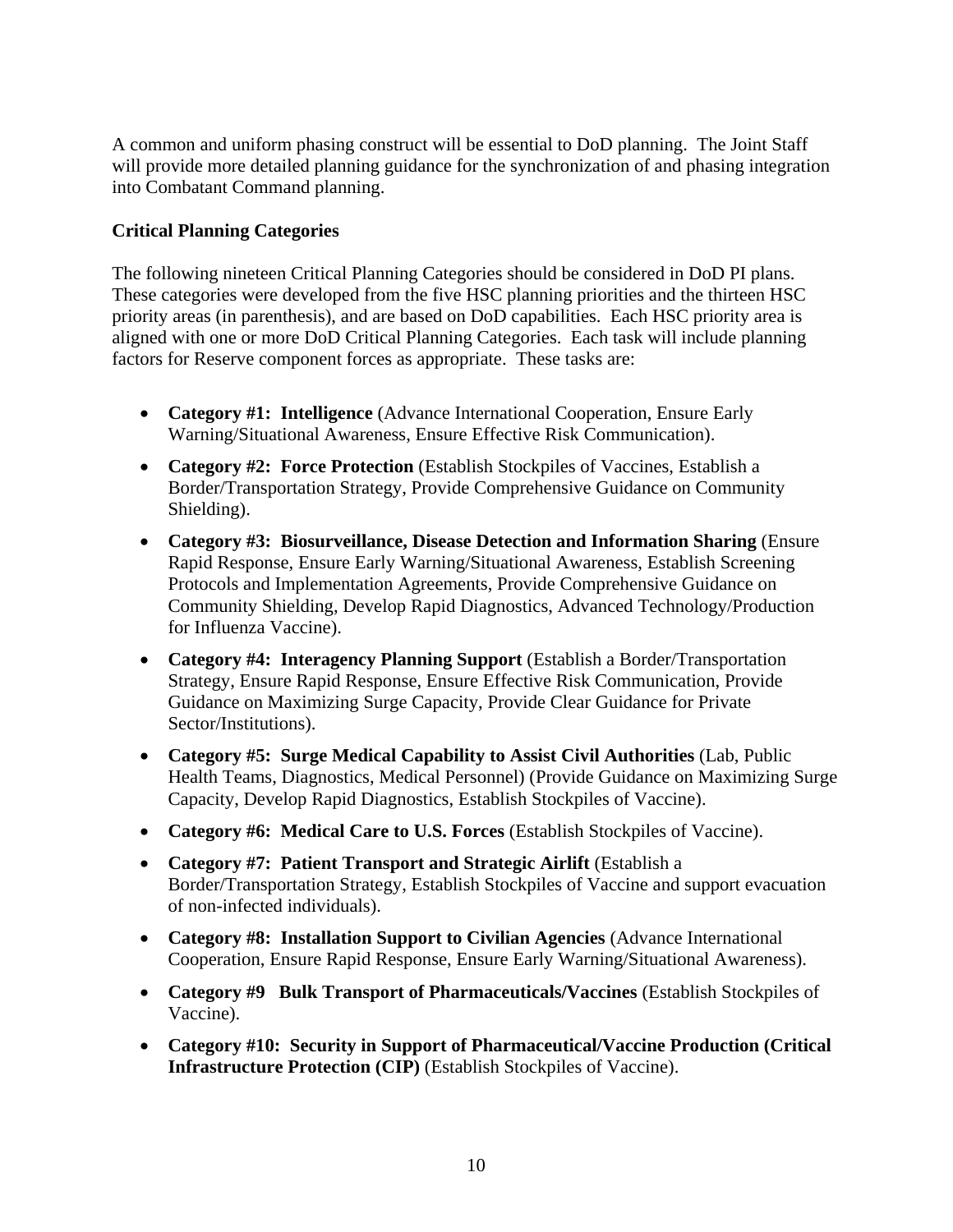- **Category #11: Security in Support of Pharmaceutical/Vaccine Distribution** (Establish Stockpiles of Vaccine).
- Category #12: Communications Support to Civil Authorities (Ensure Early Warning/ Situational Awareness, Interoperability and Communication Assurance).
- **Category #13: Quarantine Assistance to U.S. Civil Authorities** (Ensure Rapid Response).
- **Category #14: Military Assistance for Civil Disturbances** (Establish a Border/ Transportation Strategy).
- **Category #15: Mission Assurance: Defense Industrial Base** (Advance Technology/Production Capacity for Influenza Vaccine).
- **Category #16: Mortuary Affairs** (Ensure Rapid Response).
- **Category #17: Continuity of Operations & Continuity of Government** (Establish a Border/Transportation Strategy, Provide Clear Guidance for Private Sector/Institutions).
- **Category #18: Support to International Allies and Non-Governmental Organizations (NGOs)** (Advance International Cooperation, Build International Capacity, Ensure Rapid Response, Establish Screening Protocols, Ensure Effective Risk Communication, Provide Clear Guidance for Private Sector/Institutions).
- **Category #19: Public Affairs Support to Civil Authorities** (Ensure Effective Risk Communication).

#### **Critical Planning Category Alignment with National Strategy Pillars and Priorities**

Each DoD Critical Planning Category is aligned below to a national strategy pillar. A category can be aligned with more than one national pillar, if appropriate. DoD Tasks are further aligned with each task from the National Implementation Plan at Annex A, DoD Pandemic Influenza Preparedness and Response Task Matrix.

#### **Pillar #1: Preparedness and Communications**

- **Force Health Protection and Readiness (DoD Category #2: Force Protection).** The priority of DoD health service support assets will be to ensure sufficient personnel, equipment, facilities, materiel, and pharmaceuticals are ready to provide the highest possible level of health support and preserve worldwide operational effectiveness of DoD forces, civilians, contractors, dependents, and beneficiaries (See Annex C, Force Health and Protection).
- **Pandemic Phases.** DoD's health support activities with respect to pandemic influenza are correlated to the six phases of a pandemic as described by the WHO (reference b) and the phases outlined in the Homeland Security Council, National Strategy for Pandemic Influenza Implementation Plan, (reference w).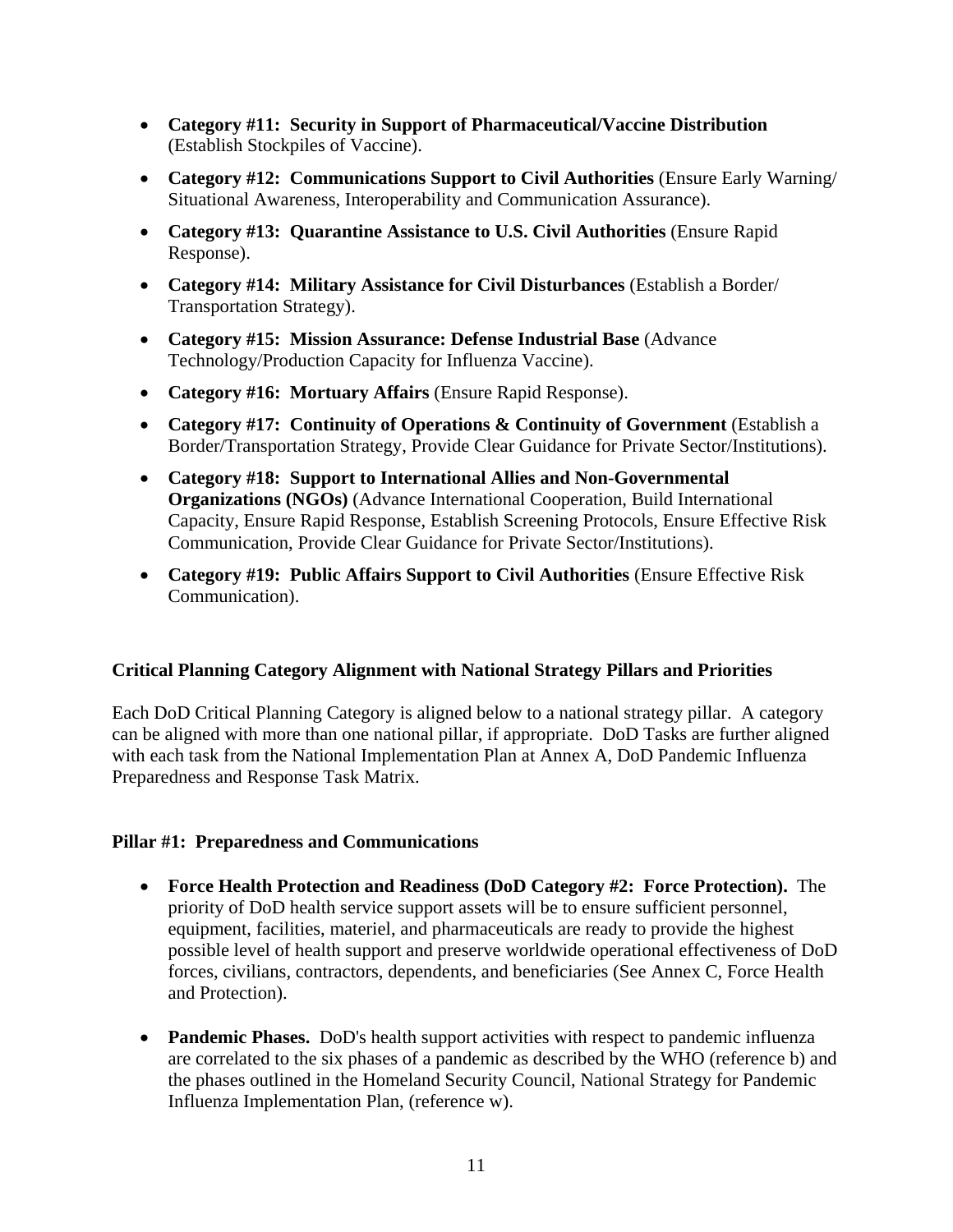- o . DoD will utilize these guidelines to the maximum extent possible, but will do so in an advisory capacity only. Within each of these phases are the three pillars of the National Strategy that form the basis of DoD's health service support activities both domestically and abroad.
- o **Medication Recommendations and Guidance.** Specific recommendations and guidance for immunizations (reference b) and the distribution of anti-viral medications (reference e) have been developed. Modifications to this guidance will be released during the course of the pandemic, as required. Planning and coordination activities have been conducted with other Federal departments, including the Department of Agriculture and the Department of Health and Human Services (DHHS). DoD established a medical WATCHBOARD that can be accessed on the Internet (https://fhp.osd.mil/aiWatchboard/index.html) to provide the latest information as well as links to other sources of information. DoD is coordinating closely with the DHHS to obtain supplies of influenza vaccine when it becomes available. Additionally, DoD is working to obtain reliable sources of medical supply items such as personal protective equipment for patients, caregivers, and health care providers.
- **Continuity of Essential Functions and Services (DoD Category #17: Continuity of Operations & Continuity of Government).** National policy requires DoD to develop a comprehensive continuity of operations (COOP) program to ensure the continuation of essential functions during any emergency or situation that may disrupt normal operations, and in conjunction with other government departments and agencies, to preserve the overall continuity of government (COG). Unlike other catastrophic events, an influenza pandemic has no direct affect on an organization's communications or physical infrastructure, but will affect directly its personnel. Therefore, it is critical that DoD focus planning efforts on the potential impact of an influenza pandemic on its personnel and the ability to continue essential functions.
- **Defense Support to Civil Authorities.** DoD established the Pandemic Influenza Task Force (PITF) to coordinate within DoD and with other Federal departments and agencies. Additionally, Combatant Commanders and Military Departments are currently developing plans that include preparatory actions in support of international partners, under applicable authorities, and as directed by the President and/or the Secretary of Defense.
	- o **DoD Category #4: Interagency Planning Support.** DoD will plan appropriately for homeland defense and domestic contingency missions, as well as provide planning support to interagency partners for domestic support operations.
	- o **DoD Category #9: Bulk Transportation of Pharmaceuticals/Vaccines.** DoD will provide distribution of medical supplies and medications in support of pandemic influenza preparedness and response efforts, when directed by the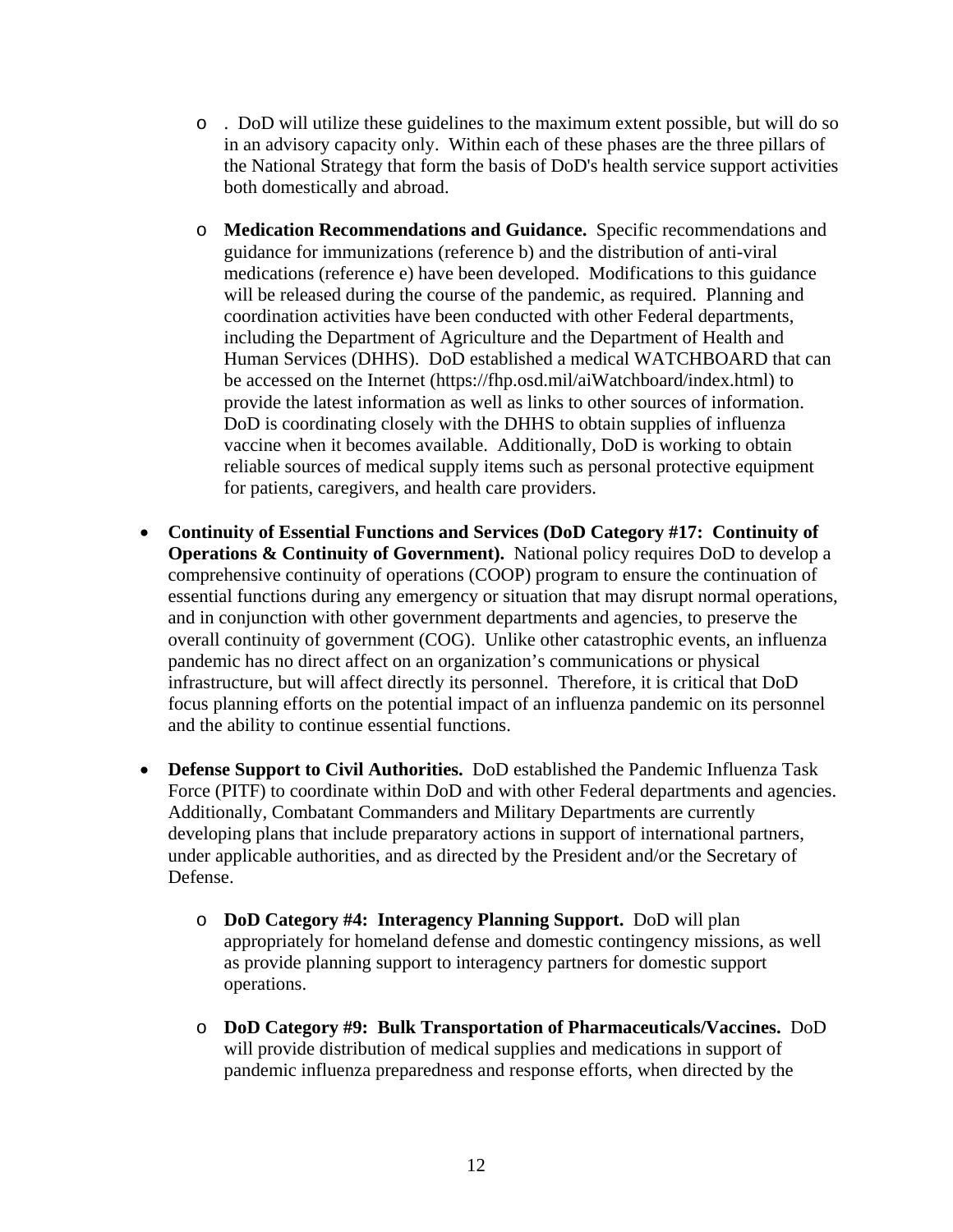President or upon approval by the Secretary of Defense of a request from a Federal department or agency.

- o **DoD Category #10: Security in Support of Pharmaceutical/Vaccine Production, DoD #11: Security in Support of Pharmaceutical/Vaccine Distribution.** Consistent with applicable laws, DoD will provide security in support of pharmaceutical/vaccine production and distribution efforts, when directed by the President or upon approval by the Secretary of Defense of a request from a Federal department or agency.
- o **DoD Category #15: Mission Assurance: Defense Industrial Base.** As appropriate, DoD will coordinate with the private sector on all issues concerning the Defense Industrial Base in the event of a pandemic influenza.
- **Communications.** DoD will prepare communication plans and provide communication support at the tactical, operational, and strategic levels in support of DoD personnel and civil authorities, as required.
	- o **DoD Category #12: Communications Support to Civil Authorities.** As resources permit, DoD will provide communications equipment support with associated training to civil authorities as requested in preparation for and during a pandemic influenza outbreak.
	- o **DoD Category #19: Public Affairs Support to Civil Authorities.** DoD will coordinate all public affairs guidelines and messages for a pandemic influenza outbreak with interagency partners.
- **Support to International Partners (DoD Category #18: Support to International Allies and NGOs).** In coordination with the Department of State (DoS), DoD will provide support to host nations and militaries as resources are available and as requested. Combatant Commanders and Military Departments will develop plans that include preparatory actions in support of international partners, under applicable authorities and as directed by the President and/or the Secretary of Defense.
	- o **Improve Military Relations.** Continue efforts to improve military relations with host nation military partners by providing assistance in preparing, mitigating, and responding to a potential pandemic influenza.
	- o **Assess Military Preparedness.** Propose and support bi-lateral and multi-lateral assessments of "high-risk country" military preparedness. Depending on the individual needs of the host nation military, these assessments can include reviewing their national military pandemic influenza plans, assessing their military lab diagnostic and surveillance capacity, assessing their military response capacity for containing and managing outbreaks, determining their military capacity for avian influenza information management and reviewing their military public awareness campaign.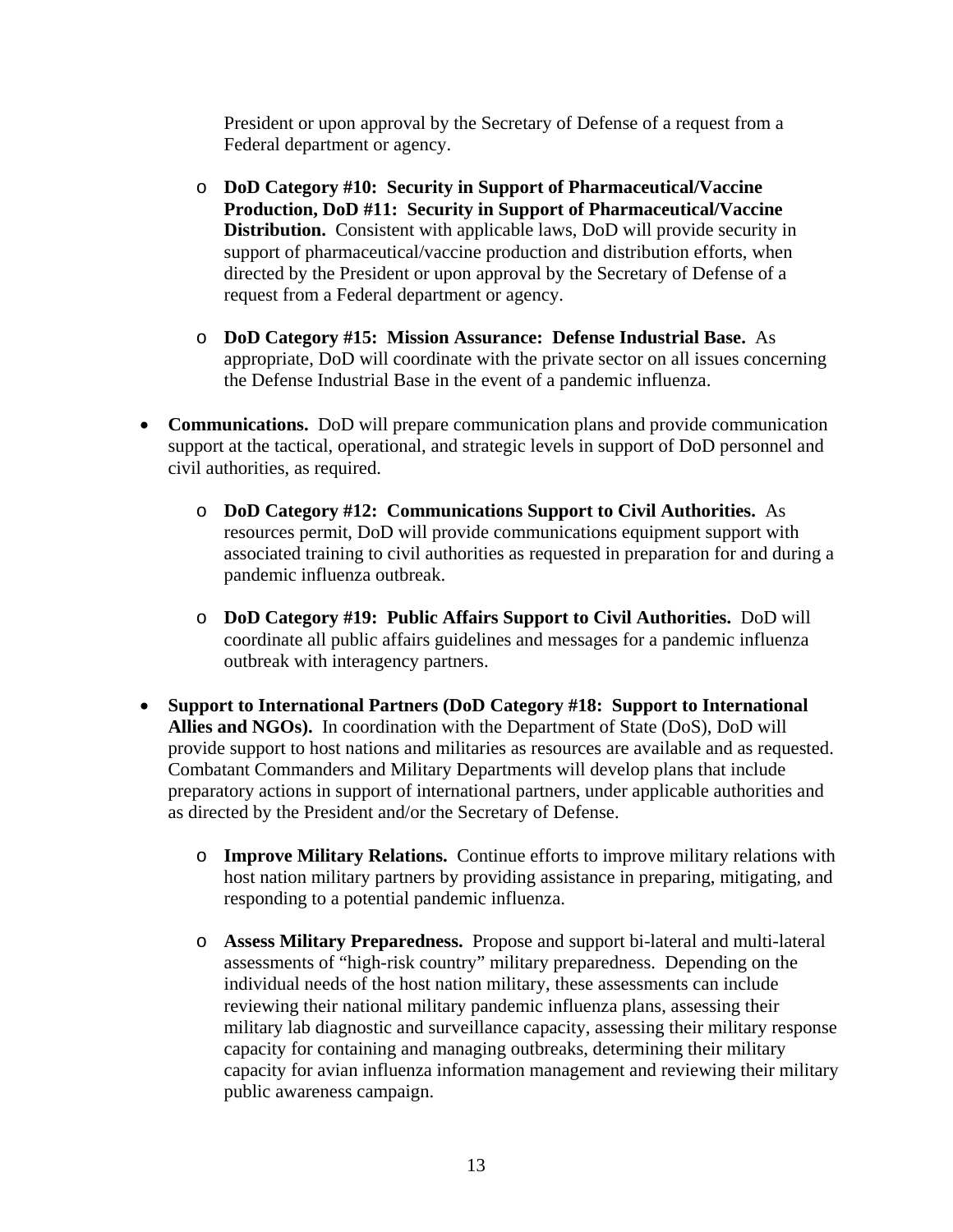- o **Support Pandemic Influenza (PI) Training and Exercises.** Provide limited support of training activities and exercises that develop host nation military pandemic influenza response plans and development of rapid response teams. In addition, this support can assist training of military health personnel in pandemic influenza infection control and case management, quarantine operations, and developing of a military public response campaign.
- o **Assist with Protective Equipment Procurement.** Provide limited assistance to host nation militaries in procuring personal protective equipment (animal and human control), laboratory diagnostic equipment, portable field assay testing equipment, passive and active animal and human surveillance equipment, and essential disease information communication equipment.

**Pillar #2: Surveillance and Detection.** DoD is continually conducting influenza surveillance at laboratories within the United States and on its installations worldwide. Policies have been developed, or are under development, to enhance detection capabilities at the lowest possible level. Information systems are in place that can identify outbreaks of disease in deployed forces. Detailed planning and execution tasks are located in the Intelligence Annex (Part of Annex B is Classified Confidential/NOFORN (C/NF) –Disseminated Separately).

- **Force Health Protection and Readiness.**
	- o **DoD Category #1: Intelligence.** Intelligence derived from the collection, evaluation, analysis, and interpretation of foreign medical, bio-scientific, infectious disease, and environmental information. The intelligence is of interest to strategic medical planning and operations for the preservation of readiness and the formation of assessments of foreign medical capabilities in both military and civilian sectors (See Annex B, Intelligence (Part of Annex B is Classified Confidential/NOFORN (C/NF) –Disseminated Separately)).
	- o **DoD Category #3: Biosurveillance, Disease Detection, and Information Sharing.** The ongoing, systematic collection of health data essential to the evaluation, planning, and implementation of public health practice, integrated closely with the timely dissemination of data as required by higher authority.
- **Defense Support to Civil Authorities.** DoD currently conducts medical surveillance and detection domestically and abroad in coordination with the appropriate Federal departments and agencies.
- **Communications.** DoD will ensure that surveillance and detection assets are integrated into interagency reporting protocols and procedures. This integration will provide effective dissemination of information and timely warning to DoD forces and civil authorities in the event of a suspected pandemic influenza outbreak.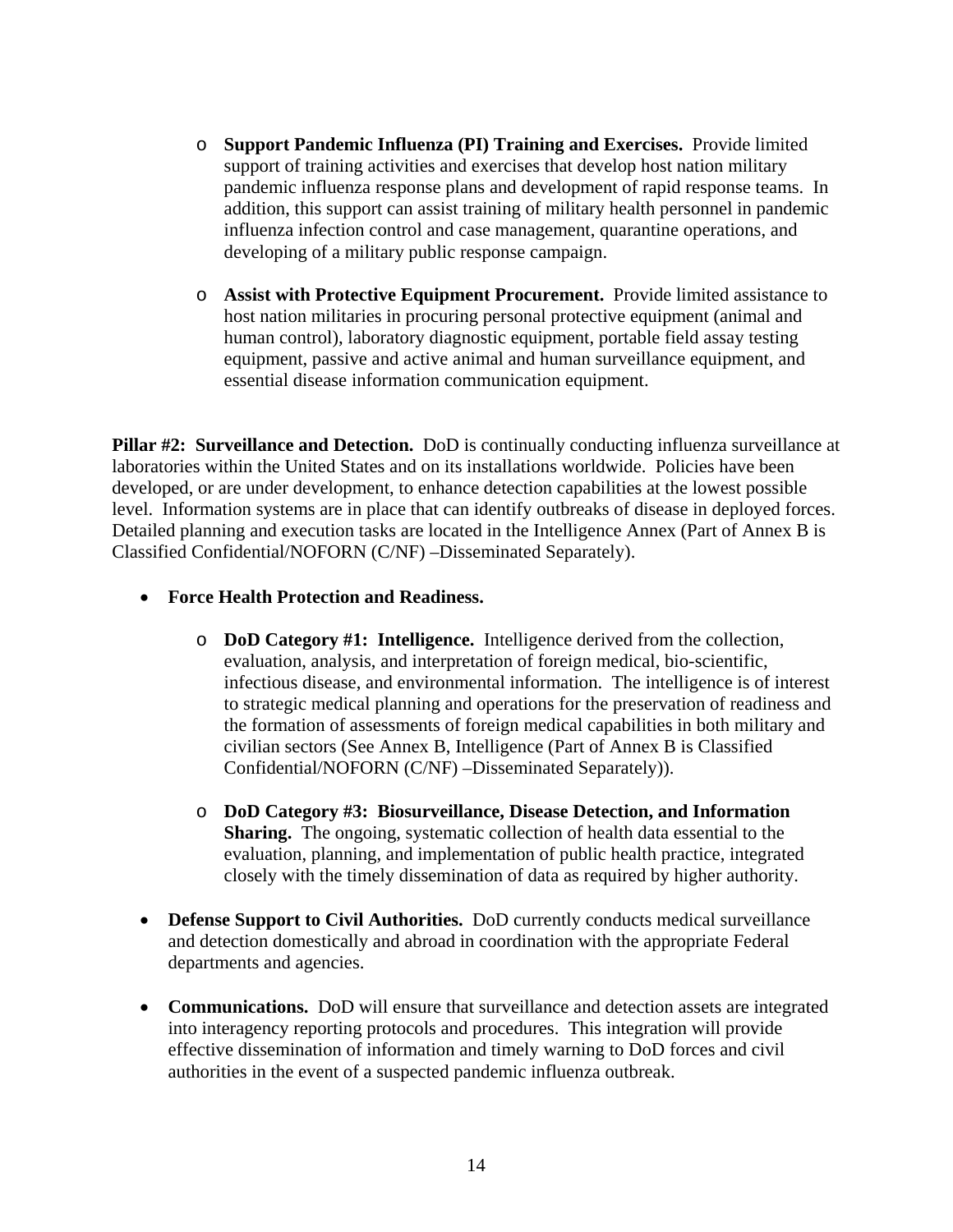- o **DoD Category #12: Communications Support to Civil Authorities.** As resources permit, DoD will provide communications equipment support with associated training to civil authorities as requested in preparation for a pandemic influenza outbreak.
- o **DoD Category #19: Public Affairs Support to Civil Authorities.** DoD will coordinate all public affairs guidelines and messages for a pandemic influenza outbreak with interagency partners.
- **Support to International Partners (DoD Task #18: Support to International Allies and Non-Governmental Organizations).** DoD currently conducts medical surveillance and detection domestically and abroad in coordination with the appropriate Federal departments and agencies. Detailed planning and execution tasks are located in the Intelligence Annex (Part of Annex B is Classified (C/NF) –disseminated separately).

**Pillar #3: Response and Containment.** DoD will ensure policies and guidelines are in place to limit the spread of a pandemic influenza outbreak and to mitigate health, national security, economic, and social impacts. Examples include: Clinical guidelines concerning the screening, diagnosis, treatment, and management of patients with confirmed infection or suspected exposure to pandemic influenza have been developed (reference b) along with policy guidance for commanders to exercise emergency health powers.

- **Force Health Protection and Readiness (DoD Category #6: Medical Care to U.S. Forces).** The priority of DoD health service support assets will be to ensure sufficient personnel, equipment, facilities, materiel, and pharmaceuticals are ready to provide the highest possible level of health support and preserve worldwide operational effectiveness of DoD forces, contractors, dependents, and beneficiaries (See Annex C, Force Health and Protection).
- **Continuity of Essential Functions and Services (DoD Category #17: Continuity of Operations & Continuity of Government).** DoD will execute the appropriate continuity of operations and continuity of government policies and procedures in the event of a pandemic influenza outbreak. Departments and agencies will have specific plans to mitigate the effects of absenteeism within their subordinate commands and organizations.
- **Defense Support to Civil Authorities.** DoD will provide support to a civil authority responding to a pandemic influenza when directed by the President or upon approval, by the Secretary of Defense, of a request from a Federal department or agency. This assistance may include support to containment operations.
	- o **DoD Category #5: Surge Medical Capability to Assist Civil Authorities.**  DoD may provide medical surge capability to other Federal, State, or local agencies when requested or directed to by the President or Secretary of Defense (See Annex C, Force Health and Protection).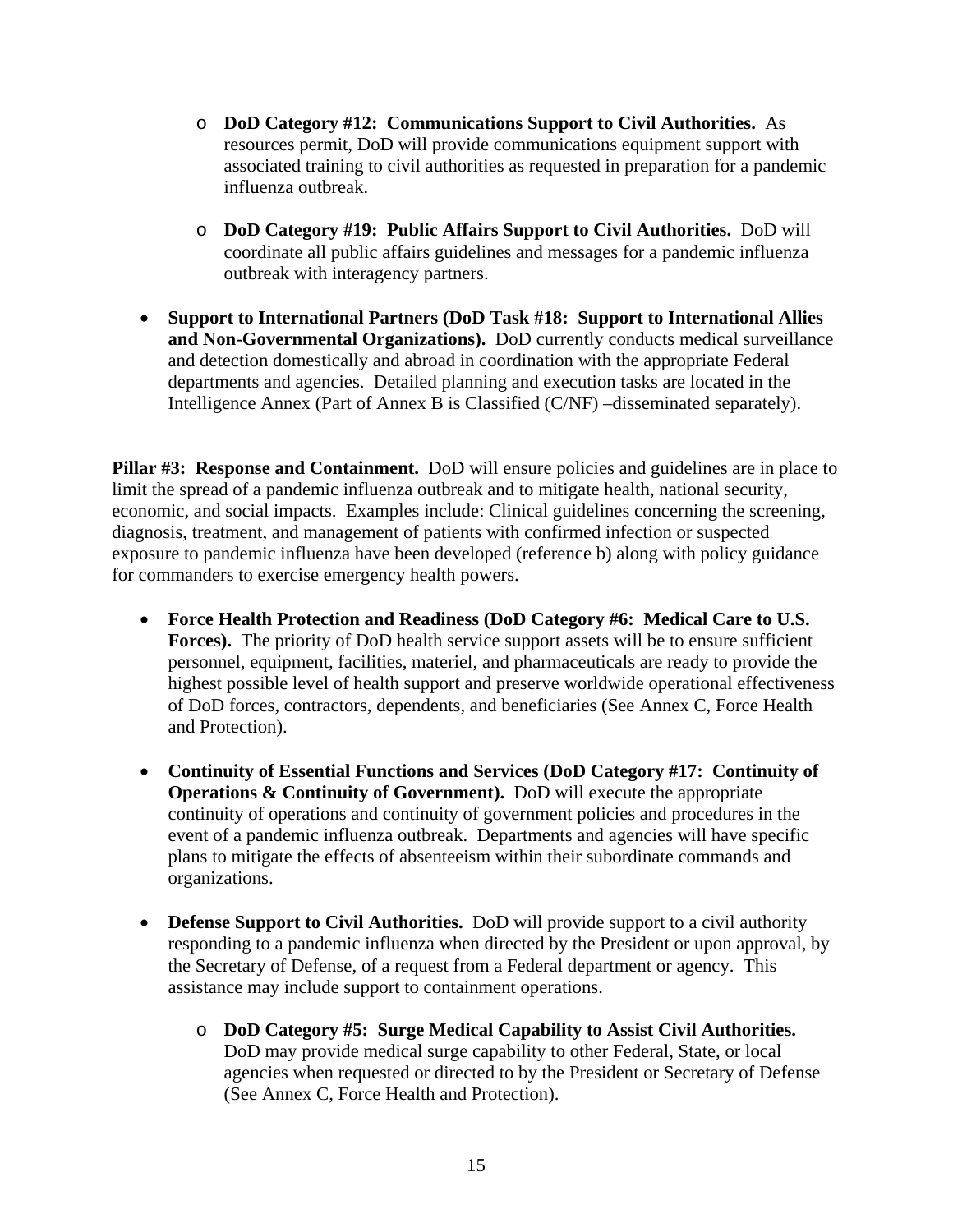- o **DoD Category #7: Patient Transport and Strategic Airlift.** DoD will provide transportation support to civilian communities in support of a pandemic influenza preparedness and response efforts, when directed by the President, or upon approval by the Secretary of Defense, of a request from a Federal department or agency.
- o **DoD Category #8: Installation Support to Civilian Agencies.** DoD will provide support to civilian communities in support of pandemic influenza preparedness and response efforts, when directed by the President, or upon approval by the Secretary of Defense, of a request from a Federal department or agency.
- o **DoD Category #10: Security in Support of Pharmaceutical/Vaccine Production, DoD #11: Security in Support of Pharmaceutical/Vaccine Distribution.** Consistent with applicable laws, DoD will provide security in support of pharmaceutical/vaccine production and distribution efforts, when directed by the President, or upon approval by the Secretary of Defense, of a request from a Federal department or agency.
- o **DoD Category #13: Quarantine Assistance to U.S. Civil Authorities.** When directed by the President, DoD may assist U.S. civil authorities responsible for isolating and/or quarantining groups of people in order to minimize the spread of disease during an influenza pandemic. Isolation is a commonly used public health practice for the separation and restriction of movement of ill persons to stop the spread of a contagious illness. People in isolation may be cared for in their homes, in hospitals, or at designated health care facilities. Isolation is primarily used on an individual level, but may be applied to populations. It is often voluntary, but may be mandatory. Quarantine, in contrast, applies to the separation and restriction of movement of well persons presumed to have been exposed to a contagion. Quarantine may be enacted at a home or other residential facility. It may also be voluntary or mandatory.
- o **DoD Category #14: Provide Defense Assistance for Civil Disturbances.**  When directed by the President, DoD will provide support to civil authorities in the event of a civil disturbance. DoD will augment civilian law enforcement efforts to restore and maintain order in accordance with existing statutes.
- o **DoD Category #16: Mortuary Affairs.** Mortuary Affairs (MA) capabilities within DoD are extremely limited. When directed by the President, or upon approval by the Secretary of Defense, of a request from a Federal department or agency, DoD can provide search, recovery, receiving, processing, and can coordinate evacuation of remains of the deceased.
- **Communications.**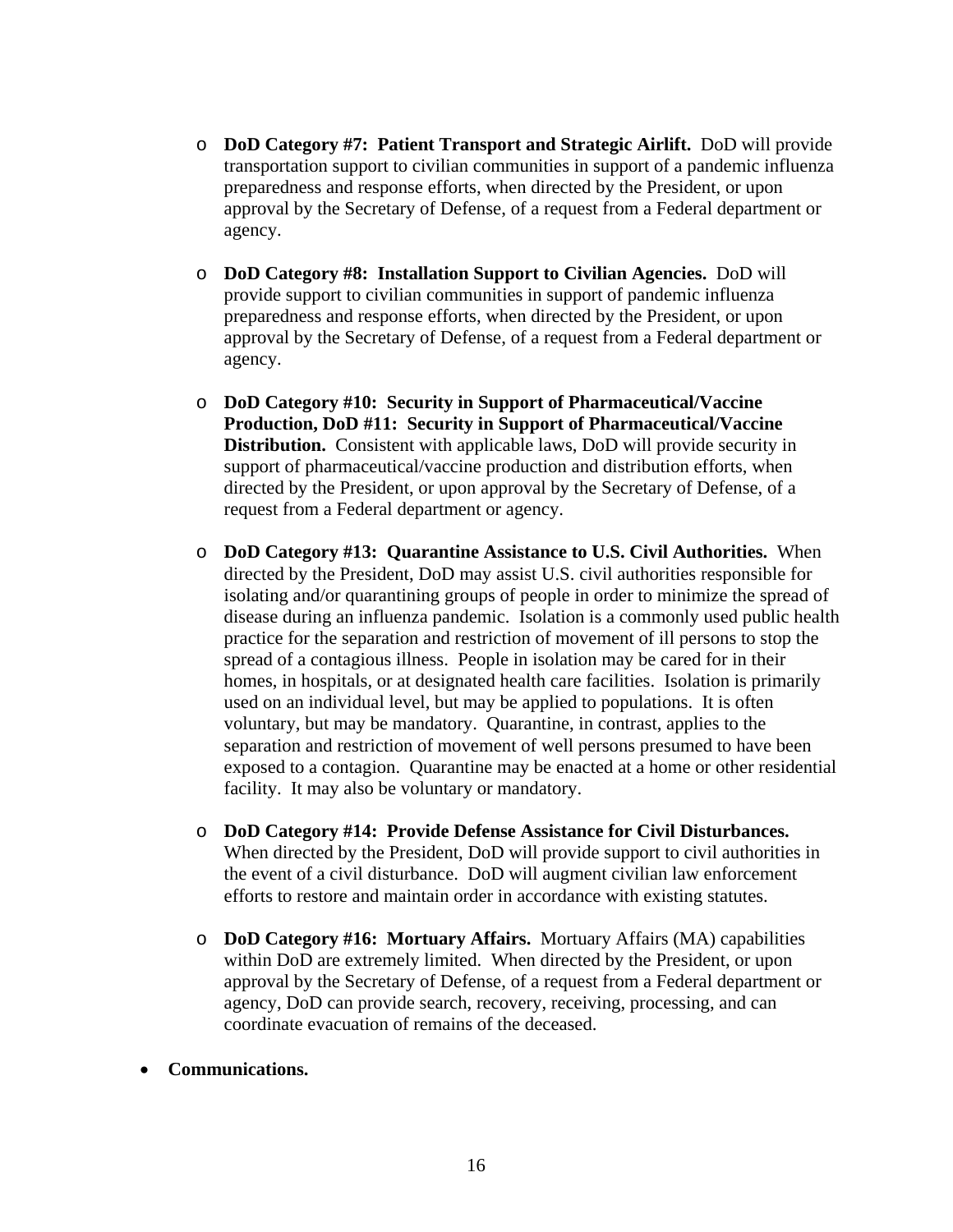- o **DoD Category #12: Communications Support to Civil Authorities.** As resources permit, DoD will provide communications equipment support with associated training to civil authorities as requested in the event of a pandemic influenza outbreak.
- o **DoD Category #19: Public Affairs Support to Civil Authorities.** DoD will coordinate all public affairs guidelines and messages for a pandemic influenza outbreak with Interagency partners.
- **Support to International Partners.** DoD will provide support in response to a pandemic influenza when directed by the President, or upon approval by the Secretary of Defense, of a request from a Federal department or agency. This assistance may include support to containment operations and stability operations.

#### **Pre-Scripted Requests for Assistance**

During pandemic influenza planning, the DoD assigned Office of Primary Responsibility (OPR) will coordinate with primary federal agencies to determine pre-identified gaps that DoD can fill based upon analysis within their own Pandemic Influenza response plans. The analysis to determine gaps must be done by those federal agencies with interagency leads for the 19 DoD categories. Upon completion of the analysis, the primary federal agency will nominate potential Request for Assistance (RFA's) with a capability statement that supports possible requests for assistance from domestic civil authorities. The DoD OPRs will further task Combatant Commanders through the Joint Staff to develop, prior to an incident, a "pre-scripted request for assistance matching DoD capability with pre-determined interagency gaps. These pre-scripted requests for assistance are not pre-approved requests.

OASD(HD) will provide supervision of the overall effort, along with the Joint Staff. Members of the working group will include appropriate stakeholders from DoD and interagency partners.

#### **Pandemic Influenza Task Force**

<u>.</u>

In November 2005, the Deputy Secretary of Defense directed that a pandemic task force be established within DoD. The Assistant Secretary of Defense for Homeland Defense (ASD(HD)) was named as the lead for the Pandemic Influenza Task Force (PITF). The Assistant Secretary of Defense for Health Affairs (ASD(HA)) is supporting the effort as the Department's lead for health service support for pandemic influenza preparedness and response. The PITF is charged with the coordination and implementation of policies and plans which will (1) prepare for, detect, respond to, and contain the effects of a pandemic on military forces, DoD civilians, contractors, dependents, and beneficiaries; (2) ensure the Department's continued ability to protect American interests at home and abroad; and (3) be prepared to render appropriate assistance to civilian authorities in the United States (to include Commonwealths, Territories, and Possessions). 6

<sup>&</sup>lt;sup>6</sup> Department of Defense memorandum, subject: "Avian Influenza Pandemic Task Force", November 2005.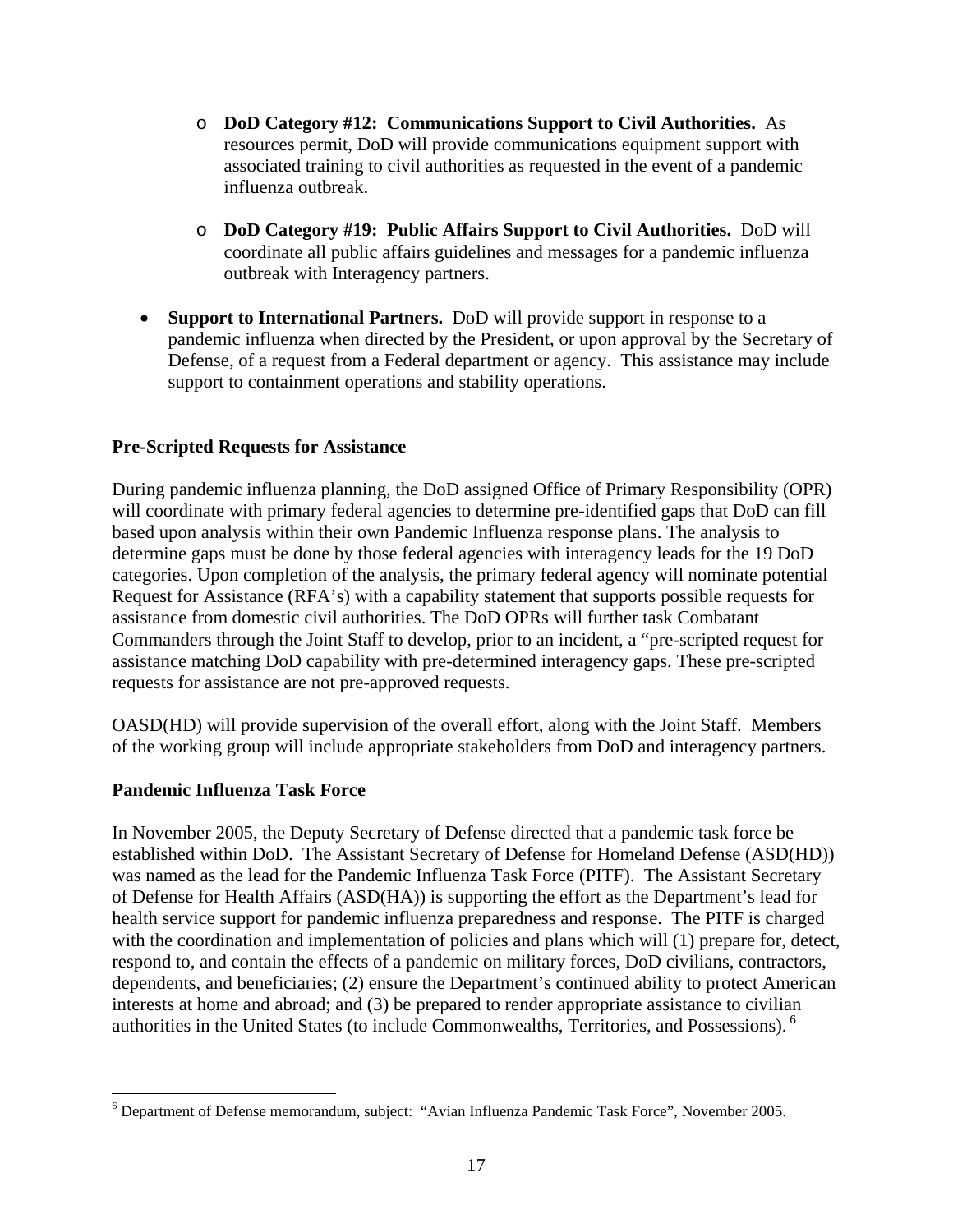- **Roles and Responsibilities.** The ASD(HD) serves as the principal civilian advisor to the Deputy Secretary of Defense for all matters concerning pandemic influenza preparedness and response, as well as coordinates all efforts of the PITF. These efforts will include coordination of pandemic influenza preparedness, mitigation, and response policy within DoD and among appropriate interagency, international, governmental and nongovernment agencies and host nation partners.
	- o ASD(HA) will serve as the principal civilian advisor to the Deputy Secretary of Defense for health service support for pandemic influenza preparedness and response.
	- o Office of the Assistant Secretary of Defense for Special Operations and Low Intensity Conflict (ASD(SO/LIC)) will provide policy oversight of the DoD Pandemic Influenza bilateral and multilateral international partnership capacity building program.
- **Other Task Force Representatives.** Other representatives include the Office of the Under Secretary of Defense for Intelligence (USD(I)), Office of the Under Secretary of Defense for Acquisition, Technology, and Logistics (USD(AT&L)), the Under Secretary for Personnel and Readiness (USD(P&R)), Assistant Secretary of Defense for Public Affairs (ASD(PA)), the Joint Staff, and Combatant Commanders. Military Departments, Defense Agencies, and other DoD entities will be directed to support Task Force efforts as required.

# **CONCLUSION**

The *Implementation Plan for the National Strategy for Pandemic Influenza* provided guidance for Federal departments and agencies to implement preparedness and response tasks for a pandemic influenza outbreak. In response, DoD developed this document to provide planning and implementation guidance to the Office of the Secretary of Defense, Combatant Commanders, Military Departments, and DoD Agencies. A recent article published by the Centers for Disease Control and Prevention remarked that "…the H5N1 influenza threat is viewed with disturbing complacency; a frequently heard statement is 'since the virus has not adapted to continuing human-to-human transmission by now, it is unlikely to do so in the future.' Such complacency is akin to living on a geologic fault line and failing to take precautions against earthquakes and tsunamis."<sup>7</sup>

It is imperative that DoD develop policies and plans that provide for an active, layered defense and coordinate with our Federal partners to ensure that governments at all levels domestically and abroad are prepared to face a pandemic threat.

 7 Centers for Disease Control and Prevention, *Emerging Infectious Diseases*, "H5N1 Outbreaks and Enzootic Influenza," January 2006, p. 3.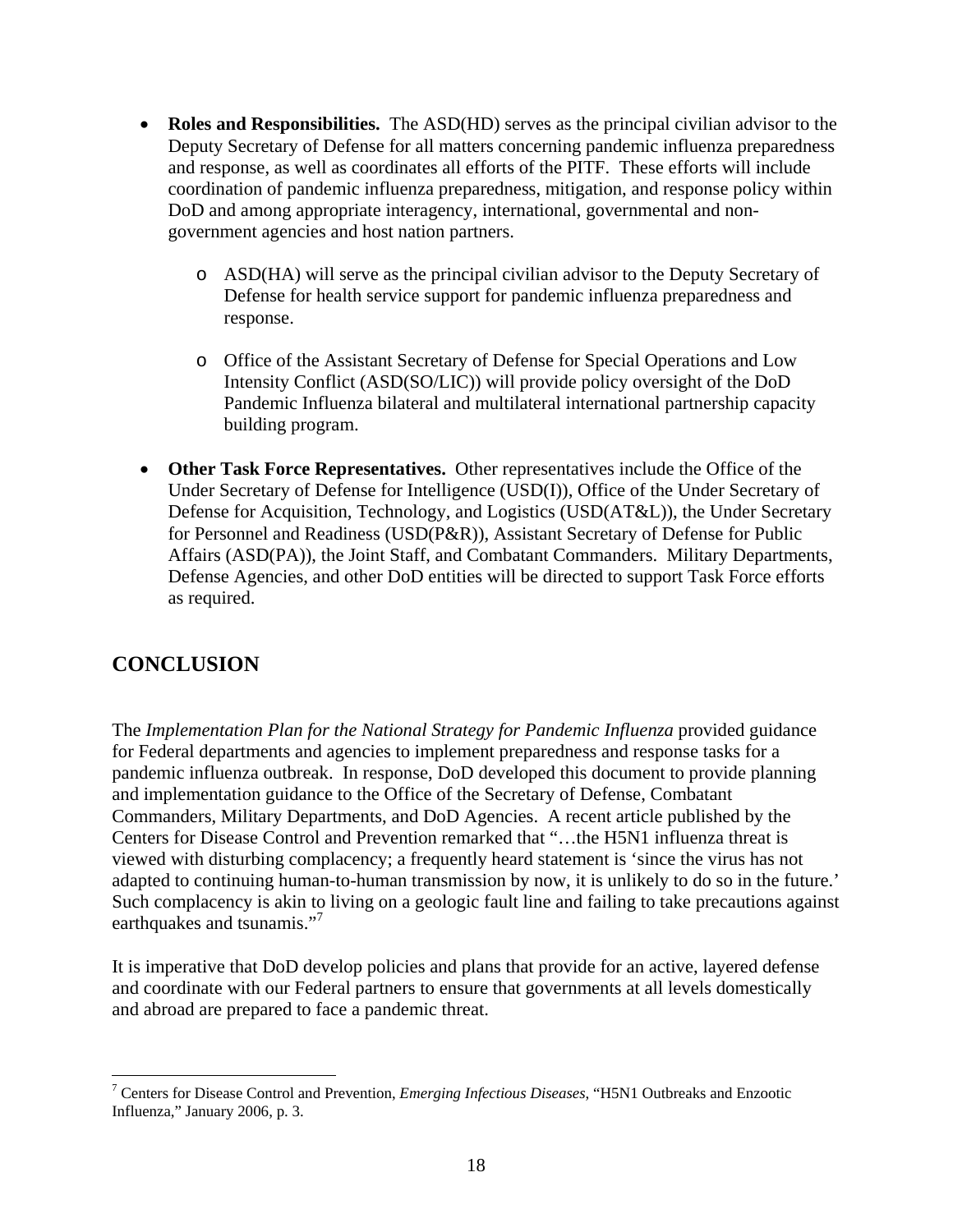# **ANNEXES**

- A DoD Pandemic Influenza Preparedness and Response Task Matrix
- B Intelligence (Annex is Classified (C/NF) –Disseminated Separately)
- C Force Health and Protection
- D Continuity of Operations/Continuity of Government
- $E$  Public Affairs
- F Definitions
- G References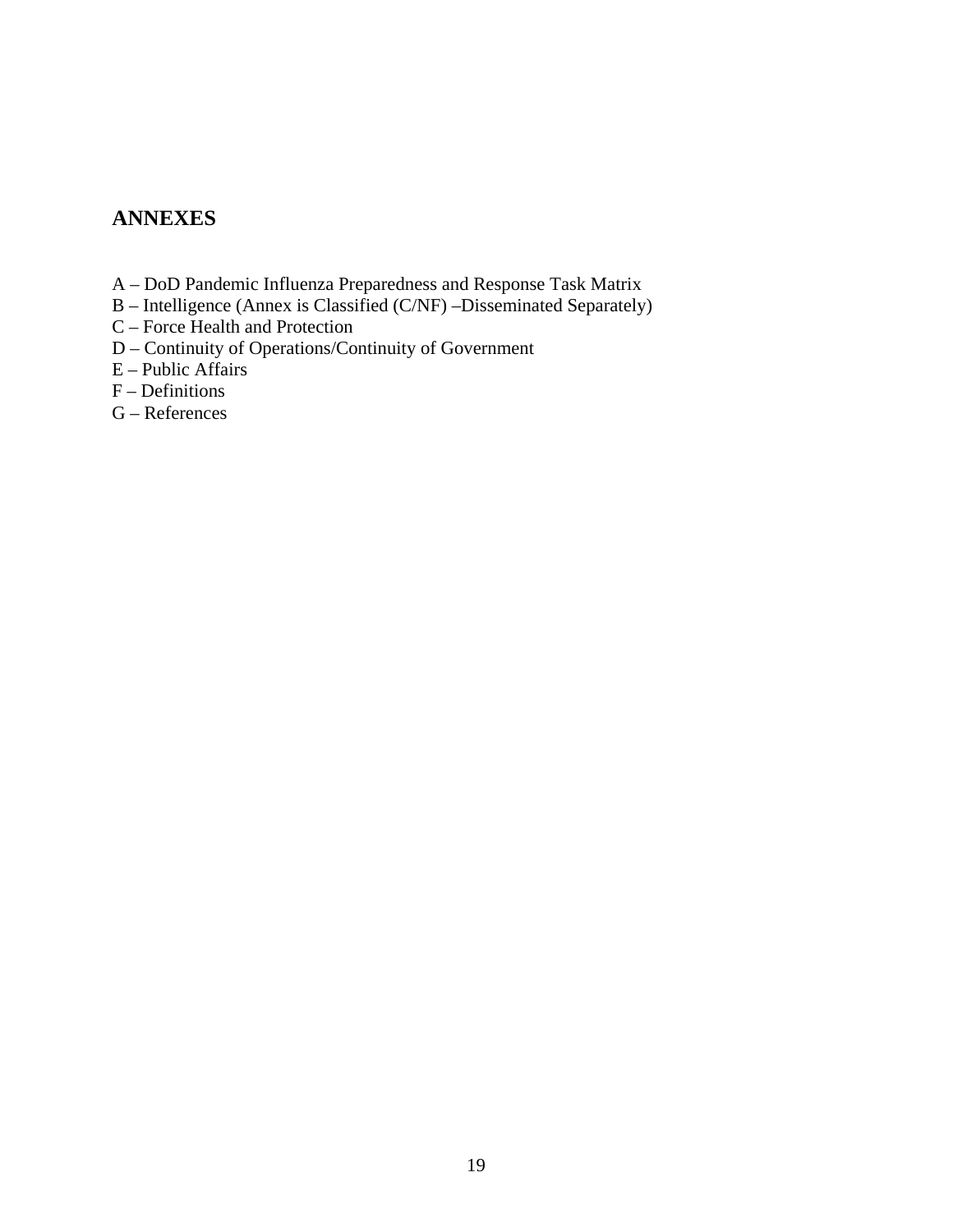# **ANNEX A, DEPARTMENT OF DEFENSE PANDEMIC INFLUENZA PREPAREDNESS AND RESPONSE TASKS**

#### **PURPOSE**

This annex lists all tasks assigned to the Department of Defense (DoD) in the National *Implementation Plan for the National Strategy for Pandemic Influenza*. It additionally assigns tasks to primary and supporting offices within the Department.

There are 114 total tasks of which 31 have DoD in the primary role (in red), and 83 with DoD in a supporting role (in blue).

Offices of Primary Responsibility (OPR) will begin assigned actions or begin coordination of tasks upon receipt of this framework. OPRs will coordinate all actions with other appropriate offices within the Office of the Secretary of Defense, as well as Joint Staff and/or Military Services and DoD Agency counterparts, as appropriate. OPR abbreviations are:

- USD (P&R) Office of the Under Secretary for Personnel and Readiness
- HD Office of the Assistant Secretary of Defense for Homeland Defense
- HA Office of the Assistant Secretary of Defense for Health Affairs
- SOLIC Office of the Assistant Secretary of Defense for Special Operations and Low-Intensity Conflict
- NGB National Guard Bureau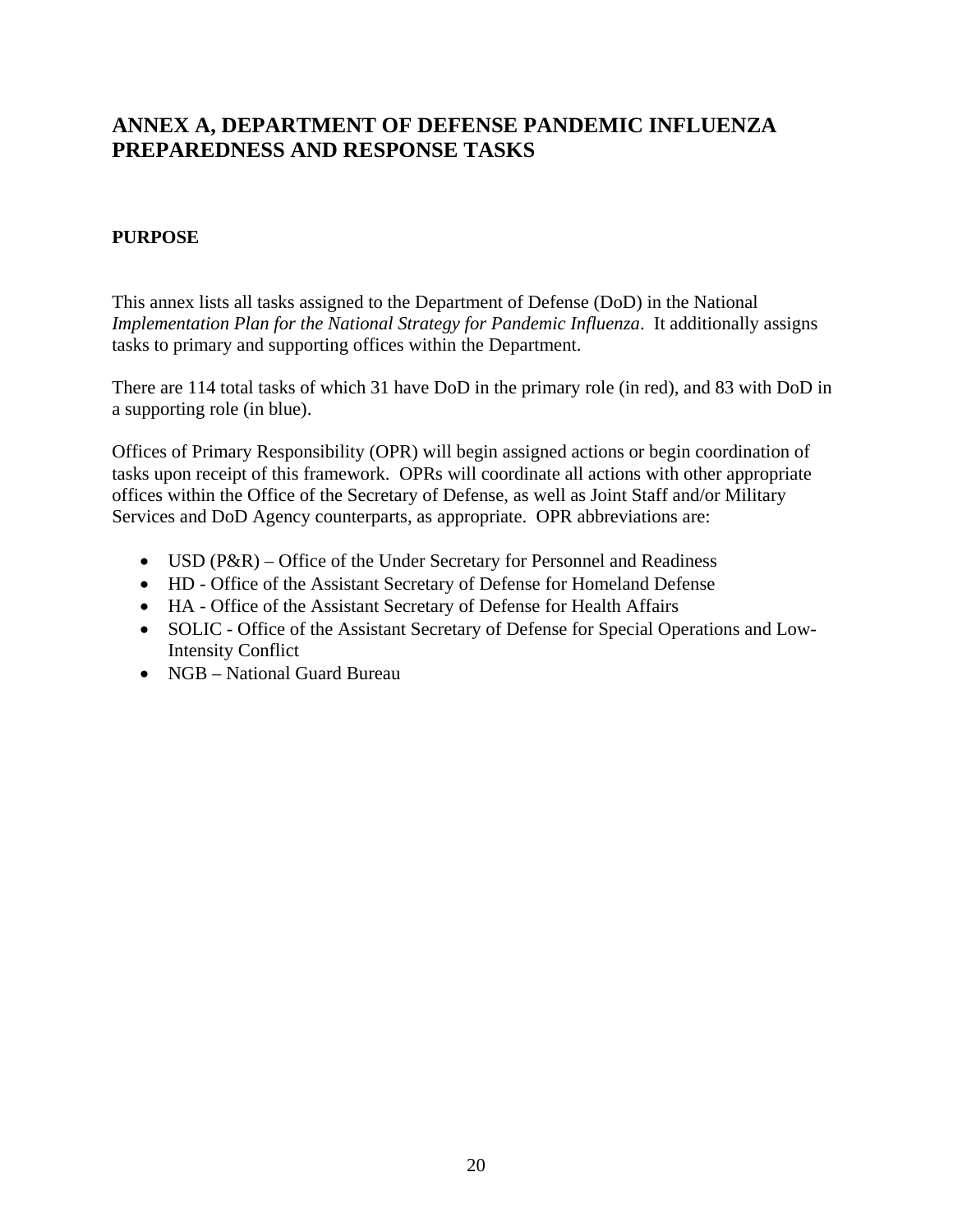# **PANDEMIC INFLUENZA PREPAREDNESS AND RESPONSE TASK MATRIX**

| <b>DOD</b><br><b>Planning</b><br>Category      | <b>National</b><br>Plan<br><b>Action</b><br><b>Number</b> | <b>Actions</b>                                                                                                                                                                                                                                                                                                                                                                                                                                                                                                                                                                                                                                                                                                                                                                                                                                                                                                                                    | <b>Timeframe</b><br>(Months) | Interagency<br>Leads | <b>DOD</b><br><b>OPR</b> | <b>DOD Role</b>          |
|------------------------------------------------|-----------------------------------------------------------|---------------------------------------------------------------------------------------------------------------------------------------------------------------------------------------------------------------------------------------------------------------------------------------------------------------------------------------------------------------------------------------------------------------------------------------------------------------------------------------------------------------------------------------------------------------------------------------------------------------------------------------------------------------------------------------------------------------------------------------------------------------------------------------------------------------------------------------------------------------------------------------------------------------------------------------------------|------------------------------|----------------------|--------------------------|--------------------------|
| Support to<br>International<br>Allies and NGOs | 4.1.1.3                                                   | <b>Conduct Military-Military</b><br><b>Assistance Planning</b><br>DOD, in coordination with DOS and<br>other appropriate Federal agencies,<br>host nations, and regional alliance<br>military partners, shall, within 18<br>months: (1) conduct bilateral and<br>multilateral assessments of the avian<br>and pandemic preparedness and<br>response plans of the militaries in<br>partner nations or regional alliances<br>such as NATO focused on preparing<br>for and mitigating the effects of an<br>outbreak on assigned mission<br>accomplishment; (2) develop<br>solutions for identified national and<br>regional military gaps; and (3)<br>develop and execute bilateral and<br>multilateral military-to-military<br>influenza exercises to validate<br>preparedness and response plans.<br>Measure of performance: all<br>countries with endemic avian<br>influenza engaged by U.S. efforts;<br>initial assessment and identification of | 18                           | <b>DOD DOS</b>       | <b>SOLIC</b>             | Primary<br><b>Agency</b> |
|                                                |                                                           | exercise timeline for the military of<br>each key partner nation completed.                                                                                                                                                                                                                                                                                                                                                                                                                                                                                                                                                                                                                                                                                                                                                                                                                                                                       |                              |                      |                          |                          |
| Support to<br>International<br>Allies and NGOs | 4.1.2.6.                                                  | <b>Priority Country Military-Military</b><br><b>Infection Control Training</b><br>DOD, in coordination with DOS, host<br>nations, and regional alliance military<br>partners, shall assist in developing<br>priority country military infection<br>control and case management<br>capability through training programs,<br>within 18 months. Measure of<br>performance: training programs<br>carried out in all priority countries with<br>increased military infection control<br>and case management capability.                                                                                                                                                                                                                                                                                                                                                                                                                                | 18                           | <b>DOD DOS</b>       | <b>SOLIC</b>             | Primary<br><b>Agency</b> |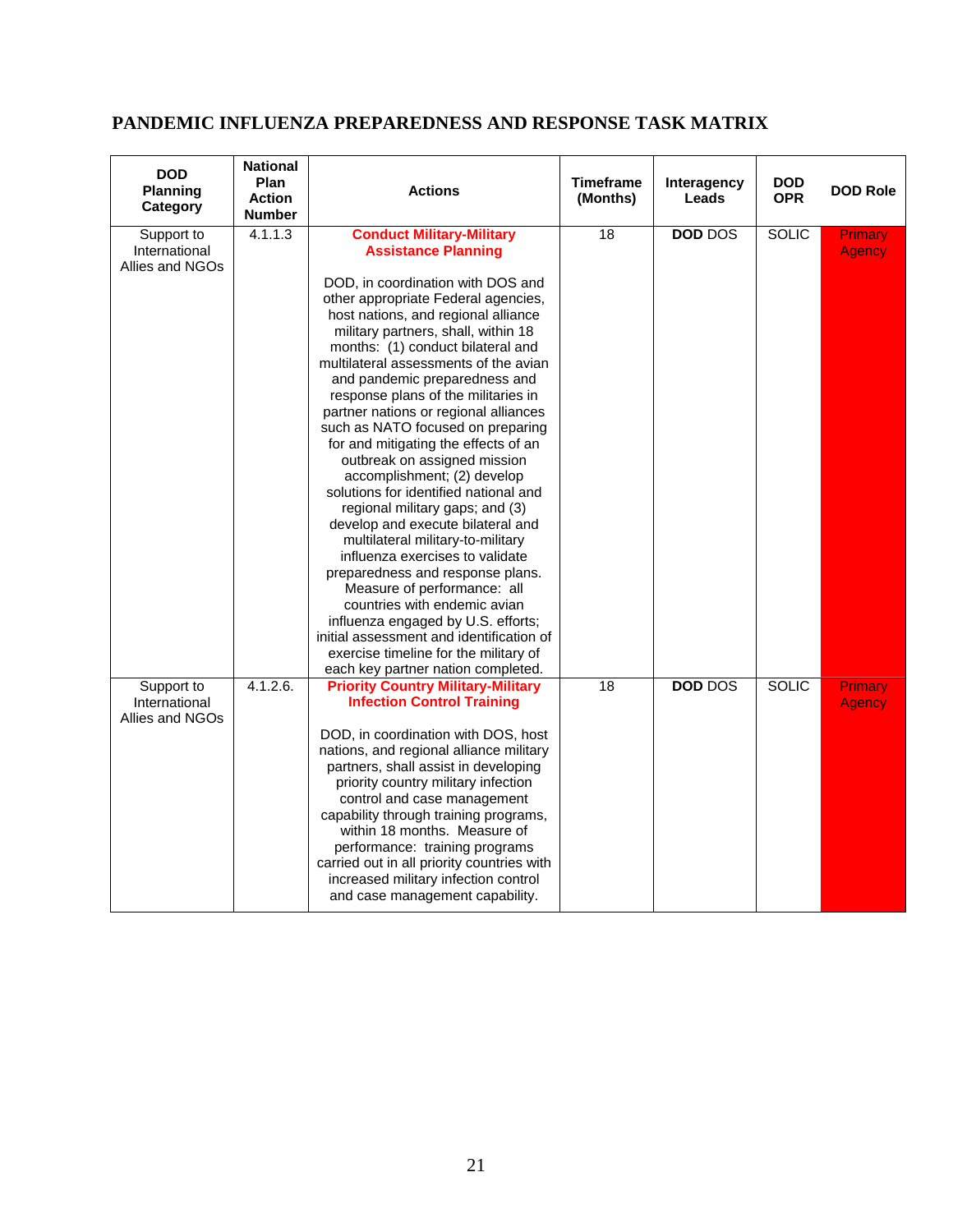| Biosurveillance,<br><b>Disease</b><br>Detection and<br>Information<br>Sharing | 4.1.8.4. | <b>Open Source Information Sharing</b><br>HHS and DOD, in coordination with<br>DOS, shall enhance open source<br>information sharing efforts with<br>international organizations and<br>agencies to facilitate the<br>characterization of genetic sequences<br>of circulating strains of novel<br>influenza viruses within 12 months.<br>Measure of performance: publication<br>of all reported novel influenza viruses<br>which are sequenced.                                                                                                                                                                                                                                                                             | 12 | HHS DOD<br><b>DOS</b> | HA | Primary<br><b>Agency</b> |
|-------------------------------------------------------------------------------|----------|-----------------------------------------------------------------------------------------------------------------------------------------------------------------------------------------------------------------------------------------------------------------------------------------------------------------------------------------------------------------------------------------------------------------------------------------------------------------------------------------------------------------------------------------------------------------------------------------------------------------------------------------------------------------------------------------------------------------------------|----|-----------------------|----|--------------------------|
| Biosurveillance,<br><b>Disease</b><br>Detection and<br>Information<br>Sharing | 4.2.2.5. | <b>Inpatient and Out patient Disease</b><br><b>Surveillance</b><br>DOD shall develop active and<br>passive systems for inpatient and<br>outpatient disease surveillance at its<br>institutions worldwide, with an<br>emphasis on index case and cluster<br>identification, and develop<br>mechanisms for utilizing DOD<br>epidemiological investigation experts<br>in international support efforts, to<br>include validation of systems/tools<br>and improved outpatient/inpatient<br>surveillance capabilities, within 18<br>months. Measure of performance:<br>monitoring system and program to<br>utilize epidemiological investigation<br>experts internationally are in place.                                        | 18 | <b>DOD</b>            | HA | Primary<br><b>Agency</b> |
| Biosurveillance,<br><b>Disease</b><br>Detection and<br>Information<br>Sharing | 4.2.2.6. | <b>Monitoring Health of Military</b><br><b>Forces Worldwide</b><br>DOD shall monitor the health of<br>military forces worldwide to include<br>the appropriate monitoring of Reserve<br>component forces (CONUS and<br>OCONUS bases, deployed<br>operational forces, exercises, units,<br>etc.), and in coordination with DOS,<br>coordinate with allied, coalition, and<br>host nation public health communities<br>to investigate and respond to<br>confirmed infectious disease<br>outbreaks on DOD installations,<br>within 18 months. Measure of<br>performance: medical surveillance<br>"watchboard" reports show results of<br>routine monitoring, number of<br>validated outbreaks, and results of<br>interventions. | 18 | <b>DOD DOS</b>        | HA | Primary<br><b>Agency</b> |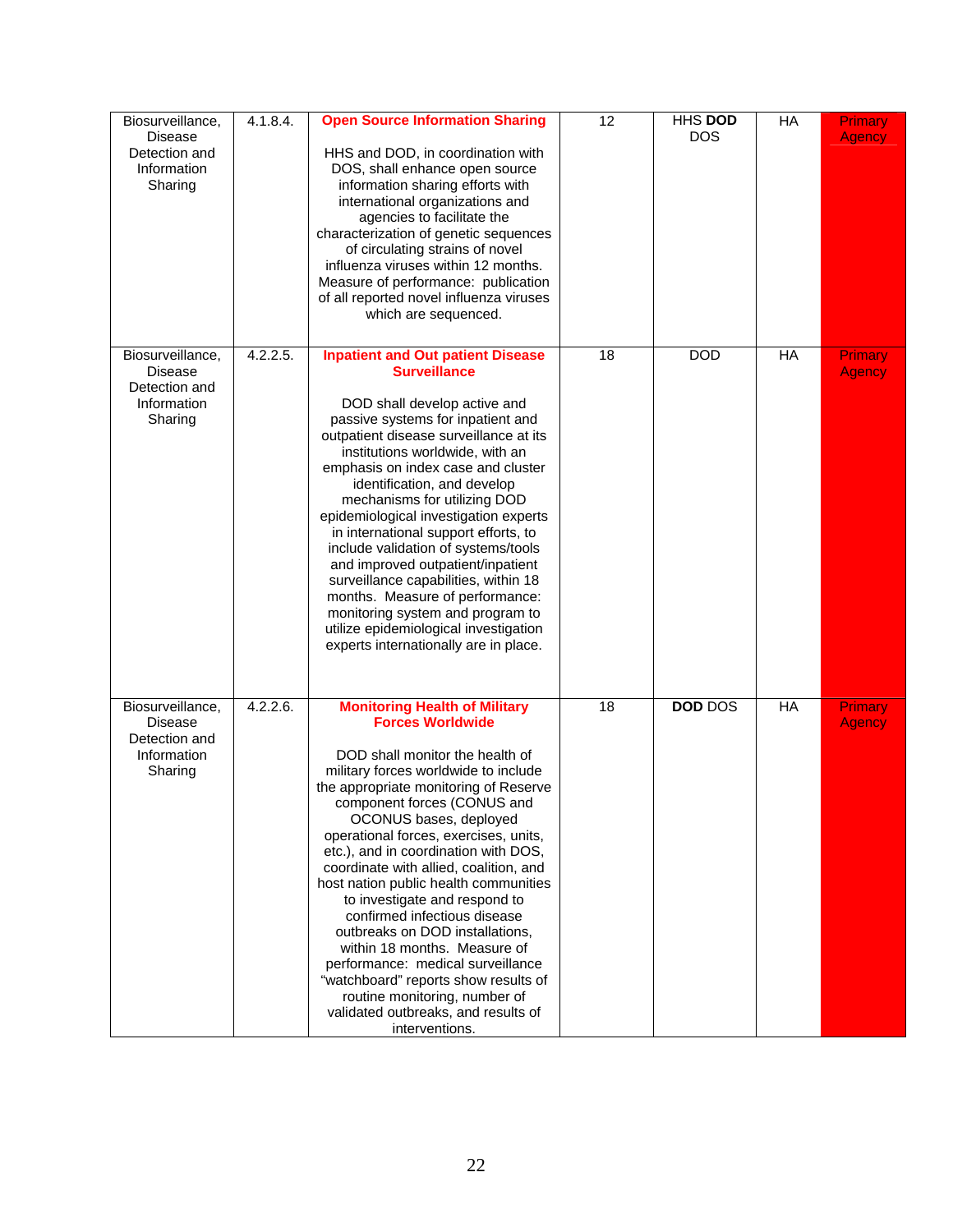| Biosurveillance,<br><b>Disease</b><br>Detection and<br>Information<br>Sharing | 4.2.2.7. | <b>Assist with Influenza Surveillance</b><br>in Host Nations<br>DOD, in coordination with DOS and<br>with the cooperation of the host<br>nation, shall assist with influenza<br>surveillance of host nation<br>populations in accordance with<br>existing treaties and international<br>agreements, within 24 months.<br>Measure of performance: medical<br>surveillance "watchboard" expanded<br>to include host nations.                                                                                                                                                                                                                                                                         | 24              | <b>DOD DOS</b> | $H$ A<br>coord<br>with<br><b>SOLIC</b> | <b>Primary</b><br><b>Agency</b> |
|-------------------------------------------------------------------------------|----------|----------------------------------------------------------------------------------------------------------------------------------------------------------------------------------------------------------------------------------------------------------------------------------------------------------------------------------------------------------------------------------------------------------------------------------------------------------------------------------------------------------------------------------------------------------------------------------------------------------------------------------------------------------------------------------------------------|-----------------|----------------|----------------------------------------|---------------------------------|
| Biosurveillance,<br><b>Disease</b><br>Detection and<br>Information<br>Sharing | 4.2.3.8. | <b>Develop/Enhance DoD Network of</b><br><b>Overseas Infrastructure</b><br>DOD, in coordination with HHS, shall<br>develop and refine its overseas<br>virologic and bacteriologic<br>surveillance infrastructure through<br><b>Global Emerging Infections</b><br>Surveillance and Response System<br>(GEIS) and the DOD network of<br>overseas labs, including fully<br>developing and implementing<br>seasonal influenza laboratory<br>surveillance and an animal/vector<br>surveillance plan linked with WHO<br>pandemic phases, within 18 months.<br>Measure of performance:<br>animal/vector surveillance plan and<br>DOD overseas virologic surveillance<br>network developed and functional. | $\overline{18}$ | <b>DOD HHS</b> | $H$ A                                  | <b>Primary</b><br><b>Agency</b> |
| Biosurveillance,<br><b>Disease</b><br>Detection and<br>Information<br>Sharing | 4.2.3.9. | <b>Refinement of DoD Laboratory</b><br><b>Methods</b><br>DOD, in coordination with HHS, shall<br>prioritize international DOD laboratory<br>research efforts to develop, refine,<br>and validate diagnostic methods to<br>rapidly identify pathogens, within 18<br>months. Measure of performance:<br>completion of prioritized research<br>plan, resources identified, and tasks<br>assigned across DOD medical<br>research facilities.                                                                                                                                                                                                                                                           | 18              | <b>DOD HHS</b> | <b>HA</b>                              | Primary<br><b>Agency</b>        |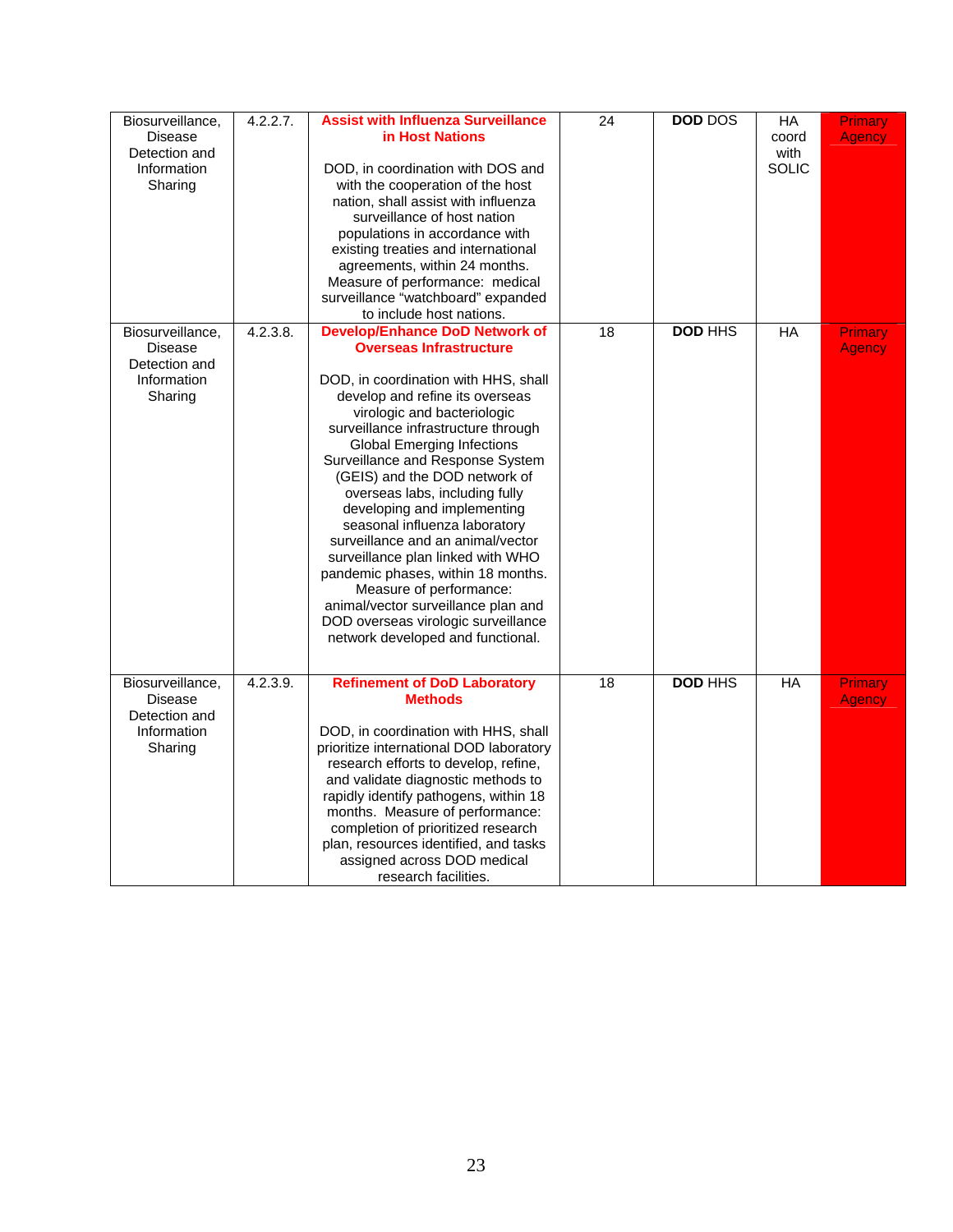| Support to<br>International<br>Allies and NGOs                                                                                             | 4.2.3.10. | <b>Assess Foreign Country Military</b><br><b>Lab Capacity</b><br>DOD shall work with priority nations'<br>military forces to assess existing<br>laboratory capacity, rapid response<br>teams, and portable field assay<br>testing equipment, and fund essential<br>commodities and training necessary<br>to achieve an effective national<br>military diagnostic capability, within<br>18 months. Measure of performance:<br>assessments completed, proposals<br>accepted, and funding made<br>available to priority countries.                       | 18 | <b>DOD</b>                              | <b>SOLIC</b><br>Coord<br>with HA | Primary<br><b>Agency</b>        |
|--------------------------------------------------------------------------------------------------------------------------------------------|-----------|-------------------------------------------------------------------------------------------------------------------------------------------------------------------------------------------------------------------------------------------------------------------------------------------------------------------------------------------------------------------------------------------------------------------------------------------------------------------------------------------------------------------------------------------------------|----|-----------------------------------------|----------------------------------|---------------------------------|
| <b>Public Affairs</b><br>Support to Civil<br>Authorities                                                                                   | 4.2.4.2.  | <b>Combatant Command Public</b><br><b>Health Reports for Area Personnel</b><br>DOD shall incorporate international<br>public health reporting requirements<br>for exposed or ill military international<br>travelers into the Geographic<br>Combatant Commanders' pandemic<br>influenza plans within 18 months.<br>Measure of performance: reporting<br>requirements incorporated into<br>Geographic Combatant<br>Commanders' pandemic influenza<br>plans.                                                                                            | 18 | <b>DOD</b>                              | HA                               | <b>Primary</b><br><b>Agency</b> |
| Installation<br>Support to<br>Civilian<br>Agencies                                                                                         | 4.3.2.2.  | <b>Identify DoD Facilities to Serve as</b><br><b>Points of Entry from Outbreak</b><br><b>Countries</b><br>DOD, in coordination with DOS, HHS,<br>DOT, and DHS, will limit official DOD<br>military travel between affected areas<br>and the United States. Measure of<br>performance: DOD identifies military<br>facilities in the United States and<br>OCONUS that will serve as the points<br>of entry for all official travelers from<br>affected areas, within 6 months.                                                                          | 6  | <b>DOD DOS</b><br>HHS DOT<br><b>DHS</b> | HD                               | <b>Primary</b><br><b>Agency</b> |
| <b>Force Protection</b><br>Patient<br>Transport and<br><b>Strategic Lift</b><br>Military<br>Assistance for<br>Civil<br><b>Disturbances</b> | 5.1.1.5.  | <b>Assessment of Military Support for</b><br><b>Transportation and Borders</b><br>DOD, in coordination with DHS, DOT,<br>DOJ, and DOS, shall conduct an<br>assessment of military support<br>related to transportation and borders<br>that may be requested during a<br>pandemic and develop a<br>comprehensive contingency plan for<br>Defense Support to Civil Authorities,<br>within 18 months. Measure of<br>performance: Defense Support to<br>Civil Authorities plan in place that<br>addresses emergency transportation<br>and border support. | 18 | <b>DOD DHS</b><br>DOT DOJ<br><b>DOS</b> | HD                               | Primary<br><b>Agency</b>        |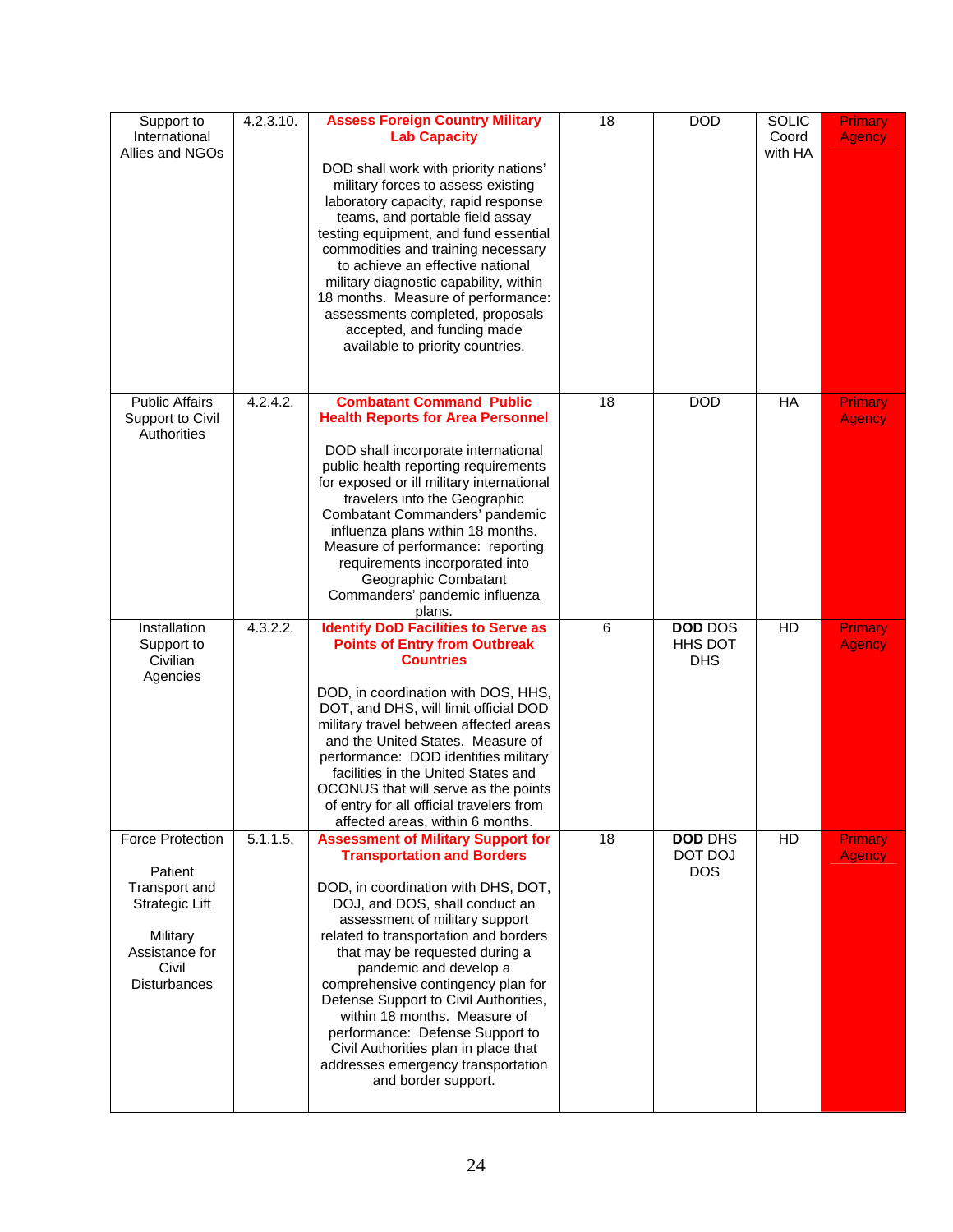| <b>Force Protection</b>                                                                                                                                                       | 5.3.4.8. | <b>Strategic Military Deployment Use</b><br>of Airports and Seaports<br>DOD, in coordination with DHS and<br>DOS, shall identify those domestic<br>and foreign airports and seaports that<br>are considered strategic junctures for<br>major military deployments and<br>evaluate whether additional risk-<br>based protective measures are<br>needed, within 18 months. Measure<br>of performance: identification of<br>critical air and seaports and<br>evaluation of additional risk-based<br>procedures, completed.                                                                                                                                 | $\overline{18}$ | <b>DOD DHS</b><br><b>DOS</b> | $\overline{HD}$ | Primary<br><b>Agency</b> |
|-------------------------------------------------------------------------------------------------------------------------------------------------------------------------------|----------|---------------------------------------------------------------------------------------------------------------------------------------------------------------------------------------------------------------------------------------------------------------------------------------------------------------------------------------------------------------------------------------------------------------------------------------------------------------------------------------------------------------------------------------------------------------------------------------------------------------------------------------------------------|-----------------|------------------------------|-----------------|--------------------------|
| Military<br>Assistance for<br>Civil<br><b>Disturbances</b><br><b>Bulk Transport</b><br>οf<br>Pharmaceuticals<br><b>Naccines</b><br>Patient<br>Transport and<br>Strategic Lift | 5.3.5.5. | <b>Monitor and Report on Military</b><br><b>Assets Requested for Border</b><br><b>Protection</b><br>DOD, when directed by Secretary of<br>Defense and in accordance with law,<br>shall monitor and report the status of<br>the military transportation system and<br>those military assets that may be<br>requested to protect the borders,<br>assess impacts (to include<br>operational impacts), and coordinate<br>military services in support of Federal<br>agencies and State, local, and tribal<br>entities. Measure of performance:<br>when DOD activated, regular reports<br>provided, impacts assessed, and<br>services coordinated as needed. |                 | <b>DOD</b>                   | HD              | Primary<br><b>Agency</b> |
| Medical Care to<br>US Forces<br>Surge Medical<br>Capability to<br><b>Assist Civil</b><br><b>Authorities</b>                                                                   | 6.1.6.3. | <b>Conduct Medical Materiel</b><br><b>Requirements Gap Analysis</b><br>DOD, as part of its departmental<br>implementation plan, shall conduct a<br>medical materiel requirements gap<br>analysis and procure necessary<br>materiel to enhance Military Health<br>System surge capacity, within 18<br>months. Measure of performance:<br>gap analysis completed and<br>necessary materiel procured.                                                                                                                                                                                                                                                      | $\overline{18}$ | <b>DOD</b>                   | $H$ A           | Primary<br>Agency        |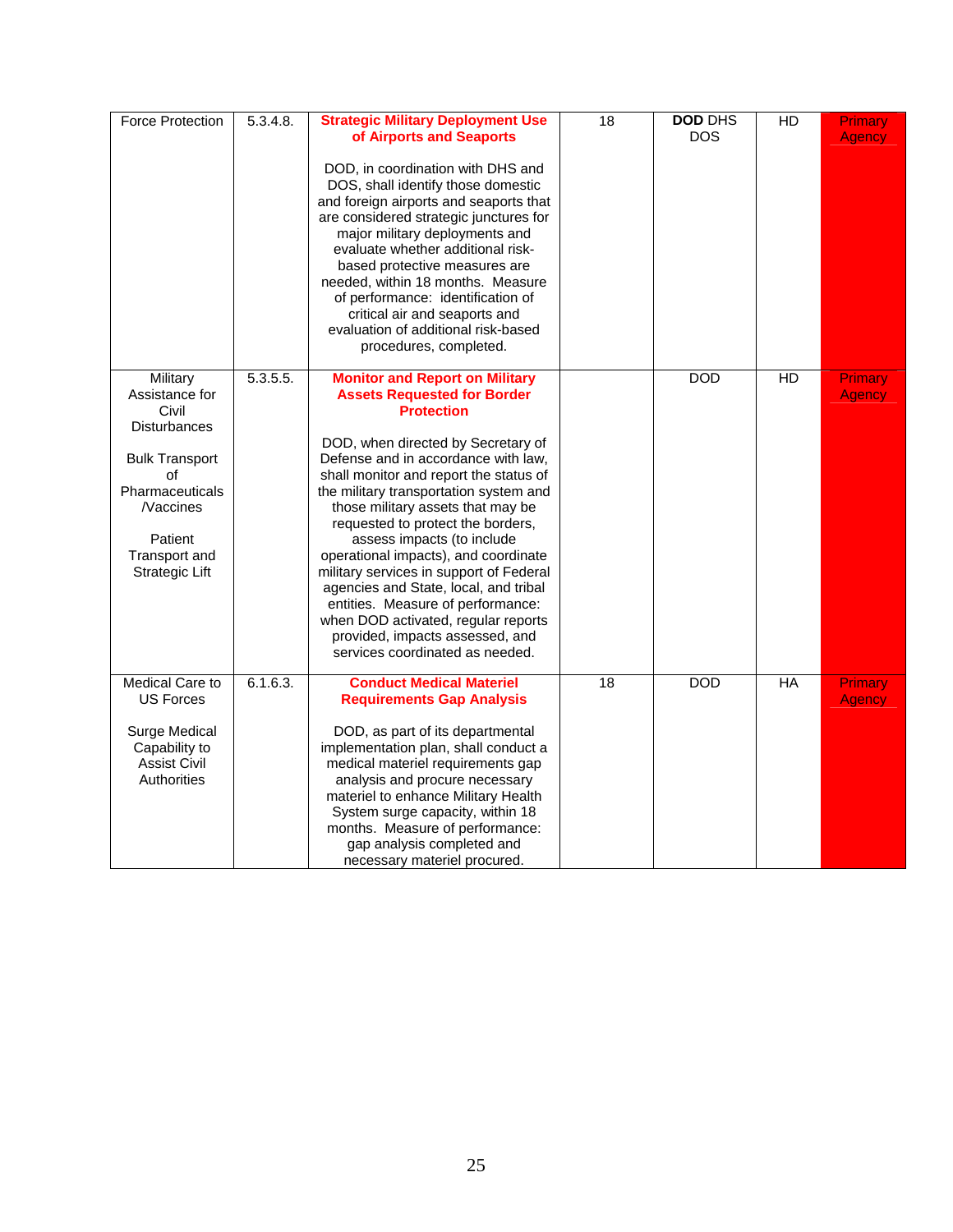| Medical Care to<br><b>US Forces</b>                                  | 6.1.6.4.              | <b>Maintain Antiviral and Vaccine</b><br><b>Stockpiles</b>                                                                                                                                                                                                                                                                                                                                                                                                                                   | 6  | HHS DOD<br><b>VA</b> | HA        | <b>Primary</b><br><b>Agency</b> |
|----------------------------------------------------------------------|-----------------------|----------------------------------------------------------------------------------------------------------------------------------------------------------------------------------------------------------------------------------------------------------------------------------------------------------------------------------------------------------------------------------------------------------------------------------------------------------------------------------------------|----|----------------------|-----------|---------------------------------|
| Surge Medical<br>Capability to<br><b>Assist Civil</b><br>Authorities |                       | HHS, DOD, VA and the States shall<br>maintain antiviral and vaccine<br>stockpiles in a manner consistent with<br>the requirements of FDA's Shelf Life<br>Extension Program (SLEP) and<br>explore the possibility of broadening<br>SLEP to include equivalently<br>maintained State stockpiles, within 6<br>months. Measure of performance:<br>compliance with SLEP requirements<br>documented; decision made on<br>broadening SLEP to State stockpiles.                                      |    |                      |           |                                 |
| Medical Care to<br><b>US Forces</b>                                  | 6.1.7.4.              | <b>Establish Stockpiles of Vaccine</b><br><b>Against H5N1</b>                                                                                                                                                                                                                                                                                                                                                                                                                                | 18 | <b>DOD</b>           | HA        | Primary<br><b>Agency</b>        |
| Surge Medical<br>Capability to<br><b>Assist Civil</b><br>Authorities |                       | DOD shall establish stockpiles of<br>vaccine against H5N1 and other<br>influenza subtypes determined to<br>represent a pandemic threat<br>adequate to immunize approximately<br>1.35 million persons for military use<br>within 18 months of availability.<br>Measure of performance: sufficient<br>vaccine against each influenza virus<br>determined to represent a pandemic<br>threat in DOD stockpile to vaccinate<br>1.35 million persons.                                              |    |                      |           |                                 |
| Medical Care to<br><b>US Forces</b>                                  | $6.1.9.\overline{3.}$ | <b>Procure 2.4 Million Antiviral</b><br><b>Medications</b>                                                                                                                                                                                                                                                                                                                                                                                                                                   | 18 | <b>DOD</b>           | <b>HA</b> | <b>Primary</b><br><b>Agency</b> |
| Surge Medical<br>Capability to<br><b>Assist Civil</b><br>Authorities |                       | DOD shall procure 2.4 million<br>treatment courses of antiviral<br>medications and position them at<br>locations worldwide within 18 months.<br>Measure of performance: aggregate<br>2.4 million treatment courses of<br>antiviral medications in DOD<br>stockpiles.                                                                                                                                                                                                                         |    |                      |           |                                 |
| Medical Care to<br><b>US Forces</b>                                  | 6.1.13.8.             | <b>Supply Military Units/Bases with</b><br><b>Influenza Medication</b>                                                                                                                                                                                                                                                                                                                                                                                                                       | 18 | <b>DOD</b>           | HA        | <b>Primary</b><br>Agency        |
| Surge Medical<br>Capability to<br><b>Assist Civil</b><br>Authorities |                       | DOD shall supply military units and<br>posts, installations, bases, and<br>stations with vaccine and antiviral<br>medications according to the<br>schedule of priorities listed in the<br>DOD pandemic influenza policy and<br>planning guidance, within 18 months.<br>Measure of performance: vaccine<br>and antiviral medications procured;<br>DOD policy guidance developed on<br>use and release of vaccine and<br>antiviral medications; and worldwide<br>distribution drill completed. |    |                      |           |                                 |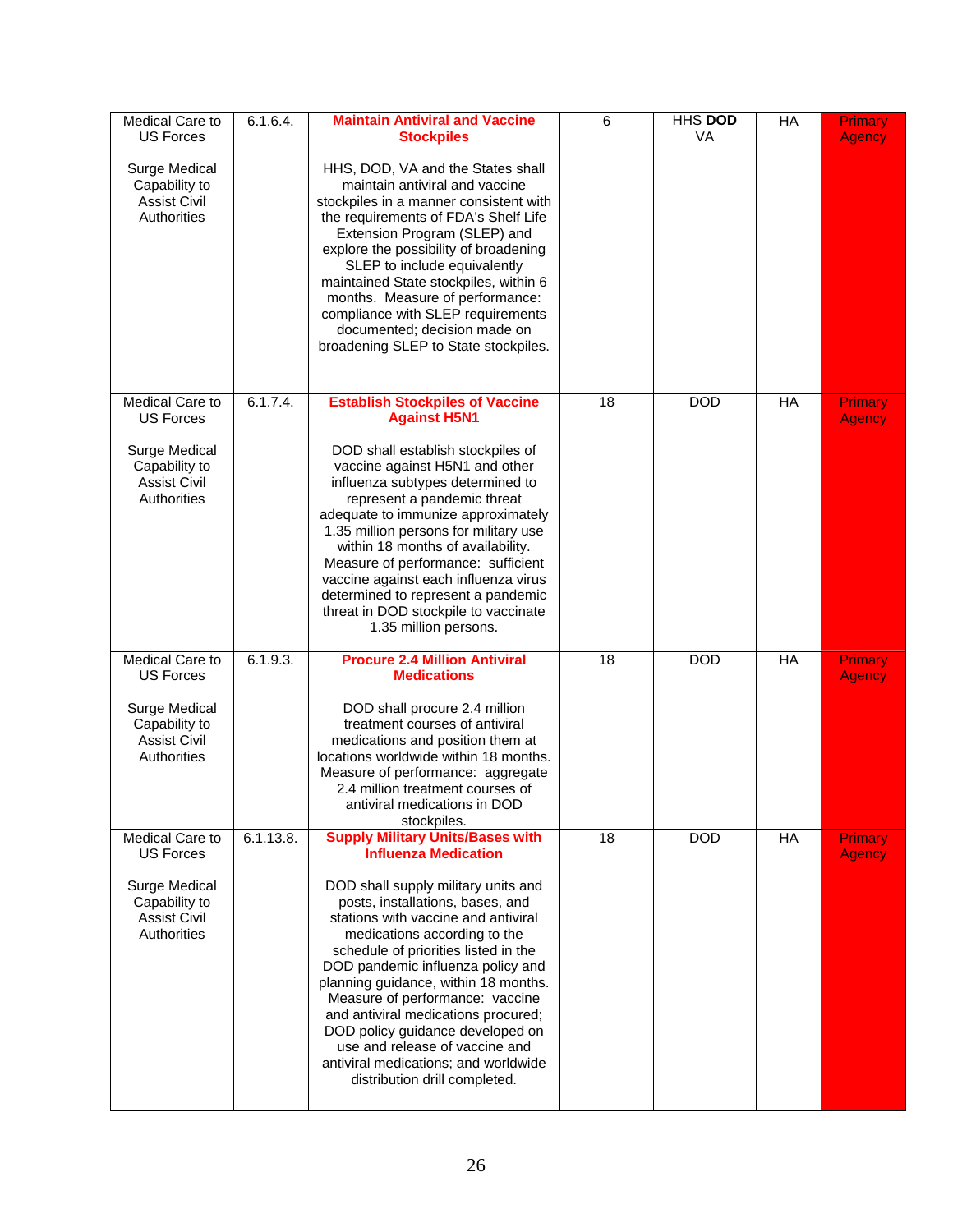| Medical Care to<br><b>US Forces</b>                                           | 6.2.2.9. | <b>Enhance Public Health Response</b><br><b>Capabilities</b>                                                                                                                                                                                                                                                                                                                                                                                                                                                                                                                                                                                                                                                                                                                                                                                                                                                                                                                                                                                                                                                                                   | 18 | <b>DOD</b>           | HA | <b>Primary</b><br><b>Agency</b> |
|-------------------------------------------------------------------------------|----------|------------------------------------------------------------------------------------------------------------------------------------------------------------------------------------------------------------------------------------------------------------------------------------------------------------------------------------------------------------------------------------------------------------------------------------------------------------------------------------------------------------------------------------------------------------------------------------------------------------------------------------------------------------------------------------------------------------------------------------------------------------------------------------------------------------------------------------------------------------------------------------------------------------------------------------------------------------------------------------------------------------------------------------------------------------------------------------------------------------------------------------------------|----|----------------------|----|---------------------------------|
| Surge Medical<br>Capability to<br><b>Assist Civil</b><br>Authorities          |          | DOD shall enhance influenza<br>surveillance efforts within 6 months<br>by: (1) ensuring that medical<br>treatment facilities (MTFs) monitor<br>the Electronic Surveillance System<br>for Early Notification of Community-<br>based Epidemics (ESSENCE) and<br>provide additional information on<br>suspected or confirmed cases of<br>pandemic influenza through their<br>Service surveillance activities; (2)<br>ensuring that Public Health<br>Emergency Officers (PHEOs) report<br>all suspected or actual cases through<br>appropriate DOD reporting channels,<br>as well as to CDC, State public health<br>authorities, and host nations; and (3)<br>posting results of aggregated<br>surveillance on the DOD Pandemic<br>Influenza Watchboard and (4)<br>ensuring that the Reserve<br>components have a mechanism in<br>place to report actual or suspected<br>cases to the respective Services,; all<br>within 18 months. Measure of<br>performance: number of MTFs<br>performing ESSENCE surveillance<br>greater than 80 percent; DOD<br>reporting policy for public health<br>emergencies, including pandemic<br>influenza completed. |    |                      |    |                                 |
| Biosurveillance,<br><b>Disease</b><br>Detection and<br>Information<br>Sharing | 6.2.3.4. | <b>Access to Improved Rapid</b><br><b>Diagnostic Tests</b><br>HHS-, DOD-, and VA-funded<br>hospitals and health facilities shall<br>have access to improved rapid<br>diagnostic tests for influenza A,<br>including influenza with pandemic<br>potential, within 6 months of when<br>tests become available. Measure of<br>performance: diagnostic tests, if<br>found to be useful, are accessible to                                                                                                                                                                                                                                                                                                                                                                                                                                                                                                                                                                                                                                                                                                                                          | 6  | HHS DOD<br><b>VA</b> | HA | <b>Primary</b><br><b>Agency</b> |
| Biosurveillance,<br><b>Disease</b><br>Detection and<br>Information<br>Sharing | 6.2.4.3. | federally funded health facilities.<br><b>Provide Health Statistics on</b><br><b>Influenza-Like Illnesses</b><br>DOD and VA shall be prepared to<br>track and provide personnel and<br>beneficiary health statistics and<br>develop enhanced methods to<br>aggregate and analyze data<br>documenting influenza-like illness<br>from its surveillance systems within<br>12 months. Measure of performance:<br>influenza tracking systems in place<br>and capturing beneficiary clinical<br>encounters.                                                                                                                                                                                                                                                                                                                                                                                                                                                                                                                                                                                                                                          | 12 | <b>DOD VA</b>        | HA | Primary<br><b>Agency</b>        |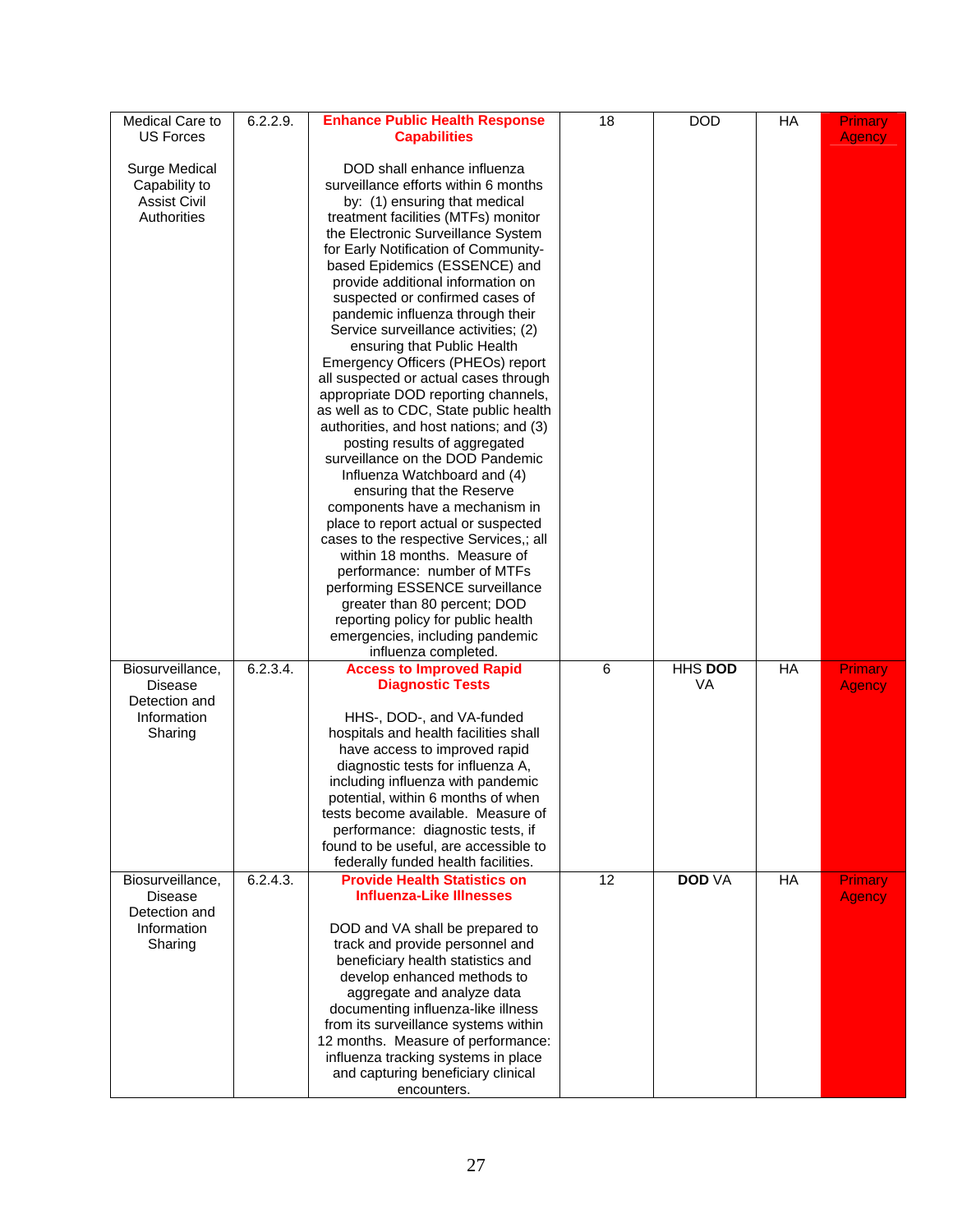| <b>Force Protection</b> | 6.3.2.4. | <b>DoD Guidance to Personnel</b>                                                                                                                                                                                                                                                                                                                                                                                                                                                                                                                                                                                                                                                                                                                                                                                                                                                                                                                                                                                      | 18 | <b>DOD</b>     | HA    | Primary       |
|-------------------------|----------|-----------------------------------------------------------------------------------------------------------------------------------------------------------------------------------------------------------------------------------------------------------------------------------------------------------------------------------------------------------------------------------------------------------------------------------------------------------------------------------------------------------------------------------------------------------------------------------------------------------------------------------------------------------------------------------------------------------------------------------------------------------------------------------------------------------------------------------------------------------------------------------------------------------------------------------------------------------------------------------------------------------------------|----|----------------|-------|---------------|
|                         |          | <b>Protective Measures</b><br>As appropriate, DOD, in consultation<br>with its Combatant Command<br>commanders, shall implement<br>movement restrictions and individual<br>protection and social distancing<br>strategies (including unit shielding,<br>ship sortie, cancellation of public<br>gatherings, drill, training, etc.) within<br>their posts, installations, bases,<br>facilities, and stations. DOD<br>personnel and beneficiaries living off-<br>base should comply with local<br>community containment guidance<br>with respect to activities not directly<br>related to the installation. DOD shall<br>be prepared to initiate within 18<br>months. Measure of performance:<br>the policies/procedures are in place<br>for at-risk DOD posts, installations,<br>bases, stations, and for units to<br>conduct an annual training evaluation<br>that includes restriction of movement,<br>shielding, personnel protection<br>measures, health unit isolation, and<br>other measures necessary to prevent |    |                |       | <b>Agency</b> |
| Medical Care to         | 6.3.2.5. | influenza transmission.<br><b>Implement Infection Control</b>                                                                                                                                                                                                                                                                                                                                                                                                                                                                                                                                                                                                                                                                                                                                                                                                                                                                                                                                                         | 3  | <b>HHS DOD</b> | $H$ A | Primary       |
| <b>US Forces</b>        |          | <b>Campaigns</b><br>All HHS-, DOD-, and VA-funded<br>hospitals and health facilities shall<br>develop, test, and be prepared to<br>implement infection control<br>campaigns for pandemic influenza,<br>within 3 months. Measure of<br>performance: guidance materials on<br>infection control developed and<br>disseminated on<br>www.pandemicflu.gov and through<br>other channels.                                                                                                                                                                                                                                                                                                                                                                                                                                                                                                                                                                                                                                  |    | <b>VA</b>      |       | <b>Agency</b> |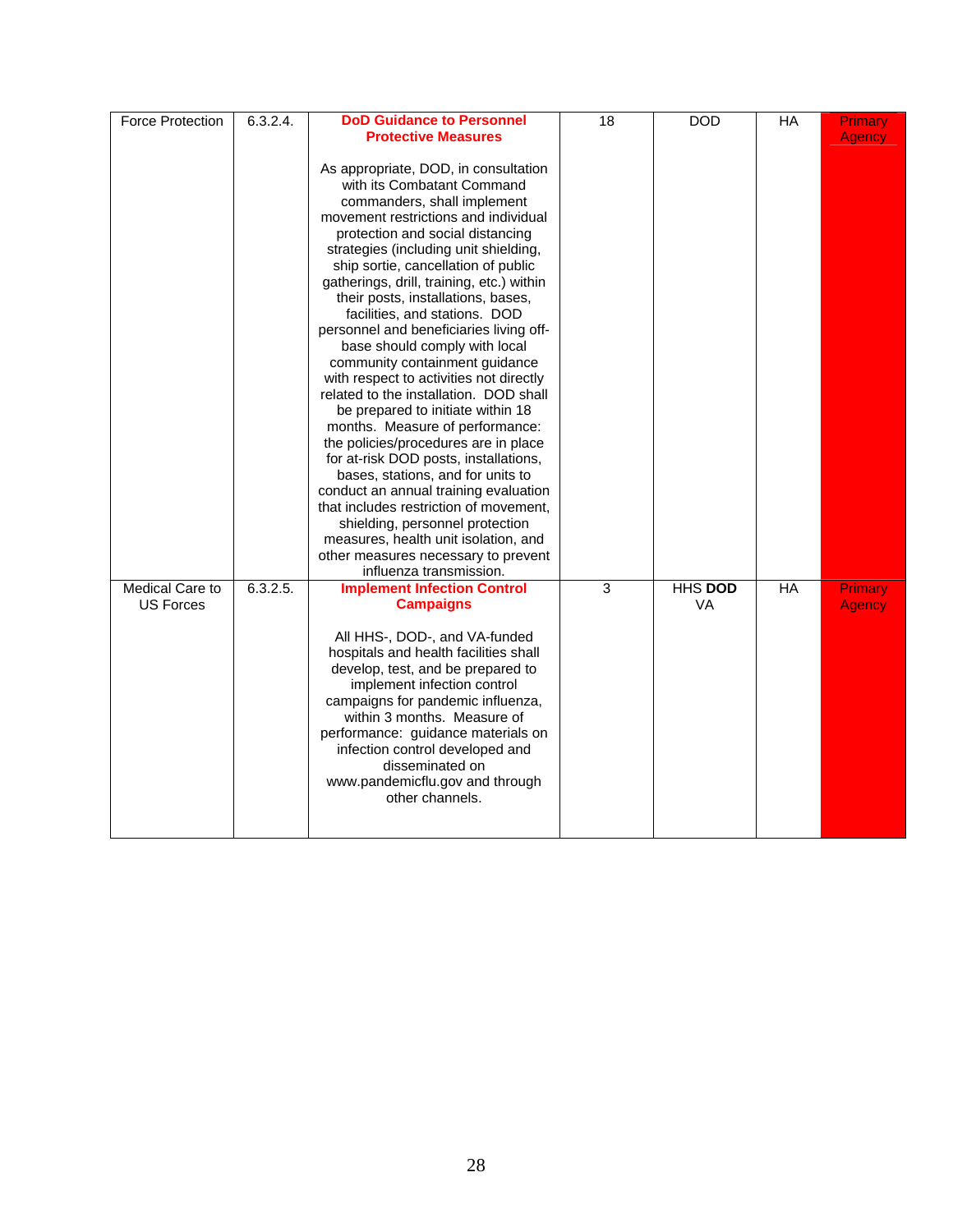| Biosurveillance,<br><b>Disease</b><br>Detection and<br>Information<br>Sharing                               | 6.3.4.7. | <b>Enhance Influenza Surveillance</b><br><b>Reporting Techniques</b><br>DOD shall enhance its public health<br>response capabilities by: (1)<br>continuing to assign epidemiologists<br>and preventive medicine physicians<br>within key operational settings; (2)<br>expanding ongoing DOD participation<br>in CDC's Epidemic Intelligence<br>Service (EIS) Program; and (3) within<br>18 months, fielding specific training<br>programs for PHEOs that address<br>their roles and responsibilities during<br>a public health emergency and (4)<br>ensuring that the Reserve<br>components have a mechanism in<br>place to report actual or suspected<br>cases to their respective Services.<br>Measure of performance: all military<br>PHEOs fully trained within 18 months;<br>increase military trainees in CDC's<br>EIS program by 100 percent within 5<br>years; ASD(RA) completion of RC<br>reporting policy. | 18 | <b>DOD</b>    | HA          | <b>Primary</b><br><b>Agency</b> |
|-------------------------------------------------------------------------------------------------------------|----------|----------------------------------------------------------------------------------------------------------------------------------------------------------------------------------------------------------------------------------------------------------------------------------------------------------------------------------------------------------------------------------------------------------------------------------------------------------------------------------------------------------------------------------------------------------------------------------------------------------------------------------------------------------------------------------------------------------------------------------------------------------------------------------------------------------------------------------------------------------------------------------------------------------------------|----|---------------|-------------|---------------------------------|
| Medical Care to<br><b>US Forces</b><br>Surge Medical<br>Capability to<br><b>Assist Civil</b><br>Authorities | 6.3.7.2. | <b>Be Prepared to Augment</b><br><b>State/Local Government Medical</b><br><b>Response</b><br>DOD and VA assets and capabilities<br>shall be postured to provide care for<br>military personnel and eligible<br>civilians, contractors, dependants,<br>other beneficiaries, and veterans and<br>shall be prepared to augment the<br>medical response of State, territorial,<br>tribal, or local governments and other<br>Federal agencies consistent with their<br>ESF #8 support roles, within 3<br>months. Measure of performance:<br>DOD and VA pandemic preparedness<br>plans developed; in a pandemic,<br>adequate health response provided to<br>military and associated personnel.                                                                                                                                                                                                                             | 3  | <b>DOD VA</b> | USD-<br>P&R | Primary<br><b>Agency</b>        |
| Medical Care to<br><b>US Forces</b>                                                                         | 6.3.7.5. | <b>Reserve Medical Personnel</b><br><b>Mobilization</b><br>DOD shall develop and implement<br>guidelines defining conditions under<br>which Reserve Component medical<br>personnel providing health care in<br>non-military health care facilities<br>should be mobilized and deployed,<br>within 18 months. Measure of<br>performance: guidelines developed<br>and implemented.                                                                                                                                                                                                                                                                                                                                                                                                                                                                                                                                     | 18 | <b>DOD</b>    | USD-<br>P&R | <b>Primary</b><br><b>Agency</b> |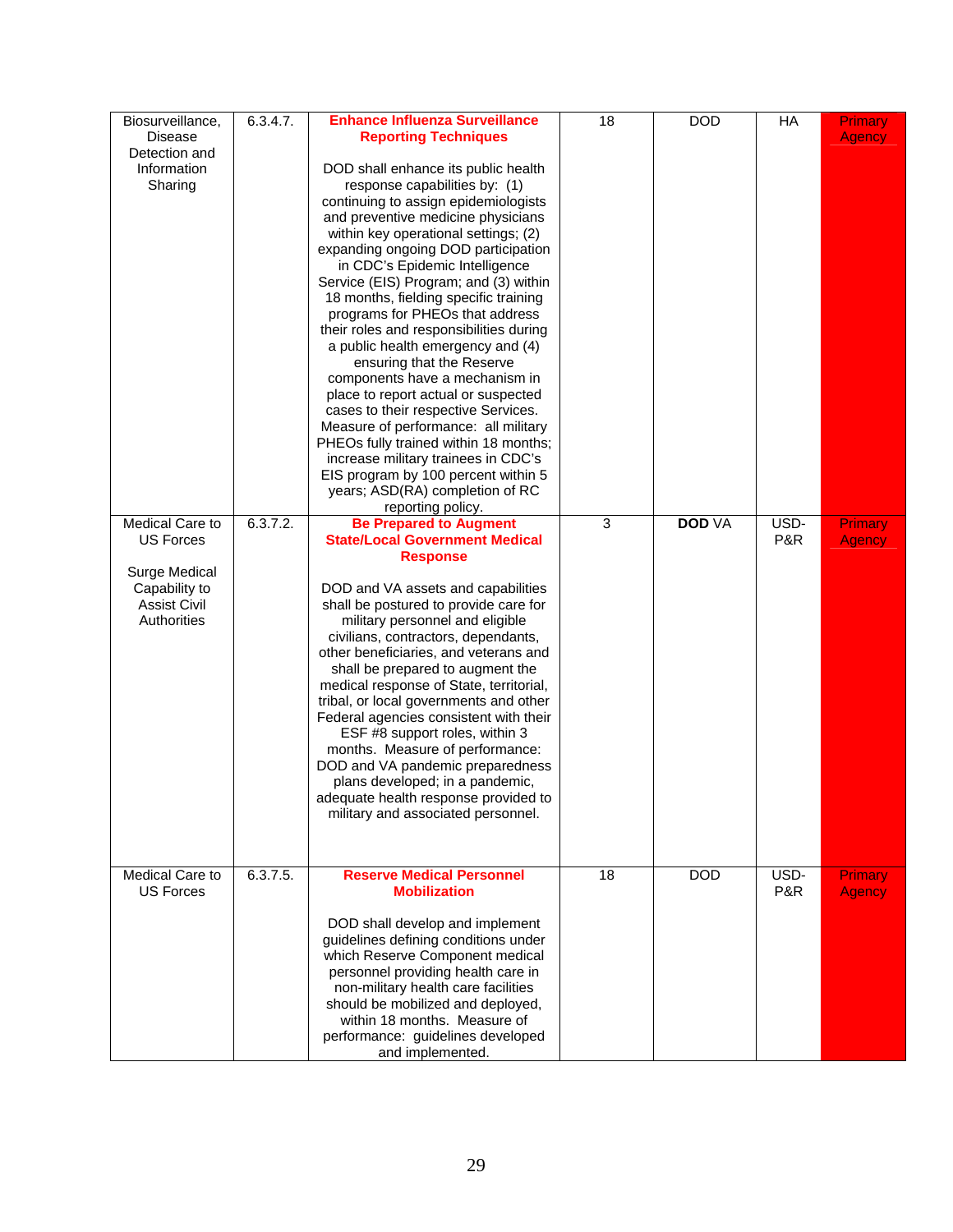| <b>Force Protection</b><br><b>Public Affairs</b><br>Support to Civil<br>Authorities                                                                                                                                                                                                                                | 6.3.8.2. | <b>Update Risk Communication</b><br><b>Material</b><br>DOD and VA, in coordination with<br>HHS, shall develop and disseminate<br>educational materials, coordinated<br>with and complementary to messages<br>developed by HHS but tailored for<br>their respective departments, within 6<br>months. Measure of performance:<br>up-to-date risk communication<br>material published on DOD and VA<br>pandemic influenza websites, HHS<br>website www.pandemicflu.gov, and in<br>other venues.                                                                                                                                                                                                                                                 | 6  | <b>DOD VA</b><br><b>HHS</b> | HA               | Primary<br><b>Agency</b> |
|--------------------------------------------------------------------------------------------------------------------------------------------------------------------------------------------------------------------------------------------------------------------------------------------------------------------|----------|----------------------------------------------------------------------------------------------------------------------------------------------------------------------------------------------------------------------------------------------------------------------------------------------------------------------------------------------------------------------------------------------------------------------------------------------------------------------------------------------------------------------------------------------------------------------------------------------------------------------------------------------------------------------------------------------------------------------------------------------|----|-----------------------------|------------------|--------------------------|
| Military<br>Assistance for<br>Civil<br>Disturbances<br>Security in<br>Support of<br>Pharmaceutical/<br>Vaccine<br>Production(CIP)                                                                                                                                                                                  | 8.1.2.5. | <b>National Guard Training for State</b><br><b>Law Enforcement</b><br>DOD, in consultation with DOJ and<br>the National Guard Bureau, and in<br>coordination with the States as such<br>training applies to support of State<br>law enforcement, shall assess the<br>training needs for National Guard<br>forces in providing operational<br>assistance to State law enforcement<br>under either Federal (Title 10) or<br>State (Title 32 or State Active Duty) in<br>a pandemic influenza outbreak and<br>provide appropriate training guidance<br>to the States and Territories for units<br>and personnel who will be tasked to<br>provide this support, within 18<br>months. Measure of performance:<br>guidance provided to all States. | 18 | <b>DOD DOJ</b>              | HD               | Primary<br><b>Agency</b> |
| <b>Force Protection</b><br>Surge Medical<br>Capability to<br>Assist Civil<br>Authorities<br>Communications<br>Support to Civil<br>Authorities<br><b>Public Affairs</b><br>Support to Civil<br>Authorities<br>Military<br>Assistance for<br>Civil<br>Disturbances<br><b>Bulk Transport</b><br>of<br>Pharmaceuticals | 8.1.2.6. | <b>Requests for Assistance from</b><br><b>States/Governors</b><br>DOD, in consultation with DOJ, shall<br>advise State Governors of the<br>procedures for requesting military<br>equipment and facilities, training and<br>maintenance support as authorized<br>by 10 U.S.C. §§ 372-74, within 6<br>months. Measure of performance:<br>all State governors advised.                                                                                                                                                                                                                                                                                                                                                                          | 6  | <b>DOD DOJ</b>              | HD<br><b>NGB</b> | Primary<br><b>Agency</b> |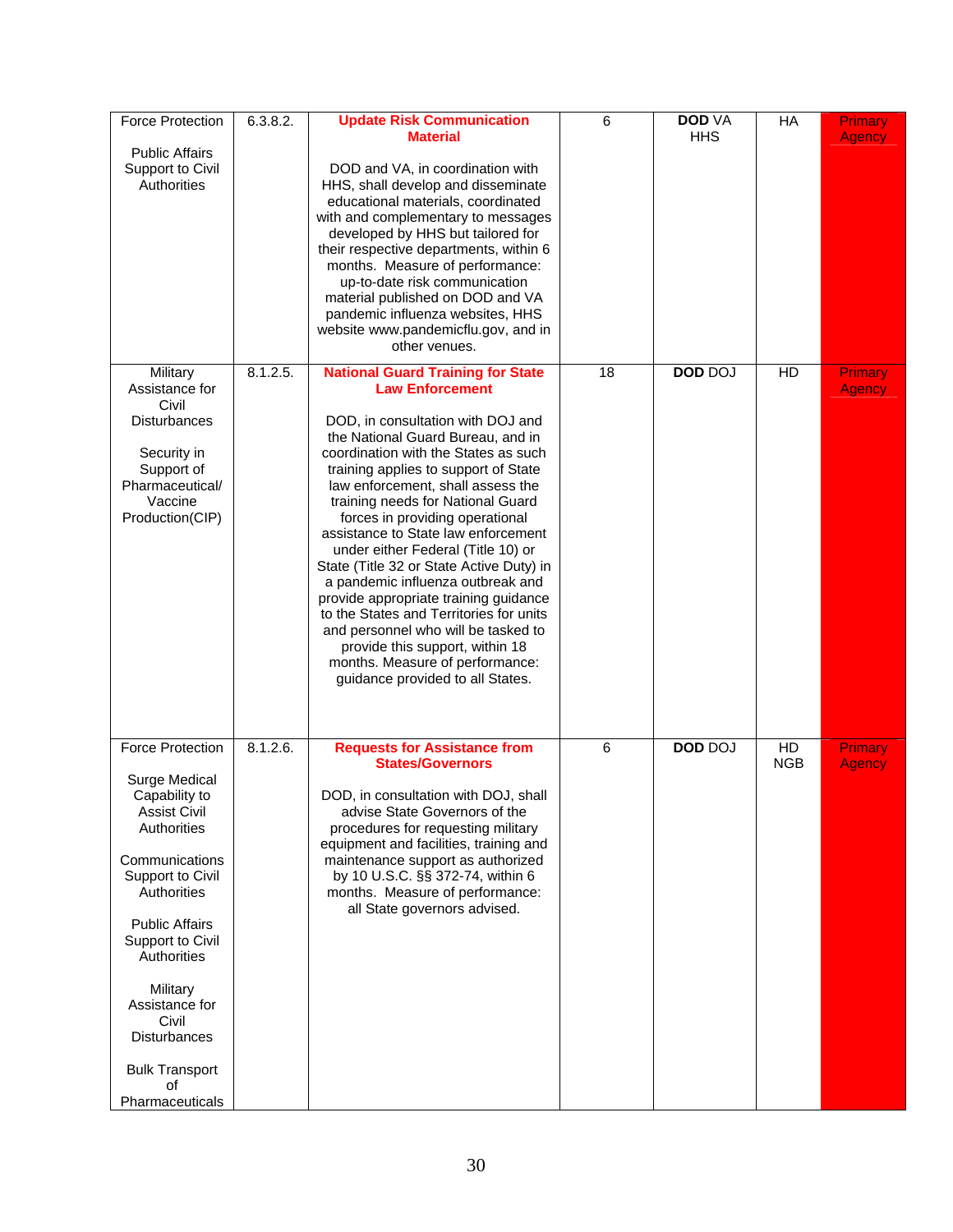| $\overline{\mathcal{N}}$ accines<br>Patient<br>Transport and<br><b>Strategic Lift</b> |          |                                                                                                                                                                                                                                                                                                                                                                                                                                                                                                                                                                                                                                                                |    |                                           |              |                          |
|---------------------------------------------------------------------------------------|----------|----------------------------------------------------------------------------------------------------------------------------------------------------------------------------------------------------------------------------------------------------------------------------------------------------------------------------------------------------------------------------------------------------------------------------------------------------------------------------------------------------------------------------------------------------------------------------------------------------------------------------------------------------------------|----|-------------------------------------------|--------------|--------------------------|
| Quarantine<br>Assistance to<br>U.S. Civil<br>Authorities                              | 8.3.2.1. | <b>Plans for Quarantine Enforcement</b><br>DOJ, DHS, and DOD shall engage in<br>contingency planning and related<br>exercises to ensure they are<br>prepared to maintain essential<br>operations and conduct missions, as<br>permitted by law, in support of<br>quarantine enforcement and/or assist<br>State, local, and tribal entities in law<br>enforcement emergencies that may<br>arise in the course of an outbreak,<br>within 6 months. Measure of<br>performance: completed plans<br>(validated by exercise(s)) for<br>supporting quarantine enforcement<br>and/or law enforcement emergencies.                                                       | 6  | <b>DOJ DHS</b><br><b>DOD</b>              | HD           | Primary<br><b>Agency</b> |
| Support to<br>International<br>Allies and NGOs                                        | 4.1.1.1. | <b>International and Regional</b><br><b>Response Exercises</b><br>DOS, in coordination with HHS,<br>USAID, DOD, and DOT, shall work<br>with the Partnership, the Senior UN<br>System Coordinator for Avian and<br>Human Influenza, other international<br>organizations (e.g., WHO, World<br>Bank, OIE, FAO) and through<br>bilateral and multilateral initiatives to<br>encourage countries, particularly<br>those at highest risk, to develop and<br>exercise national and regional avian<br>and pandemic response plans within<br>12 months. Measure of performance:<br>90 percent of high-risk countries have<br>response plans and plans to test<br>them. | 12 | DOS HHS<br><b>USAID DOD</b><br><b>DOT</b> | <b>SOLIC</b> | <b>Support</b><br>Agency |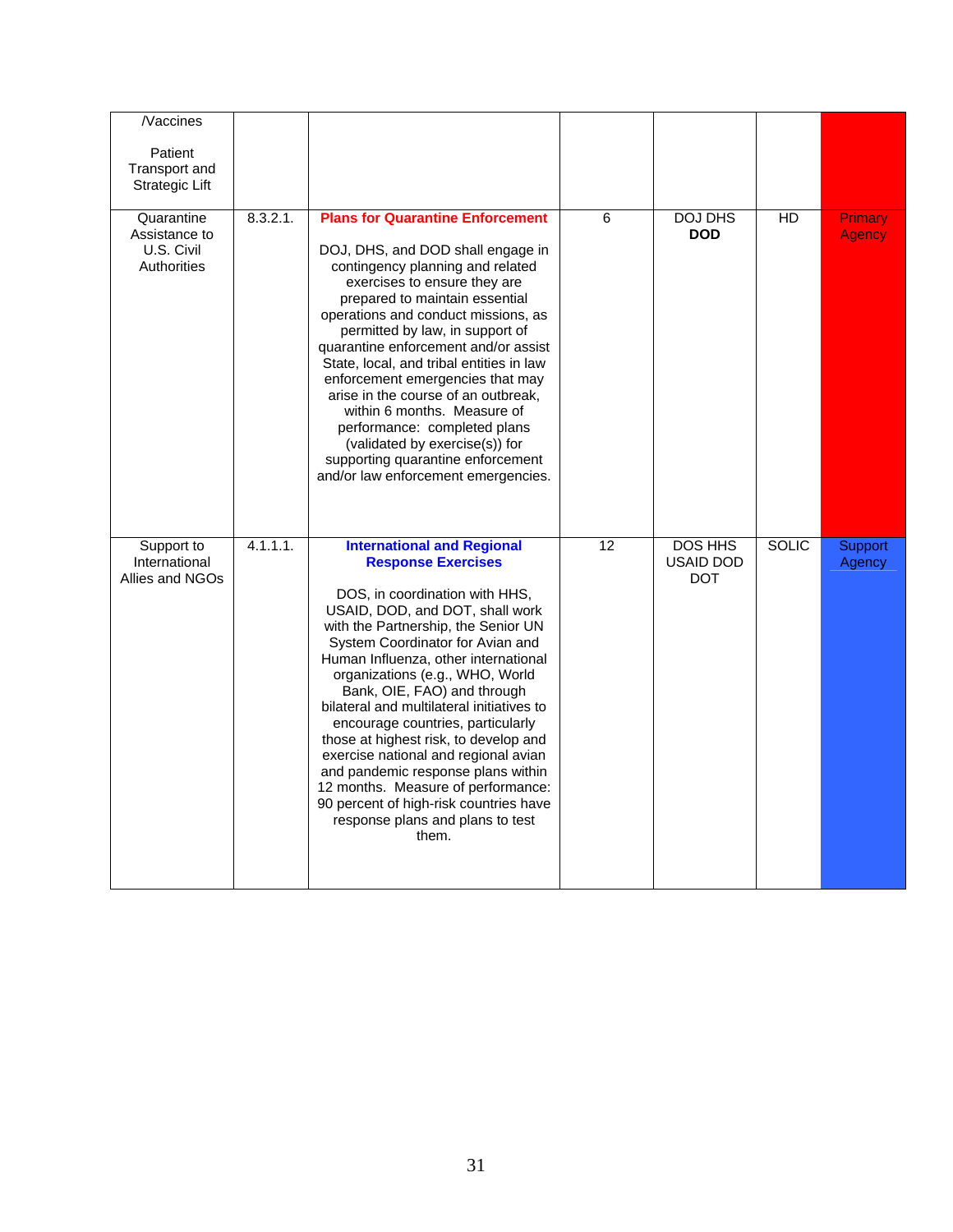| Biosurveillance,<br><b>Disease</b><br>Detection and<br>Information<br>Sharing | 4.2.2.3. | <b>Expand DoD Unit/Team</b><br><b>Surveillance Capabilities</b><br>HHS, in coordination with DOD, shall<br>provide support to Naval Medical<br>Research Unit (NAMRU) 2 in Jakarta,<br>Indonesia and Phnom Penh,<br>Cambodia, the Armed Forces<br>Research Institute of Medical<br>Sciences in Bangkok, Thailand, and<br>NAMRU-3 in Cairo, Egypt to expand<br>and expedite geographic surveillance<br>of human populations at-risk for<br>H5N1 infections in those and<br>neighboring countries through<br>training, enhanced surveillance, and<br>enhancement of the Early Warning<br>Outbreak Recognition System, within<br>12 months. Measure of performance:<br>reagents and technical assistance<br>provided to countries in the network<br>to improve and expand surveillance<br>of H5N1 and number of specimens<br>tested by real-time processing. | 12 | HHS DOD                                    | HA           | Support<br>Agency        |
|-------------------------------------------------------------------------------|----------|----------------------------------------------------------------------------------------------------------------------------------------------------------------------------------------------------------------------------------------------------------------------------------------------------------------------------------------------------------------------------------------------------------------------------------------------------------------------------------------------------------------------------------------------------------------------------------------------------------------------------------------------------------------------------------------------------------------------------------------------------------------------------------------------------------------------------------------------------------|----|--------------------------------------------|--------------|--------------------------|
| Support to<br>International<br>Allies and NGOs                                | 4.3.1.1. | <b>Coordinate Overseas U.S.</b><br><b>Response Capabilities</b><br>DOS, in coordination with HHS,<br>USDA, USAID, and DOD, shall<br>coordinate the development and<br>implementation of U.S. capability to<br>respond rapidly to assess and contain<br>outbreaks of avian influenza with<br>pandemic potential abroad, including<br>coordination of the development,<br>training and exercise of U.S. rapid<br>response teams; and coordination of<br>U.S. support for development,<br>training and exercise of, and U.S.<br>participation in, international support<br>teams. Measure of performance:<br>agreed operating procedures and<br>operational support for U.S. rapid<br>response, and for U.S. participation in<br>international rapid response efforts,<br>are developed and function<br>effectively.                                        |    | DOS HHS<br><b>USDA USAID</b><br><b>DOD</b> | <b>SOLIC</b> | <b>Support</b><br>Agency |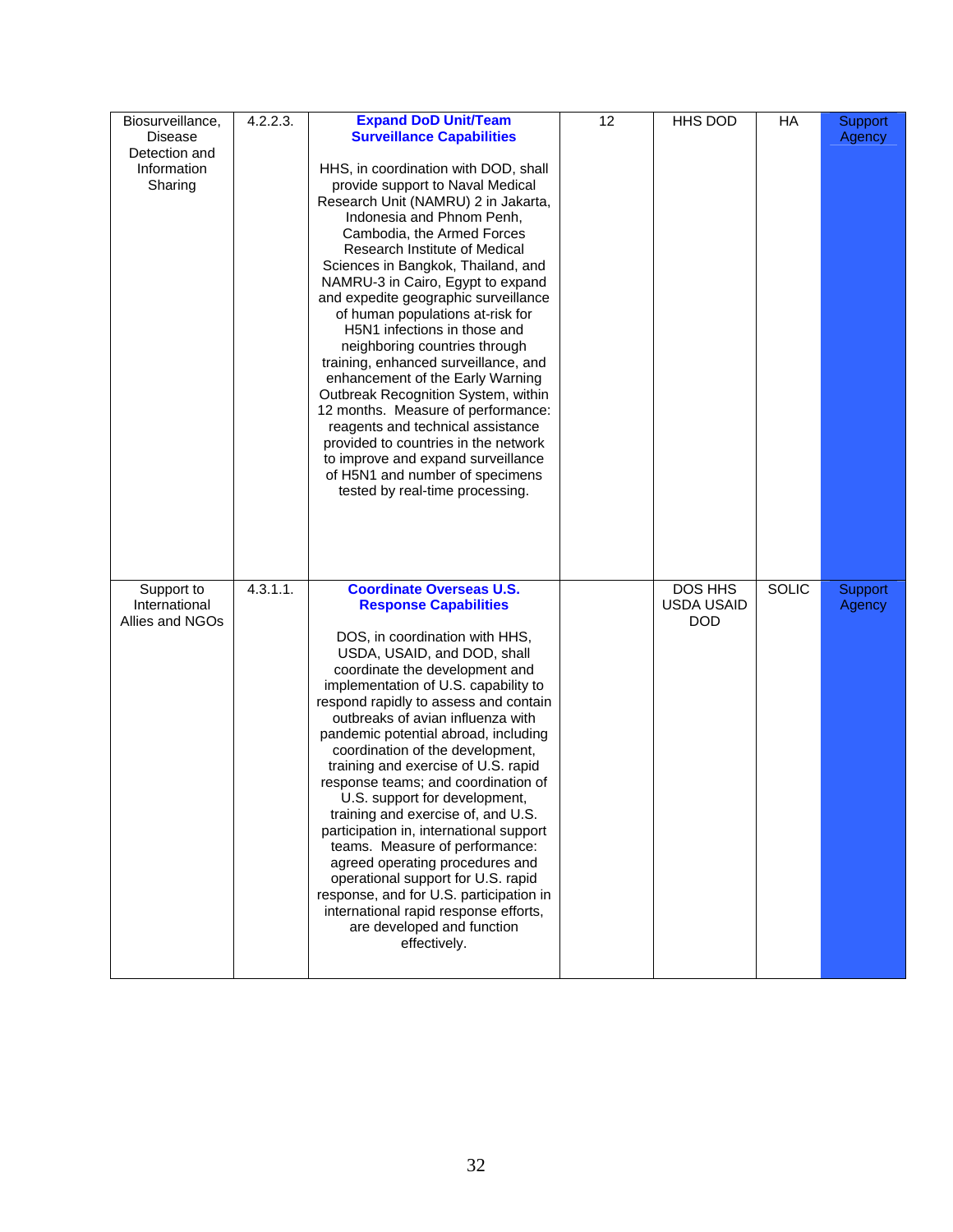| Support to<br>International<br>Allies and NGOs | $4.\overline{3}.1.\overline{3}.$ | <b>Deploy Investigative Surveillance</b><br><b>Teams for Potential Outbreaks</b><br>HHS, in coordination with DOS, and<br>the WHO Secretariat, and USDA,<br>USAID, DOD, as appropriate, shall<br>rapidly deploy disease surveillance<br>and control teams to investigate<br>possible human outbreaks through<br>WHO's GOARN network, as required.<br>Measure of performance: teams<br>deployed to suspected outbreaks<br>within 48 hours of investigation<br>request.                                                                                                                                                                                                                                                | <b>HHS DOS</b><br><b>USDA USAID</b><br><b>DOD</b> | HA           | Support<br>Agency        |
|------------------------------------------------|----------------------------------|----------------------------------------------------------------------------------------------------------------------------------------------------------------------------------------------------------------------------------------------------------------------------------------------------------------------------------------------------------------------------------------------------------------------------------------------------------------------------------------------------------------------------------------------------------------------------------------------------------------------------------------------------------------------------------------------------------------------|---------------------------------------------------|--------------|--------------------------|
| Support to<br>International<br>Allies and NGOs | 4.3.1.4.                         | <b>Coordinate U.S. Participation in</b><br><b>International Response</b><br>DOS, in coordination with HHS, and<br>the WHO Secretariat, and USDA,<br>USAID, DOD, as appropriate, shall<br>coordinate United States participation<br>in the implementation of the<br>international response and<br>containment strategy (e.g., assigning<br>experts to the WHO outbreak teams<br>and providing assistance and advice<br>to ministries of health on local public<br>health interventions, ongoing disease<br>surveillance, and use of antiviral<br>medications and vaccines if they are<br>available). Measure of performance:<br>teams deployed to suspected<br>outbreaks within 48 hours of<br>investigation request. | DOS HHS<br><b>USDA USAID</b><br><b>DOD</b>        | <b>SOLIC</b> | <b>Support</b><br>Agency |
| Support to<br>International<br>Allies and NGOs | 4.3.1.5.                         | <b>Rapid Response Teams Abroad for</b><br><b>Technical Assistance</b><br>USDA and USAID, in coordination<br>with DOS, HHS, and DOD, and in<br>collaboration with relevant<br>international organizations, shall<br>support operational deployment of<br>rapid response teams and provide<br>technical expertise and technology to<br>support avian influenza assessment<br>and response teams in priority<br>countries as required. Measure of<br>performance: all priority countries<br>have rapid access to avian influenza<br>assessment and response teams;<br>deployment assistance provided in<br>each instance and documented in a<br>log of technical assistance rendered.                                   | <b>USDA USAID</b><br>DOS HHS<br><b>DOD</b>        | $H$ A        | Support<br>Agency        |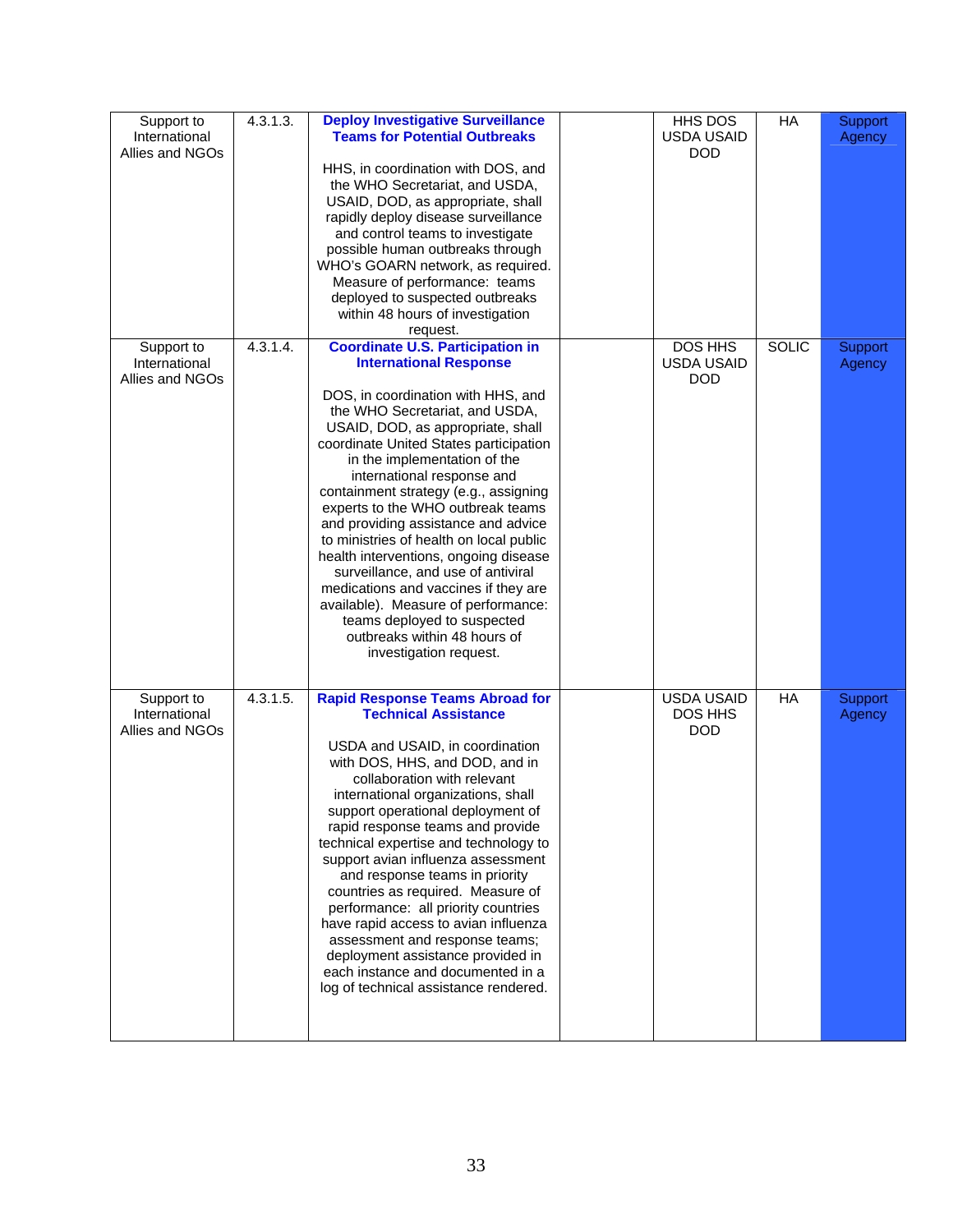| <b>Bulk Transport</b><br>of<br>Pharmaceuticals<br><b>Naccines</b>             | 4.3.1.7. | <b>Develop International Assistance</b><br><b>Distribution Plan</b><br>DOS, in coordination with and<br>drawing on the expertise of USAID,<br>HHS, and DOD, shall work with the<br>international community to develop,<br>within 12 months, a coordinated,<br>integrated, and prioritized distribution<br>plan for pandemic influenza<br>assistance that details a strategy for<br>(1) strategic lift of WHO stockpiles<br>and response teams, (2) theater<br>distribution to high-risk countries, (3)<br>in-country coordination to key<br>distribution areas, and (4)<br>establishment of internal mechanisms<br>within each country for distribution to<br>urban, rural, and remote populations.<br>Measure of performance:<br>commitments by countries that<br>specify their ability to support<br>distribution, and specify the personnel<br>and material for such support. | 12   | DOS DOD<br><b>USAID HHS</b>                | <b>SOLIC</b> | Support<br>Agency |
|-------------------------------------------------------------------------------|----------|----------------------------------------------------------------------------------------------------------------------------------------------------------------------------------------------------------------------------------------------------------------------------------------------------------------------------------------------------------------------------------------------------------------------------------------------------------------------------------------------------------------------------------------------------------------------------------------------------------------------------------------------------------------------------------------------------------------------------------------------------------------------------------------------------------------------------------------------------------------------------------|------|--------------------------------------------|--------------|-------------------|
| Biosurveillance,<br><b>Disease</b><br>Detection and<br>Information<br>Sharing | 4.3.2.1. | <b>Implement Passenger Screening</b><br><b>Protocols</b><br>DOS, in coordination with DHS, HHS,<br>DOD, and DOT, and in collaboration<br>with foreign counterparts, shall<br>support the implementation of pre-<br>existing passenger screening<br>protocols in the event of an outbreak<br>of pandemic influenza. Measure of<br>performance: protocols implemented<br>within 48 hours of notification of an<br>outbreak of pandemic influenza.                                                                                                                                                                                                                                                                                                                                                                                                                                  | None | DOS DHS<br>HHS DOD<br><b>DOT</b>           | HD           | Support<br>Agency |
| <b>Bulk Transport</b><br>οf<br>Pharmaceuticals<br><i>Naccines</i>             | 4.3.3.1. | <b>Deliver Countermeasures to</b><br><b>Affected Countries</b><br>DOS, in coordination with HHS,<br>USAID, USDA, and DOD, shall work<br>with the Partnership to assist in the<br>prompt and effective delivery of<br>countermeasures to affected<br>countries consistent with U.S. law<br>and regulation and the agreed upon<br>doctrine for international action to<br>respond to and contain an outbreak<br>of influenza with pandemic potential.<br>Measure of performance: necessary<br>countermeasures delivered to an<br>affected area within 48 hours of<br>agreement to meet request.                                                                                                                                                                                                                                                                                    |      | DOS HHS<br><b>USAID USDA</b><br><b>DOD</b> | <b>SOLIC</b> | Support<br>Agency |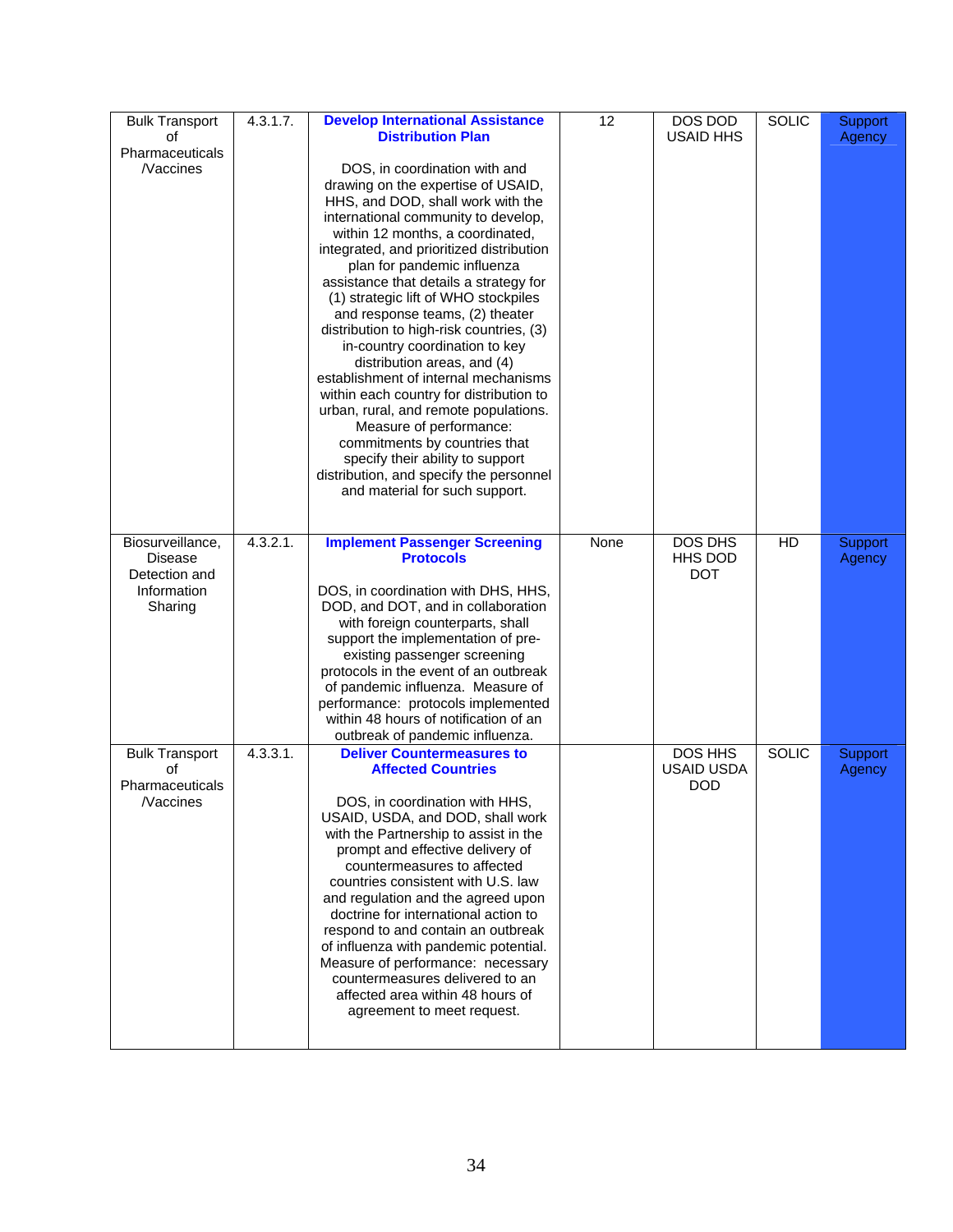| Support to<br>International<br>Allies and NGOs | 4.3.6.1. | <b>Communicate U.S. Foreign Policy</b><br><b>Objectives for International</b><br><b>Response</b><br>DOS, in coordination with HHS,<br>USAID, USDA, DOD, and DHS, shall<br>lead an interagency public diplomacy<br>group to develop a coordinated,<br>integrated, and prioritized plan to<br>communicate U.S. foreign policy<br>objectives relating to our international<br>engagement on avian and pandemic<br>influenza to key stakeholders (e.g.,<br>the American people, the foreign<br>public, NGOs, international<br>businesses), within 3 months.<br>Measure of performance: number<br>and range of target audiences<br>reached with core public affairs and<br>public diplomacy messages, and<br>impact of these messages on public<br>responses to avian and pandemic<br>influenza. | $\overline{3}$ | <b>DOS HHS</b><br><b>USAID USDA</b><br>DOD DHS | <b>SOLIC</b> | Support<br>Agency |
|------------------------------------------------|----------|---------------------------------------------------------------------------------------------------------------------------------------------------------------------------------------------------------------------------------------------------------------------------------------------------------------------------------------------------------------------------------------------------------------------------------------------------------------------------------------------------------------------------------------------------------------------------------------------------------------------------------------------------------------------------------------------------------------------------------------------------------------------------------------------|----------------|------------------------------------------------|--------------|-------------------|
| Patient<br>Transport and<br>Strategic Lift     | 5.1.1.1. | <b>Establish Transportation Planning</b><br><b>Assumptions</b><br>DHS and DOT shall establish an<br>interagency transportation and border<br>preparedness working group,<br>including DOS, HHS, USDA, DOD,<br>DOL, and DOC as core members, to<br>develop planning assumptions for the<br>transportation and border sectors,<br>coordinate preparedness activities by<br>mode, review products and their<br>distribution, and develop a<br>coordinated outreach plan for<br>stakeholders, within 6 months.<br>Measure of performance:<br>interagency working group<br>established, planning assumptions<br>developed, preparedness priorities<br>and timelines established by mode,<br>and outreach plan for stakeholders in<br>place.                                                      | $\overline{6}$ | DHS DOT<br>DOS HHS<br>USDA DOD<br>DOL DOC      | HD           | Support<br>Agency |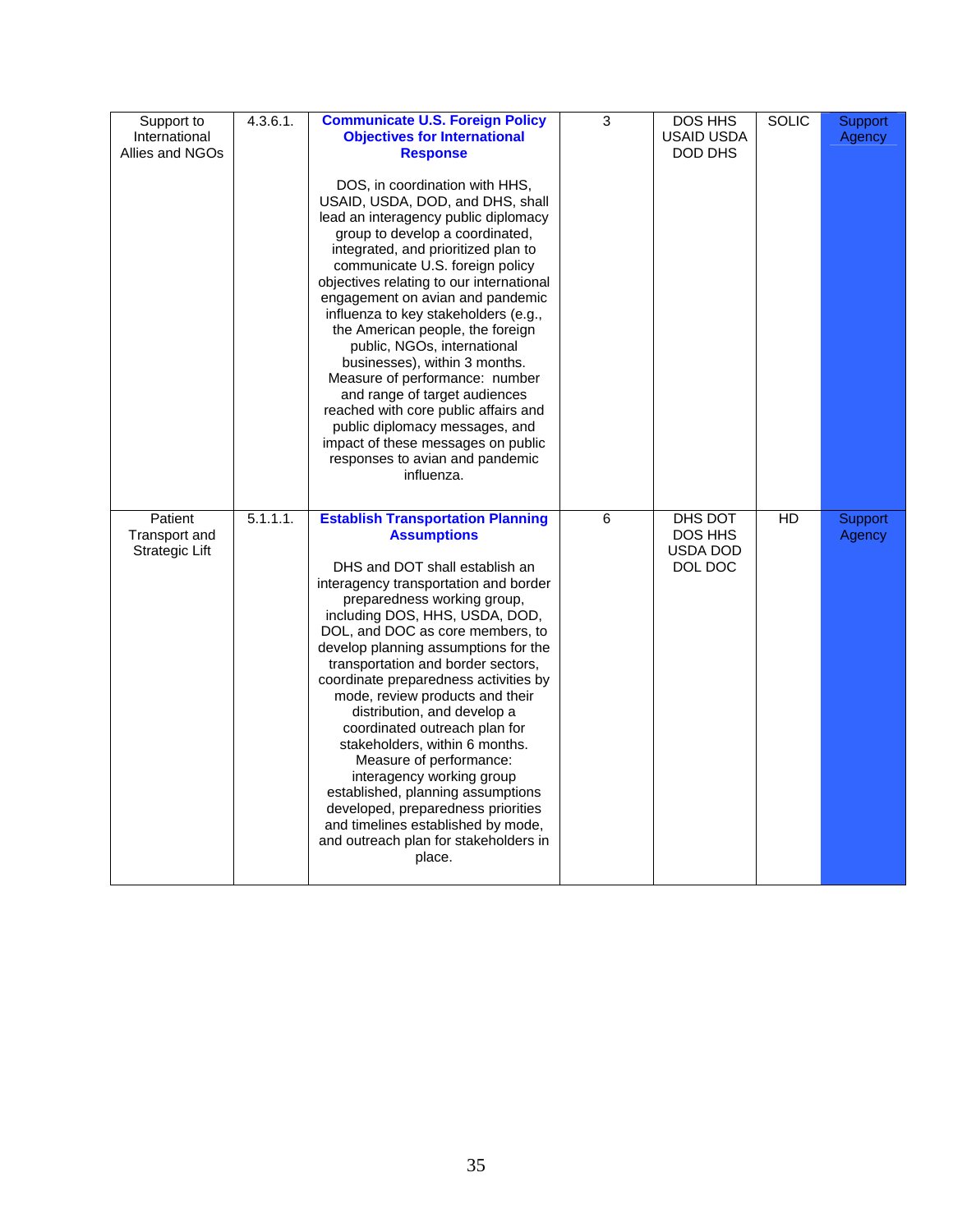| Biosurveillance,<br><b>Disease</b><br>Detection and<br>Information<br>Sharing | 5.1.1.2. | <b>Support Interagency Modeling</b><br><b>Group</b><br>HHS and DHS, in coordination with<br>the National Economic Council<br>(NEC), DOD, DOC, U.S. Trade<br>Representative (USTR), DOT, DOS,<br>USDA, Treasury, and key<br>transportation and border<br>stakeholders, shall establish an<br>interagency modeling group to<br>examine the effects of transportation<br>and border decisions on delaying<br>spread of a pandemic, and the<br>associated health benefits, the<br>societal and economic<br>consequences, and the international<br>implications, within 6 months.<br>Measure of performance:<br>interagency working group<br>established, planning assumptions<br>developed, priorities established, and<br>recommendations made on which<br>models are best suited to address<br>priorities. | 6  | <b>HHS DHS</b><br>NEC DOD<br>DOC USTR<br>DOT DOS<br><b>USDA</b><br><b>TREASURY</b> | $\overline{HD}$ | <b>Support</b><br>Agency |
|-------------------------------------------------------------------------------|----------|----------------------------------------------------------------------------------------------------------------------------------------------------------------------------------------------------------------------------------------------------------------------------------------------------------------------------------------------------------------------------------------------------------------------------------------------------------------------------------------------------------------------------------------------------------------------------------------------------------------------------------------------------------------------------------------------------------------------------------------------------------------------------------------------------------|----|------------------------------------------------------------------------------------|-----------------|--------------------------|
| COOP/COG                                                                      | 5.1.1.3. | <b>Assess Ability to Maintain Federal</b><br><b>Transport and Border Services</b><br>DHS and DOT, in coordination with<br>DOD, HHS, USDA, Department of<br>Justice (DOJ), and DOS, shall assess<br>their ability to maintain critical Federal<br>transportation and border services<br>(e.g., sustain National Air Space,<br>secure the borders) during a<br>pandemic, revise contingency plans,<br>and conduct exercises, within 12<br>months. Measure of performance:<br>revised contingency plans in place at<br>specified Federal agencies that<br>respond to both international and<br>domestic outbreaks and at least two<br>interagency exercises carried out to<br>test the plans.                                                                                                               | 12 | DHS DOT<br>DOD HHS<br>USDA DOJ<br><b>DOS</b>                                       | HD              | Support<br>Agency        |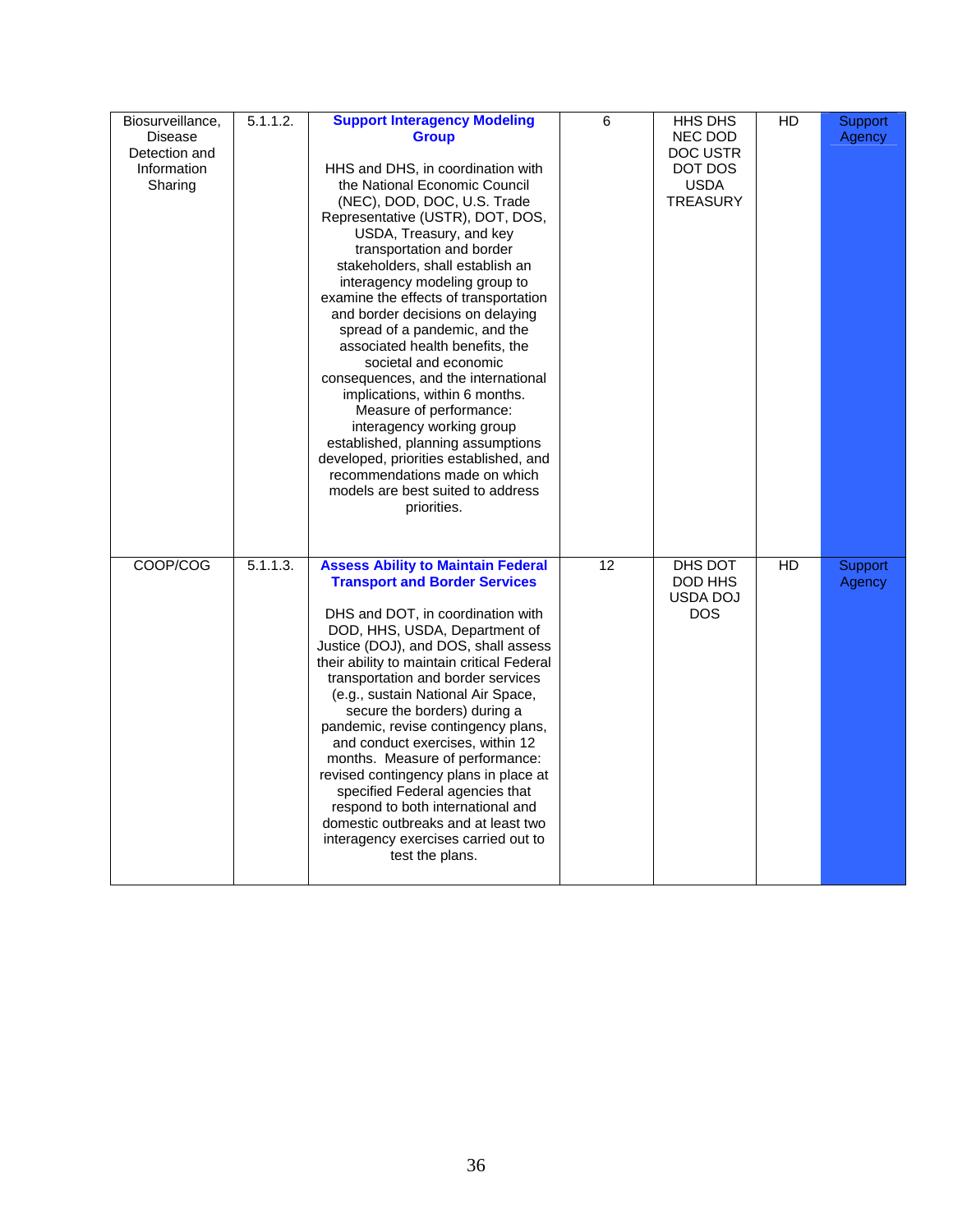| Interagency<br>Planning<br>Support                                | 5.1.1.4. | <b>Operational Plans for Inbound</b><br><b>Traffic at Borders or for Mass</b><br><b>Migration</b><br>DHS and DOT, in coordination with<br>DOD, HHS, USDA, USTR, DOL, and<br>DOS, shall develop detailed<br>operational plans and protocols to<br>respond to potential pandemic-related<br>scenarios, including inbound<br>aircraft/vessel/land border traffic with<br>suspected case of pandemic<br>influenza, international outbreak,<br>multiple domestic outbreaks, and<br>potential mass migration, within 12<br>months. Measure of performance:<br>coordinated Federal operational plans<br>that identify actions, authorities, and<br>trigger points for decision-making and<br>are validated by interagency<br>exercises. | 12 | DHS DOT<br>DOD HHS<br><b>USDA USTR</b><br>DOL DOS   | HD | Support<br>Agency |
|-------------------------------------------------------------------|----------|----------------------------------------------------------------------------------------------------------------------------------------------------------------------------------------------------------------------------------------------------------------------------------------------------------------------------------------------------------------------------------------------------------------------------------------------------------------------------------------------------------------------------------------------------------------------------------------------------------------------------------------------------------------------------------------------------------------------------------|----|-----------------------------------------------------|----|-------------------|
| <b>Bulk Transport</b><br>οf<br>Pharmaceuticals<br><b>Naccines</b> | 5.1.1.6. | <b>Assess Federal Emergency</b><br><b>Transport Capacity</b><br>DOT, in coordination with DHS, DOD,<br>DOJ, HHS, DOL, and USDA, shall<br>assess the Federal Government's<br>ability to provide emergency<br>transportation support during a<br>pandemic under NRP ESF #1 and<br>develop a contingency plan, within 18<br>months. Measure of performance:<br>completed contingency plan that<br>includes options for increasing<br>transportation capacity, the potential<br>need for military support, improved<br>shipment tracking, potential need for<br>security and/or waivers for critical<br>shipments, incorporation of<br>decontamination and workforce<br>protection guidelines, and other<br>critical issues.         | 18 | <b>DOT DHS</b><br>DOD DOJ<br>HHS DOL<br><b>USDA</b> | HD | Support<br>Agency |
| Interagency<br>Planning<br>Support                                | 5.1.2.5. | <b>Develop Options for</b><br><b>Commodity/Services Shortages</b><br>DHS and DOT, in coordination with<br>DOD and States, shall develop a<br>range of options to cope with<br>potential shortages of commodities<br>and demand for essential services,<br>such as building reserves of essential<br>goods, within 20 months. Measure of<br>performance: options developed and<br>available for State, local, and tribal<br>governments to refine and<br>incorporate in contingency plans.                                                                                                                                                                                                                                        | 20 | DHS DOT<br><b>DOD</b>                               | HD | Support<br>Agency |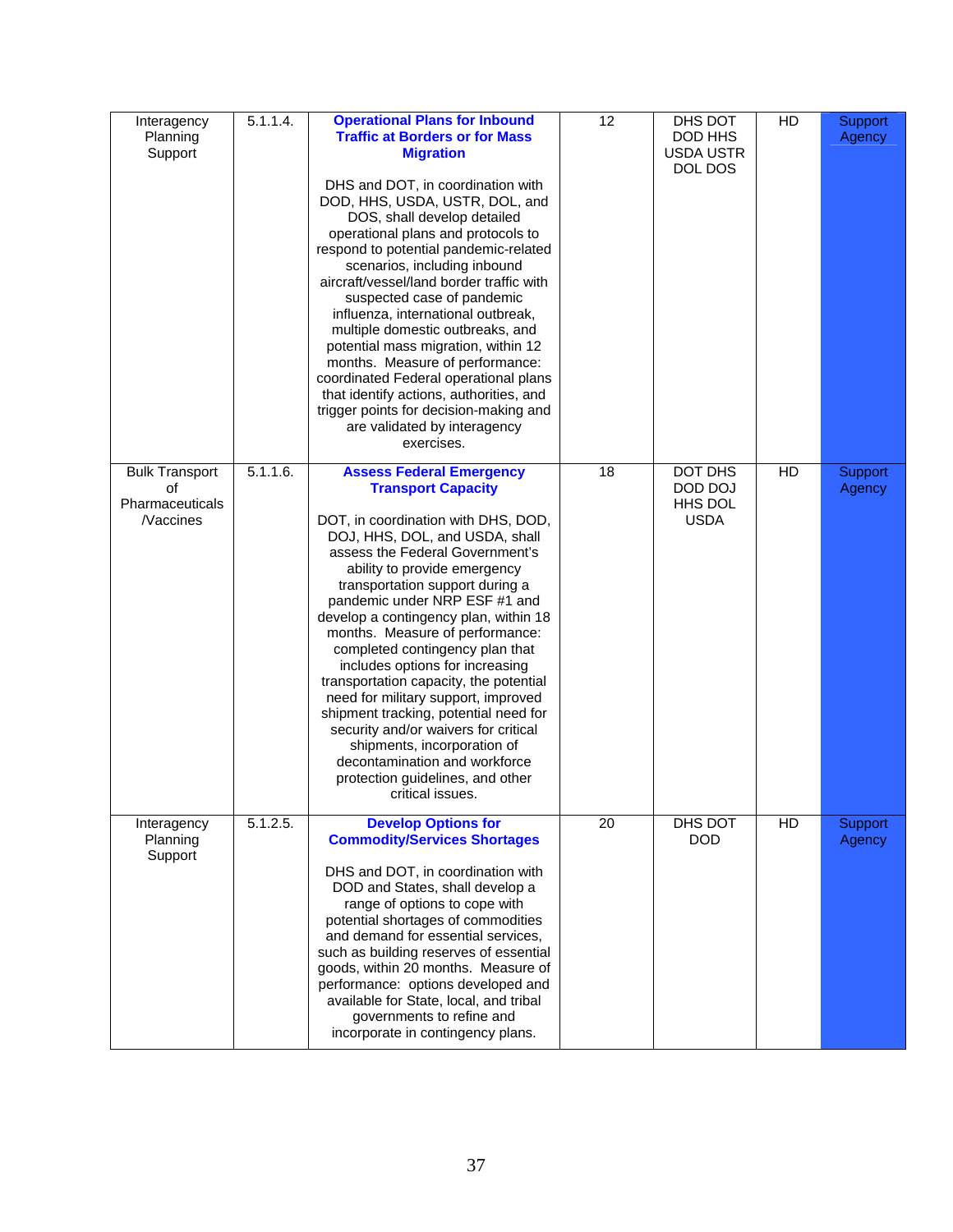| Support to<br>International<br>Allies and NGOs                         | 5.1.4.3.    | <b>Decontamination Guidelines</b><br>HHS, in coordination with DHS, DOT,<br>DOD, Environmental Protection<br>Agency (EPA), and transportation<br>and border stakeholders, shall<br>develop and disseminate<br>decontamination guidelines and<br>timeframes for transportation and<br>border assets and facilities (e.g.,<br>airframes, emergency medical<br>services transport vehicles, trains,<br>trucks, stations, port of entry<br>detention facilities) specific to<br>pandemic influenza, within 12<br>months. Measure of performance:<br>decontamination guidelines<br>developed and disseminated through<br>existing DOT and DHS channels. | 12 | HHS DHS<br>DOT DOD<br><b>EPA</b>                    | HD        | Support<br>Agency |
|------------------------------------------------------------------------|-------------|----------------------------------------------------------------------------------------------------------------------------------------------------------------------------------------------------------------------------------------------------------------------------------------------------------------------------------------------------------------------------------------------------------------------------------------------------------------------------------------------------------------------------------------------------------------------------------------------------------------------------------------------------|----|-----------------------------------------------------|-----------|-------------------|
| Biosurveillance,<br>Disease<br>Detection and<br>Information<br>Sharing | $5.2.1.1$ . | <b>Review Transportation &amp; Border</b><br><b>Protocols for Quarantine Diseases</b><br>HHS and USDA, in coordination with<br>DHS, DOT, DOS, DOD, DOI, and<br>State, local, and international<br>stakeholders, shall review existing<br>transportation and border notification<br>protocols to ensure timely information<br>sharing in cases of quarantinable<br>disease, within 6 months. Measure of<br>performance: coordinated, clear<br>interagency notification protocols<br>disseminated and available for<br>transportation and border<br>stakeholders.                                                                                    | 6  | <b>HHS USDA</b><br>DHS DOT<br>DOS DOD<br><b>DOI</b> | HD        | Support<br>Agency |
| Surge Medical<br>Capability to<br><b>Assist Civil</b><br>Authorities   | 5.2.2.1.    | <b>Develop Human Influenza</b><br><b>Diagnostic Tests</b><br>DHS, in coordination with HHS and<br>DOD, shall deploy human influenza<br>rapid diagnostic tests with greater<br>sensitivity and specificity at borders<br>and ports of entry to allow real-time<br>health screening, within 12 months of<br>development of tests. Measure of<br>performance: diagnostic tests, if<br>found to be useful, are deployed;<br>testing is integrated into screening<br>protocols to improve screening at the<br>20-30 most critical ports of entry.                                                                                                       | 12 | DHS HHS<br><b>DOD</b>                               | <b>HA</b> | Support<br>Agency |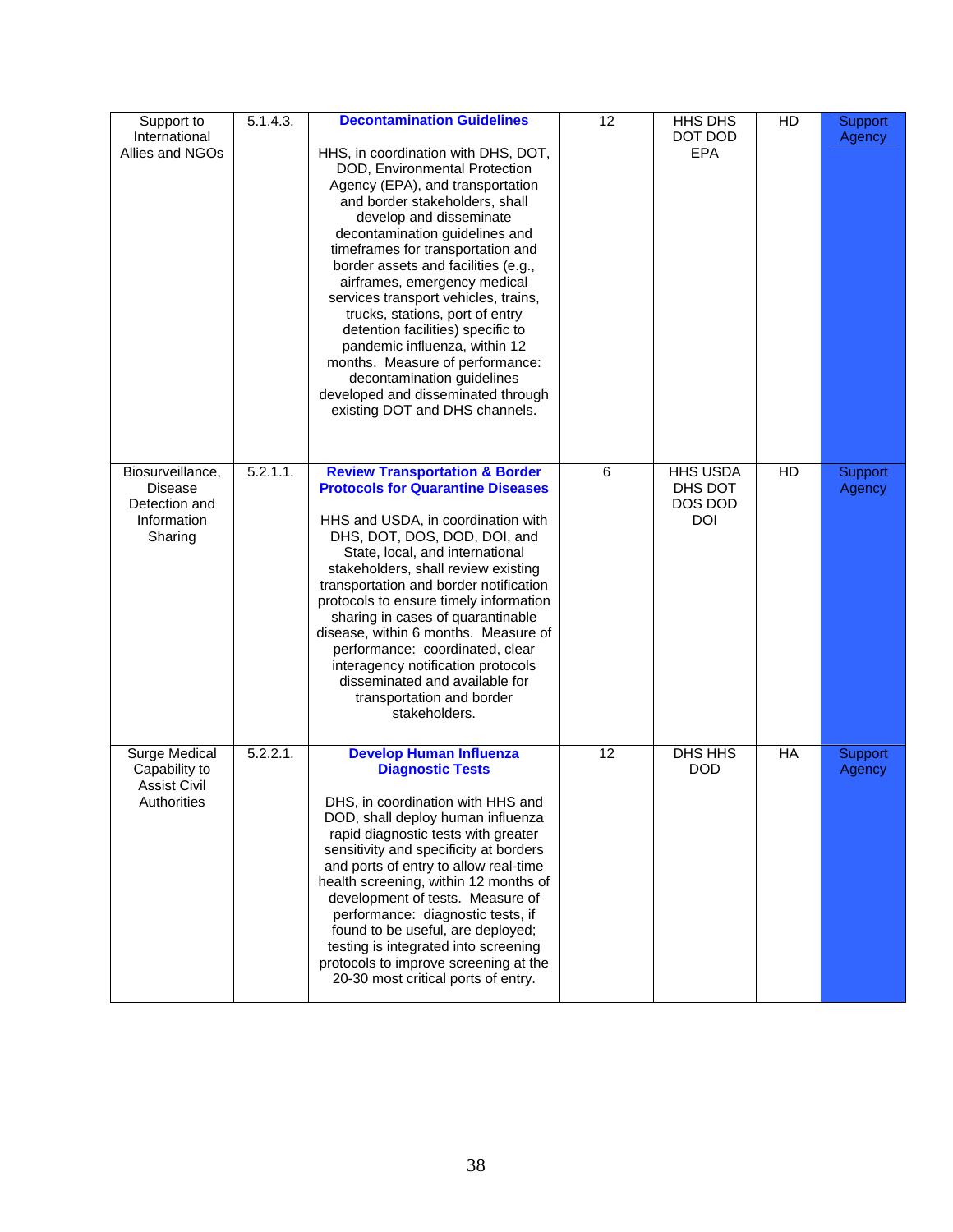| Biosurveillance,<br><b>Disease</b><br>Detection and<br>Information<br>Sharing | 5.2.3.1. | <b>Implement Protocols for Retrieving</b><br><b>Traveler Health Information</b><br>DHS, in coordination with HHS, DOT,<br>DOS, and DOD, shall work closely<br>with domestic and international air<br>carriers and cruise lines to develop<br>and implement protocols (in<br>accordance with U.S. privacy law) to<br>retrieve and rapidly share information<br>on travelers who may be carrying or<br>may have been exposed to a<br>pandemic strain of influenza, within 6<br>months. Measure of performance:<br>aviation and maritime protocols<br>implemented and information on<br>potentially infected travelers available<br>to appropriate authorities.      | 6               | DHS HHS<br>DOT DOS<br><b>DOD</b>        | <b>HA</b> | Support<br>Agency        |
|-------------------------------------------------------------------------------|----------|-------------------------------------------------------------------------------------------------------------------------------------------------------------------------------------------------------------------------------------------------------------------------------------------------------------------------------------------------------------------------------------------------------------------------------------------------------------------------------------------------------------------------------------------------------------------------------------------------------------------------------------------------------------------|-----------------|-----------------------------------------|-----------|--------------------------|
| Biosurveillance,<br><b>Disease</b><br>Detection and<br>Information<br>Sharing | 5.2.4.5. | <b>Develop Protocols to Divert</b><br><b>International Air/Maritime Traffic</b><br>DOT and DHS, in coordination with<br>HHS, DOD, DOS, airlines/air space<br>users, the cruise line industry, and<br>appropriate State and local health<br>authorities, shall develop protocols to<br>manage and/or divert inbound<br>international flights and vessels with<br>suspected cases of pandemic<br>influenza that identify roles, actions,<br>relevant authorities, and events that<br>trigger response, within 12 months.<br>Measure of performance:<br>interagency response protocols for<br>inbound flights completed and<br>disseminated to appropriate entities. | $\overline{12}$ | <b>DOT DHS</b><br>HHS DOD<br><b>DOS</b> | HD        | <b>Support</b><br>Agency |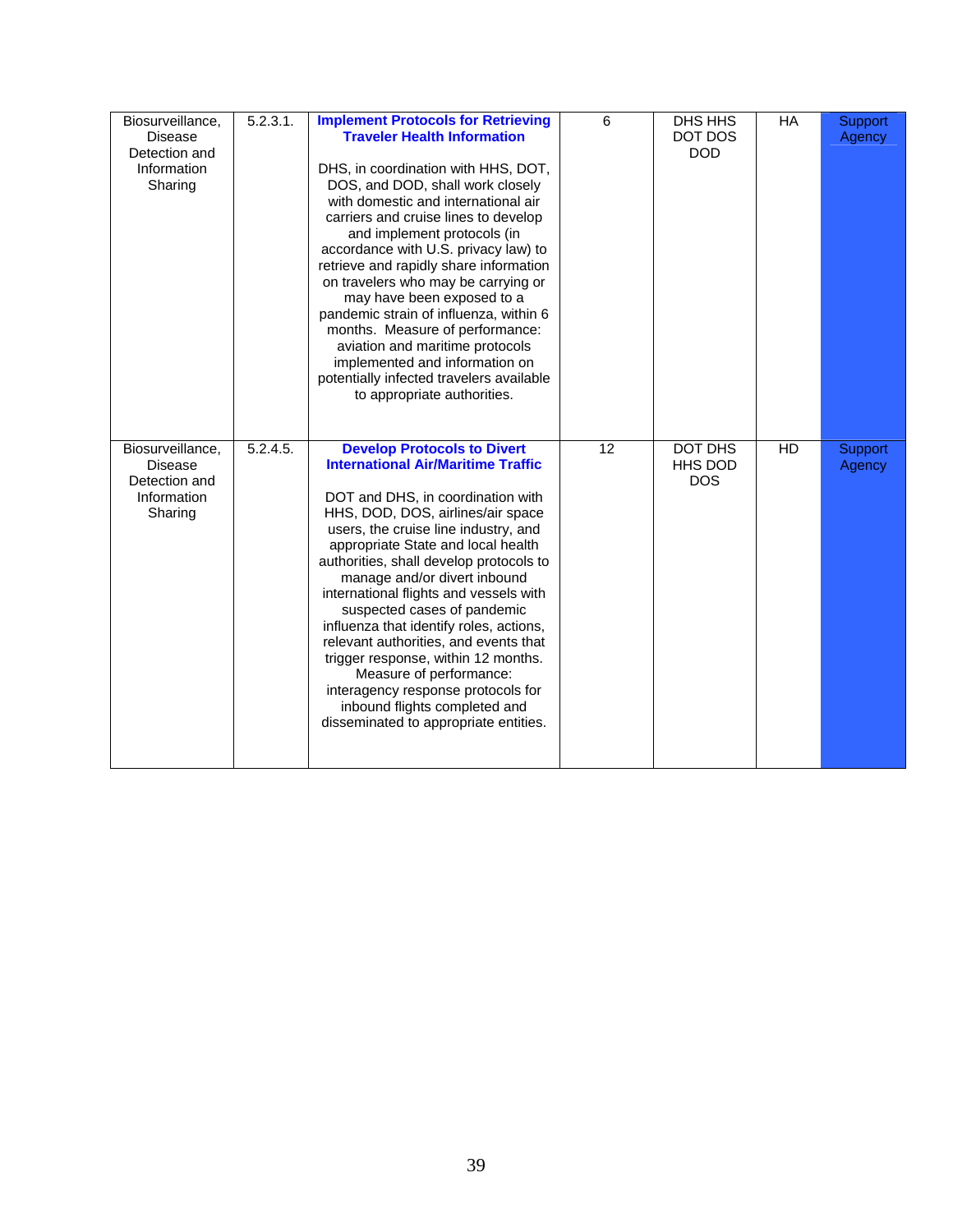| Biosurveillance,<br><b>Disease</b><br>Detection and<br>Information<br>Sharing | 5.2.4.6. | <b>Develop Protocols for</b><br><b>Aircraft/Maritime Crews to Identify</b><br><b>Influenza</b><br>HHS, in coordination with DHS, DOT,<br>DOS, DOD, air carriers/air space<br>users, the cruise line industry, and<br>appropriate State and local health<br>authorities, shall develop en route<br>protocols for crewmembers onboard<br>aircraft and vessels to identify and<br>respond to travelers who become ill<br>en route and to make timely<br>notification to Federal agencies,<br>health care providers, and other<br>relevant authorities, within 12 months.<br>Measure of performance: protocols<br>developed and disseminated to air<br>carriers/air space users and cruise<br>line industry. | 12 | HHS DHS<br>DOT DOS<br><b>DOD</b>        | HA        | Support<br>Agency        |
|-------------------------------------------------------------------------------|----------|----------------------------------------------------------------------------------------------------------------------------------------------------------------------------------------------------------------------------------------------------------------------------------------------------------------------------------------------------------------------------------------------------------------------------------------------------------------------------------------------------------------------------------------------------------------------------------------------------------------------------------------------------------------------------------------------------------|----|-----------------------------------------|-----------|--------------------------|
| Biosurveillance,<br><b>Disease</b><br>Detection and<br>Information<br>Sharing | 5.2.5.1. | <b>Develop Safe Loading/Unloading</b><br><b>Protocols for Cargo Shipments</b><br>HHS and DHS, in coordination with<br>DOS, DOT, DOD, DOL, and<br>international and domestic<br>stakeholders, shall develop vessel,<br>aircraft, and truck cargo protocols to<br>support safe loading and unloading of<br>cargo while preventing transmission<br>of influenza to crew or shore-side<br>personnel, within 12 months.<br>Measure of performance: protocols<br>disseminated to minimize influenza<br>spread between vessel, aircraft, and<br>truck operators/crews and shore-side<br>personnel.                                                                                                              | 12 | <b>HHS DHS</b><br>DOS DOT<br>DOD DOL    | HA        | <b>Support</b><br>Agency |
| Biosurveillance,<br>Disease<br>Detection and<br>Information<br>Sharing        | 5.3.1.2. | <b>Develop Screening Protocols at</b><br><b>U.S. Ports of Entry</b><br>DOS, in coordination with DOT, HHS,<br>DHS, DOD, air carriers, and cruise<br>lines, shall work with host countries to<br>implement agreed upon pre-<br>departure screening based on<br>disease characteristics and<br>availability of rapid detection methods<br>and equipment. Measure of<br>performance: screening protocols<br>agreed upon and put in place in<br>countries within 24 hours of an<br>outbreak.                                                                                                                                                                                                                 |    | <b>DOS DOT</b><br>HHS DHS<br><b>DOD</b> | <b>HA</b> | Support<br>Agency        |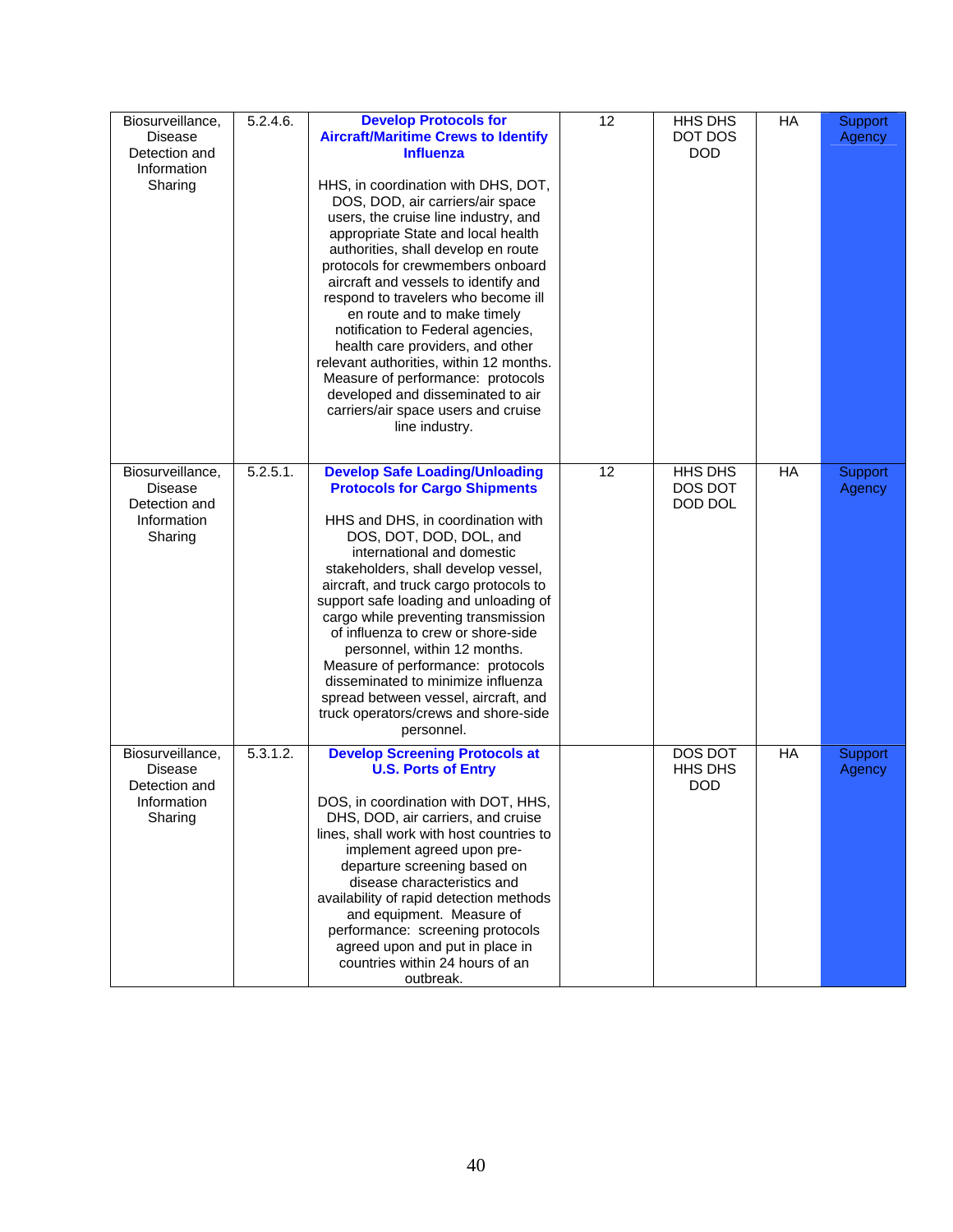| Biosurveillance,<br><b>Disease</b><br>Detection and<br>Information<br>Sharing | 5.3.1.5. | <b>Develop Screening Protocols at</b><br><b>U.S. Ports of Entry</b><br>DHS, in coordination with DOT, HHS,<br>DOS, DOD, USDA, appropriate State<br>and local authorities, air carriers/air<br>space users, airports, cruise lines,<br>and seaports, shall implement<br>screening protocols at U.S. ports of<br>entry based on disease<br>characteristics and availability of<br>rapid detection methods and<br>equipment. Measure of performance:<br>screening implemented within 48<br>hours upon notification of an<br>outbreak.                                                                                                            | DHS DOT<br>HHS DOS<br>DOD USDA           | HA | Support<br>Agency |
|-------------------------------------------------------------------------------|----------|-----------------------------------------------------------------------------------------------------------------------------------------------------------------------------------------------------------------------------------------------------------------------------------------------------------------------------------------------------------------------------------------------------------------------------------------------------------------------------------------------------------------------------------------------------------------------------------------------------------------------------------------------|------------------------------------------|----|-------------------|
| Biosurveillance,<br><b>Disease</b><br>Detection and<br>Information<br>Sharing | 5.3.1.6. | <b>Implement Response/Screening</b><br><b>Protocols at U.S. Domestic</b><br><b>Airports</b><br>DHS, in coordination with DOT, HHS,<br>USDA, DOD, appropriate State, and<br>local authorities, air carriers and<br>airports, shall consider implementing<br>response or screening protocols at<br>domestic airports and other transport<br>modes as appropriate, based on<br>disease characteristics and<br>availability of rapid detection methods<br>and equipment. Measure of<br>performance: screening protocols in<br>place within 24 hours of directive to<br>do so.                                                                     | DHS DOT<br><b>HHS USDA</b><br><b>DOD</b> | HA | Support<br>Agency |
| Mission<br>Assurance:<br>Defense<br><b>Industrial Base</b>                    | 5.3.4.7. | <b>Work with Commercial Maritime</b><br><b>Fleets to Ensure Continuous</b><br><b>Service</b><br>DHS, in coordination with DOS, DOT,<br>DOD, and the Merchant Marine, shall<br>work with major commercial shipping<br>fleets and the international<br>community to ensure continuation of<br>maritime transport and commerce,<br>including activation of plans, as<br>needed, to provide emergency<br>medical support to crews of vessels<br>that are not capable of safe<br>navigation. Measure of performance:<br>maritime transportation capacity<br>meets demand and vessel mishaps<br>remain proportional to number of ship<br>movements. | DHS DOS<br>DOT DOD                       | HD | Support<br>Agency |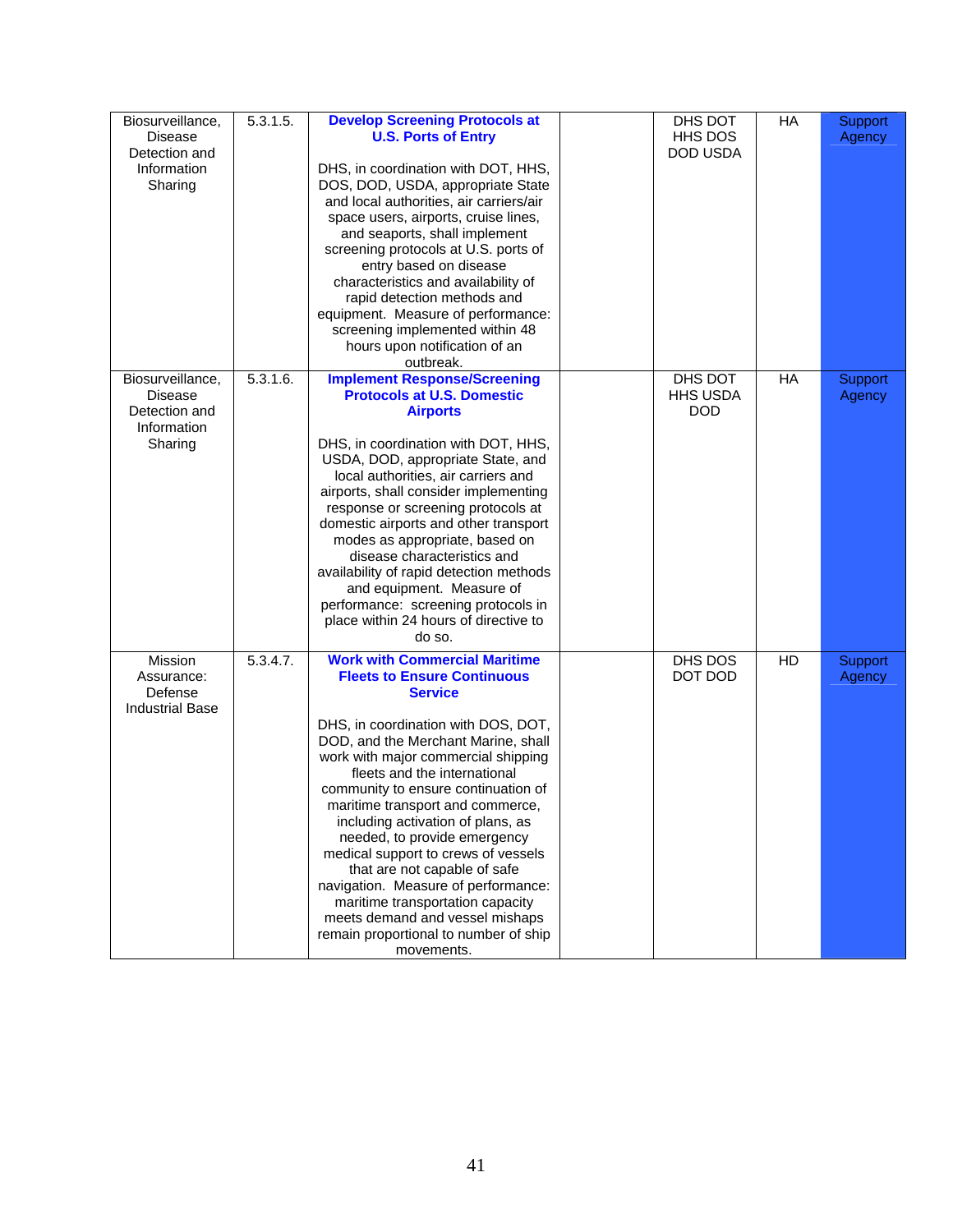| <b>Public Affairs</b><br>Support to Civil<br>Authorities             | 5.3.6.2. | <b>Guidance for Personal/Business</b><br><b>Travel</b><br>DHS and DOT, in coordination with<br>DOS, DOD, HHS, USDA, DOI, and<br>State, local, and tribal governments,<br>shall provide the public and business<br>community with relevant travel<br>information, including shipping<br>advisories, restrictions, and potential<br>closing of domestic and international<br>transportation hubs. Measure of<br>performance: timely, consistent, and<br>accurate traveler information provided<br>to the media, public, and business<br>community.                                                                                                                               |   | DHS DOT<br>DOS DOD<br><b>HHS USDA</b><br><b>DOI</b> | HA | Support<br>Agency |
|----------------------------------------------------------------------|----------|--------------------------------------------------------------------------------------------------------------------------------------------------------------------------------------------------------------------------------------------------------------------------------------------------------------------------------------------------------------------------------------------------------------------------------------------------------------------------------------------------------------------------------------------------------------------------------------------------------------------------------------------------------------------------------|---|-----------------------------------------------------|----|-------------------|
| Medical Care to<br>U.S. Forces                                       | 6.1.1.3. | <b>Emergency Response Training</b><br>DHS, in coordination with HHS, DOJ,<br>DOT, and DOD, shall be prepared to<br>provide emergency response element<br>training (e.g., incident management,<br>triage, security, and communications)<br>and exercise assistance upon request<br>of State, local, and tribal communities<br>and public health entities within 6<br>months. Measure of performance:<br>percentage of requests for training<br>and assistance fulfilled.                                                                                                                                                                                                        | 6 | DHS HHS<br>DOJ DOT<br><b>DOD</b>                    | HD | Support<br>Agency |
| Surge Medical<br>Capability to<br><b>Assist Civil</b><br>Authorities | 6.1.2.2. | <b>Develop Interagency Strategy for</b><br><b>Deployment of Federal Medical</b><br><b>Personnel</b><br>HHS, in coordination with DHS, DOD,<br>and VA, shall develop a joint strategy<br>defining the objectives, conditions,<br>and mechanisms for deployment<br>under which NDMS assets, U.S.<br>Public Health Service (PHS)<br>Commissioned Corps, Epidemic<br>Intelligence Service officers, and<br>DOD/VA health care personnel and<br>public health officers would be<br>deployed during a pandemic, within 9<br>months. Measure of performance:<br>interagency strategy completed and<br>tested for the deployment of Federal<br>medical personnel during a<br>pandemic. | 9 | HHS DHS<br>DOD VA                                   | HA | Support<br>Agency |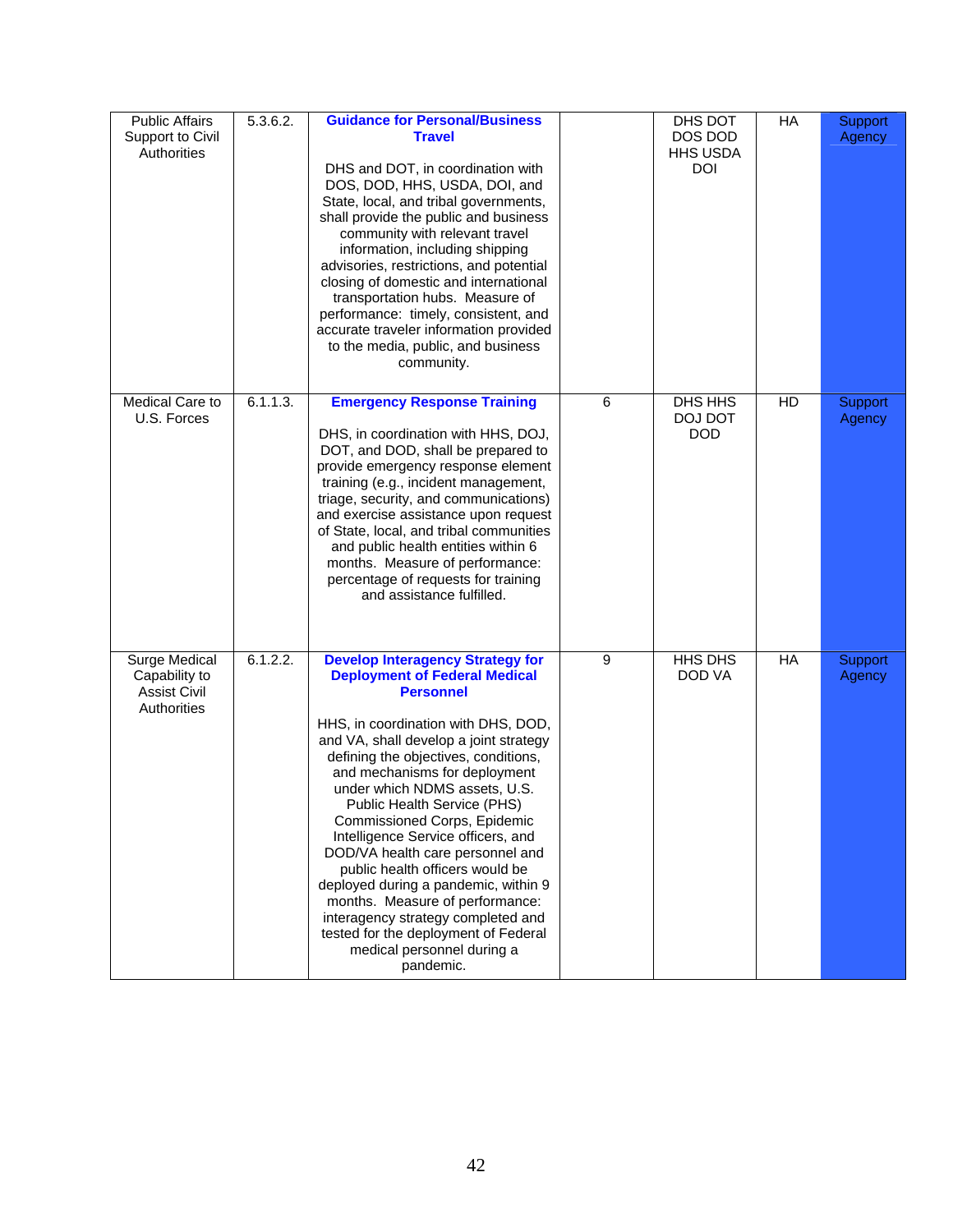| <b>Bulk Transport</b><br>οf<br>Pharmaceuticals<br><b>Naccines</b>                                                                              | 6.1.2.3.    | <b>Develop Protocols for distribution</b><br>of Critical and non-Critical Medical<br><b>Materiel</b><br>HHS, in coordination with DHS, DOT,<br>DOD, and VA, shall work with State,<br>local, and tribal governments and<br>leverage Emergency Management<br>Assistance Compact agreements to<br>develop protocols for distribution of<br>critical medical materiel (e.g.,<br>ventilators) in times of medical<br>emergency within 6 months.<br>Measure of performance: critical<br>medical material distribution protocols | 6 | HHS DHS<br>DOT DOD<br>VA | HA        | <b>Support</b><br>Agency |
|------------------------------------------------------------------------------------------------------------------------------------------------|-------------|----------------------------------------------------------------------------------------------------------------------------------------------------------------------------------------------------------------------------------------------------------------------------------------------------------------------------------------------------------------------------------------------------------------------------------------------------------------------------------------------------------------------------|---|--------------------------|-----------|--------------------------|
| Interagency<br>Planning<br>Support                                                                                                             | $6.1.2.4$ . | completed and tested.<br><b>Guidance for Allocating Scarce</b><br><b>Medical Resources</b><br>HHS, in coordination with DOD and<br>VA, in collaboration with medical<br>professional and specialty societies,<br>within their domains of expertise,<br>shall develop guidance for allocating<br>scarce health and medical resources<br>during a pandemic, within 6 months.<br>Measure of performance: guidance<br>developed and disseminated.                                                                              | 6 | <b>HHS DOD</b><br>VA     | <b>HA</b> | Support<br>Agency        |
| <b>Surge Medical</b><br>Capability to<br>assist Civil<br>Authorities (Lab,<br>Public Health<br>Teams,<br>Diagnostics,<br>Medical<br>Personnel) | 6.1.2.7.    | <b>Develop Guidance on the role of</b><br>the Medical Reserve Corps<br>HHS, in coordination with DHS, DOD,<br>VA and the USA Freedom Corps and<br>Citizen Corps programs, shall<br>prepare guidance for local Medical<br>Reserve Corps coordinators<br>describing the role of the Medical<br>Reserve Corps during a pandemic,<br>within 3 months. Measure of<br>performance: guidance materials<br>developed and published on Medical<br>Reserve Corps website<br>(www.medicalreservecorps.gov).                           | 3 | <b>HHS DHS</b><br>DOD VA | HA        | <b>Support</b><br>Agency |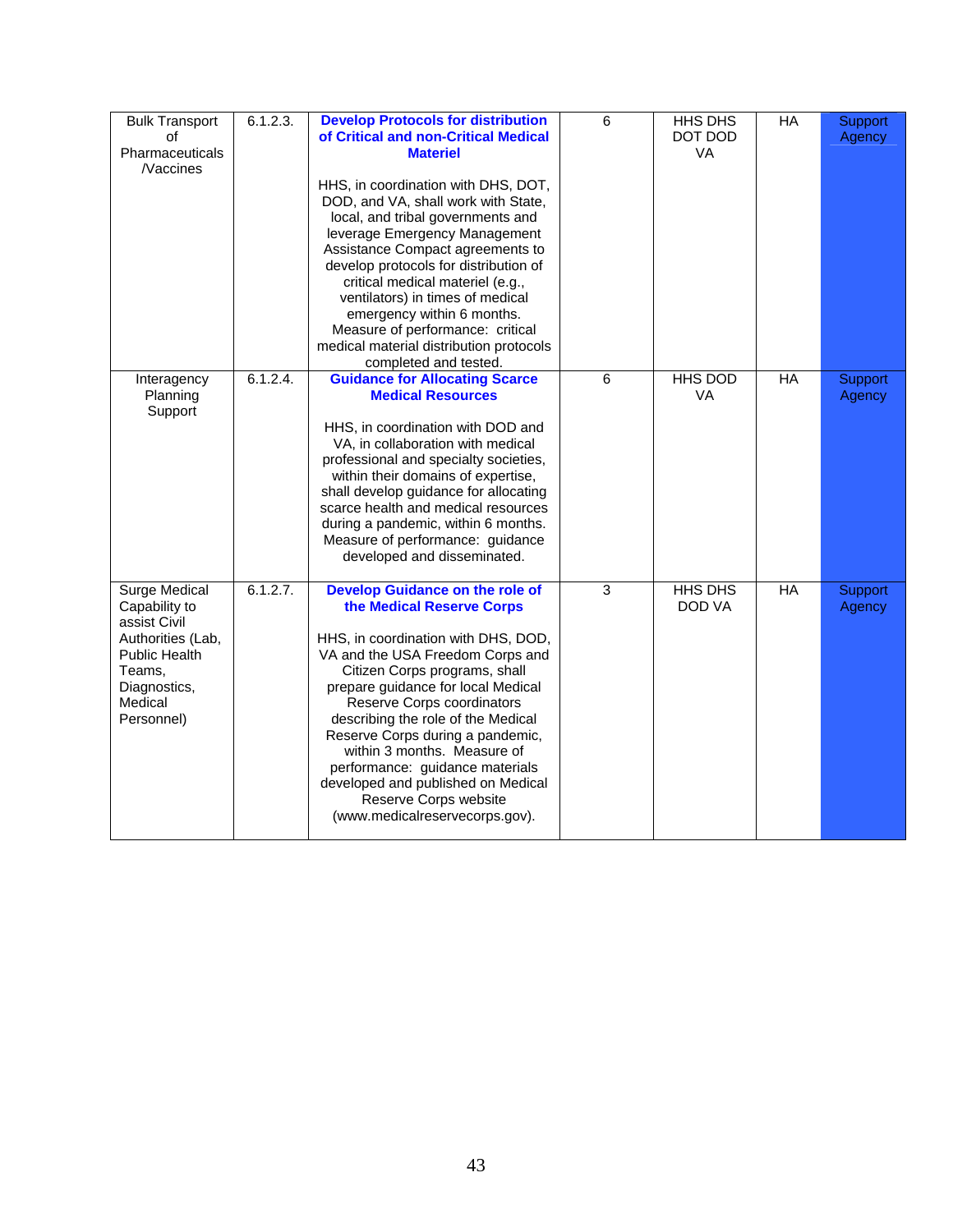| <b>Public Affairs</b><br>Support to Civil<br>Authorities             | 6.1.3.1. | <b>Test Federal Public Health</b><br><b>Emergency Communications Plan</b><br>HHS, in coordination with DHS, DOS,<br>DOD, VA, and other Federal partners,<br>shall develop, test, and implement a<br>Federal Government public health<br>emergency communications plan<br>(describing the government's strategy<br>for responding to a pandemic,<br>outlining U.S. international<br>commitments and intentions, and<br>reviewing containment measures that<br>the government believes will be<br>effective as well as those it regards<br>as likely to be ineffective, excessively<br>costly, or harmful) within 6 months.<br>Measure of performance:<br>containment strategy and emergency<br>response materials completed and<br>published on www.pandemicflu.gov;<br>communications plan implemented. | 6 | HHS DHS<br>DOS DOD<br>VA | HA | Support<br>Agency |
|----------------------------------------------------------------------|----------|---------------------------------------------------------------------------------------------------------------------------------------------------------------------------------------------------------------------------------------------------------------------------------------------------------------------------------------------------------------------------------------------------------------------------------------------------------------------------------------------------------------------------------------------------------------------------------------------------------------------------------------------------------------------------------------------------------------------------------------------------------------------------------------------------------|---|--------------------------|----|-------------------|
| <b>Public Affairs</b><br>Support to Civil<br>Authorities             | 6.1.3.3. | <b>Select and Retain Credible Medical</b><br><b>Spokespersons</b><br>HHS, in coordination with DHS, DOD,<br>and the VA, and in collaboration with<br>State, local, and tribal health<br>agencies and the academic<br>community, shall select and retain<br>opinion leaders and medical experts<br>to serve as credible spokespersons to<br>coordinate and effectively<br>communicate important and<br>informative messages to the public,<br>within 6 months. Measure of<br>performance: national<br>spokespersons engaged in<br>communications campaign.                                                                                                                                                                                                                                               | 6 | HHS DHS<br>DOD VA        | HA | Support<br>Agency |
| Surge Medical<br>Capability to<br><b>Assist Civil</b><br>Authorities | 6.1.6.1. | <b>Develop Strategic National</b><br><b>Stockpile Guidance</b><br>HHS, in coordination with DOD, VA,<br>and State, local, and tribal partners,<br>shall define the mix of antiviral<br>medications to include in the<br><b>Strategic National Stockpile (SNS)</b><br>and State stockpiles and develop<br>recommendations for how the<br>different agents are to be used, within<br>6 months. Measure of performance:<br>development of policy concerning the<br>selection, relative proportions, and<br>use of antiviral medications in SNS<br>and State stockpiles.                                                                                                                                                                                                                                    | 6 | HHS DOD<br>VA            | HA | Support<br>Agency |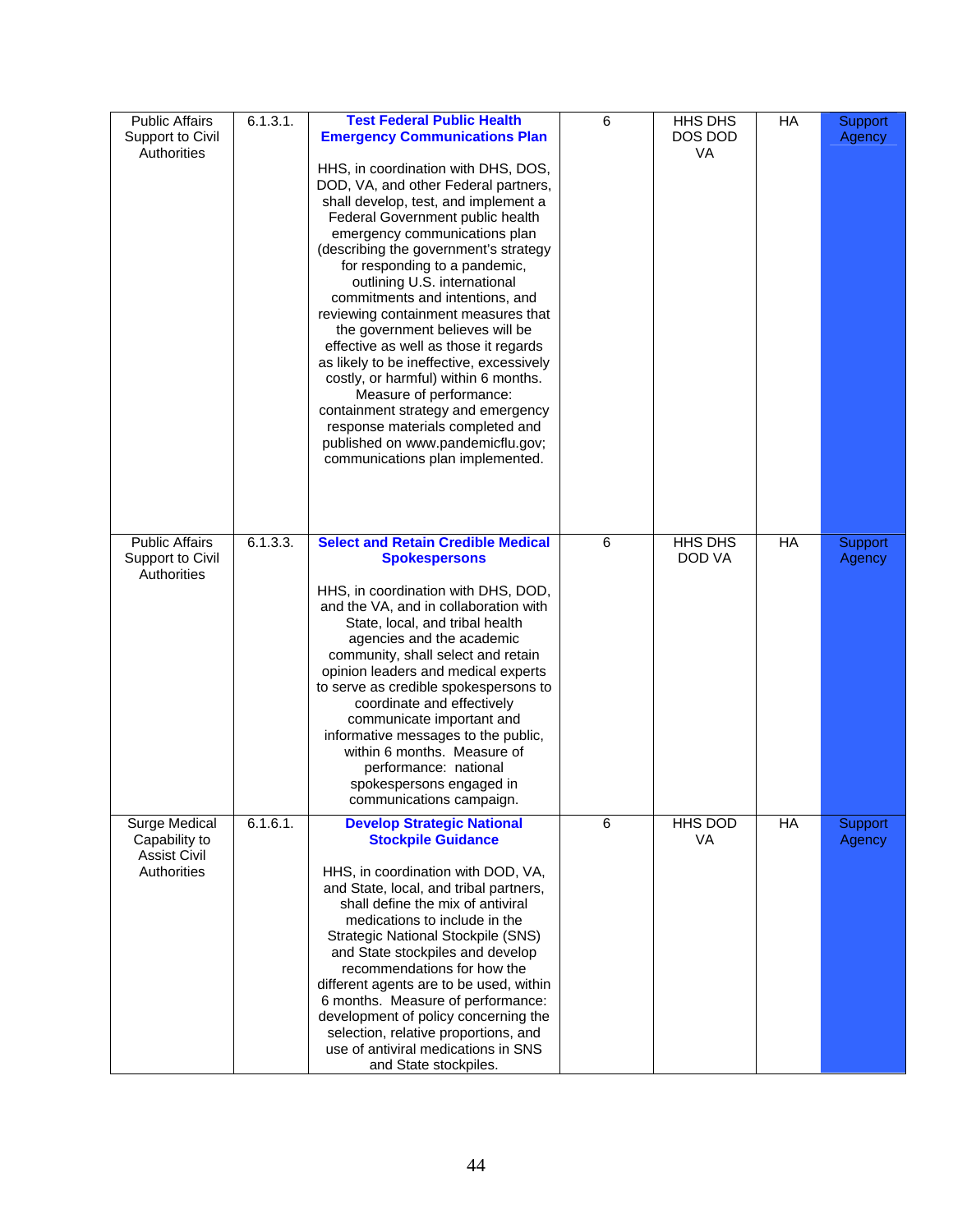| Surge Medical<br>Capability to<br><b>Assist Civil</b><br>Authorities    | 6.1.6.2.  | <b>Define Medical Materiel Stockpile</b><br><b>Requirement</b><br>HHS, in coordination with DOD, VA,<br>and State, local, and tribal partners,<br>shall define critical medical material<br>requirements for stockpiling by the<br>SNS and States to respond to the<br>diversity of needs presented by a<br>pandemic, within 9 months. Measure<br>of performance: requirements<br>defined and guidance provided on<br>stockpiling.                                                                                                                                                                                                                                                                                                    | 9  | HHS DOD<br><b>VA</b>                            | HA        | <b>Support</b><br>Agency |
|-------------------------------------------------------------------------|-----------|---------------------------------------------------------------------------------------------------------------------------------------------------------------------------------------------------------------------------------------------------------------------------------------------------------------------------------------------------------------------------------------------------------------------------------------------------------------------------------------------------------------------------------------------------------------------------------------------------------------------------------------------------------------------------------------------------------------------------------------|----|-------------------------------------------------|-----------|--------------------------|
| Surge Medical<br>Capability to<br><b>Assist Civil</b><br>Authorities    | 6.1.10.2. | <b>Assess DoD Authorities for</b><br><b>Procuring Medical</b><br><b>Countermeasures Quickly</b><br>HHS, in coordination with DHS, DOD,<br>VA, DOC, DOJ, and Treasury, shall<br>assess within whether use of the<br>Defense Production Act or other<br>authorities would provide sustained<br>advantages in procuring medical<br>countermeasures, within 6 months.<br>Measure of performance: analytical<br>report completed on the<br>advantages/disadvantages of<br>invoking the Defense Production Act<br>to facilitate medical countermeasure<br>production and procurement.                                                                                                                                                       | 6  | HHS DHS<br>DOD VA<br>DOC DOJ<br><b>TREASURY</b> | HD        | Support<br>Agency        |
| Security in<br>Support of<br>Pharmaceutical/<br>Vaccine<br>Distribution | 6.1.13.1. | <b>Exercise Countermeasure</b><br><b>Distribution Plans at State/Local</b><br><b>Level</b><br>HHS, in coordination with DHS, DOD,<br>VA, and DOJ, and in collaboration<br>with State, local, and tribal partners<br>and the private sector, shall ensure<br>that States, localities, and tribal<br>entities have developed and<br>exercised pandemic influenza<br>countermeasure distribution plans,<br>and can enact security protocols if<br>necessary, according to pre-<br>determined priorities (see below)<br>within 12 months. Measures of<br>performance: ability to activate,<br>deploy, and begin distributing<br>contents of medical stockpiles in<br>localities as needed established and<br>validated through exercises. | 12 | HHS DHS<br>DOD VA DOJ                           | <b>HA</b> | Support<br>Agency        |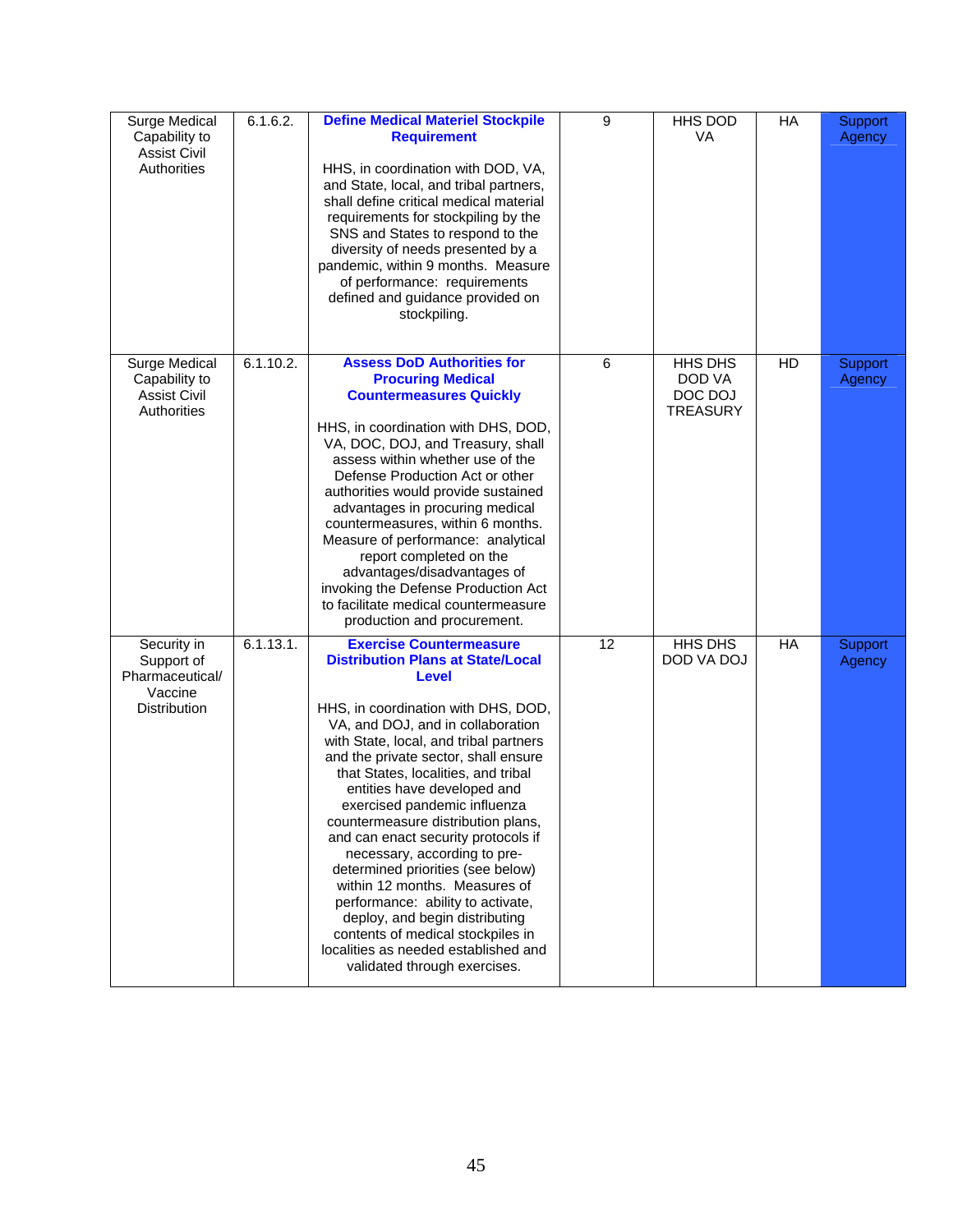| Surge Medical<br>Capability to<br><b>Assist Civil</b><br><b>Authorities</b> | 6.1.13.2. | <b>Coordinate Stockpile Asset Use</b><br>HHS, in coordination with DOD, VA,<br>States, and other public sector<br>entities with antiviral drug stockpiles,<br>shall coordinate use of assets<br>maintained by different organizations,<br>within 12 months. Measure of<br>performance: plans developed for<br>coordinated use of antiviral<br>stockpiles.                                                                                                                                                                                                                                                                                                  | 12 | HHS DOD<br><b>VA</b>                | <b>HA</b> | Support<br>Agency        |
|-----------------------------------------------------------------------------|-----------|------------------------------------------------------------------------------------------------------------------------------------------------------------------------------------------------------------------------------------------------------------------------------------------------------------------------------------------------------------------------------------------------------------------------------------------------------------------------------------------------------------------------------------------------------------------------------------------------------------------------------------------------------------|----|-------------------------------------|-----------|--------------------------|
| <b>Bulk Transport</b><br>οf<br>Pharmaceuticals<br><b>Naccines</b>           | 6.1.13.4. | <b>Distribution Plans for</b><br><b>Countermeasure Stockpiles</b><br>HHS, in coordination with DOD, VA,<br>and in collaboration with State, local,<br>and tribal governments and private<br>sector partners, shall assist in the<br>development of distribution plans for<br>medical countermeasure stockpiles to<br>ensure that delivery and distribution<br>algorithms have been planned for<br>each locality for antiviral distribution.<br>Goal is to be able to distribute<br>antiviral medications to infected<br>patients within 48 hours of the onset<br>of symptoms within 12 months.<br>Measure of performance: distribution<br>plans developed. | 12 | <b>HHS DOD</b><br>VA                | HA        | <b>Support</b><br>Agency |
| <b>Bulk Transport</b><br>οf<br>Pharmaceuticals<br><b>Naccines</b>           | 6.1.13.5. | <b>Develop Pre-Pandemic Vaccine</b><br><b>Plans</b><br>HHS, in coordination with DHS, DOS,<br>DOD, DOL, VA, and in collaboration<br>with State, local, and tribal<br>governments and private sector<br>partners, shall develop plans for the<br>allocation, distribution, and<br>administration of pre-pandemic<br>vaccine, within 9 months. Measure of<br>performance: department plans<br>developed and guidance<br>disseminated to State, local, and<br>tribal authorities to facilitate<br>development of pandemic response<br>plans.                                                                                                                  | 9  | <b>HHS DHS</b><br>DOS DOD<br>DOL VA | <b>HA</b> | Support<br>Agency        |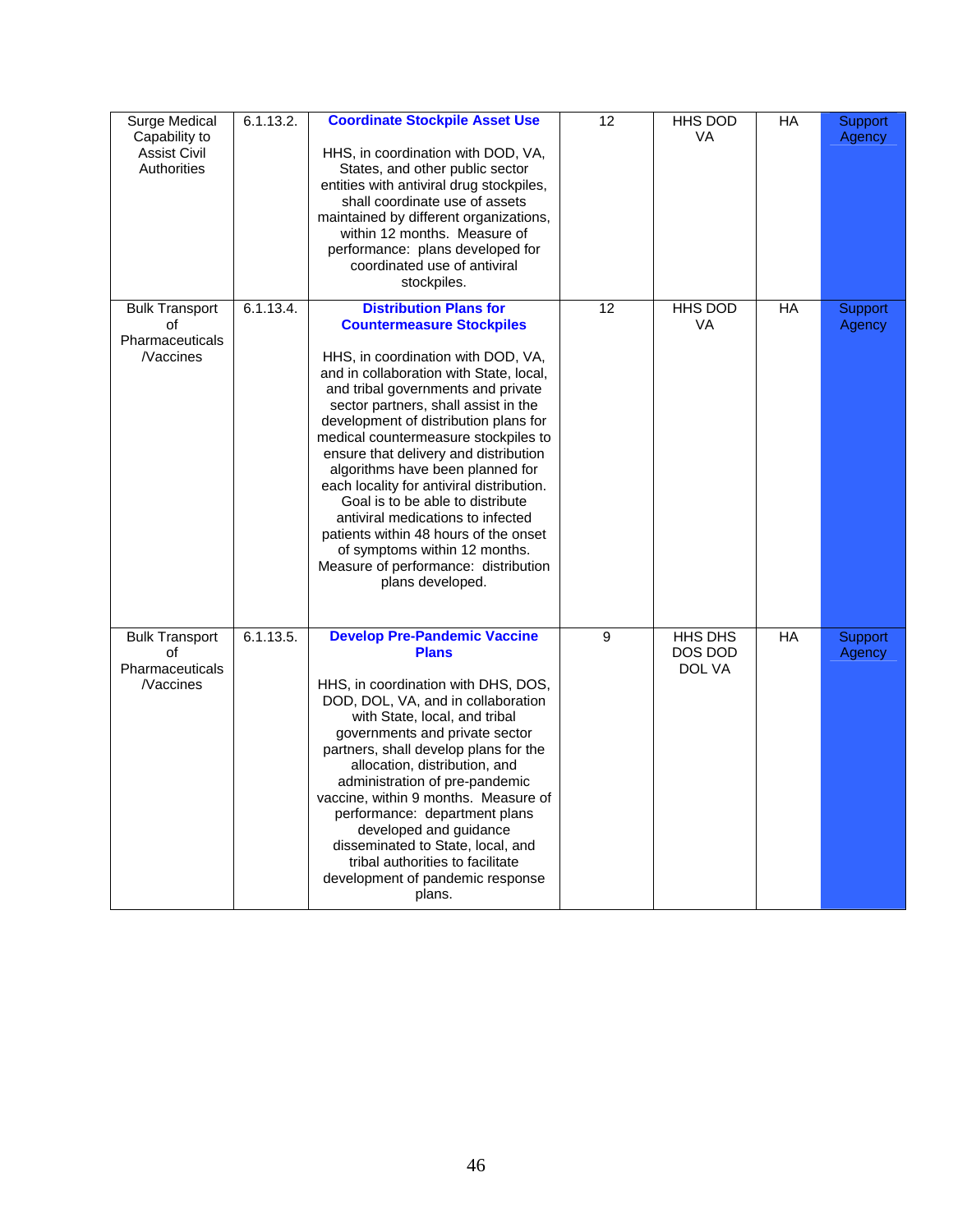| <b>Bulk Transport</b><br>of<br>Pharmaceuticals<br><b>Naccines</b>             | 6.1.13.7. | <b>Test Medical Materiel Distribution</b><br><b>Plans</b><br>HHS, in coordination with DHS, DOT,<br>DOD, and VA, shall work with State,<br>local, and tribal governments and<br>private sector partners to develop and<br>test plans to allocate and distribute<br>critical medical materiel (e.g.,<br>ventilators with accessories,<br>resuscitator bags, gloves, face<br>masks, gowns) in a health<br>emergency, within 6 months.<br>Measure of performance: plans<br>developed, tested, and incorporated<br>into department plan, and<br>disseminated to States and tribes for<br>incorporation into their pandemic<br>response plans.                                                                             | 6  | HHS DHS<br>DOT DOD<br>VA    | HA              | <b>Support</b><br>Agency |
|-------------------------------------------------------------------------------|-----------|-----------------------------------------------------------------------------------------------------------------------------------------------------------------------------------------------------------------------------------------------------------------------------------------------------------------------------------------------------------------------------------------------------------------------------------------------------------------------------------------------------------------------------------------------------------------------------------------------------------------------------------------------------------------------------------------------------------------------|----|-----------------------------|-----------------|--------------------------|
| Biosurveillance,<br><b>Disease</b><br>Detection and<br>Information<br>Sharing | 6.1.13.9. | <b>Track Adverse Vaccine Reactions</b><br>HHS, in coordination with DOD, VA,<br>and in collaboration with State,<br>territorial, tribal, and local partners,<br>shall develop/refine mechanisms to:<br>(1) track adverse events following<br>vaccine and antiviral administration;<br>(2) ensure that individuals obtain<br>additional doses of vaccine, if<br>necessary; and (3) define protocols<br>for conducting vaccine- and antiviral-<br>effectiveness studies during a<br>pandemic, within 18 months.<br>Measure of performance:<br>mechanism(s) to track vaccine and<br>antiviral medication coverage and<br>adverse events developed; vaccine-<br>and antiviral-effectiveness study<br>protocols developed. | 18 | <b>HHS DOD</b><br><b>VA</b> | $\overline{HA}$ | Support<br>Agency        |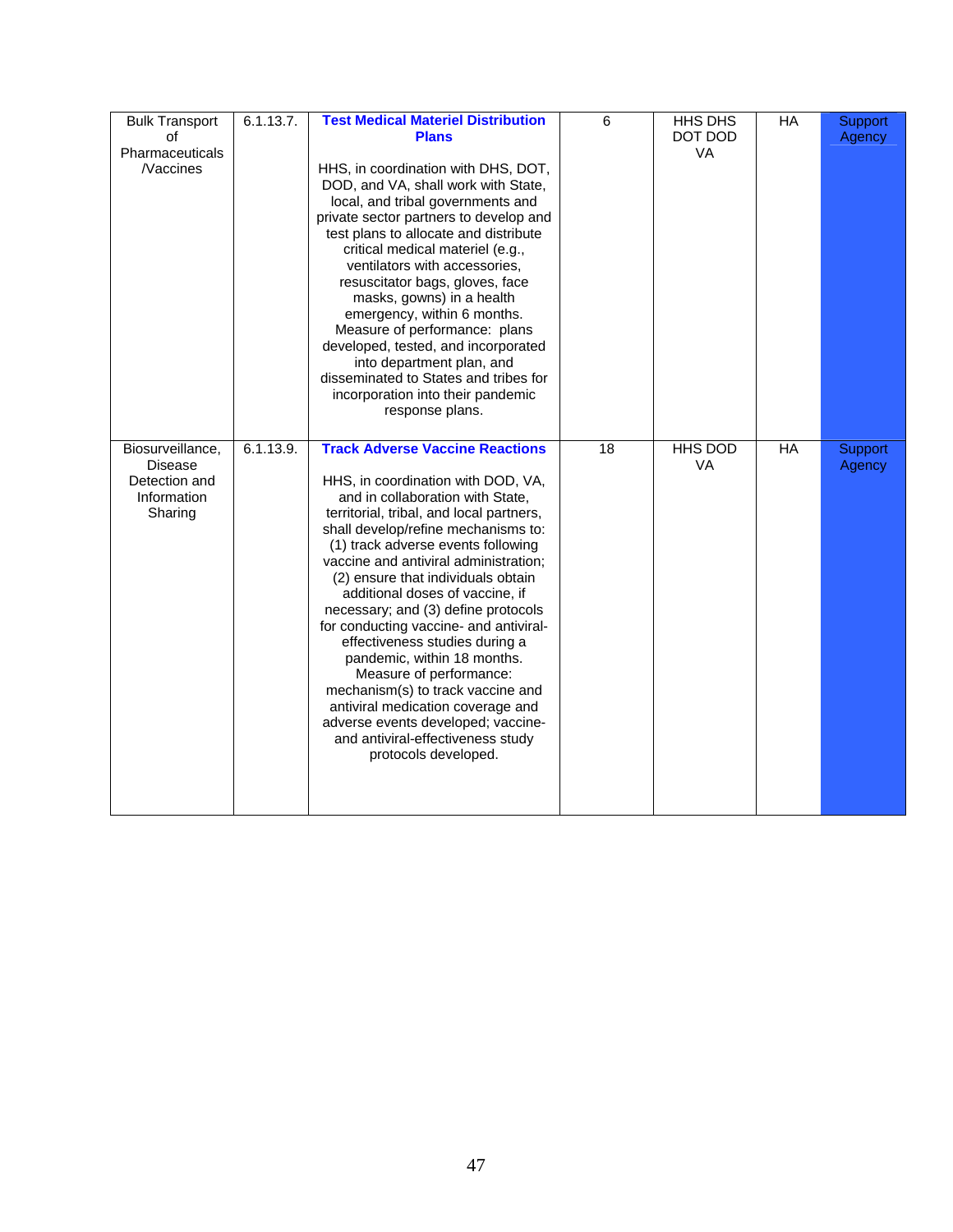| <b>Bulk Transport</b><br>οf<br>Pharmaceuticals<br><b>Naccines</b> | 6.1.14.1. | <b>Develop Objectives for Stockpiles</b><br><b>Pre-Pandemic and Pandemic</b><br>HHS, in coordination with DHS and<br>Sector-Specific Agencies, DOS,<br>DOD, DOJ, DOL, VA, Treasury, and<br>State/local governments, shall<br>develop objectives for the use of, and<br>strategy for allocating, vaccine and<br>antiviral drug stockpiles during pre-<br>pandemic and pandemic periods<br>under varying conditions of<br>countermeasure supply and<br>pandemic severity within 3 months.<br>Measure of performance: clearly<br>articulated statement of objectives for<br>use of medical countermeasures<br>under varying conditions of supply<br>and pandemic severity.                                             | 3 | HHS DHS<br>DOS DOD<br>DOJ DOL<br>VA<br><b>TREASURY</b><br>DOT USDA<br>DOE DOI<br><b>EPA</b> | HA | Support<br>Agency |
|-------------------------------------------------------------------|-----------|---------------------------------------------------------------------------------------------------------------------------------------------------------------------------------------------------------------------------------------------------------------------------------------------------------------------------------------------------------------------------------------------------------------------------------------------------------------------------------------------------------------------------------------------------------------------------------------------------------------------------------------------------------------------------------------------------------------------|---|---------------------------------------------------------------------------------------------|----|-------------------|
| Medical Care to<br>U.S. Forces                                    | 6.1.14.2. | <b>Prioritize Vaccine Distribution to</b><br><b>Personnel</b><br>HHS, in coordination with DHS and<br>Sector-Specific Agencies, DOS,<br>DOD, DOL, VA, Treasury, and<br>State/local governments, shall identify<br>lists of personnel and high-risk<br>groups who should be considered for<br>priority access to medical<br>countermeasures, under various<br>pandemic scenarios, according to<br>strategy developed in compliance<br>with 6.1.14.1, within 9 months.<br>Measure of performance: provisional<br>recommendations of groups who<br>should receive priority access to<br>vaccine and antiviral drugs<br>established for various scenarios of<br>pandemic severity and medical<br>countermeasure supply. | 9 | HHS DHS<br>DOS DOD<br>DOL VA<br><b>TREASURY</b><br>DOT USDA<br>DOE DOI<br><b>EPA</b>        | HA | Support<br>Agency |
| <b>Bulk Transport</b><br>οf<br>Pharmaceuticals<br><b>Naccines</b> | 6.1.14.3. | <b>Establish Flexible Countermeasure</b><br><b>Distribution Processes</b><br>HHS, in coordination with DHS and<br>Sector-Specific Agencies, DOS,<br>DOD, DOL, and VA, shall establish a<br>strategy for shifting priorities based<br>on at-risk populations, supplies and<br>efficacy of countermeasures against<br>the circulating pandemic strain, and<br>characteristics of the virus within 9<br>months. Measure of performance:<br>clearly articulated process in place for<br>evaluating and adjusting pre-<br>pandemic recommendations of<br>groups receiving priority access to<br>medical countermeasures.                                                                                                 | 9 | HHS DHS<br>DOS DOD<br>DOL VA<br><b>TREASURY</b><br>DOT USDA<br>DOE DOI<br><b>EPA</b>        | HA | Support<br>Agency |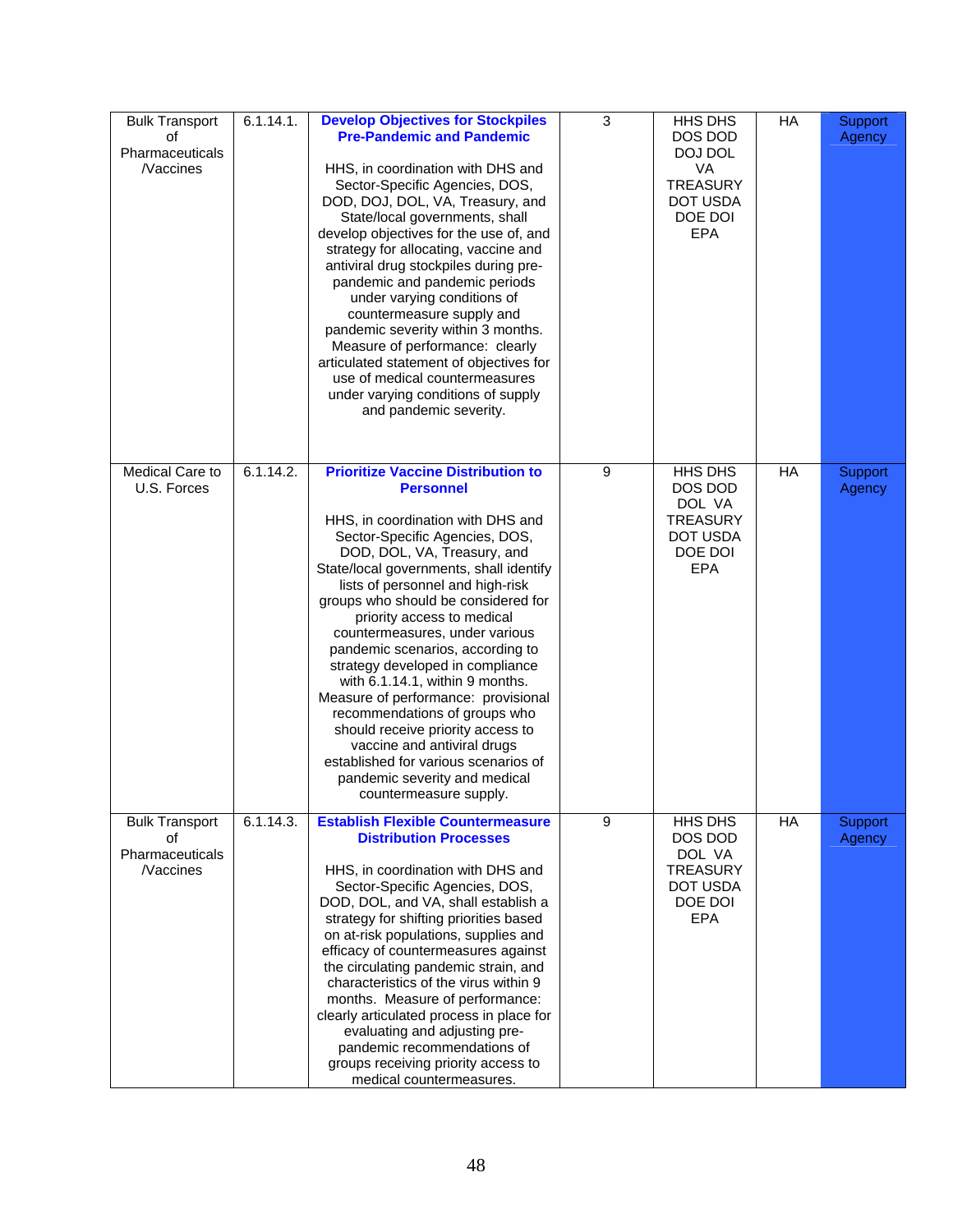| Medical Care to<br>U.S. Forces                                                | 6.1.14.4. | <b>Identify Priority Public Groups for</b><br><b>Countermeasures</b><br>HHS, in coordination with DHS and<br>Sector-Specific Agencies, DOS,<br>DOD, DOL, VA, and Treasury, shall<br>present recommendations on target<br>groups for vaccine and antiviral drugs<br>when sustained and efficient human-<br>to-human transmission of a potential<br>pandemic influenza strain is<br>documented anywhere in the world.<br>These recommendations will reflect<br>data from the pandemic and available<br>supplies of medical countermeasures.<br>Measure of performance: provisional<br>identification of priority groups for<br>various pandemic scenarios through<br>interagency process within 2-3 weeks<br>of outbreak. |    | <b>HHS DHS</b><br>DOS DOD<br>DOL VA<br><b>TREASURY</b><br>DOT USDA<br>DOE DOI<br><b>EPA</b> | HA | Support<br>Agency |
|-------------------------------------------------------------------------------|-----------|-------------------------------------------------------------------------------------------------------------------------------------------------------------------------------------------------------------------------------------------------------------------------------------------------------------------------------------------------------------------------------------------------------------------------------------------------------------------------------------------------------------------------------------------------------------------------------------------------------------------------------------------------------------------------------------------------------------------------|----|---------------------------------------------------------------------------------------------|----|-------------------|
| Surge Medical<br>Capability to<br><b>Assist Civil</b><br>Authorities          | 6.2.1.3.  | <b>Be Prepared to Conduct Lab</b><br><b>Analysis</b><br>HHS, in coordination with DOD, VA,<br>USDA, DHS, EPA, and other<br>partners, in collaboration with its LRN<br>Reference Laboratories, shall be<br>prepared within 6 months to conduct<br>laboratory analyses to detect<br>pandemic subtypes and strains in<br>referred specimens and conduct<br>confirmatory testing, as requested.<br>Measure of performance: initial<br>testing and identification of suspect<br>pandemic influenza specimens<br>completed at LRN Reference and<br>National Laboratories within 24 hours.                                                                                                                                     | 6  | HHS DOD<br>VA USDA<br>DHS EPA                                                               | HA | Support<br>Agency |
| Biosurveillance,<br><b>Disease</b><br>Detection and<br>Information<br>Sharing | 6.2.2.3.  | <b>Expand Number of Hospitals/Cities</b><br>in BioSense RT Program<br>HHS, in coordination with DOD and<br>VA, shall expand the number of<br>hospitals and cities participating in<br>the BioSenseRT program to improve<br>the Nation's capabilities for disease<br>detection, monitoring, and situational<br>awareness within 12 months.<br>Measure of performance: number of<br>hospitals (including DOD and VA<br>facilities) participating in the<br>BioSenseRT program increased to<br>350 hospitals in 42 cities.                                                                                                                                                                                                 | 12 | HHS DOD<br>VA                                                                               | HA | Support<br>Agency |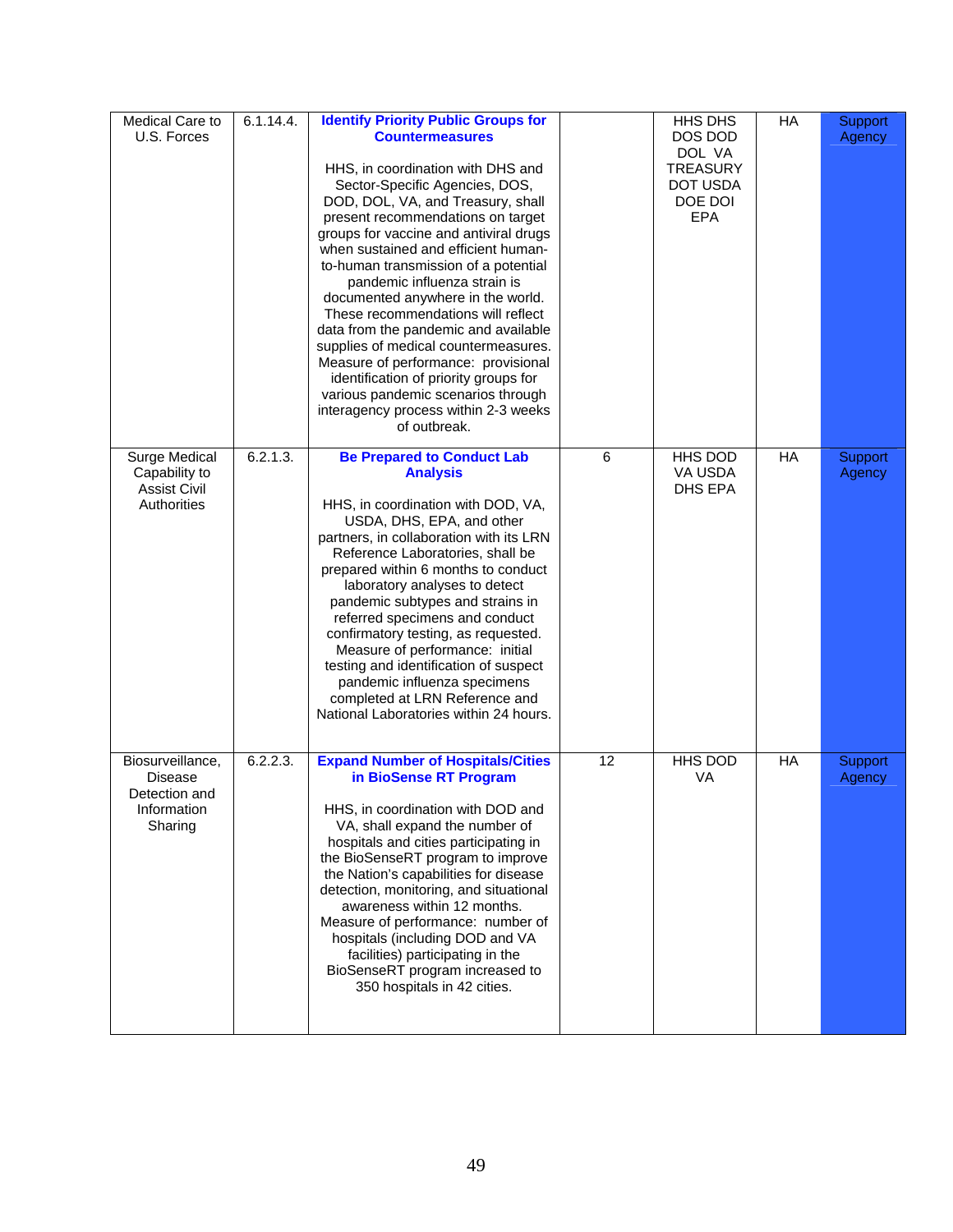| Biosurveillance,<br><b>Disease</b><br>Detection and<br>Information<br>Sharing | 6.2.2.7. | <b>Enhance National Biosurveillance</b><br><b>Integration System Common</b><br><b>Operating Picture</b><br>DHS, in collaboration with HHS,<br>DOD, VA, USDA and other Federal<br>departments and agencies with<br>biosurveillance capabilities and real-<br>time data sources, will enhance NBIS<br>capabilities to ensure the availability<br>of a comprehensive and all-source<br>biosurveillance common operating<br>picture throughout the Interagency,<br>within 12 months. Measure of<br>performance: NBIS provides<br>integrated surveillance data to DHS,<br>HHS, USDA, DOD, VA, and other<br>interested interagency customers.                                                                               | 12 | DHS HHS<br>DOD VA<br><b>USDA</b> | HD | Support<br>Agency |
|-------------------------------------------------------------------------------|----------|-----------------------------------------------------------------------------------------------------------------------------------------------------------------------------------------------------------------------------------------------------------------------------------------------------------------------------------------------------------------------------------------------------------------------------------------------------------------------------------------------------------------------------------------------------------------------------------------------------------------------------------------------------------------------------------------------------------------------|----|----------------------------------|----|-------------------|
| Biosurveillance,<br>Disease<br>Detection and<br>Information<br>Sharing        | 6.2.2.8. | <b>Collect and Report Health Care</b><br><b>System Information</b><br>HHS, in coordination with DHS, DOD,<br>and VA, and in collaboration with<br>State, local, and tribal authorities,<br>shall be prepared to collect, analyze,<br>integrate, and report information<br>about the status of hospitals and<br>health care systems, health care<br>critical infrastructure, and medical<br>materiel requirements, within 12<br>months. Measure of performance:<br>guidance provided to States and tribal<br>entities on the use and modification of<br>the components of the National<br>Hospital Available Beds for<br><b>Emergencies and Disasters</b><br>(HAvBED) system for implementation<br>at the local level. | 12 | HHS DHS<br>DOD VA                | HA | Support<br>Agency |
| Biosurveillance,<br><b>Disease</b><br>Detection and<br>Information<br>Sharing | 6.2.3.1. | <b>Develop Rapid Diagnostic Tests</b><br>HHS, in coordination with DHS and<br>DOD, shall work with pharmaceutical<br>and medical device company<br>partners to develop and evaluate<br>rapid diagnostic tests for novel<br>influenza subtypes including H5N1<br>within 18 months. Measure of<br>performance: new investment in<br>research to develop influenza<br>diagnostics; new rapid diagnostic<br>tests, if found to be useful, are<br>available for influenza testing,<br>including for novel influenza<br>subtypes.                                                                                                                                                                                           | 18 | HHS DHS<br><b>DOD</b>            | HA | Support<br>Agency |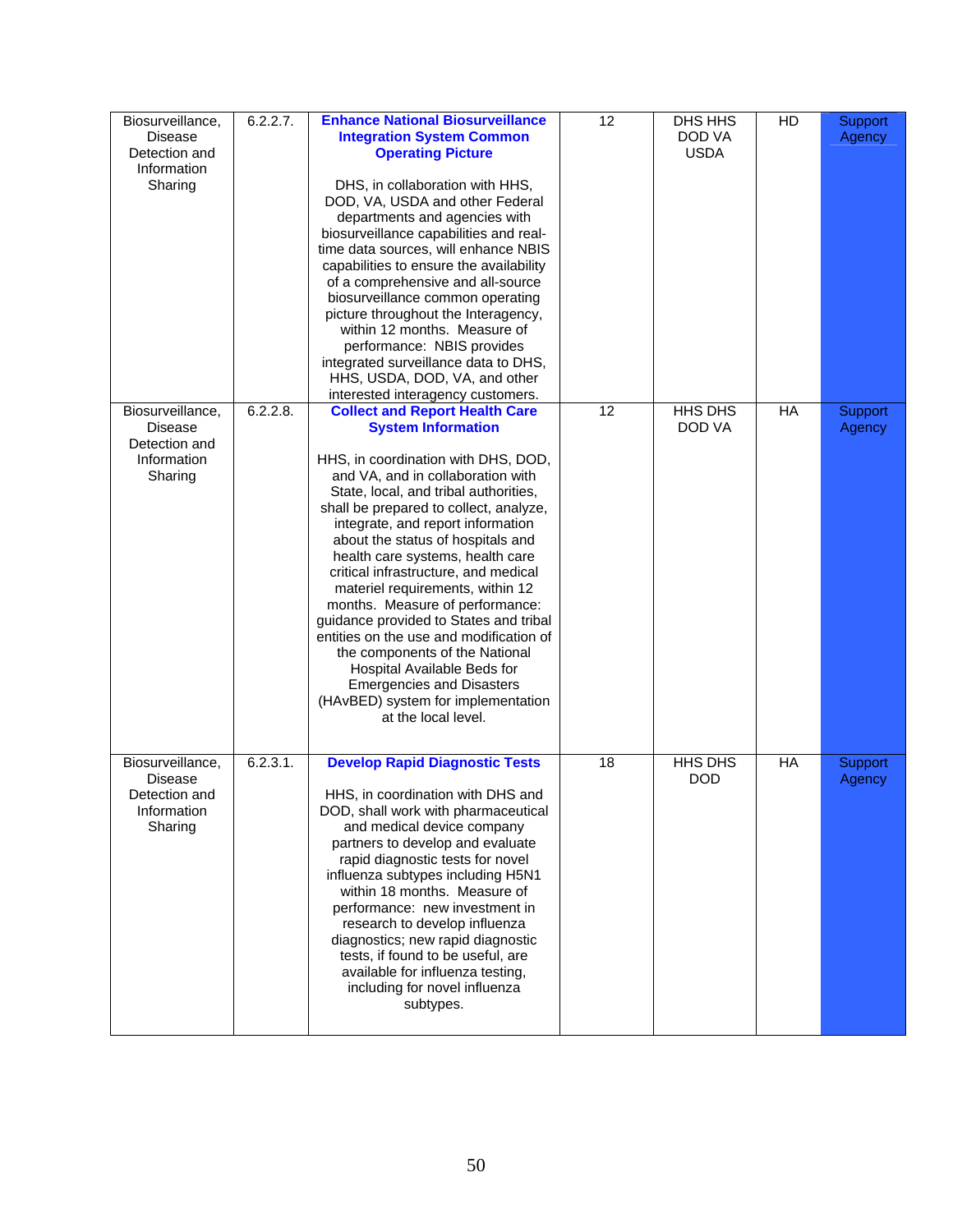| Biosurveillance,<br>Disease<br>Detection and<br>Information<br>Sharing        | 6.2.3.2. | <b>Inventory Research on Rapid</b><br><b>Diagnostic Testing</b><br>HHS, in coordination with DHS, DOD,<br>and VA, shall compile an inventory of<br>all research and product development<br>work on rapid diagnostic testing for<br>influenza and shall reach consensus<br>on sets of requirements meeting<br>national needs and a common test<br>methodology to drive further private-<br>sector investment and product<br>development, within 6 months.<br>Measure of performance: inventory<br>developed and requirements paper<br>disseminated.                                                             | 6  | HHS DHS<br>DOD VA                    | <b>HA</b> | Support<br>Agency |
|-------------------------------------------------------------------------------|----------|----------------------------------------------------------------------------------------------------------------------------------------------------------------------------------------------------------------------------------------------------------------------------------------------------------------------------------------------------------------------------------------------------------------------------------------------------------------------------------------------------------------------------------------------------------------------------------------------------------------|----|--------------------------------------|-----------|-------------------|
| Biosurveillance,<br><b>Disease</b><br>Detection and<br>Information<br>Sharing | 6.2.3.3. | <b>Expedite Private-Sector</b><br><b>Development of Influenza Testing</b><br>HHS, in coordination with DOD, VA,<br>and DHS, shall encourage and<br>expedite private-sector development<br>of rapid subtype- and strain-specific<br>influenza point-of-care tests within 12<br>months of the publication of<br>requirements. Measure of<br>performance: rapid point-of-care test<br>available in the marketplace within 18<br>months.                                                                                                                                                                           | 18 | <b>HHS DOD</b><br>VA DHS             | <b>HA</b> | Support<br>Agency |
| Biosurveillance,<br><b>Disease</b><br>Detection and<br>Information<br>Sharing | 6.2.4.1. | <b>Evaluate Disease Reporting as</b><br><b>Pandemics Evolve</b><br>HHS, in coordination with DHS, DOD,<br>VA, USDA, and DOS, shall be<br>prepared, within 12 months, to<br>continuously evaluate surveillance<br>and disease reporting data to<br>determine whether ongoing disease<br>containment and medical<br>countermeasure distribution and<br>allocation strategies need to be<br>altered as a pandemic evolves.<br>Measure of performance: analyses of<br>surveillance data performed at least<br>weekly during an outbreak with timely<br>adjustment of strategic and tactical<br>goals, as required. | 12 | <b>HHS DHS</b><br>DOD VA<br>USDA DOS | <b>HA</b> | Support<br>Agency |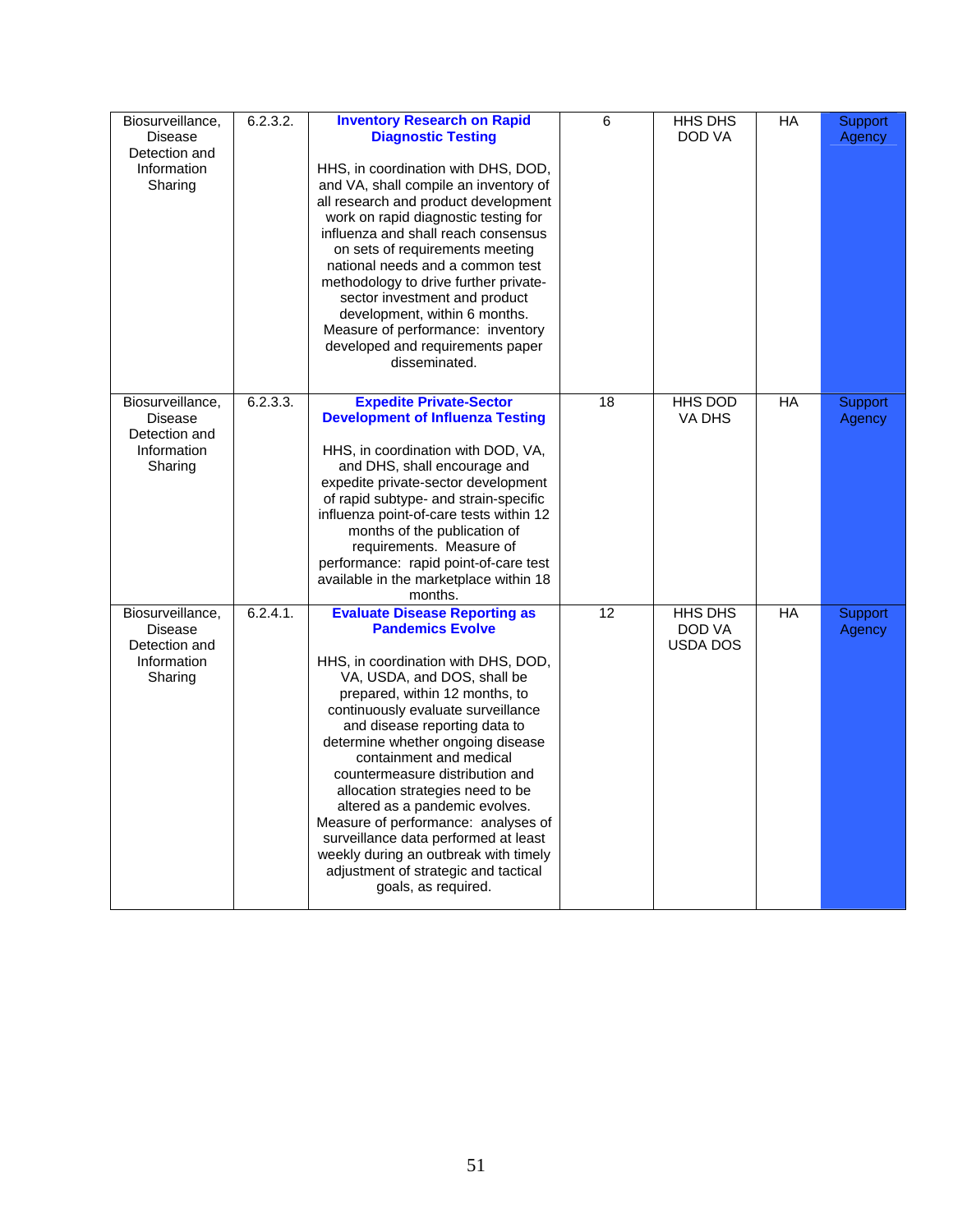| Mission<br>Assurance:<br>Defense<br><b>Industrial Base</b>                    | 6.2.4.2. | <b>Track Integrity of Critical</b><br><b>Infrastructure/Health Care</b><br><b>Facilities</b><br>DHS, in coordination with Sector-<br>Specific Agencies, HHS, DOD, DOJ,<br>and VA and in collaboration with the<br>private sector, shall be prepared to<br>track integrity of critical infrastructure<br>function, including the health care<br>sector, to determine whether ongoing<br>strategies of ensuring workplace<br>safety and operational continuity<br>need to be altered as a pandemic<br>evolves, within 6 months. Measure of<br>performance: tracking system in<br>place to monitor integrity of critical<br>infrastructure function and operational<br>continuity in near real time. | 6 | DHS HHS<br>DOD DOJ VA<br><b>DOL</b><br><b>TREASURY</b><br>DOT USDA<br>DOE DOI<br><b>EPA</b> | HD | Support<br>Agency |
|-------------------------------------------------------------------------------|----------|---------------------------------------------------------------------------------------------------------------------------------------------------------------------------------------------------------------------------------------------------------------------------------------------------------------------------------------------------------------------------------------------------------------------------------------------------------------------------------------------------------------------------------------------------------------------------------------------------------------------------------------------------------------------------------------------------|---|---------------------------------------------------------------------------------------------|----|-------------------|
| Biosurveillance,<br><b>Disease</b><br>Detection and<br>Information<br>Sharing | 6.2.5.1. | <b>Support Epidemic and Modeling</b><br><b>Hub/Center</b><br>HHS, in coordination with DOD and<br>DHS, shall develop and maintain a<br>real-time epidemic analysis and<br>modeling hub that will explore and<br>characterize response options as a<br>support to policy and decision makers<br>within 6 months. Measure of<br>performance: modeling center with<br>real-time epidemic analysis<br>capabilities established.                                                                                                                                                                                                                                                                       | 6 | <b>HHS DOD</b><br><b>DHS</b>                                                                | HA | Support<br>Agency |
| Interagency<br>Planning<br>Support                                            | 6.3.2.1. | <b>Guidance on Community</b><br><b>Containment Strategies</b><br>HHS, in coordination with DHS, DOT,<br>Education, DOC, DOD, and Treasury,<br>shall provide State, local, and tribal<br>entities with guidance on the<br>combination, timing, evaluation, and<br>sequencing of community<br>containment strategies (including<br>travel restrictions, school closings,<br>snow days, self-shielding, and<br>quarantine during a pandemic) based<br>on currently available data, within 6<br>months, and update this guidance as<br>additional data becomes available.<br>Measure of performance: guidance<br>provided on community influenza<br>containment measures.                             | 6 | <b>HHS DHS</b><br><b>DOT</b><br><b>EDUCATION</b><br>DOC DOD<br><b>TREASURY</b>              | HA | Support<br>Agency |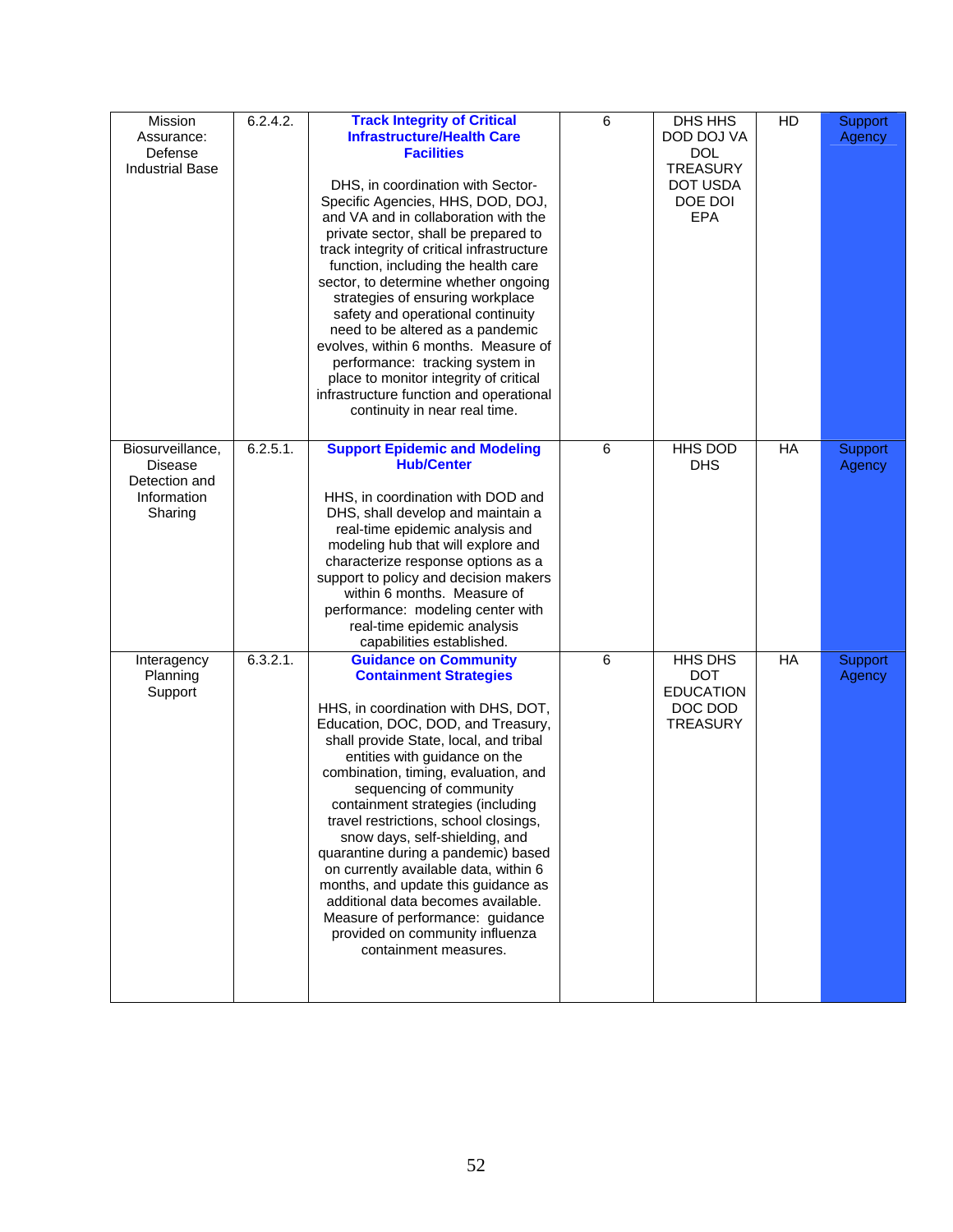| Biosurveillance,<br><b>Disease</b><br>Detection and<br>Information<br>Sharing | 6.3.2.3. | <b>Research Voluntary</b><br><b>Home/Community Quarantine</b><br><b>Measures</b><br>HHS, in coordination with DHS and<br>DOD and in collaboration with<br>mathematical modelers, shall<br>complete research identifying optimal<br>strategies for using voluntary home<br>quarantine, school closure, snow day<br>restrictions, and other community<br>infection control measures, within 12<br>months. Measure of performance:<br>guidance developed and<br>disseminated on the use of<br>community control. | 12 | HHS DHS<br><b>DOD</b>           | HA | Support<br>Agency        |
|-------------------------------------------------------------------------------|----------|---------------------------------------------------------------------------------------------------------------------------------------------------------------------------------------------------------------------------------------------------------------------------------------------------------------------------------------------------------------------------------------------------------------------------------------------------------------------------------------------------------------|----|---------------------------------|----|--------------------------|
| Interagency<br>Planning<br>Support                                            | 6.3.3.1. | <b>Guidance for Individuals to Reduce</b><br><b>Exposure Risk</b><br>HHS, in coordination with DHS, VA,<br>and DOD, shall develop and<br>disseminate guidance that explains<br>steps individuals can take to<br>decrease their risk of acquiring or<br>transmitting influenza infection during<br>a pandemic, within 3 months.<br>Measure of performance: guidance<br>disseminated on<br>www.pandemicflu.gov and through<br>VA and DOD channels.                                                              | 3  | <b>HHS DHS VA</b><br><b>DOD</b> | HA | <b>Support</b><br>Agency |
| <b>Public Affairs</b><br>Support to Civil<br>Authorities                      | 6.3.3.2. | <b>Disseminate Social Distancing</b><br><b>Behavior Guidance</b><br>HHS, in coordination with DHS, DOD,<br>VA, and DOT and in collaboration<br>with State, local, and tribal partners,<br>shall develop and disseminate lists of<br>social distancing behaviors that<br>individuals may adopt within 6<br>months and update guidance as<br>additional data becomes available.<br>Measure of performance: guidance<br>disseminated on<br>www.pandemicflu.gov and through<br>other channels.                    | 6  | HHS DHS<br>DOD VA<br><b>DOT</b> | HA | Support<br>Agency        |
| Medical Care to<br>U.S. Forces                                                | 6.3.4.1. | <b>Optimize Care Under Medical</b><br><b>Surge Conditions</b><br>Major medical societies and<br>organizations, in collaboration with<br>HHS, DHS, DOD, and VA, should<br>develop and disseminate protocols<br>for changing clinical care algorithms<br>in settings of severe medical surge.<br>Measure of performance: evidence-<br>based protocols developed to<br>optimize care that can be provided in<br>conditions of severe medical surge.                                                              |    | HHS DHS<br>DOD VA               | HA | Support<br>Agency        |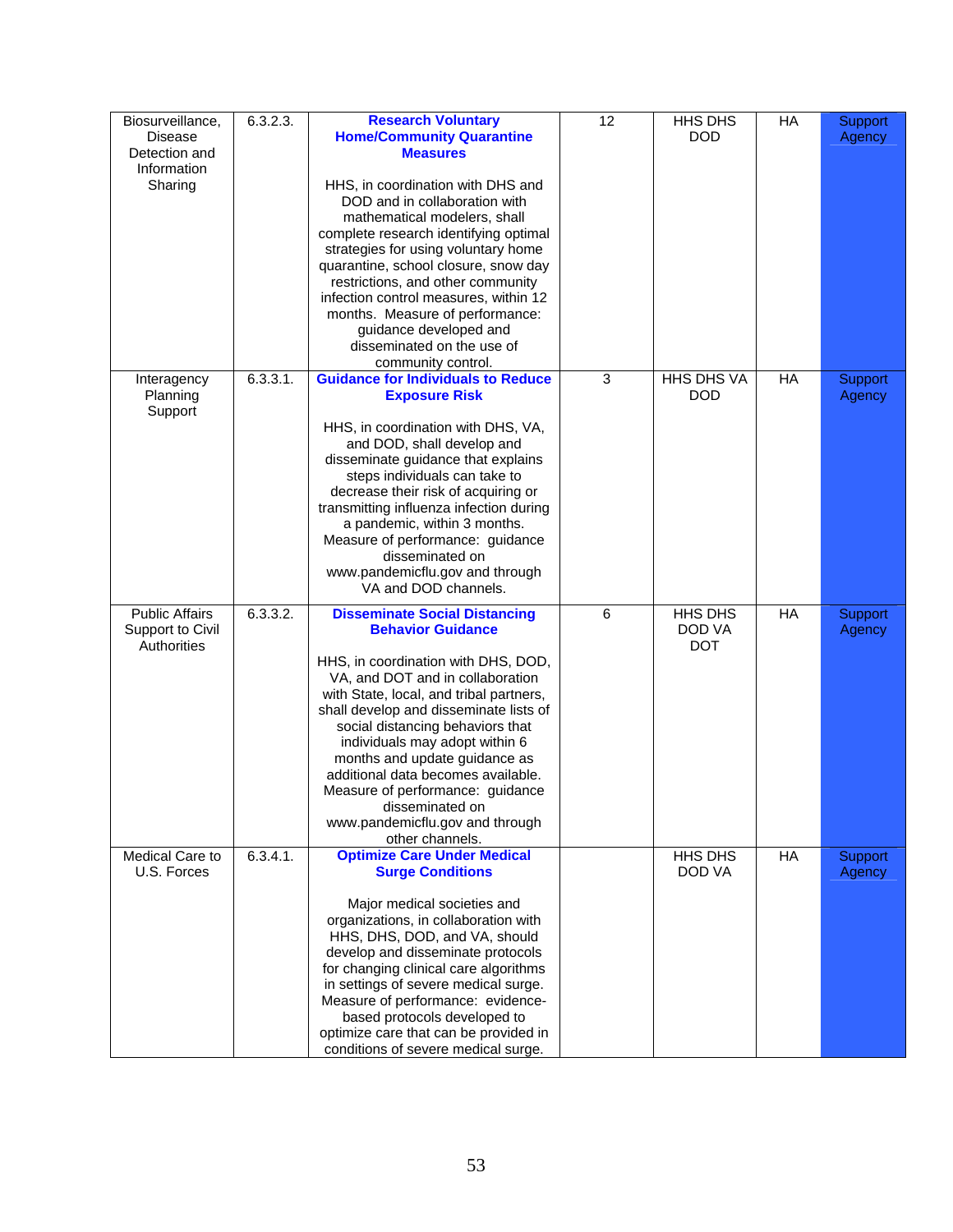| Surge Medical<br>Capability to<br><b>Assist Civil</b><br>Authorities | 6.3.4.2. | <b>Develop Protocols for Expanded</b><br><b>Hospital/Home Care</b><br>HHS, in coordination with DHS, DOD,<br>and VA, and in collaboration with<br>States, localities, tribal entities, and<br>private sector health care facilities,<br>shall develop strategies and protocols<br>for expanding hospital and home<br>health care delivery capacity in order<br>to provide care as effectively and<br>equitably as possible, within 6<br>months. Measure of performance:<br>guidance and protocols developed<br>and disseminated.                                                                                                                                                      | 6 | HHS DHS<br>DOD VA                                                 | HA    | Support<br>Agency |
|----------------------------------------------------------------------|----------|---------------------------------------------------------------------------------------------------------------------------------------------------------------------------------------------------------------------------------------------------------------------------------------------------------------------------------------------------------------------------------------------------------------------------------------------------------------------------------------------------------------------------------------------------------------------------------------------------------------------------------------------------------------------------------------|---|-------------------------------------------------------------------|-------|-------------------|
| <b>Public Affairs</b><br>Support to Civil<br>Authorities             | 6.3.5.1. | <b>Education Tools to Reduce</b><br><b>Individual Risk</b><br>HHS, in coordination with DHS, DOL,<br>Education, VA, and DOD, shall<br>develop and disseminate guidance<br>and educational tools that explain<br>steps individuals can take to<br>decrease their risk of acquiring or<br>transmitting influenza infection during<br>a pandemic, within 6 months.<br>Measure of performance: interim<br>guidance disseminated on<br>www.pandemicflu.gov and through<br>VA, DOD, and other channels within<br>3 months; complementary<br>educational tools on social distancing,<br>personal hygiene, mask use, and<br>other infection control precautions<br>developed within 6 months. | 6 | <b>HHS DHS</b><br><b>DOL</b><br><b>Education VA</b><br><b>DOD</b> | $H$ A | Support<br>Agency |
| Surge Medical<br>Capability to<br><b>Assist Civil</b><br>Authorities | 6.3.7.1. | <b>Identify Medical Capabilities Under</b><br><b>ESF #8</b><br>HHS, in coordination with DHS, DOD,<br>VA, and DOT, and as the lead for<br>ESF #8, shall identify public health<br>and medical capabilities required to<br>support a pandemic response and<br>work with other supporting agencies<br>to identify and deploy or otherwise<br>deliver the required capability or<br>asset, if available. Measure of<br>performance: inventory of public<br>health and medical capabilities within<br>6 months; available public health or<br>medical capabilities or assets<br>deployed or delivered during a<br>pandemic.                                                               | 6 | HHS DHS<br>DOD VA<br><b>DOT</b>                                   | HA    | Support<br>Agency |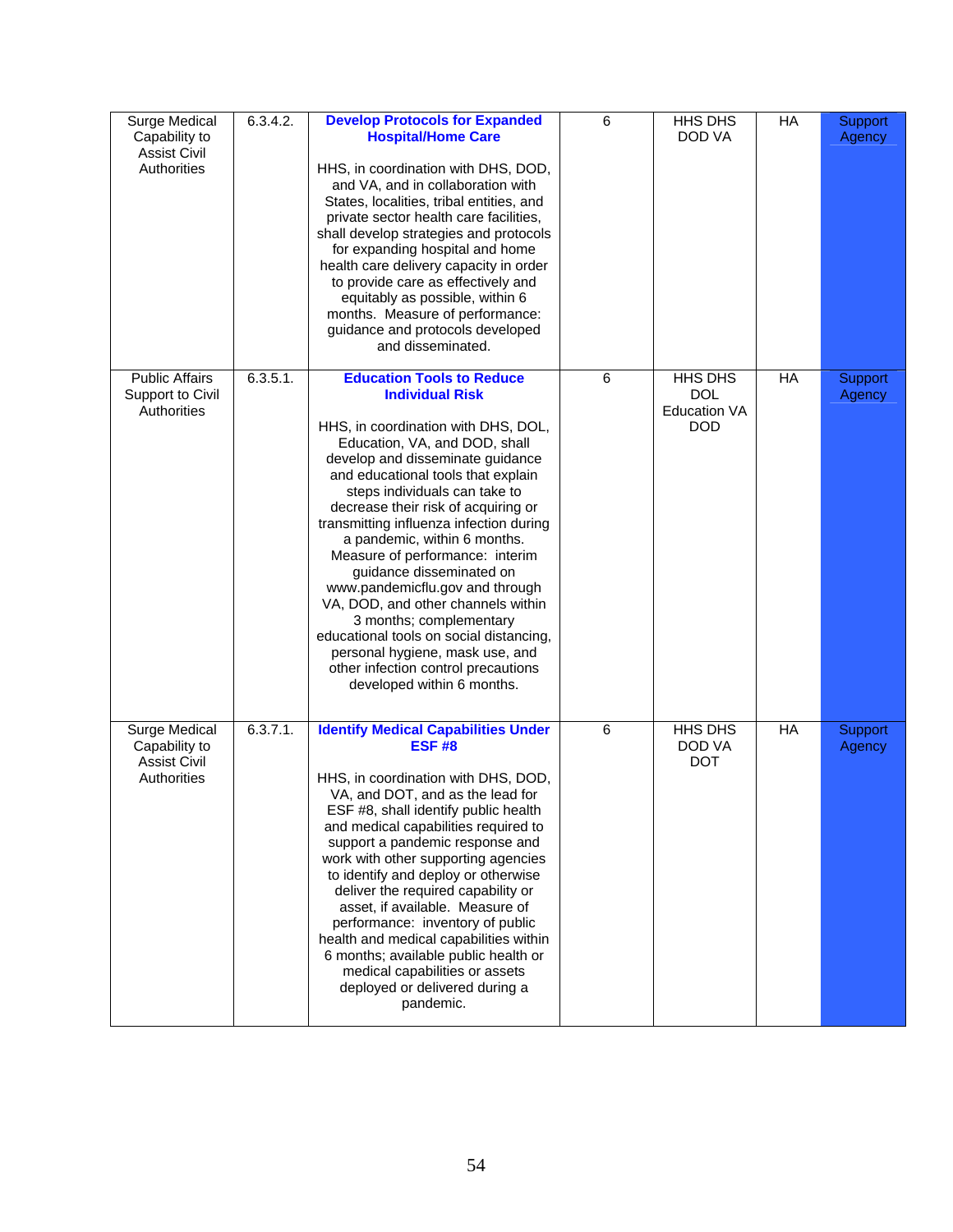| <b>Public Affairs</b>              | 6.3.8.1. | <b>Risk Communication Strategy</b>                                               | 6 | HHS DHS         | HA    | Support |
|------------------------------------|----------|----------------------------------------------------------------------------------|---|-----------------|-------|---------|
| Support to Civil<br>Authorities    |          |                                                                                  |   | DOD VA          |       | Agency  |
|                                    |          | HHS, in coordination with DHS, DOD,<br>and VA, shall develop and                 |   |                 |       |         |
|                                    |          | disseminate a risk communication                                                 |   |                 |       |         |
|                                    |          | strategy within 6 months, updating it                                            |   |                 |       |         |
|                                    |          | as required. Measure of                                                          |   |                 |       |         |
|                                    |          | performance: implementation of risk<br>communication strategy on                 |   |                 |       |         |
|                                    |          | www.pandemicflu.gov and elsewhere.                                               |   |                 |       |         |
| Support to                         | 7.1.1.1. | <b>Develop Response Plans with</b>                                               | 6 | <b>USDA DHS</b> | HD    | Support |
| International                      |          | <b>Canada and Mexico</b>                                                         |   | <b>HHS DOD</b>  |       | Agency  |
| Allies and NGOs                    |          |                                                                                  |   | <b>DOI</b>      |       |         |
|                                    |          | USDA, in coordination with DHS,<br>HHS, DOD, and DOI, and in                     |   |                 |       |         |
|                                    |          | partnership with State and tribal                                                |   |                 |       |         |
|                                    |          | entities, animal industry groups, and                                            |   |                 |       |         |
|                                    |          | (as appropriate) the animal health                                               |   |                 |       |         |
|                                    |          | authorities of Canada and Mexico,<br>shall establish and exercise animal         |   |                 |       |         |
|                                    |          | influenza response plans within 6                                                |   |                 |       |         |
|                                    |          | months. Measure of performance:                                                  |   |                 |       |         |
|                                    |          | plans in place at specified Federal                                              |   |                 |       |         |
|                                    |          | agencies and exercised in<br>collaboration with States believed to               |   |                 |       |         |
|                                    |          | be at highest risk for an introduction                                           |   |                 |       |         |
|                                    |          | into animals of an influenza virus with                                          |   |                 |       |         |
|                                    |          | human pandemic potential.                                                        |   |                 |       |         |
| Surge Medical                      | 7.1.2.2. | <b>Ensure Veterinary Lab Surge</b>                                               | 6 | USDA DOD        | HA    | Support |
| Capability to                      |          | <b>Capacity</b>                                                                  |   | HHS DHS         |       | Agency  |
| <b>Assist Civil</b><br>Authorities |          | USDA, in coordination with DOD,                                                  |   | <b>DOI</b>      |       |         |
|                                    |          | HHS, DHS, and DOI, shall partner                                                 |   |                 |       |         |
|                                    |          | with States and tribal entities to                                               |   |                 |       |         |
|                                    |          | ensure sufficient veterinary diagnostic                                          |   |                 |       |         |
|                                    |          | laboratory surge capacity for<br>response to an outbreak of avian or             |   |                 |       |         |
|                                    |          | other influenza virus with human                                                 |   |                 |       |         |
|                                    |          | pandemic potential, within 6 months.                                             |   |                 |       |         |
|                                    |          | Measure of performance: plans and                                                |   |                 |       |         |
|                                    |          | necessary agreements to meet                                                     |   |                 |       |         |
|                                    |          | laboratory capacity needs for a worst<br>case scenario influenza outbreak in     |   |                 |       |         |
|                                    |          | animals validated by utilization in                                              |   |                 |       |         |
|                                    |          | exercises.                                                                       |   |                 |       |         |
| Biosurveillance,                   | 7.1.5.6. | <b>Refine Disease Mitigation</b>                                                 | 6 | <b>USDA DHS</b> | $H$ A | Support |
| Disease<br>Detection and           |          | <b>Strategies for Animal Outbreaks</b>                                           |   | DOI DOD         |       | Agency  |
| Information                        |          | USDA, in coordination with DHS,                                                  |   |                 |       |         |
| Sharing                            |          | DOI, and DOD, shall partner with                                                 |   |                 |       |         |
|                                    |          | State and tribal authorities to refine                                           |   |                 |       |         |
|                                    |          | disease mitigation strategies for avian<br>influenza in poultry or other animals |   |                 |       |         |
|                                    |          | through outbreak simulation                                                      |   |                 |       |         |
|                                    |          | modeling, within 6 months. Measure                                               |   |                 |       |         |
|                                    |          | of performance: simulation models                                                |   |                 |       |         |
|                                    |          | produced and reports issued on the<br>results of influenza outbreak scenario     |   |                 |       |         |
|                                    |          | modeling.                                                                        |   |                 |       |         |
|                                    |          |                                                                                  |   |                 |       |         |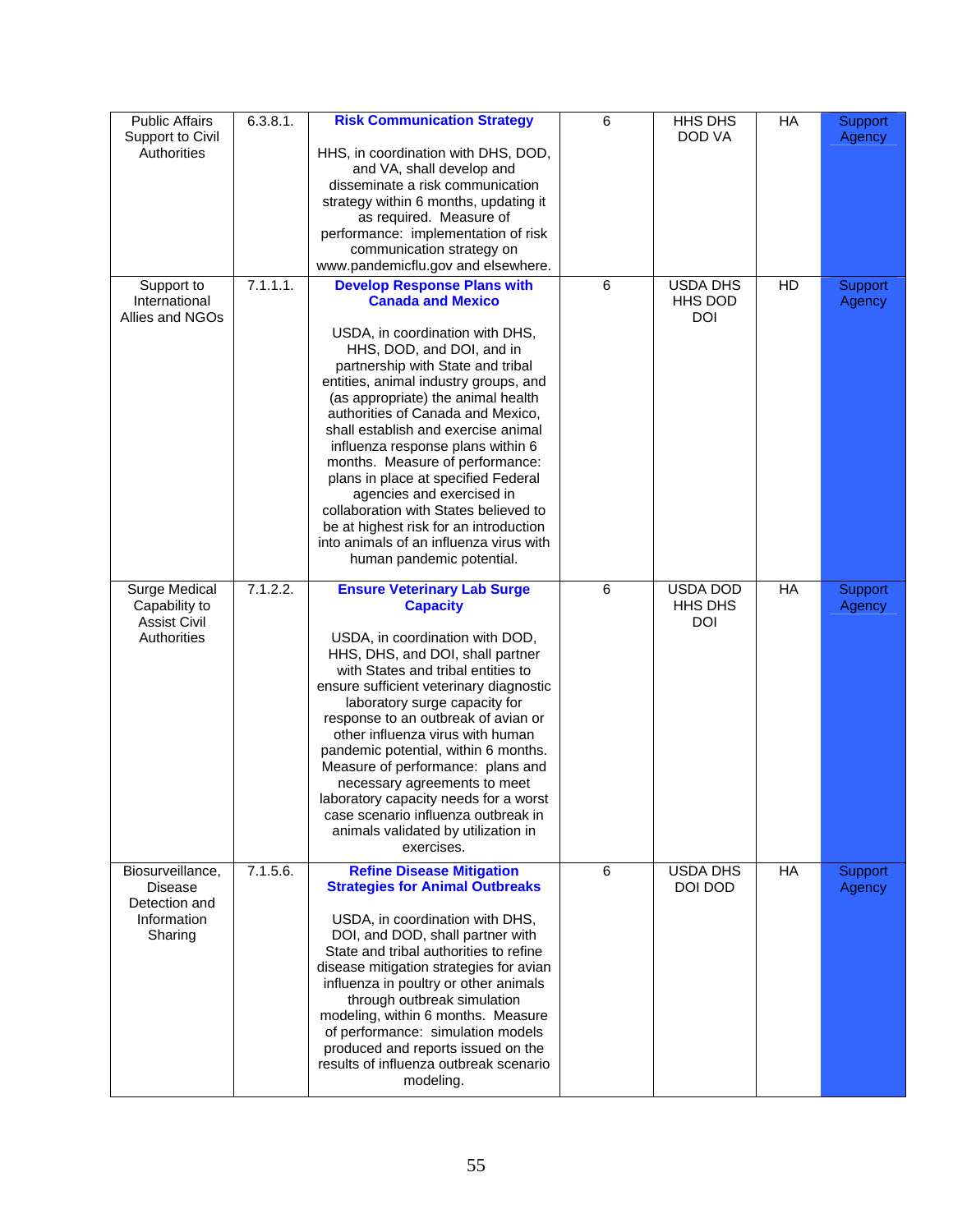| Surge Medical<br>Capability to<br><b>Assist Civil</b><br><b>Authorities</b> | 7.3.4.1. | <b>Assess Animal Health Outbreak</b><br><b>Response Capability</b><br>USDA shall assess the outbreak<br>response surge capacity activities<br>that other Federal partners, including<br>the DOD, may be able to support<br>during an outbreak of influenza in<br>animals and ensure that mechanisms<br>are in place to request such support,<br>within 6 months. Measure of<br>performance: written assessment<br>completed and all necessary<br>activation mechanisms in place.                                                                                                       | 6 | USDA DOD                                | НA | <b>Support</b><br>Agency |
|-----------------------------------------------------------------------------|----------|----------------------------------------------------------------------------------------------------------------------------------------------------------------------------------------------------------------------------------------------------------------------------------------------------------------------------------------------------------------------------------------------------------------------------------------------------------------------------------------------------------------------------------------------------------------------------------------|---|-----------------------------------------|----|--------------------------|
| Interagency<br>Planning<br>Support                                          | 8.1.1.2. | <b>Develop Pandemic Influenza</b><br><b>Tabletop Exercise</b><br>DHS, in coordination with DOJ, HHS,<br>DOL, and DOD, shall develop a<br>pandemic influenza tabletop exercise<br>for State, local, and tribal law<br>enforcement/public safety officials<br>that they can conduct in concert with<br>public health and medical partners,<br>and ensure it is distributed nationwide<br>within 4 months. Measure of<br>performance: percent of State, local,<br>and tribal law enforcement/public<br>safety agencies that have received<br>the pandemic influenza tabletop<br>exercise. | 4 | DHS DOJ<br><b>HHS DOD</b><br><b>DOL</b> | HD | Support<br>Agency        |
| Military<br>Assistance for<br>Civil<br><b>Disturbances</b>                  | 8.1.2.3. | <b>Advise State Governors on</b><br><b>Insurrection Act Procedures</b><br>DOJ shall advise State Governors of<br>the processes for requesting Federal<br>military assistance under the<br>Insurrection Act within 3 months.<br>DOD, after coordination with DOJ,<br>shall publish updated policy guidance<br>on Military Assistance during Civil<br>Disturbances, within 6 months.<br>Measure of performance: all State<br>Governors advised and guidance<br>published.                                                                                                                | 3 | DOJ DOD                                 | HD | Support<br>Agency        |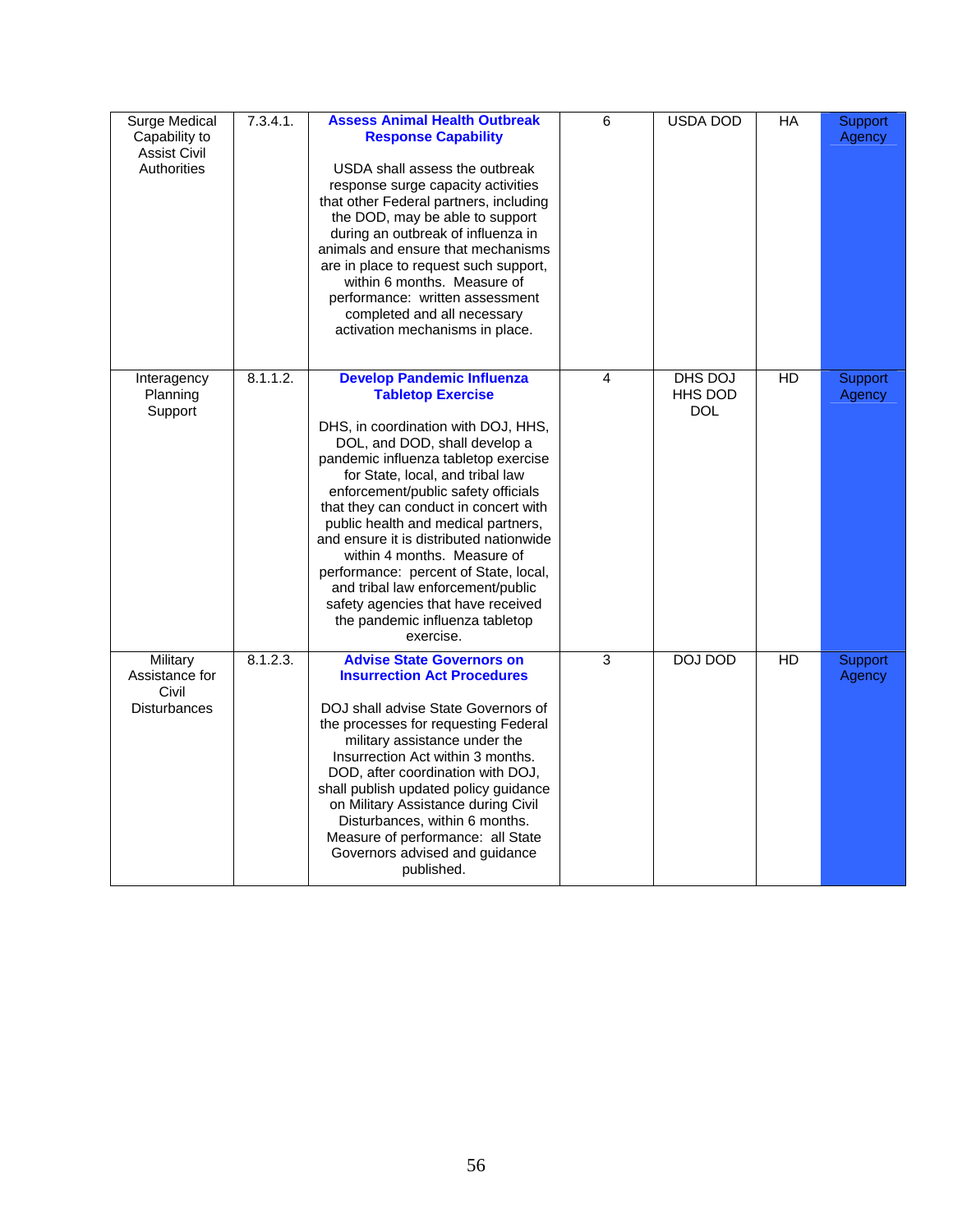| Interagency<br>Planning<br>Support | 8.1.2.7. | <b>Develop Best Practices and Model</b><br><b>Protocols for Pandemic Influenza</b><br><b>Outbreak</b><br>DHS, in coordination with DOJ, DOD,<br>DOT, HHS, and other appropriate<br>Federal Sector-Specific Agencies,<br>shall convene a forum for selected<br>Federal, State, local, and tribal<br>personnel to discuss EMS, fire,<br>emergency management, public<br>works, and other emergency<br>response issues they will face in a<br>pandemic influenza outbreak and<br>then publish the results in the form of<br>best practices and model protocols<br>within 4 months. Measure of<br>performance: best practices and<br>model protocols published and<br>distributed. | 4 | DHS DOJ<br>DOD DOT<br><b>HHS</b> | HD | Support<br>Agency        |
|------------------------------------|----------|--------------------------------------------------------------------------------------------------------------------------------------------------------------------------------------------------------------------------------------------------------------------------------------------------------------------------------------------------------------------------------------------------------------------------------------------------------------------------------------------------------------------------------------------------------------------------------------------------------------------------------------------------------------------------------|---|----------------------------------|----|--------------------------|
| Interagency<br>Planning<br>Support | 8.3.2.2. | <b>Planning for the Conduct of</b><br><b>Essential Emergency Services</b><br><b>During a Pandemic Outbreak</b><br>DHS, in coordination with DOJ, DOD,<br>DOT, HHS, and other appropriate<br>Federal Sector-Specific Agencies,<br>shall engage in contingency planning<br>and related exercises to ensure they<br>are prepared to sustain EMS, fire,<br>emergency management, public<br>works, and other emergency<br>response functions during a<br>pandemic, within 6 months. Measure<br>of performance: completed plans<br>(validated by exercise(s)) for<br>supporting EMS, fire, emergency<br>management, public works, and other<br>emergency response functions.         | 6 | DHS DOJ<br>DOD DOT<br><b>HHS</b> | HD | <b>Support</b><br>Agency |
| COOP/COG                           | 9.1.1.1. | <b>Provide Pandemic Influenza COOP</b><br><b>Guidance</b><br>DHS, in coordination with HHS, DOD,<br>and DOL shall provide pandemic<br>influenza COOP guidance to the<br>Federal departments and agencies<br>within 6 months. Measure of<br>performance: COOP planning and<br>personnel protection guidance<br>provided to all departments for use,<br>as necessary, in updating<br>departmental pandemic influenza<br>response plans.                                                                                                                                                                                                                                          | 6 | DHS HHS<br>DOD DOL               | HD | Support<br>Agency        |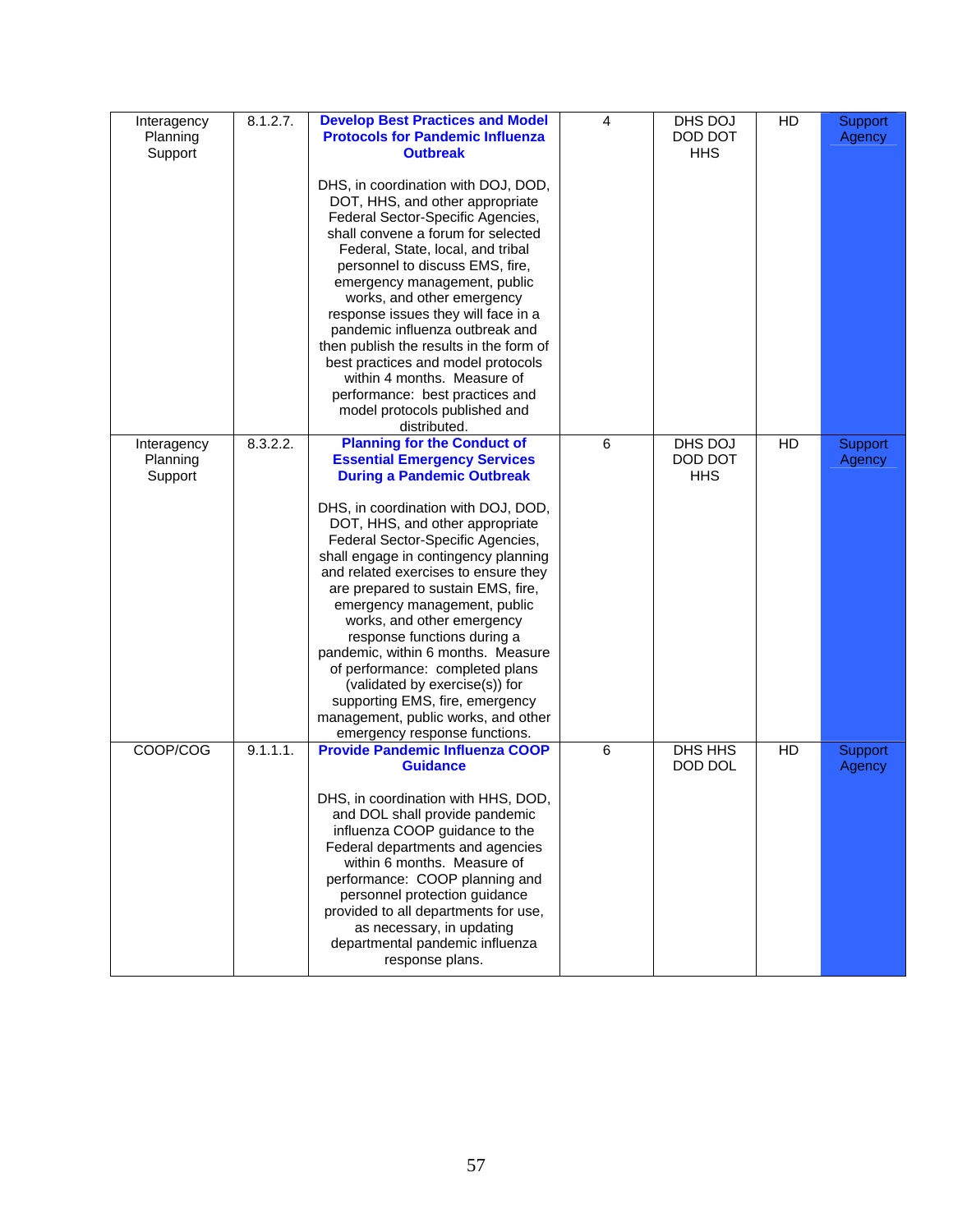| COOP/COG | 9.1.1.2. | <b>Provide Personnel Guidance</b><br><b>Related to COOP</b><br>The Office of Personnel Management<br>(OPM), in coordination with DHS,<br>HHS, DOD, and DOL, shall provide<br>guidance to the Federal departments<br>and agencies on human capital<br>management and COOP planning<br>criteria related to pandemic influenza,<br>within 3 months. Measure of<br>performance: guidance provided to<br>all departments for use, as<br>necessary, in adjusting departmental<br>COOP plans related to pandemic<br>influenza.                                                                                                                                                         | 3 | OPM DHS<br>HHS DOD<br><b>DOL</b>                             | HD         | Support<br>Agency |
|----------|----------|---------------------------------------------------------------------------------------------------------------------------------------------------------------------------------------------------------------------------------------------------------------------------------------------------------------------------------------------------------------------------------------------------------------------------------------------------------------------------------------------------------------------------------------------------------------------------------------------------------------------------------------------------------------------------------|---|--------------------------------------------------------------|------------|-------------------|
| COOP/COG | 9.1.1.3. | <b>Guidance for Workplace Options</b><br>OPM, in coordination with DHS, HHS,<br>DOD, and DOL, shall update the<br>guides Telework: A Management<br>Priority, A Guide for Managers,<br>Supervisors, and Telework<br>Coordinators; Telework 101 for<br>Managers: Making Telework Work<br>for You; and, Telework 101 for<br>Employees: Making Telework Work<br>for You, to provide guidance to<br>Federal departments regarding<br>workplace options during a pandemic,<br>within 3 months. Measure of<br>performance: updated telework<br>guidance provided to all departments<br>for use, as necessary, in updating<br>departmental COOP plans related to<br>pandemic influenza. | 3 | OPM DHS<br>HHS DOD<br><b>DOL</b>                             | HA/<br>P&R | Support<br>Agency |
| COOP/COG | 9.1.2.1. | <b>Identify Critical Infrastructure</b><br><b>Dependencies</b><br>DHS, in coordination with Sector-<br>Specific Agencies, critical<br>infrastructure owners and operators,<br>and States, localities and tribal<br>entities, shall develop sector-specific<br>planning guidelines focused on<br>sector-specific requirements and<br>cross-sector dependencies, within 6<br>months. Measure of performance:<br>planning guidelines developed for<br>each sector.                                                                                                                                                                                                                 | 6 | DHS HHS<br>DOT USDA<br>EPA DOE<br>Treasurv DOI<br><b>DOD</b> | HD         | Support<br>Agency |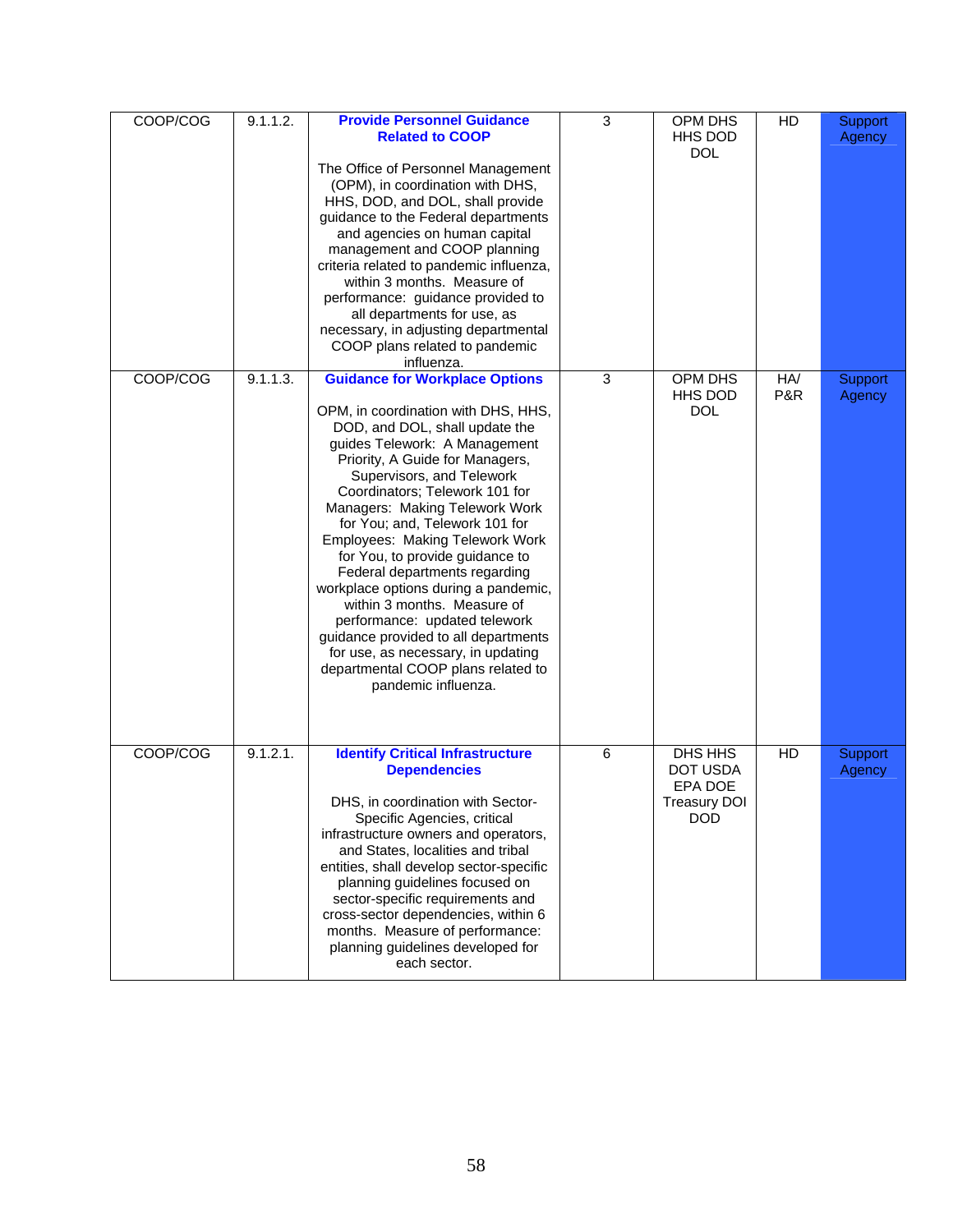| COOP/COG                           | 9.1.3.1. | <b>Conduct Critical Infrastructure</b><br><b>Conferences and Exercises</b><br>DHS, in coordination with all the<br>Sector-Specific Agencies, shall<br>conduct forums, conferences, and<br>exercises with key critical<br>infrastructure private sector entities<br>and international partners to identify<br>essential functions and critical<br>planning, response and mitigation<br>needs within and across sectors, and<br>validate planning guidelines, within 6<br>months. Measure of performance:<br>planning guidelines validated by<br>collaborative exercises that test<br>essential functions and critical<br>planning, response, and mitigation<br>needs.                                                                 | 6 | DHS HHS<br>DOT USDA<br>EPA DOE<br><b>Treasury DOI</b><br><b>DOD</b> | HD | Support<br>Agency        |
|------------------------------------|----------|--------------------------------------------------------------------------------------------------------------------------------------------------------------------------------------------------------------------------------------------------------------------------------------------------------------------------------------------------------------------------------------------------------------------------------------------------------------------------------------------------------------------------------------------------------------------------------------------------------------------------------------------------------------------------------------------------------------------------------------|---|---------------------------------------------------------------------|----|--------------------------|
| COOP/COG                           | 9.1.3.2. | <b>Business/Defense Industrial Base</b><br><b>Continuity Planning</b><br>DHS, in coordination with all the<br>Sector-Specific Agencies, shall<br>develop and coordinate guidance<br>regarding business continuity<br>planning and preparedness with the<br>owners/operators of critical<br>infrastructure and develop a Critical<br>Infrastructure Influenza Pandemic<br>Preparedness, Response, and<br>Recovery Guide tailored to national<br>goals and capabilities and to the<br>specific needs identified by the<br>private sector, within 6 months.<br>Measure of performance: Critical<br>Infrastructure Influenza Pandemic<br>Preparedness, Response, and<br>Recovery Guide developed and<br>published (www.pandemicflu.gov). | 6 | DHS HHS<br>DOT USDA<br>EPA DOE<br><b>Treasury DOI</b><br><b>DOD</b> | HD | Support<br>Agency        |
| Interagency<br>Planning<br>Support | 9.1.4.1. | <b>Provide Infections Control</b><br><b>Guidance</b><br>HHS, in coordination with DHS, DOL,<br>OPM, Department of Education, VA,<br>and DOD, shall develop sector-<br>specific infection control guidance to<br>protect personnel, governmental and<br>public entities, private sector<br>businesses, and CBOs and FBOs,<br>within 6 months. Measure of<br>performance: sector-specific<br>guidance and checklists developed<br>and disseminated on<br>www.pandemicflu.gov.                                                                                                                                                                                                                                                          | 6 | <b>HHS DHS</b><br>DOL OPM<br><b>EDUCATION</b><br>VA DOD             | HA | <b>Support</b><br>Agency |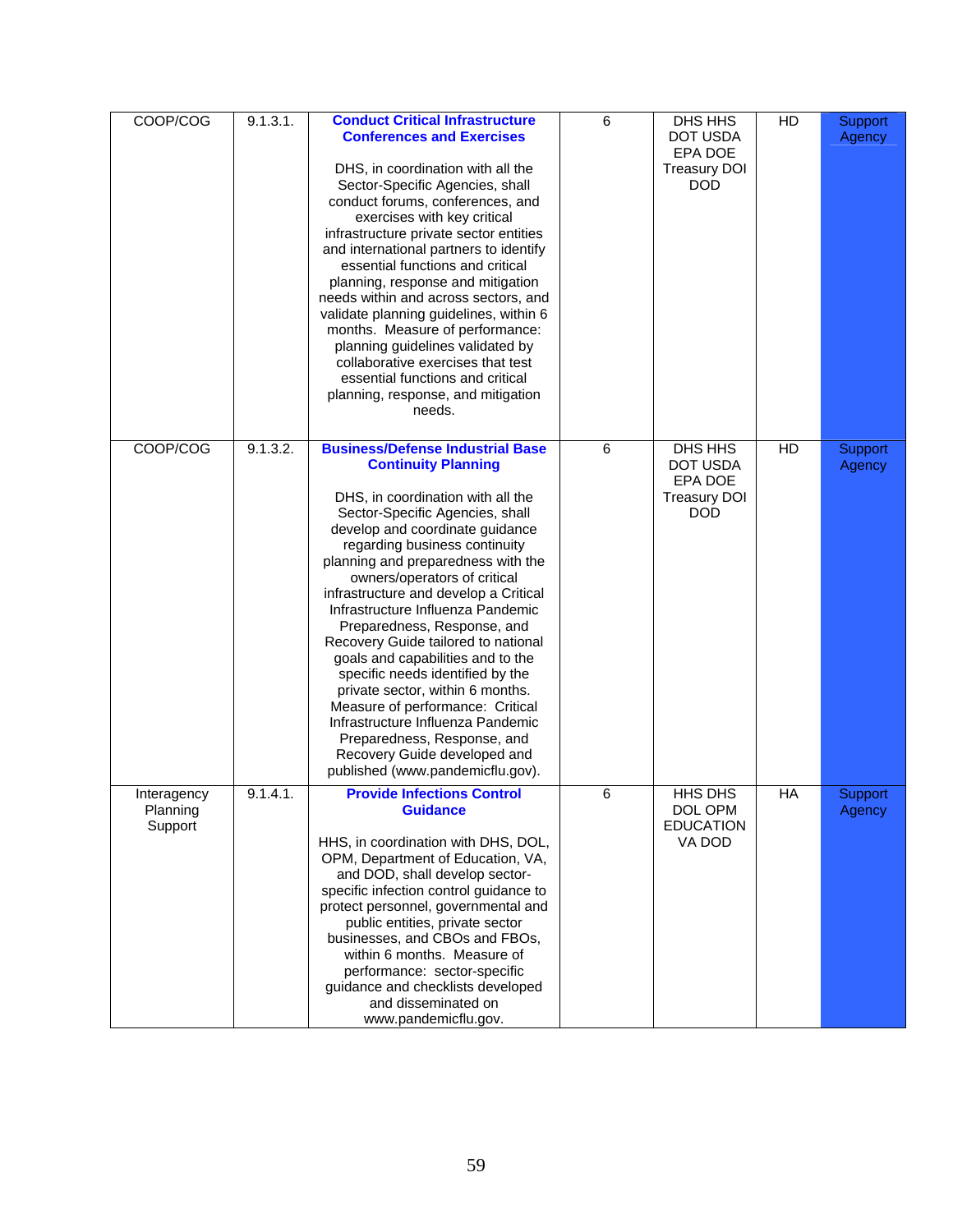| Interagency | 9.1.4.2. | <b>Guidance on Environmental</b>       | 3 | <b>HHS DHS</b>   | HA. | Support |
|-------------|----------|----------------------------------------|---|------------------|-----|---------|
| Planning    |          | <b>Cleaning for Waste Material</b>     |   | DOL EPA          |     | Agency  |
| Support     |          |                                        |   | <b>EDUCATION</b> |     |         |
|             |          | HHS, in coordination with DHS, DOL,    |   | VA DOD           |     |         |
|             |          | EPA, Department of Education, VA,      |   |                  |     |         |
|             |          | and DOD, shall develop interim         |   |                  |     |         |
|             |          | guidance regarding environmental       |   |                  |     |         |
|             |          | management and cleaning practices      |   |                  |     |         |
|             |          | including the handling of potentially  |   |                  |     |         |
|             |          | contaminated waste material, within 3  |   |                  |     |         |
|             |          | months, and revise as additional data  |   |                  |     |         |
|             |          | becomes available. Measure of          |   |                  |     |         |
|             |          | performance: development and           |   |                  |     |         |
|             |          | publication of guidance and checklists |   |                  |     |         |
|             |          | on www.pandemicflu.gov and             |   |                  |     |         |
|             |          |                                        |   |                  |     |         |
|             |          | disseminated through other channels.   |   |                  |     |         |
|             |          |                                        |   |                  |     |         |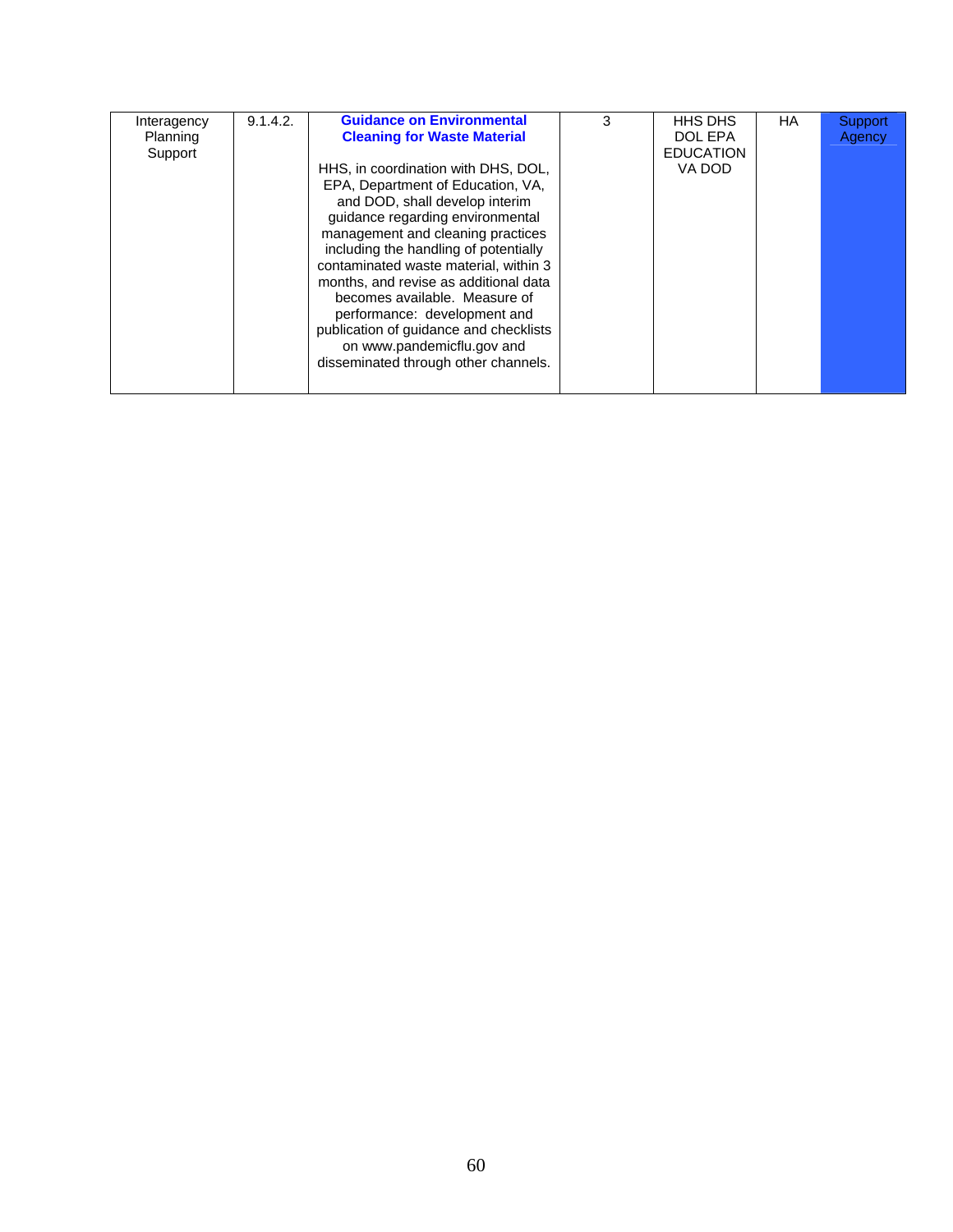# **ANNEX B, INTELLIGENCE**

Annex B, Intelligence is classified and has been published separately.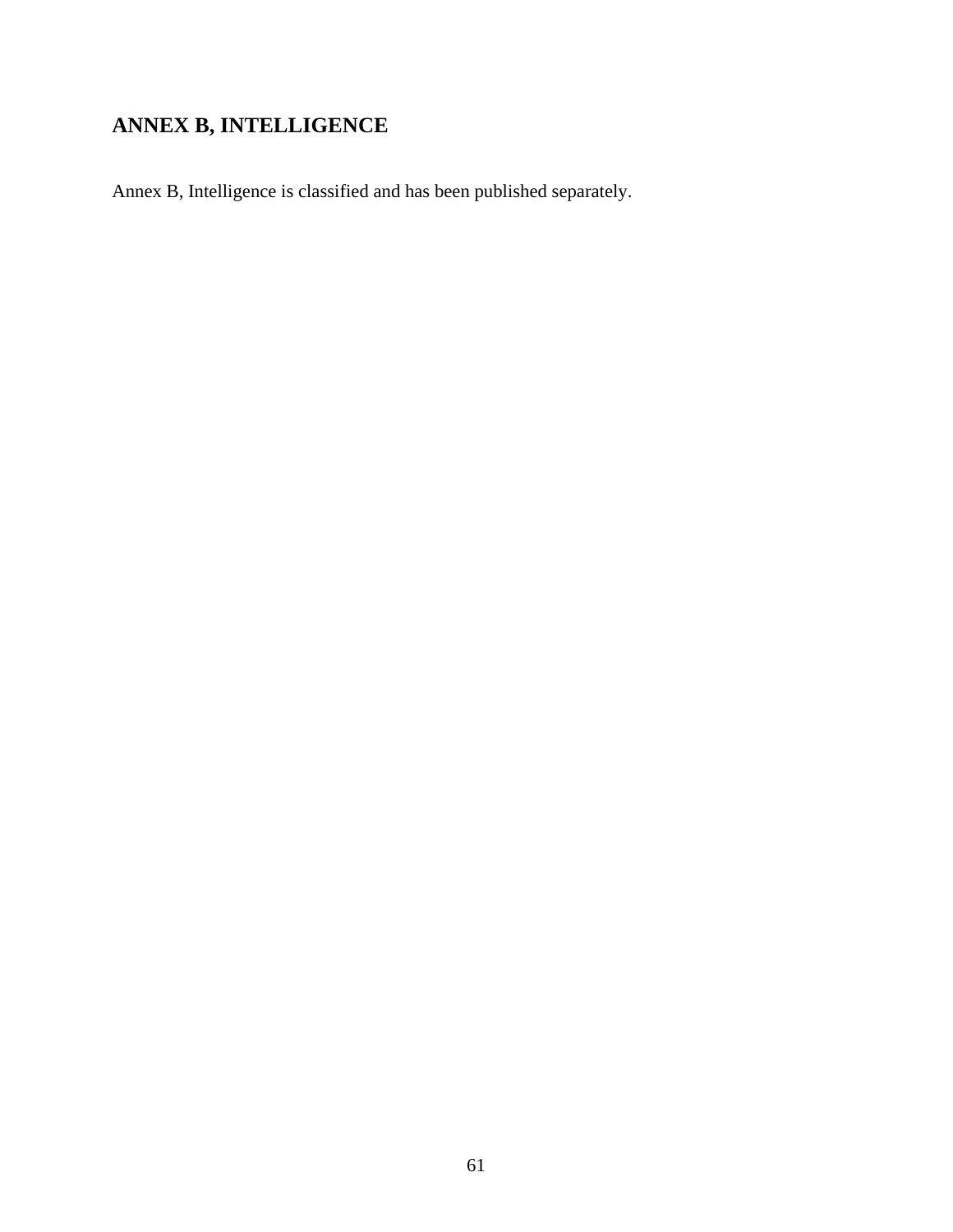# **ANNEX C, FORCE HEALTH AND PROTECTION**

### **PURPOSE**

This section provides specific policy and planning guidance for health service support operations in both CONUS and OCONUS locations in the event of pandemic influenza (PI). Detailed and updated information on clinical guidelines, laboratory diagnostics, containment measures, immunization guidance, and additional references can be found in the Department of Defense Influenza Pandemic Preparation and Response Health Policy Guidance, posted on the Assistant Secretary of Defense (Health Affairs) website at http://www.dod.mil/pandemicflu. DoD's first priority, in the event of a pandemic, will be to ensure sufficient personnel, equipment, facilities, materials, and pharmaceuticals to provide the highest possible level of health support to DoD forces, civilian personnel, and beneficiaries as well as to protect and preserve DoD's worldwide operational effectiveness. DoD sets policies for deployed forces working abroad under Geographic Combatant Commands as outlined in the Unified Command Plan. As resources permit, DoD will provide clinical and logistical support to other Federal, State, or local agencies as described in this Annex; and when requested, provide emergency support to local civilian authorities to save life, limb, or eyesight.

### **ADDITIONAL ASSUMPTIONS**

- A pandemic in the United States could result in 20-35% of the population becoming ill, 3% being hospitalized, and a fatality rate of 1%.
- A pandemic in the United States could result in up to 40% absenteeism rate that will exacerbate personnel shortfalls resulting from hospitalization.
- In a pandemic, anticipate a 25% increase in requirements for all categories of medical support.
- Civilian commercial air carriers will be impacted seriously and cannot be relied upon to provide support to DoD. The civil reserve air fleet (CRAF) will not be activated by DoD.
- DoD will not be required to evacuate large numbers of infected patients from OCONUS locations; however, DoD may be directed to deploy medical personnel to forward locations to deliver care to U.S. citizens.
- DoD may, under applicable authorities, be requested to provide logistical support for international containment efforts including transport of WHO and other International Agency supplies, response teams, and assets to OCONUS locations.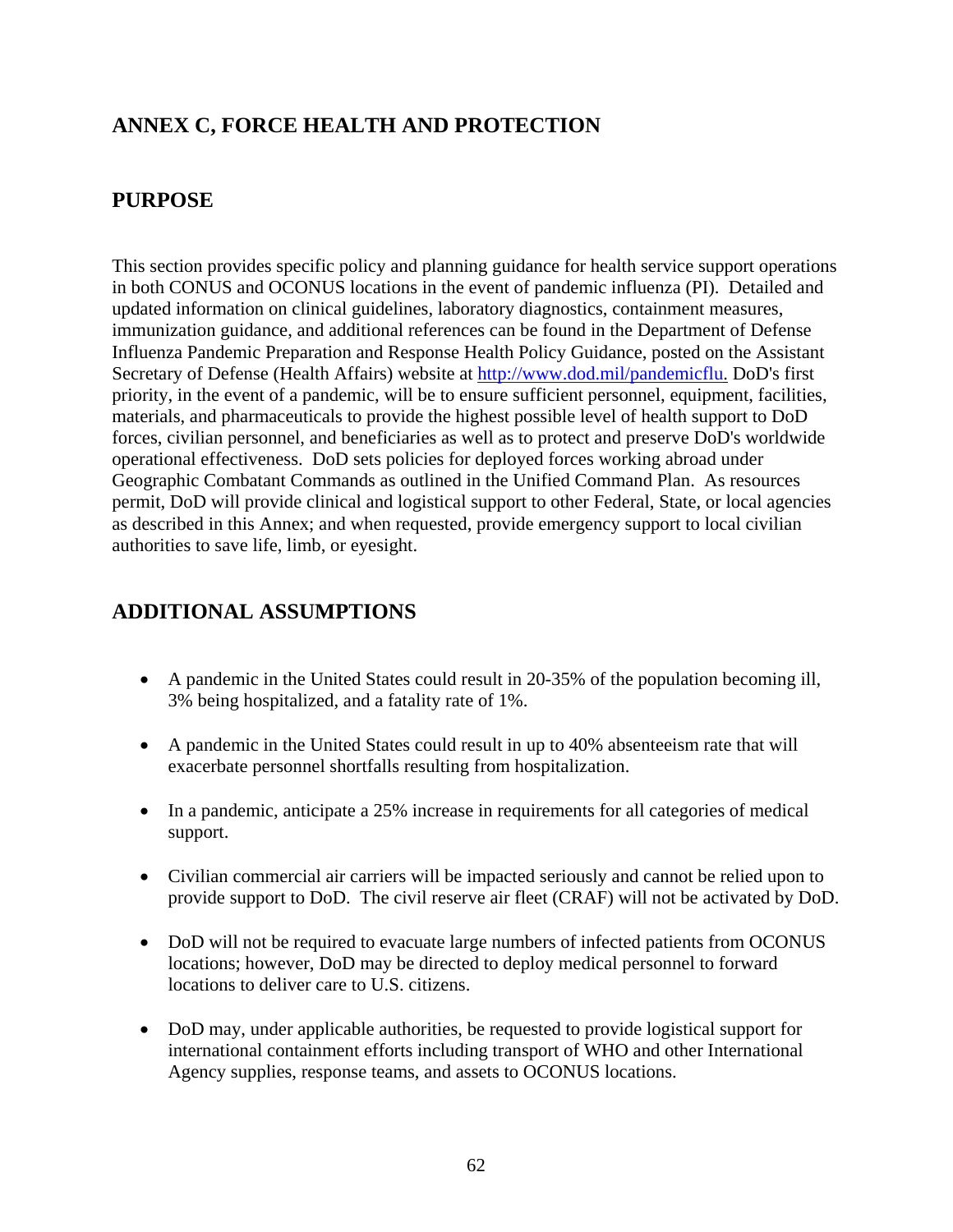# **EMERGENCY HEALTH POWERS**

CONUS installation commanders are authorized, upon the recommendation of the military treatment facility (MTF) commander and/or the Public Health Emergency Officer (PHEO), to implement emergency health powers on their installations in order to protect military and civilian personnel and property (reference k). These powers include restriction of movement and use of containment strategies (isolation, quarantine, social distancing) as well as medical evaluation and treatment.

Commanders of Reserve component facilities not located on an active military installation are authorized, upon the recommendation of the closest MTF commander or the senior military medical advisor in that geographic region, to implement emergency health powers in their facility in order to protect military personnel and property. These powers include restriction of movement and use of containment strategies as appropriate.

Installation commanders at OCONUS locations may be restricted in implementation of emergency health powers by host nation law and applicable international agreements.

### **TASKS**

The following is a summary of DoD medical support tasks assigned to:

- **The Office of the Secretary of Defense** 
	- o Coordinates PI planning and response with all involved government and nongovernment agencies, including but not limited to, the World Health Organization (WHO), the White House, the Departments of State, Health and Human Services (HHS), Transportation, Homeland Security, and the U.S. Centers for Disease Control and Prevention (CDC).
	- o Publishes policy guidance on providing health service support to DoD contractors.
	- o Provides direction for prioritization of limited resources such as antiviral medicines and vaccines.
	- o Ensures interoperability with the interagency Joint Operations Center, as established by either DHS or HHS as the Primary Federal Agency.
	- o Acquires and maintains stockpiles of DoD-controlled medications and vaccines.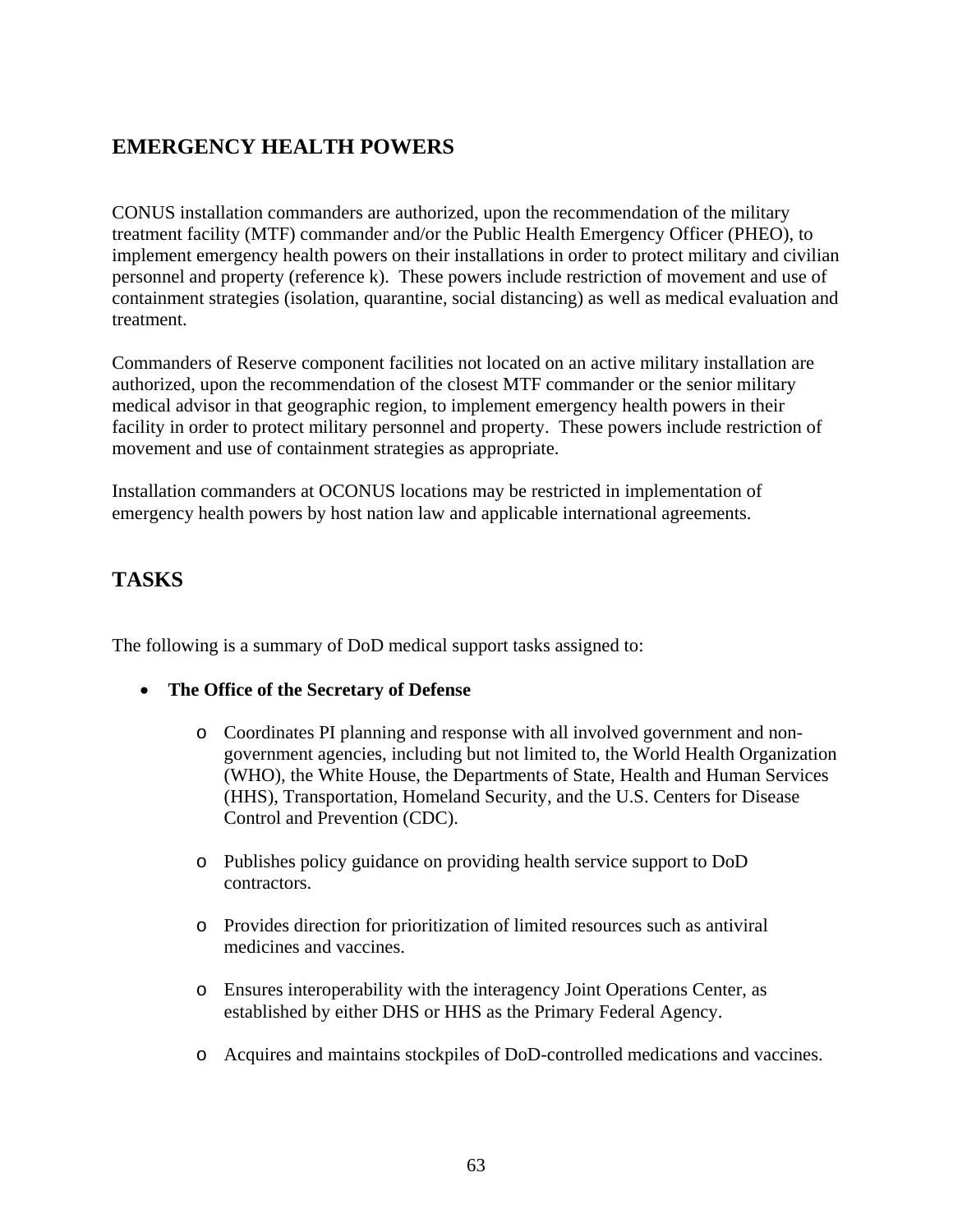- o Release of vaccine and antiviral medications will be at the direction of the Assistant Secretary of Defense/Health Affairs (ASD(HA)). Priorities for distribution will be provided in separate guidance.
- o Authorizes DoD forces to provide civil support (reference i) and support of emergency functions identified in the *National Strategy for Pandemic Influenza Implementation Plan*.
- o In conjunction with HHS, the Joint Staff, and the Combatant Commands, consider restricting movement of DoD assets to or from specific regions as conditions warrant.
- o Develop, in coordination with the Office of the Assistant Secretary of Defense (Public Affairs), an active Public Affairs program to provide service members and their families, and the civilian workforce, the latest information covering pandemic fundamentals (e.g., signs and symptoms of influenza, modes of transmission), DoD policies regarding distribution of anti-viral medication, personal and family protection, national response strategies, and changes in access to medical care.

#### • **Under Secretary of Defense for Intelligence (USD(I))**

- o Serves as the principal staff advisor to the Secretary of Defense regarding intelligence, counterintelligence, security, sensitive activities, and other intelligence-related matters. In this capacity, the USD(I) exercises the Secretary of Defense's authority, direction and control over the Defense Agencies and DoD Field Activities that are Defense intelligence, counterintelligence, or security components and exercises planning, policy and strategic guidance over all DoD intelligence, counterintelligence, and security policy, plans, and programs.
- o The USD(I) serves as the primary representative of the Secretary of Defense to the Office of the Director of National Intelligence and other members of the Intelligence Community.

### • **Under Secretary of Defense for Acquisition, Technology, and Logistics (USD(AT&L))**

- o Will incorporate policy described in this plan into relevant directives and applicable joint doctrine and training as appropriate.
- o Notify the key DoD logistics agencies, and in collaboration with the ASD(HA), locate and coordinate the release of required DoD contingency medical materiel; this excludes medical materiel under the direct control of the ASD(HA).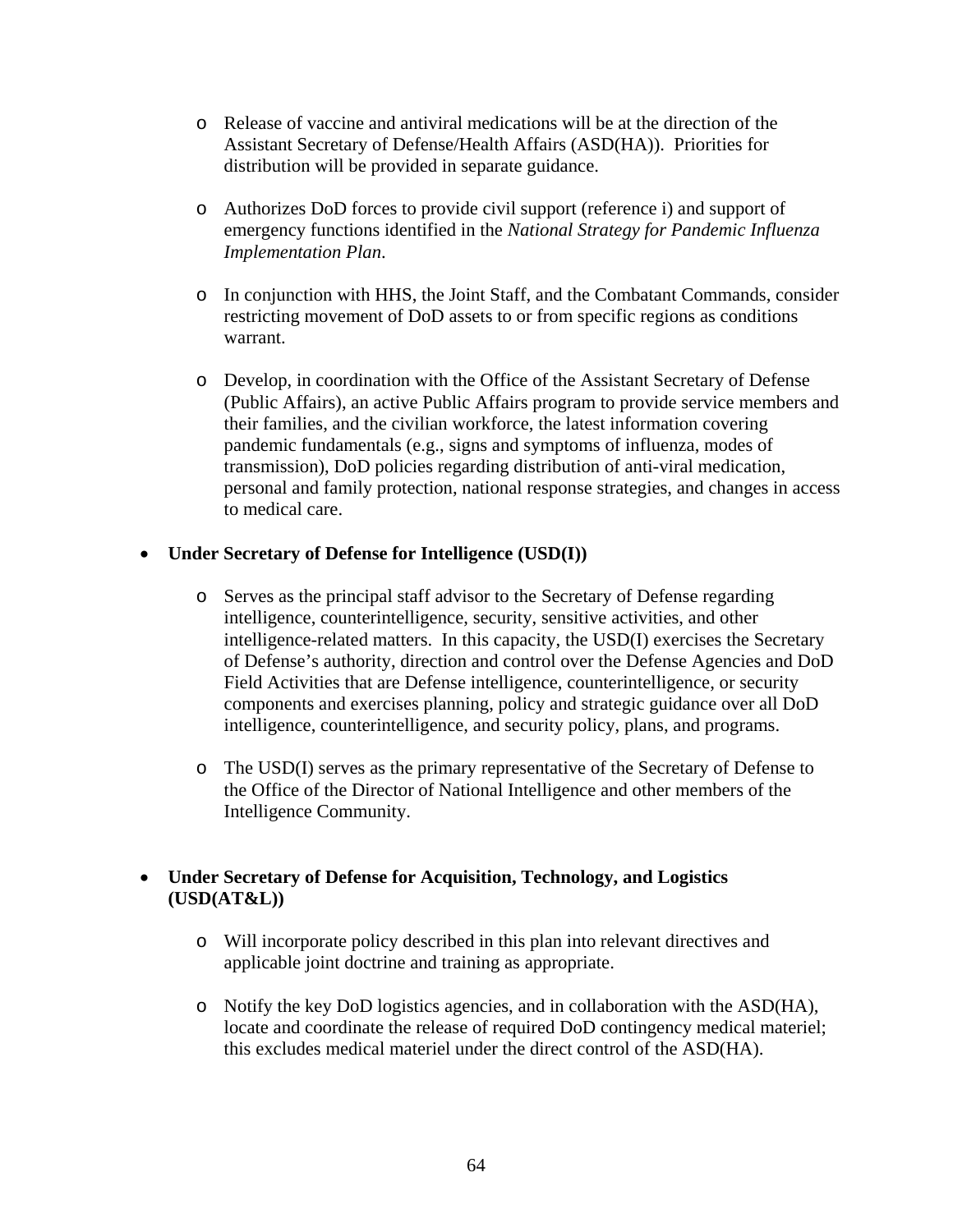- $\circ$  In coordination with ASD(HD) and ASD(HA), obtain through the Chairman of the Joint Chiefs of Staff, information regarding the status of critical medical materiel needed to support the Combatant Command(s) and Service priorities.
- o When appropriate, obtain through the Chairman of the Joint Chiefs of Staff, in coordination with ASD(HA), information regarding the availability of Military Department-owned medical materiel that could be provided to HHS in support of international containment and in response to DSCA requests.
- o As required, coordinate the delivery and transfer of DoD contingency medical materiel with appropriate Federal agencies. Coordination will continue until transferred materiel is delivered.

### • **Assistant Secretary of Defense for Health Affairs (ASD(HA))**

- o Serves as the principal staff advisor to the Secretary of Defense for all DoD health policies, programs, and activities. Collaborates with ASD(HD) on the health service support aspects of disasters, public health emergencies, and, after the Secretary and Deputy Secretary of Defense, serves as the principal official within the DoD responsible for health service support recommendations for populations impacted by these events.
- o Coordinate the release of required DoD contingency medical materiel such as anti-virals.

### • **Assistant Secretary of Defense for Reserve Affairs (ASD(RA))**

- o Monitor Military Department Reserve Components' readiness, training, and exercise policies, equipment, and funding for emergency response preparedness.
- **Assistant Secretary of Defense for Networks and Information Integration (ASD(NII))** 
	- o Coordinate, develop, and implement command and control policies, requirements, plans, procedures, and standards for DoD responses to disasters, public health emergencies and pandemic disease outbreak events.

### • **Assistant Secretary of Defense for Public Affairs (ASD(PA))**

o Provide the public affairs guidance interface with other Government Agencies and shall provide public affairs guidance to the Military Departments and Combatant Commands.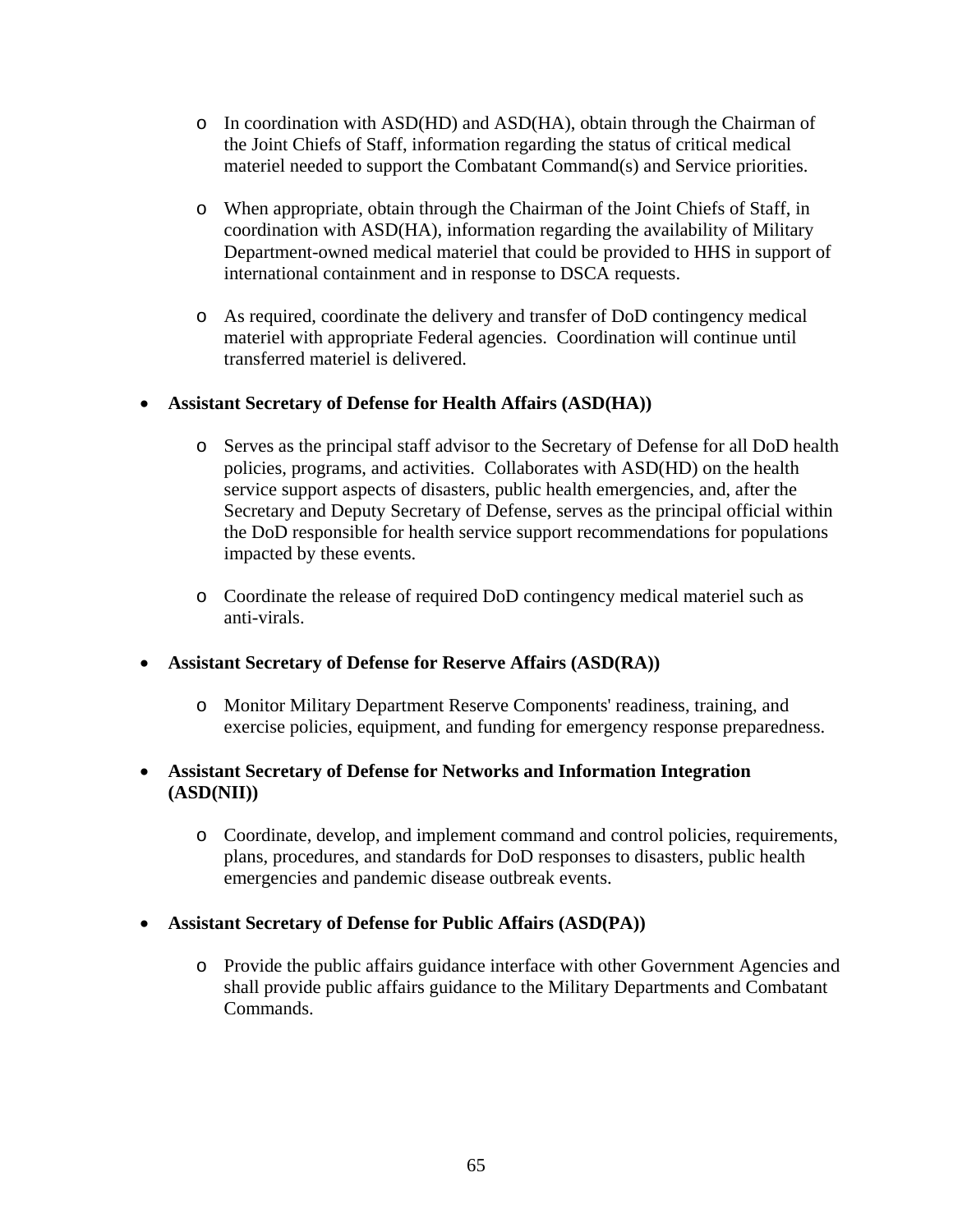#### • **Office of General Counsel**

o Ensure that military commanders' actions regarding isolation and quarantine on a military installation of infected or possibly infected DoD or non-DoD personnel are determined by the nature of the outbreak and the laws, regulations, and policies concerning those types of situations, especially regarding non-military personnel. Commanders must obtain legal and medical advice on individual situations from their legal and medical staffs. Local legal advice will reflect State law and coordination with civilian authorities.

#### • **Joint Chiefs of Staff**

- o Assist ASD(HA) in allocation decisions concerning vaccine and antiviral medications to the Military Departments and Combatant Commands in accordance with DoD prioritization guidelines.
- o Ensure Combatant Commands have established liaison with appropriate host nation civilian and military public health and medical logistical support elements within their respective area of responsibility.
- o Ensure both ASD(HD) and ASD(HA) are included in reports Combatant Commands provide to CJCS or to the Secretary of Defense.
- o Identify and advise the Combatant Commands of critical medical capabilities that may not be readily deployable in the event of a domestic pandemic outbreak. Allocate DoD resources between competing domestic and OCONUS requirements.
- o Direct Combatant Command review of host nation support agreements, and if resources permit and upon request, augment host nation surveillance and containment capabilities. In conjunction with the Department of State, determine OCONUS locations where contingency plans should be developed to expand host nation health support capabilities for DoD beneficiaries.
- o Ensure Combatant Commands review their policies and capabilities for providing health service support to non-US personnel. For allied and coalition military personnel, DoD will deliver stabilization treatment in its facilities with return to national control as soon as feasible, and in accordance with existing treaties and agreements. DoD facilities will provide health service support to host nation civilians who are directly supporting US forces consistent with host nation law and policy. Host nation civilians will be returned to national control when medically indicated and in accordance with existing treaties and agreements.
- o Ensure Combatant Commands, in conjunction with the Department of State and as part of their security cooperation planning responsibilities, include host nation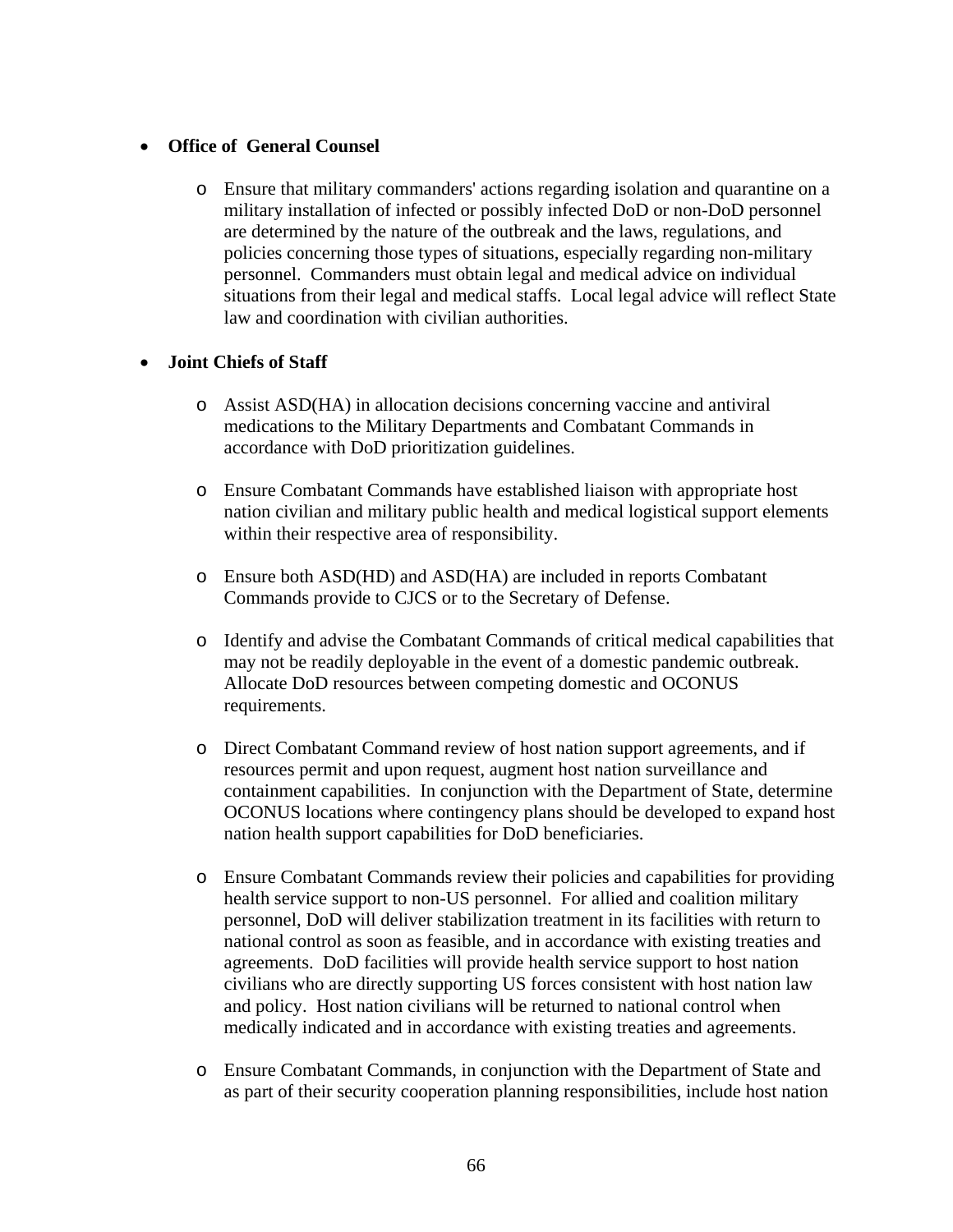and regional alliance nations in their PI preparedness, response, and mitigation planning.

- o Ensure Combatant Commands, in conjunction with the Department of State and as part of their security cooperation planning, develop and execute bilateral and multilateral military-to-military and/or civilian-to-military PI response exercises with the host and regional alliance nations.
- o Ensure Combatant Commands, in conjunction with the Department of State and as part of their security cooperation planning, provide enhanced medical and veterinary training in infection control and case management capabilities with the host and regional alliance nations.

#### • **Combatant Commands**

o Through the Joint Chiefs of Staff, implement this policy within respective Area of Responsibilities (AORs) to include addressing integration of pandemic influenza prevention, preparedness, response, and recovery in appropriate OPLANs, CONPLANS, OPORDS, and theater security cooperation planning.

#### • **Military Departments and Defense Agencies**

- o In coordination with ASD(HA) and the TRICARE Management Activity, develop contingency plans to enable CONUS MTFs to respond to an outbreak that fully implements the recommendations of the *Implementation Plan for the National Strategy for Pandemic Influenza*. Ensure plans include provisions for prioritization of services in the event of reduced staffing, conduct of, and support to, epidemiological investigations, surge training requirements (for example, ventilator use), and support to civilian authorities.
- o Ensure that public health and disease outbreak emergency response policies, plans, procedures, and guidelines are supported by sufficient command and control capabilities and other equipment to respond properly to disasters, public health emergencies, and disease outbreaks.
- o Ensure installation and MTF commanders develop comprehensive preparedness, prevention, response, exercise, and training activities for preparation and response to a pandemic influenza outbreak. A complete discussion of the list of tasks to be undertaken can be found in the Department of Defense Influenza Pandemic Preparation and Response Health Policy Guidance, posted on the ASD(HA) website at http://www.dod.mil/pandemicflu.
- o Institute, as appropriate, emergency response programs for public health and disease outbreaks on military installations including active and Reserve component installations, Reserve Centers, and armories in CONUS.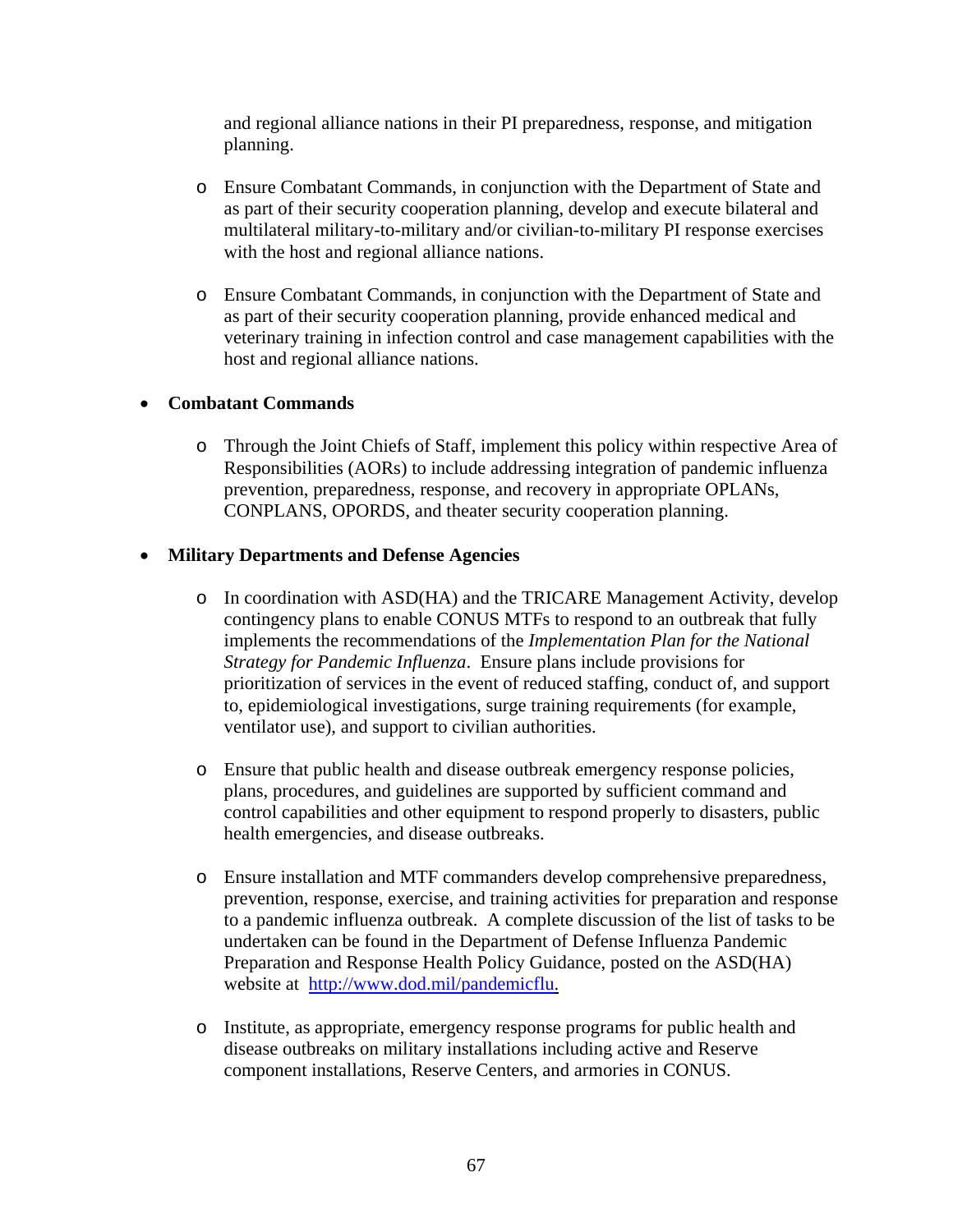- o Ensure preparation of MTFs to provide mass distribution of medications to care for potentially large numbers of patients.
- o Ensure installation commanders designate a PHEO (reference k). This individual has experience and training in functions essential to effective public health emergency management. Specific responsibilities of the PHEO are described in the Department of Defense Influenza Pandemic Preparation and Response Health Policy Guidance, posted on the ASD(HA) website at http://www.dod.mil/pandemicflu.
- o Distribute vaccines and anti-viral medications in accordance with ASD(HA) and Joint Staff guidance.
- o Ensure installations participate in pandemic influenza planning, training, and exercise activities with co-located Federal, State, and local agencies. Where the operational mission permits, encourage Combatant Command components to participate in similar operations with the host nation as requested.
- o Provide daily situation reports as directed by the Joint Staff.
- o Establish reporting procedures for Combatant Command components as required.
- o Identify personnel, equipment, or logistical shortfalls immediately to the Joint Staff; components should report through both Combatant Command and Military Department channels.
- o Where operationally feasible, establish policies for adopting flexible worksites (e.g., telecommuting) and flexible work hours (e.g., staggered shifts) in the event of a pandemic.
- o Ensure development of active and passive systems to monitor outpatient and inpatient disease surveillance on their installations worldwide with an emphasis on index case and cluster identification, and develop mechanisms for using DoD epidemiological investigation experts in international support efforts.
- o Ensure appropriate systems are in place to monitor the health of overseas military forces (CONUS and OCONUS bases, deployed operational forces, exercises, units, etc.) and for coordination with Department of State, HHS, allied, coalition, and host nation public health communities to investigate and respond to confirmed infectious disease outbreaks on DoD installations and units.
- o For both CONUS and OCONUS installations, ensure Military Department-level and facility-level public health education programs are established consistent with the respective patient population.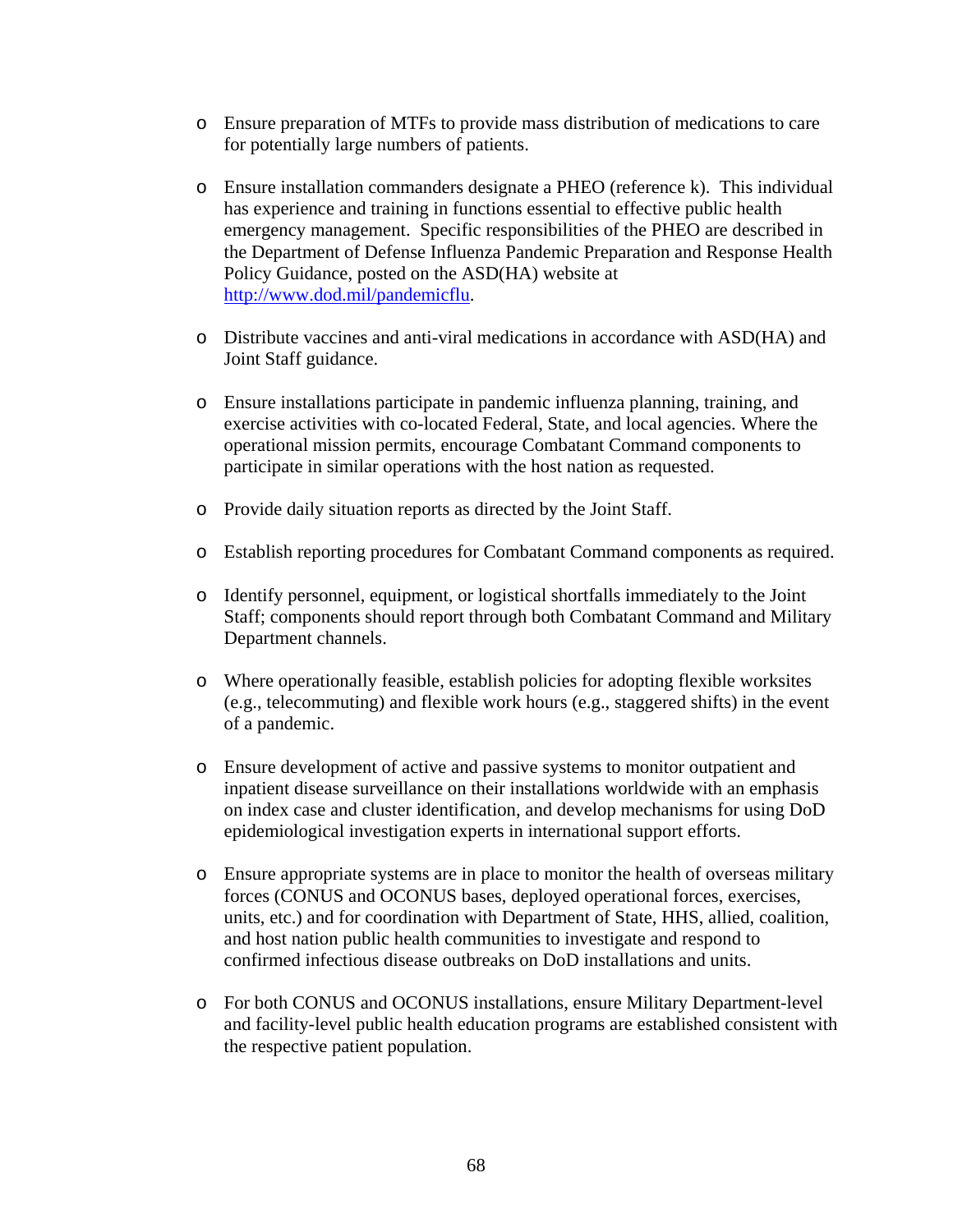- o Ensure installation commanders receive additional support as buildings other than medical treatment facilities are pressed into service. Incorporate provisions for increased staff or emergency training of volunteer staff. Education, training, and risk communication, before and during an outbreak, will be critical for prompt, disciplined, and effective response.
- o Ensure installation commanders identify facilities, other than hospital or clinic locations, where mass vaccinations, antivirals and patient care, can be delivered.
- o Ensure installation commanders plan for mental health and chaplain support for emergency workers.

#### • **Logistics Considerations**

- o The principal medical materiel requirements for an influenza pandemic include specially formulated influenza vaccine, antiviral drugs, ventilators, and personal protective equipment.
- o Coordinate purchases of antiviral drugs and influenza vaccine through the Defense Supply Center, Philadelphia.
- o Combatant Command logisticians should place their orders for Tamiflu® bottles in multiples of 48. Unit of issue prescribed to the patient is one bottle; there are 48 bottles per case.
- o Considerable demand for ventilators is likely, especially in the event that the pandemic occurs before a vaccine is available. Where feasible, consideration should be given to stockpiling instead of "just-in-time" acquisition of adequate numbers of ventilators, antiviral drugs, and other medical supplies including Personal Protective Equipment (PPE).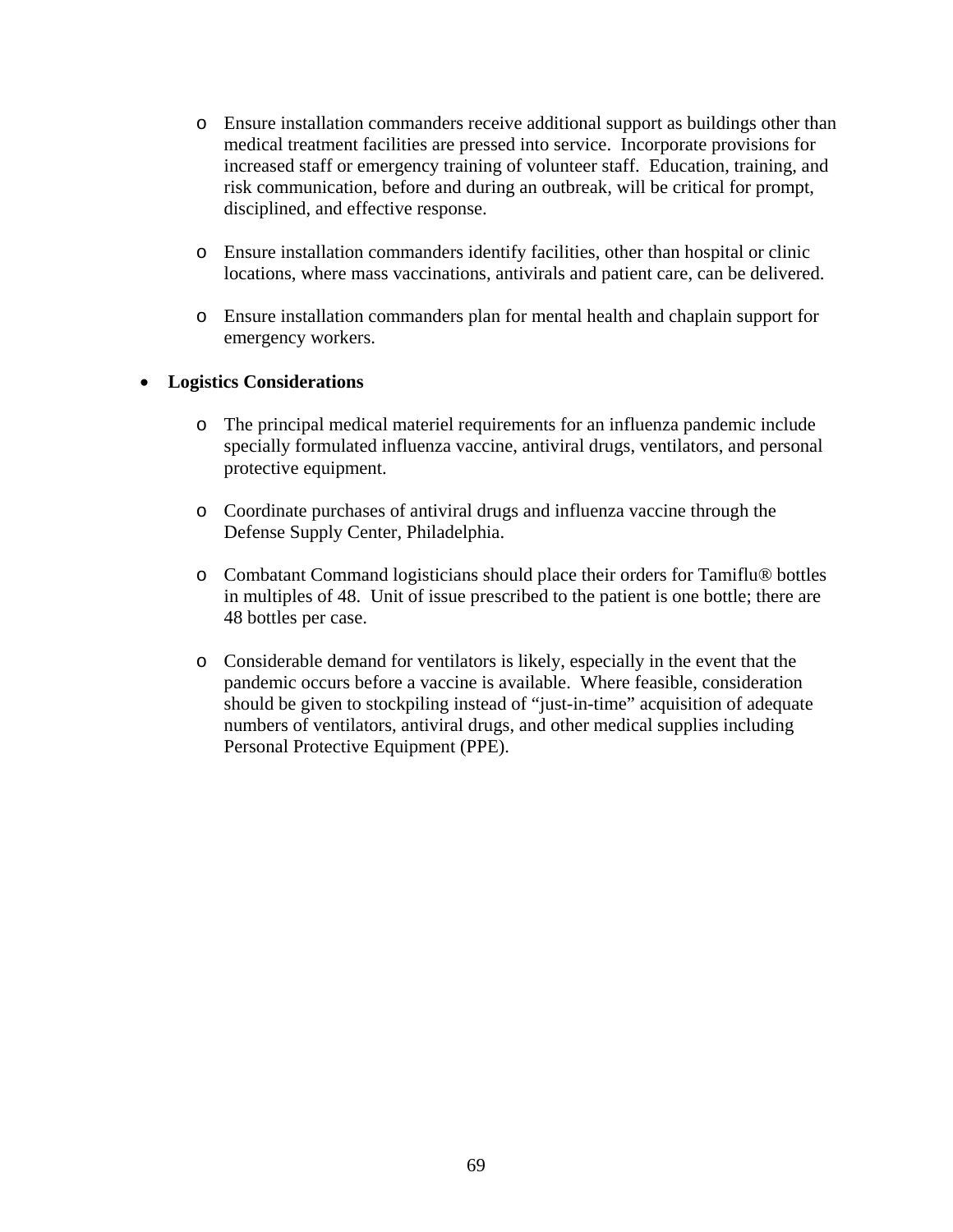# **ANNEX D, CONTINUITY OF OPERATIONS/CONTINUITY OF GOVERNMENT**

## **PURPOSE**

National policy requires a comprehensive and effective program to ensure the survival of our constitutional form of government and continuity of national essential functions. The policy requires DoD to support its own departmental mission requirements, as well as those of other government institutions, when directed by the President or the Secretary of Defense, with plans and capabilities to help preserve the continuity of government. To accomplish this, DoD must insure that the capability exists to continue essential functions in the event of a disruption to operations.

An influenza pandemic may degrade seriously the capability of DoD to continue its mission essential functions and services due to significant and sustained absenteeism. This annex provides substantive guidance on continuity of operations (COOP) and continuity of government (COG) for the Office of the Secretary of Defense (OSD), the Military Departments, the Chairman of the Joint Chiefs of Staff, the Combatant Commands, the Office of the Inspector General of the Department of Defense, the Defense Agencies, the DoD Field Activities, and all other DoD Components to develop or revise their respective COOP plans in preparation for a pandemic influenza event.

## **GENERAL GUIDANCE**

In addition to this annex, additional Continuity of Operations (COOP) and Continuity of Government (COG) documents can be found in Annex G to provide guidance on specific operational approaches and methodologies for mitigating threats to national security. Departmental plans should apply similar operational approaches and methodologies for mitigating the threat of pandemic influenza.

In accordance with the Department of Defense Continuity Strategy, national policy requires a comprehensive and effective program to ensure the survival of our constitutional form of government and continuity of national essential functions under all circumstances. The policy requires DoD to support its own departmental mission requirements, as well as those of many other government institutions, when directed by the President or the Secretary of Defense, with plans and capabilities to help preserve the ability to govern, continue the nation's leadership, to perform functions and services required to meet defense and civilian needs through the entire range of threats, and if necessary, to help reconstitute governmental functions.

Department plans should be operational documents. They should first articulate the manner in which the department will discharge its responsibilities as defined in the *Implementation Plan*.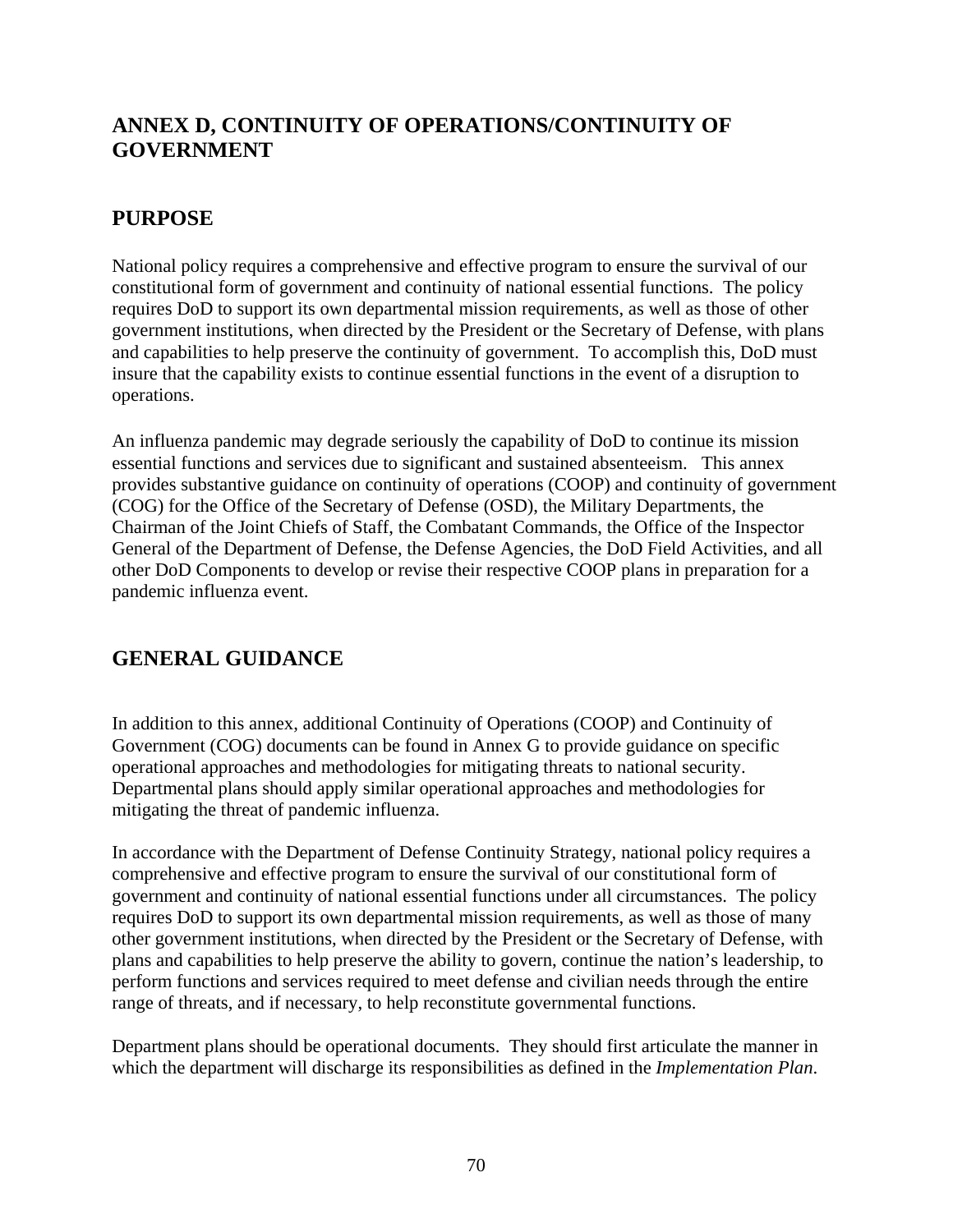In addition, plans should address the operational approach to employee safety, continuity of operations, and the manner in which the department will communicate to its stakeholders.

# **SPECIFIC GUIDANCE**

Unlike other catastrophic events, a pandemic will not be geographically or temporally bounded, and will not affect directly the physical infrastructure of an organization. These facts lead to unique planning considerations. Institutional planning efforts should build upon existing continuity of operations planning by the organization, but be expanded to address the following questions:

- How will the department protect the health and safety of its employees, especially those critical to mission essential functions?
- What are the department's essential functions and services, and how will these be maintained in the event of significant and sustained absenteeism?
- How will the department support the Federal response to a pandemic, and States and communities?
- How, when and what will the department communicate to its stakeholders during a pandemic?

# **ELEMENTS OF A VIABLE COOP CAPABILITY**

It is estimated that 40 percent of the staff may be absent from work for extended periods of time. These absences may be the result of personnel being ill, taking care of family members who have contracted the virus, or simply because they feel safer at home and less likely to be exposed to the virus. Therefore, a viable COOP plan must include a health focus. Each of the following elements of a COOP plan includes specific guidance in the event of an influenza pandemic.

### **Plans and Procedures**

In accordance with DoDD 3020.26, the Department of Defense shall have a comprehensive and effective Defense Continuity Program that ensures DoD Component Mission Essential Functions (MEF) continue under all circumstances across the spectrum of threats. In order to reduce the pandemic threat, a portion of the COOP plan's objective should be to minimize the health, social, and economic impact of a pandemic on the United States. Additionally, all plans and procedures should be developed to correlate to the organization, its personnel, and mission. Plans must include: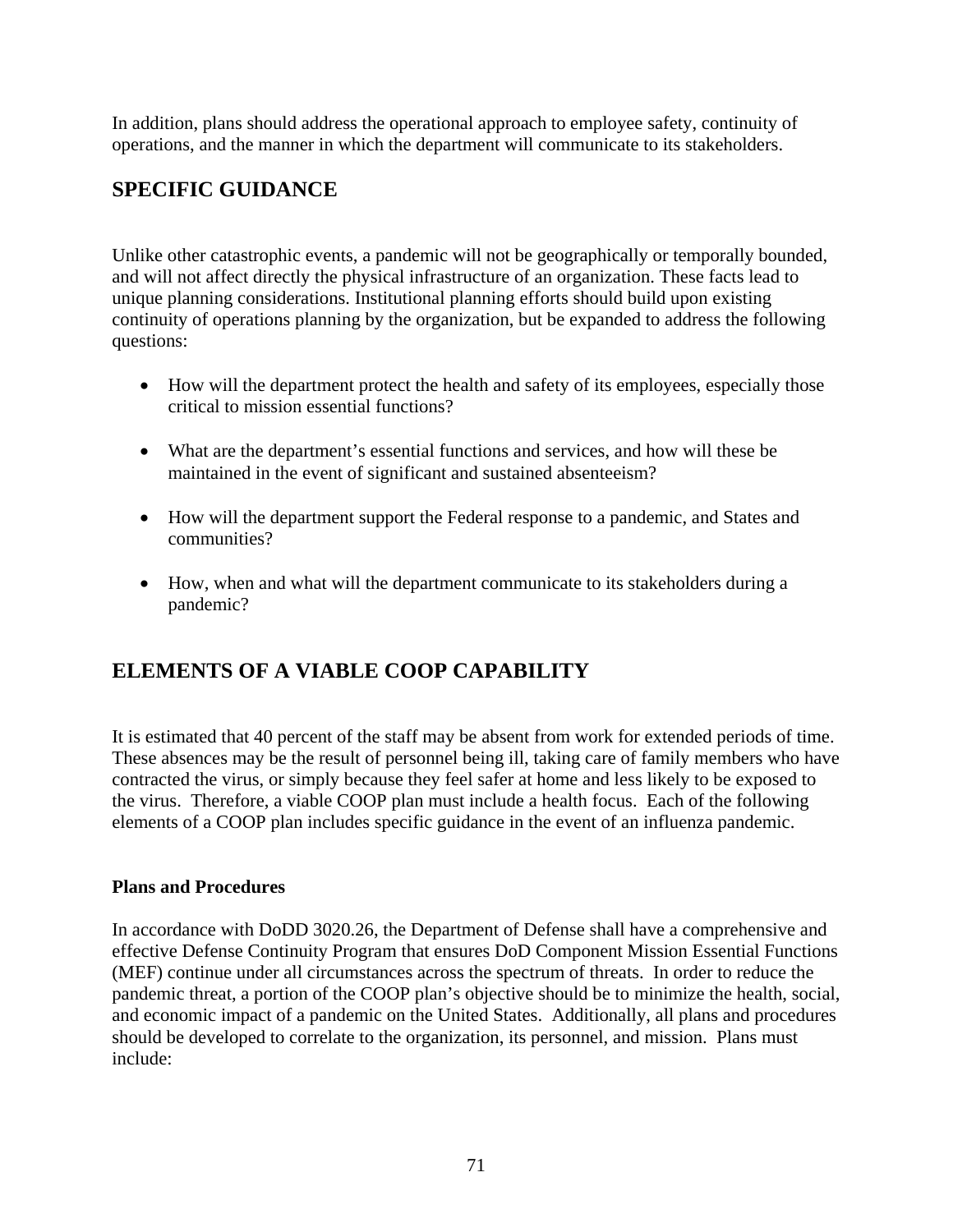- The ability to maintain sustained operations until normal business activity can be reconstituted, which may be longer than 30 days (six to eight weeks is recommended).
- Procedures to ensure essential services can be provided if employee absenteeism reaches 40 percent.
- Activation phases based on pandemic alert levels, the proximity of outbreak to organization's offices/facilities, and reoccurring outbreaks.
- Appointment of a senior manager and Influenza Team consisting of essential stakeholders capable of addressing issues related to pandemic influenza planning.
- A health focus to minimize the effects of a pandemic on staff and operations.

#### **Essential Functions**

Essential functions are those functions that enable organizations to provide vital services, exercise civil authority, maintain the safety and well being of the general populace, and sustain the industrial/economic base in an emergency. During a pandemic, or any other emergency, these essential functions must be continued in order to facilitate emergency management and overall national recovery. To effectively identify essential functions, organizations must:

- Select essential functions considering the dynamic nature of a pandemic.
- Reexamine prioritization of essential functions resulting from duration and personnel impact.
- Identify essential functions that cannot be performed from home or other locations.
- Identify critical systems and operations that can be redistributed and supported from other offices.
- Consider additional business services critical to meeting organizational missions.
- Review the effect of a pandemic on essential contract and support services and organizational operations, and develop mitigation strategies.
- Consider the need for cross-training to ensure essential staffs are available to perform functions.
- Continue to perform essential functions beyond the existing 30 day requirement.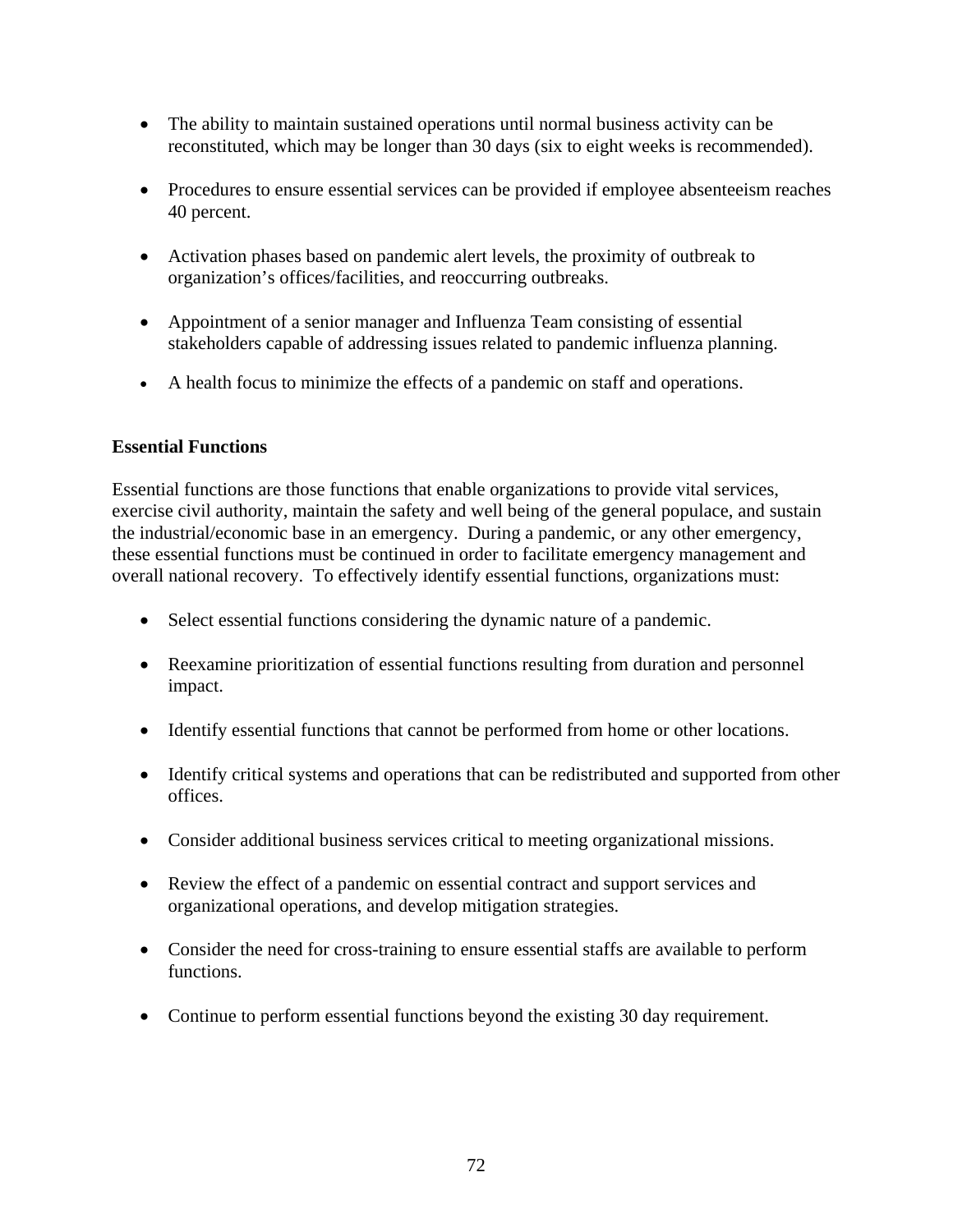# **Delegation of Authority**

Clearly pre-established delegations of authority are vital to ensuring all organizational personnel know who has authority to make key decisions in a COOP situation. Because absenteeism may reach a peak of 40 percent at the height of a pandemic wave, delegations of authority are critical. These delegations of authority must:

- Be at least three deep per responsibility to take into account the expected rate of absenteeism.
- Plan for geographical dispersion, taking into account the regional nature of an outbreak.

## **Orders of Succession**

Just as important as Delegations of Authority, Orders of Succession are essential to an organization's COOP plan to ensure personnel know who has authority and responsibility if the leadership is incapacitated or unavailable in a COOP situation. Since influenza pandemic may affect regions of the United States differently in terms of timing, severity and duration, geographical dispersion is encouraged for purposes of Orders of Succession development. Orders of succession must:

- Be at least three deep per position to take into account the expected rate of absenteeism.
- Plan for geographical dispersion, taking into account the regional nature and possibility of different orders of succession depending on the spread of the pandemic.
- Establish an order of succession to other key leadership positions.
- Identify the orders of succession by positions or titles, rather than by name.
- Establish rules and procedures for successors.
- Ensure all successors are trained to assume the lead position.
- Ensure plans incorporate rules pertaining to the succession of command of military organizations.

## **Alternate Operating Facilities**

The identification and preparation of Alternate Operating Facilities and the preparation of personnel for the possibility of an unannounced relocation of essential functions and COOP personnel to these facilities is part of COOP planning. During an influenza pandemic, however, special consideration must be given to "social distancing" in the workplace through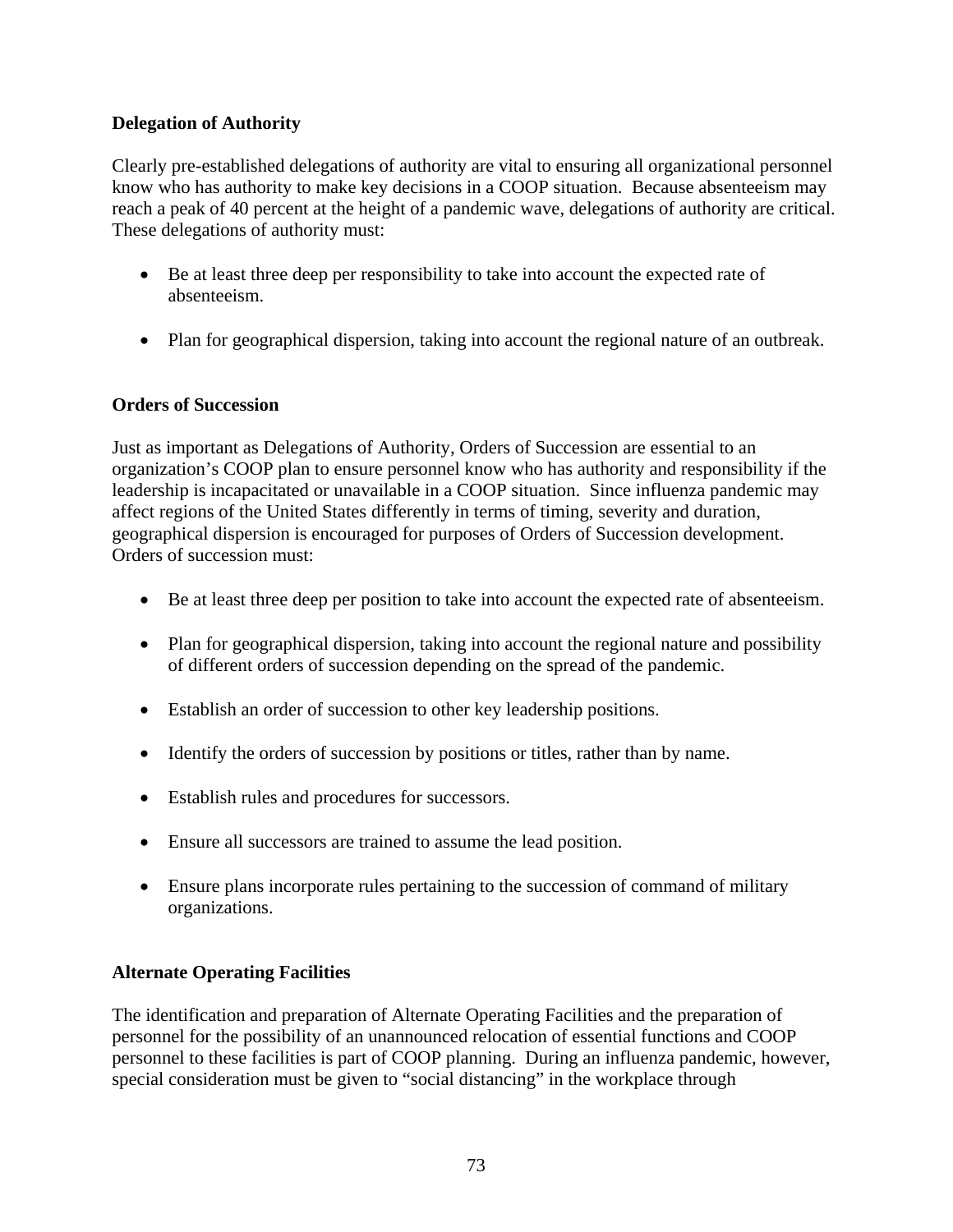telecommuting, or other means, as an alternative to staff relocation/co-location. Identifying and acquiring alternate operating facilities should include consideration of the following:

- The geographical location:
	- o Initiate distributed or dispersed DoD operations.
	- o Make use of existing department or agency field, branch or satellite locations.
	- o Ensure accessibility for handicapped employees.
	- o Telecommuting locations.
	- o Telecommuting from home.
	- o Virtual offices.
	- o Joint or Shared facilities.
- Determine which essential functions can be conducted from a remote location (e.g., home) and those that need to be performed at a designated department or agency facility.
- Consider reliable logistical support, services, and infrastructure systems at facilities that remain open, including alternate operating facilities.
	- o Prioritization/determination of accessible facilities/buildings (as alternative to relocating to remote facility)
	- o Necessary support staff
	- o Social distancing policies
	- o Medical screening of employees
	- o Health/medical units
	- o Sanitation
	- o Essential services
	- o Food/water.
- Consider the impact local quarantines may have on open/accessible facilities and operating plans.
- Perform a risk assessment to determine the risk to personnel of moving them to an alternate facility if there is a potential for exposing the COOP personnel to infected individuals.
- Ensure the health, safety and security of relocated personnel including medical screening and health monitoring, if available and sustainable at the alternate facility.
- Ensure a timely and orderly recovery from the alternate facility only after it has been verified that the pandemic influenza threat has been neutralized at the pre-deployment site.

## **Interoperable Communications**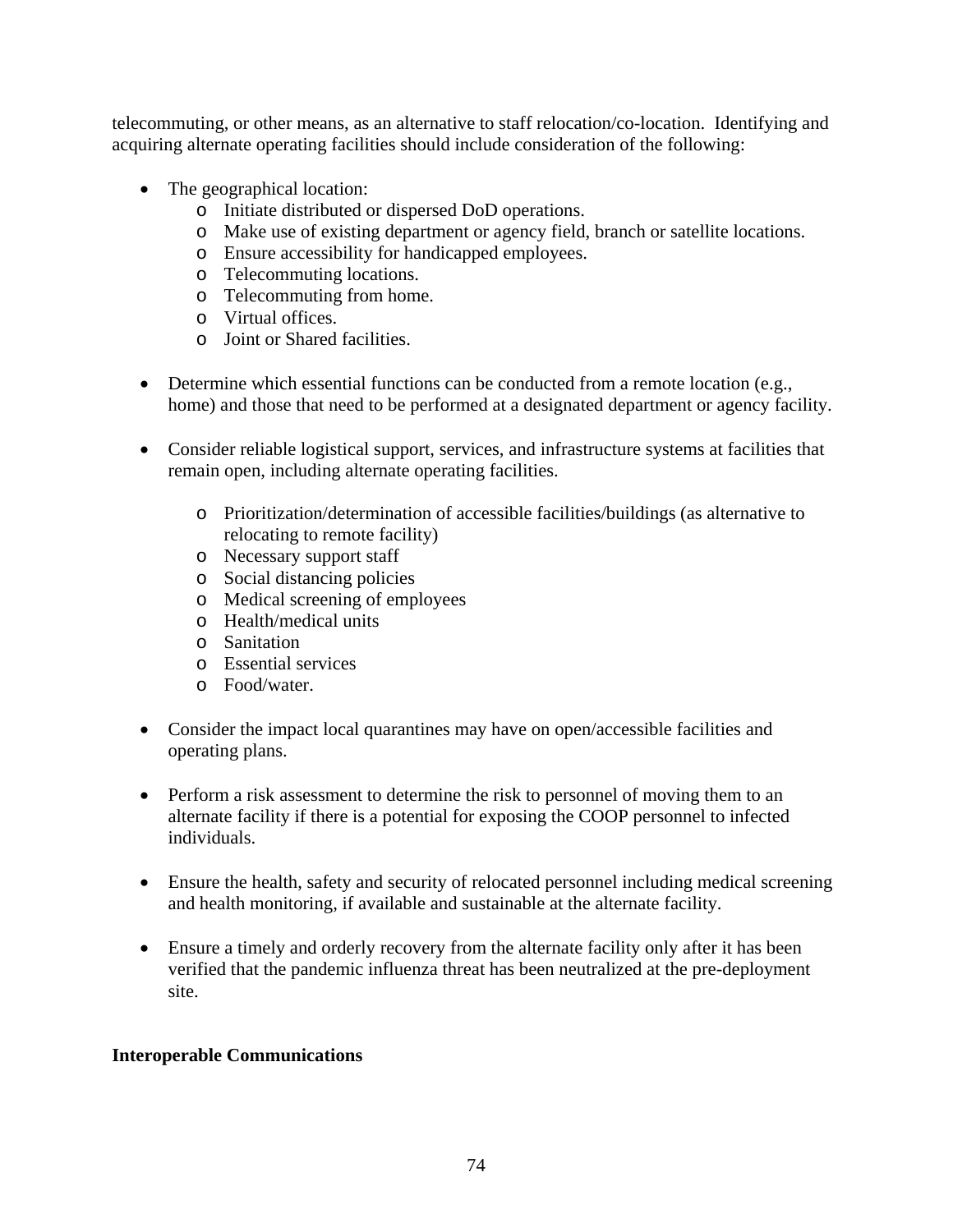The success of a viable COOP capability from alternate facilities or telecommuting from home is dependent upon the identification, availability and redundancy of critical communication systems to support connectivity to internal organizations, external partners, critical customers, and the public. Pandemic plans should carefully consider the use of portable computers, high speed telecommunications links, personal communication devices and other systems to minimize illness among essential employees and restrict workplace entry of people with influenza symptoms. Elements of an interoperable communications capability should include:

- Planning that carefully considers the use of laptops, high-speed telecommunications links, Personal Digital Assistants (PDAs), and other systems that enable employees to perform essential functions while teleworking. This includes the identification, availability, redundancy, and testing of critical communications systems that support connectivity to internal organizations, external partners, critical customers, and other key stakeholders.
- Test and exercise telework impact on internal networks as well as impact of governmentwide mandated telework.
- Backup plans to use if communications infrastructure fails as a result of surge in demand.

# **Vital Records and Databases**

The identification, protection, and ready availability of electronic and hardcopy documents, references, records, and information systems needed to support essential functions during a COOP situation is another critical COOP planning requirement. Along with the ability to access vital records and databases, pandemic influenza planning must include the identification and maintenance of vital systems that rely on periodic physical intervention by essential individuals. An effective vital records program must also include:

- Identification of records needed to sustain operations for 30 days or longer because vital records at alternate facilities may not be accessible. Determine whether files be accessed electronically from a remote location (e.g., an employees home).
- A plan for, the maintenance of vital systems that rely on periodic physical intervention/servicing by essential individuals.
- The assignment of responsibility of the vital records program, including identifying alternates with sufficient training to assume the role.
- The identification and acquisition of the appropriate medium for accessing vital records, ensuring the primary and alternates are sufficiently trained to include required clearances, passwords and/or access codes.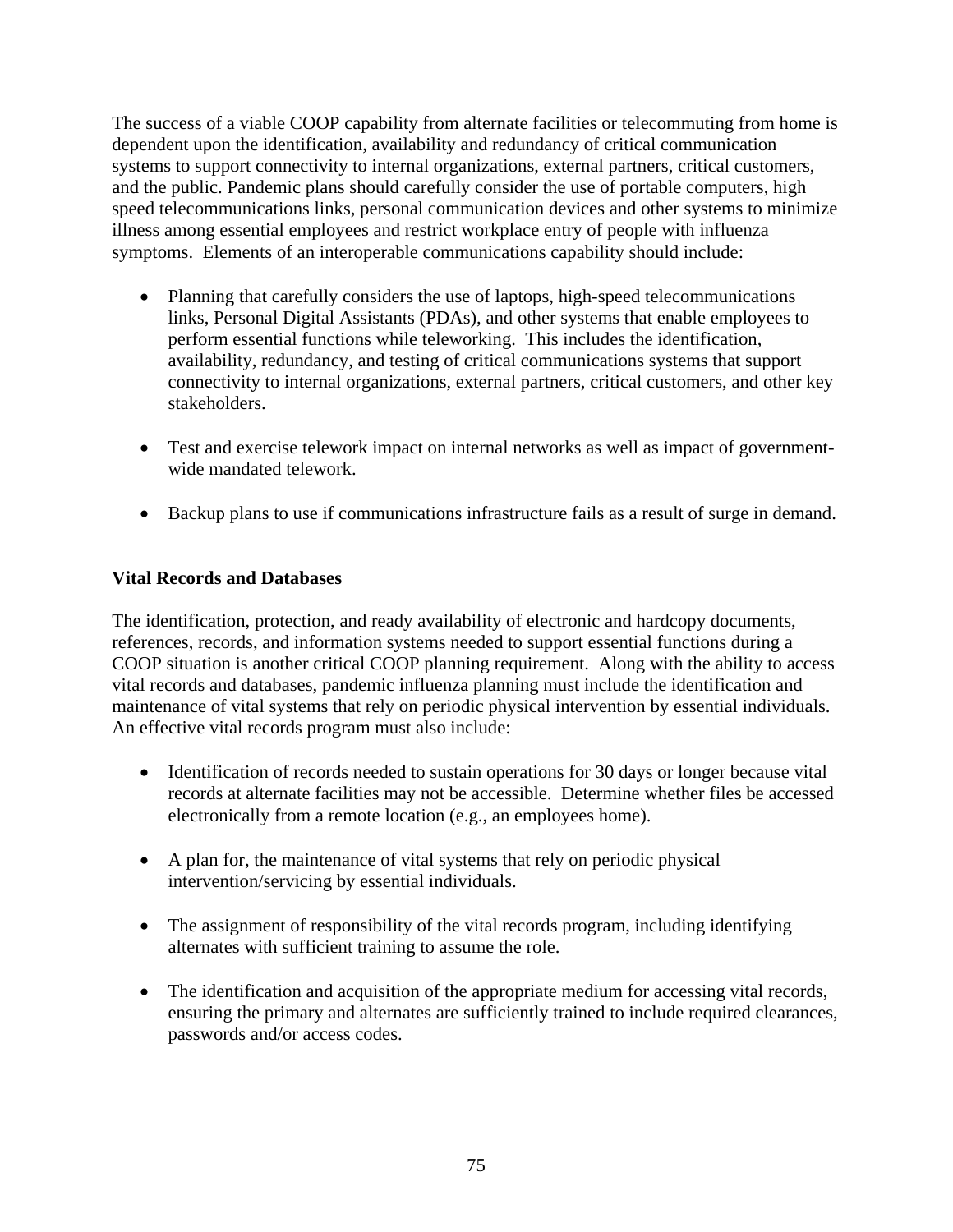## **Human Capital**

Each organization is responsible to design, update and carry out comprehensive plans to take into account and respond to the threats that its employees are most likely to face. Local management officials should ensure that union notification and bargaining obligations have been met prior to implementation of the plan. Human resources staff should be contacted to assist in determining management's bargaining obligations. These plans interact with and impact on human capital management during a pandemic, and should consider organizational policies that encourage sick employees to stay home; and, enable staff to utilize telecommuting. Considering the impact/implications of pandemic influenza on employees, plans must include:

- Updating human capital and organizational policies for:
	- o Compensation for nonessential and essential employees
	- o Sick leave
	- o Mandatory sick leave
	- o Family medical leave
	- o Processing grievances
	- o Telework policy
	- o Family Assistance Programs.
- Coordinating modifications to human capital policies and plans with labor relations.
- Reviewing of terms and conditions of contract work to ensure contractor responsibility for essential functions (where relevant) and to suspend non-essential work.
- Evaluating the need for hygiene supplies, medicines, and other medical necessities to promote the health and wellness of healthy essential personnel and plan for distributing such supplies.
- Procedures for medically screening and clearing essential personnel.
- Developing and/or modifying an employee accountability system.
- Developing guidance and awareness plans and materials for employees, including
	- o Occupational risk reduction strategies
	- o Infection control
	- o Personal hygiene
	- o Social distancing techniques
	- o Travel restrictions
- The provision of relevant information and advisories about the pandemic to employees, via
	- o Hotlines
	- o Web sites
	- o Voice Messaging System Alerts
	- o All Hands Messages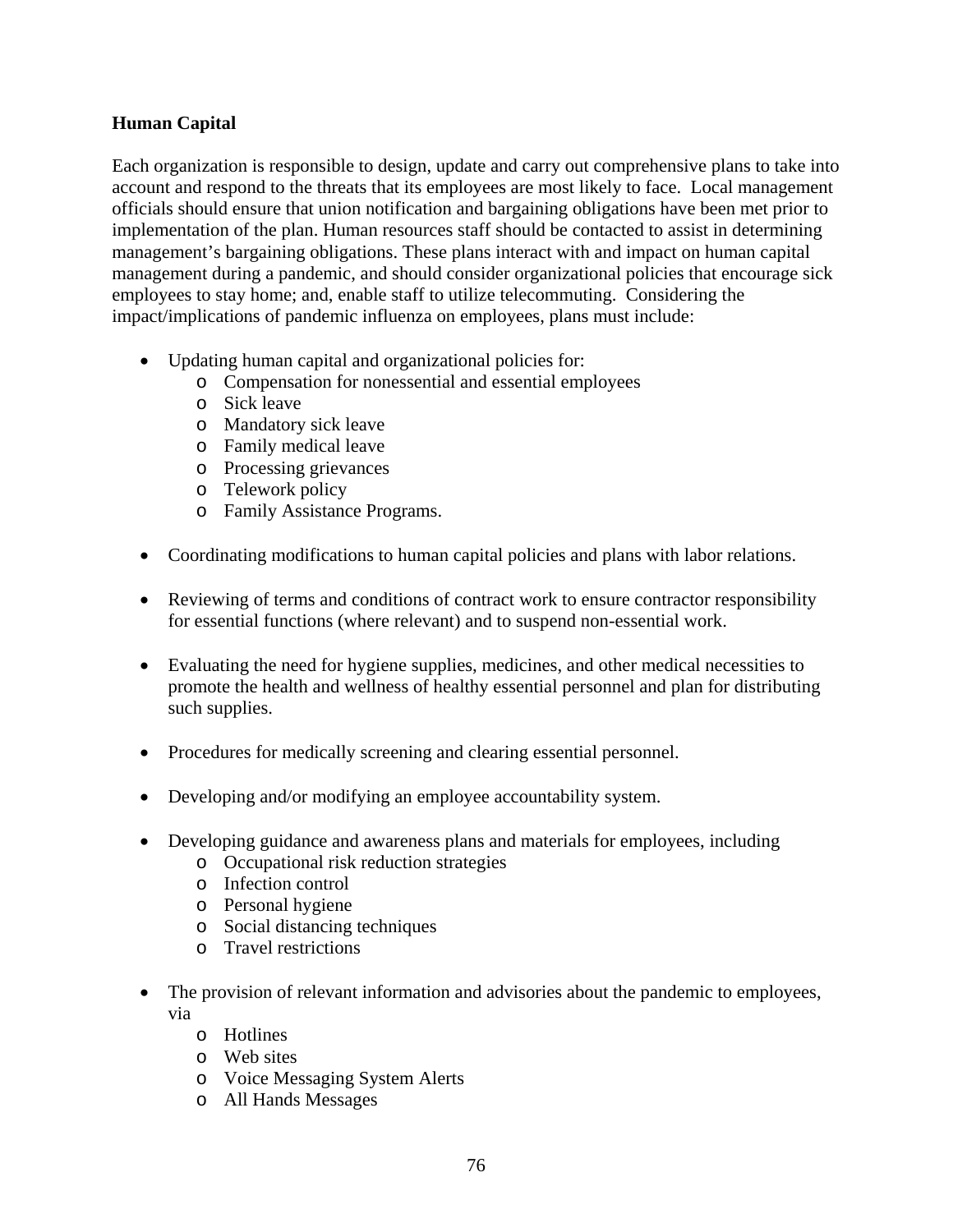- An ability to provide employees with cross-training to ensure essential staffs are available to perform functions
- For further information on Human Capital Planning for Pandemic Influenza, please see the Office of Personnel Management (OPM) guide, same subject. The guide can be found at www.opm.gov/pandemic.

# **Test, Training and Exercises**

Testing, training, and exercising of COOP capabilities are essential to assessing, demonstrating and improving the ability of organizations to execute their COOP plans and programs. Pandemic influenza COOP Plans must also test, train, and exercise "social distancing" techniques, including telecommuting, to help minimize contact with others and reduce the spread of infection. Additional requirements include:

- Testing of established triggers and procedures for activating and terminating the organization's COOP and emergency response plan in the event of a pandemic influenza.
- Annual awareness briefings on pandemic influenza.
- Testing of plans through tabletop, functional and full-scale exercises activating the COOP in the event of a pandemic influenza.
- Testing, training, and exercising should include social distancing techniques, including telework capabilities and impacts of a skeleton staff on facilities and essential functions and services.

## **Devolution of Control and Direction**

The devolution option of COOP must be developed to address how an organization will identify and conduct its essential functions during an emergency that renders the organization's leadership and staff incapable or unavailable to execute those functions either from its primary or alternate operating facilities. Because an influenza pandemic may hit earlier, longer, or harder in various parts of the country, devolution planning may need to consider rotating operations between regional offices as the pandemic wave moves throughout the United States. Additional considerations include:

- Taking into account how an organization will conduct essential functions if pandemic influenza renders leadership and essential staff incapable or unavailable to execute those functions. Full or partial devolution of essential functions may be necessary to ensure continuation.
- Developing detailed guidance for devolution, including
	- o Essential functions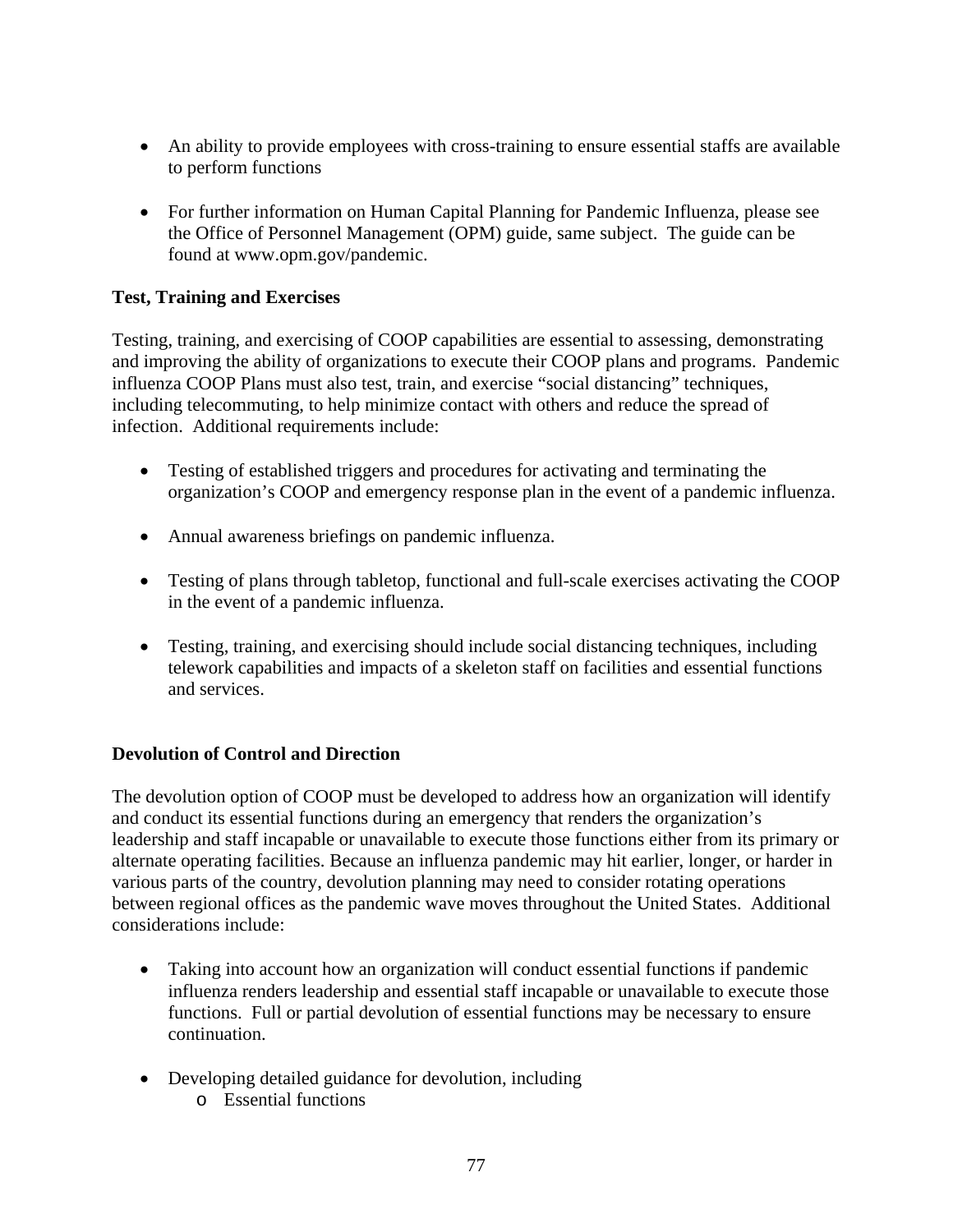- o Rotating operations geographically as applicable
- o Supporting tasks
- o Points of contacts
- o Resources and phone numbers.
- Ensuring that the devolution site has the capability to provide for the health, safety and security of the personnel. This includes the provision of vaccines and anti-virals.

# **Reconstitution**

Reconstitution embodies the ability of an organization to recover from a catastrophic event and consolidate the necessary resources that allow it to return to a fully functional entity of the Federal government. The objective during this recovery and reconstitution phase during a pandemic is to expedite the return of normal services to the nation. Additional considerations include:

- A method to acquire verification that the pandemic influenza threat has passed and that it is safe to return to the point of embarkation.
- Developing plans for the replacement of employees unable to return to work and prioritizing hiring effort.
- In conjunction with public health authorities, developing plans and procedures to ensure the facilities/buildings are safe for employees to return to normal operations.
- Recognition that facilities may require decontamination before they can be reoccupied with a return to normal operations.
- The need to consider providing counseling and other mental health and social services resources.

## **Additional Actions**

Additional actions must be considered in developing a COOP plan in the event of a pandemic influenza.

- **Appointment of a COOP Influenza Manager.** Appointing a COOP Influenza Manager and alternate is critical to provide a point of contact for all issues related to pandemic influenza, including plans, procedures, intelligence, and other information pertinent to providing for the health, safety and security of personnel and facilities.
- **Identification of "Social Distancing/Shelter-in-Place Techniques.** The Office of Personnel Management shall provide interim pandemic influenza guidance through *Telework: A Management Priority, A Guide for Managers, Supervisors, and Telework Coordinators; Telework 101 for Managers: Making Telework Work for You; and*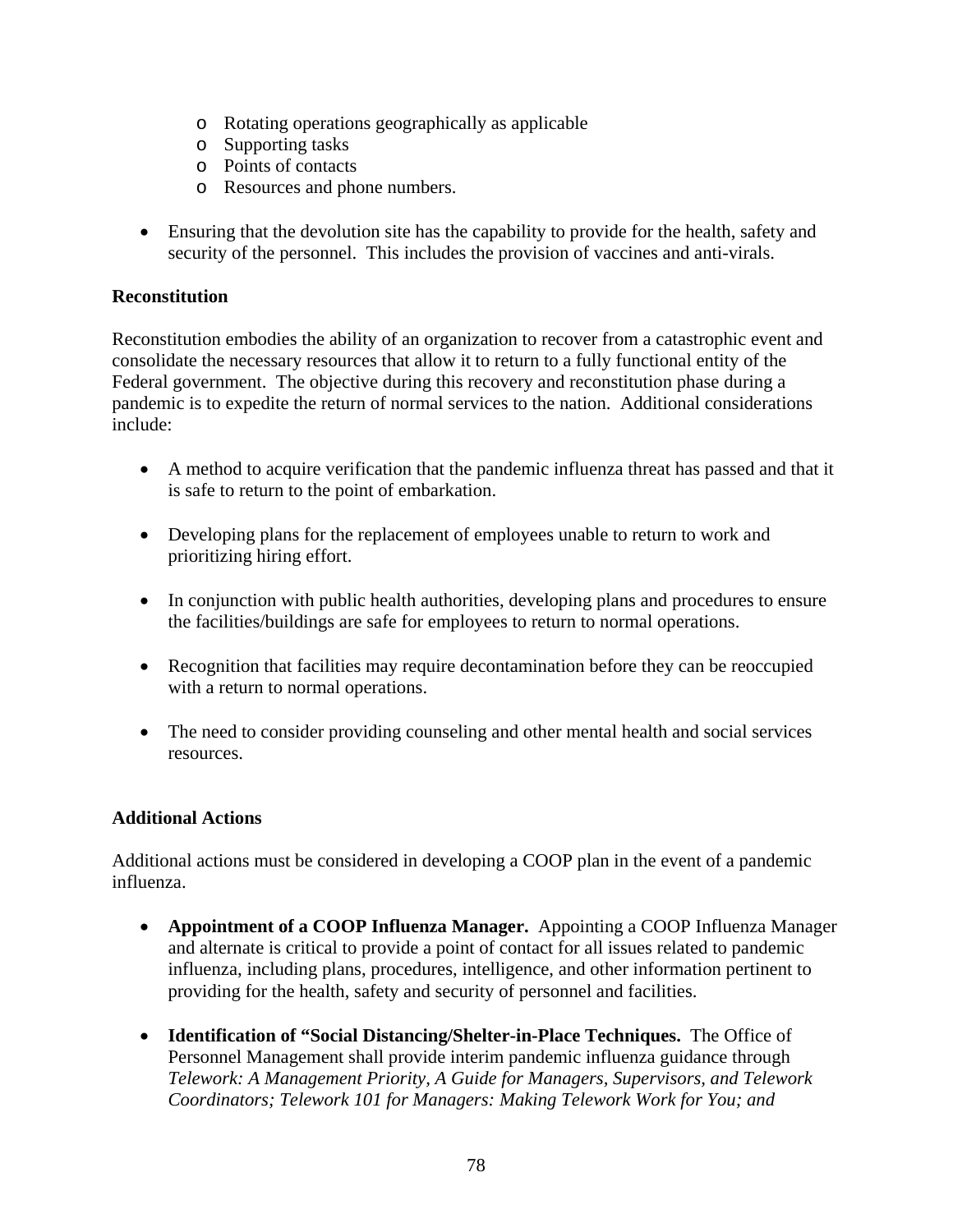*Telework 101 for Employees: Making Telework Work for You.* Shelter-in-Place guidance and plans are available through the American Red Cross.

- **Development of a Pandemic Internal Communications Plan.** The development of a Pandemic Internal Communications Plan is critical to prepare the personnel for a pandemic by keeping them informed of the status of current outbreaks, symptomology, available vaccines and anti-virals and activation of COOP and emergency response plans.
- **Ensure Adequate Availability of Essential Supplies, Services, and Contracts.** Plans must anticipate and plan for the requirement for additional resources in the event of a pandemic, including:
	- o Providing sufficient and available infection control supplies (e.g., hand sanitizers, environmental cleaning supplies and educational materials).
	- o Enhancing communications and infrastructure as needed to support personnel telecommuting and remote customer access.
	- o Ensuring availability of medical consultation and advice for medical response.
	- o Cleaning of facilities and equipment, which may require new or modifying current housekeeping contracts.
- **Management of Staff Who Become Ill in the Workplace.** Management of staff who become ill in the workplace requires the development of plans and procedures for:
	- o Infection control procedures to prevent further spread of the virus.
	- o Protection of the remaining staff.
	- o Decontamination/cleaning of areas the staff member may have infected.
	- o Identification of other staff members that have or may have been in contact with the staff member(s) that became ill.
	- o Contact procedures for requesting internal or external medical support.

# **CONCLUSION**

Continuity of operations in the event of a pandemic influenza requires additional considerations beyond the traditional COOP concept. COOP planning facilitates the performance of department and agency essential functions during any emergency or event that may disrupt normal operations, including moving COOP personnel to an alternate site, if the primary location is no longer available. Unlike other emergencies, a pandemic influenza will not directly affect the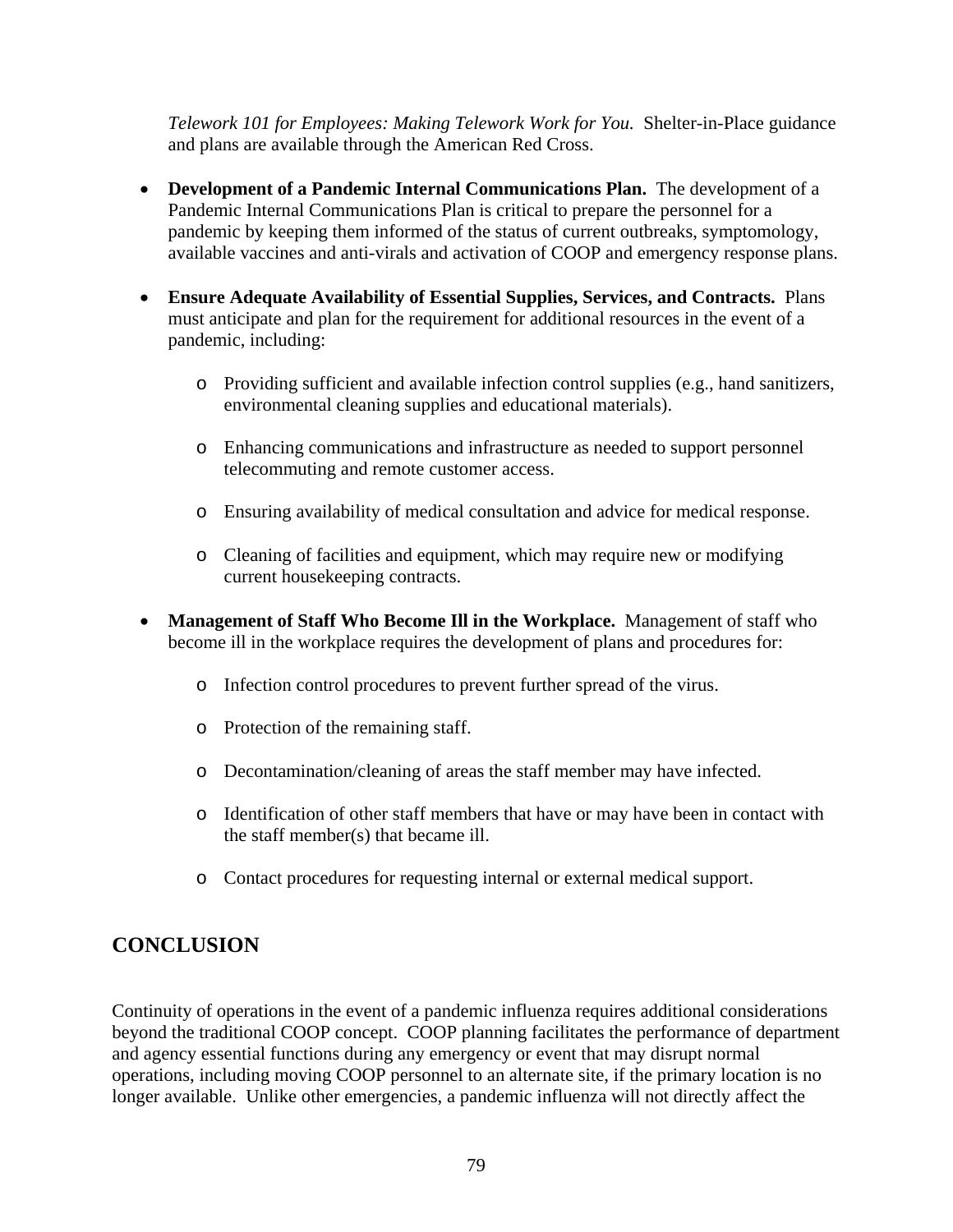infrastructure of an organization. Its impact is on the organization's human resources resulting in 40 percent staff absences. The loss of personnel has a direct impact on the ability of an organization to perform their essential functions if preventive and mitigating action is not taken in a timely manner. Therefore, COOP in a pandemic influenza must focus on preventive countermeasures, such as staff education, vaccine and pre-positioning of mission essential functions prior to local threat. After exposure, COOP will be reliant on supportive care and antiviral medication. Protecting staff from contracting the virus must be the focus of planning in order to ensure the continuation of essential functions and the continuity of government.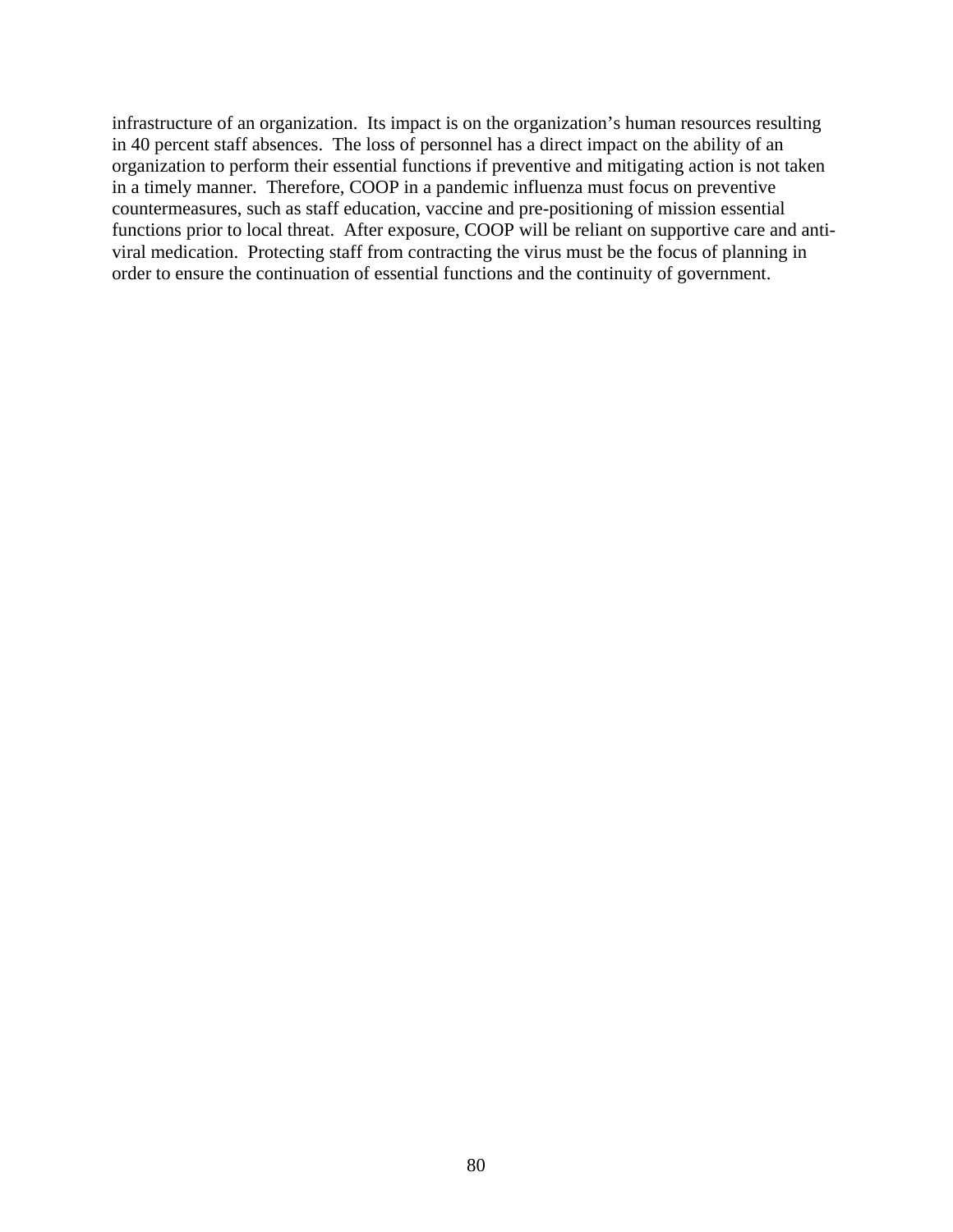# **ANNEX E, PUBLIC AFFAIRS**

# **PURPOSE**

The purpose of this annex is to outline the Public Affairs efforts of the Department of Defense (DoD) to prepare for, and if necessary respond to, the threat of a Pandemic Influenza outbreak.

# **SITUATION**

The current pandemic threat is primarily restricted to the poultry industry in Asia and Europe, as the result of the H5N1 Influenza A virus. While there have not been any reported cases of sustained human-to-human transmission of the H5N1 virus, the current widespread outbreaks in birds and the potential of the virus to mutate have raised concern that the virus will possibly become transmissible between humans with catastrophic results worldwide.

Although the threat of an Influenza Pandemic is global, the focus of media attention will be upon the messages we are sending and what the U.S. Government (USG) is doing to prevent the spread of disease. It will be crucial to maintain constant and consistent messages and information with our primary audiences during these periods. These messages may be in conjunction with or in coordination with the Center for Disease Control (CDC), the Department of Health and Human Services (DHHS), the Department of State (DOS), or other applicable U.S. Government agencies.

#### **Mission**

When directed by the President or the Secretary of Defense, DoD will conduct Public Affairs operations to contribute to the overall communication goals of DoD and the USG to minimize the spread and effect of Pandemic Influenza and to maintain the conditions of confidence and readiness in the U.S. Armed Forces to conduct global operations.

#### **Execution**

• **Concept of PA Operations.** OASD(PA) will provide USG-approved overarching themes and messages as well as Public Affairs Guidance (PAG) for Combatant Commands, and will coordinate Combatant Command Proposed PAG (PPAG) with the Joint Staff, DOS, DHHS, CDC and other USG agencies as appropriate.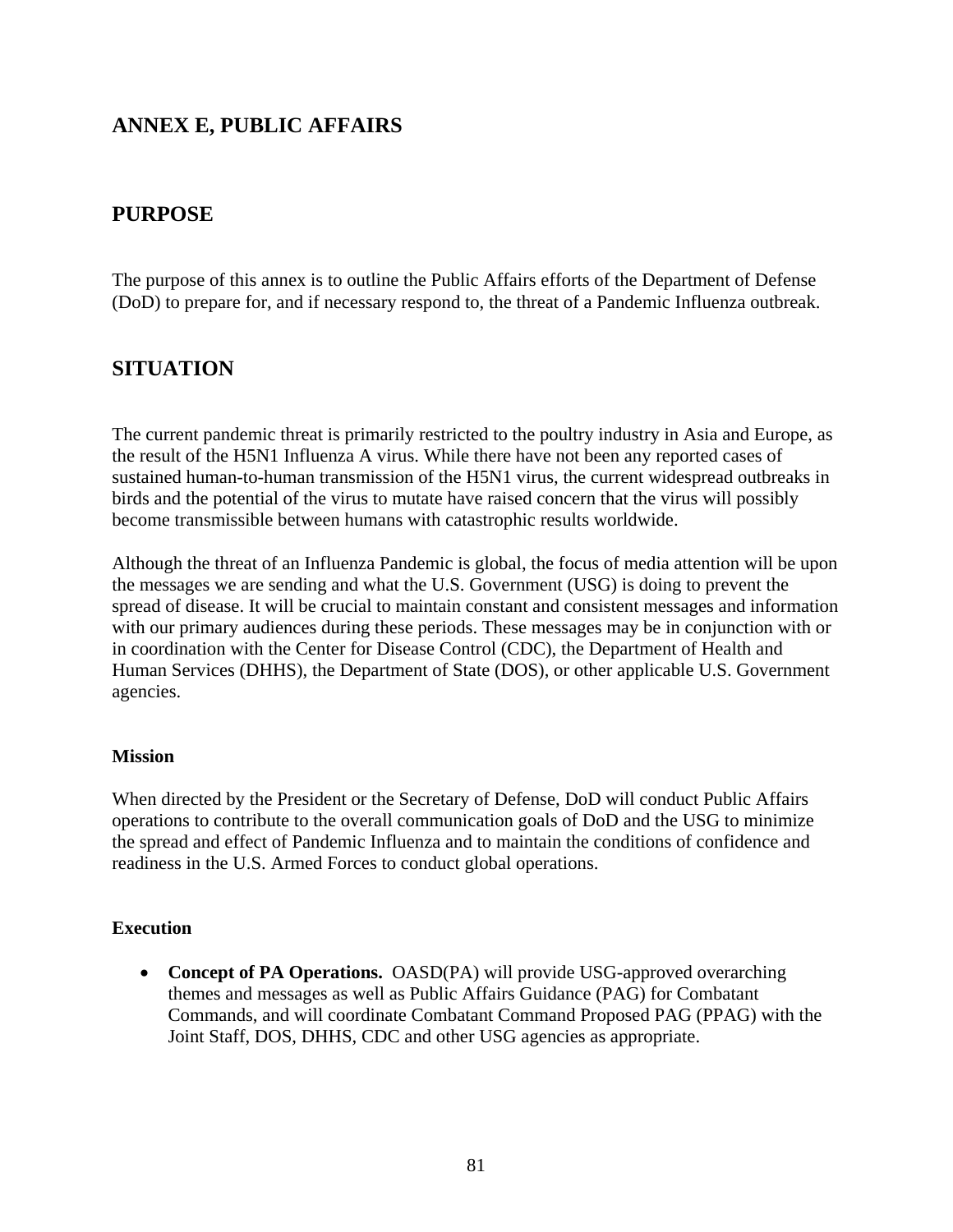- **Posture.** Each Combatant Command should develop active PPAG that addresses the following issues as they relate to the pillars of the National Strategy (Preparedness and Communication, Surveillance and Detection, and Response and Containment):
	- o Health protection and safety of personnel and resources.
	- o Maintenance of essential functions and services (mission).
	- o Support to the Federal response (and/or DoS overseas) to a pandemic.
	- o Communication between Combatant Command stakeholders and higher headquarters as well as other DoD elements.

# **COORDINATING INSTRUCTIONS**

- There will be no initial release of information about any disease outbreak, or response operations by any command, until after the initial release is made by White House, DOS or DoD spokesperson, or until directed by higher authority.
- If an outbreak occurs, DoD may play supporting roles, consistent with existing agreements and legal authorities, in implementation of movement controls, transportation, logistics and medical support. In this situation, DoD communication efforts would also provide support to the lead Federal agency.
- Geographic and Unified Combatant Command information campaigns should include building awareness of the potential threat specific to their area, encouraging stakeholder audiences to develop individual preparedness skills, (e.g., social distancing, personal hygiene, mask use, and other infection control precautions individuals should employ during a pandemic) and communicating our capacity to respond within their own area of responsibility as well as assisting to coordinate response efforts within an international framework.
- Pandemic influenza information message maps developed in coordination with other Federal agencies will be used to ensure consistency, assuage anxiety, and promote realistic expectations about the pandemic. Risk communication materials will be current and updated as conditions change and circumstances warrant.
- Combatant Commands shall also develop additional materials unique to their Area of Responsibility (AOR), tailored for their respective military members to be made available through established DoD channels.

# **PUBLIC AFFAIRS MESSAGES**

The following messages are approved for initial use. Subsequent Public Affairs Guidance may alter or add to these messages: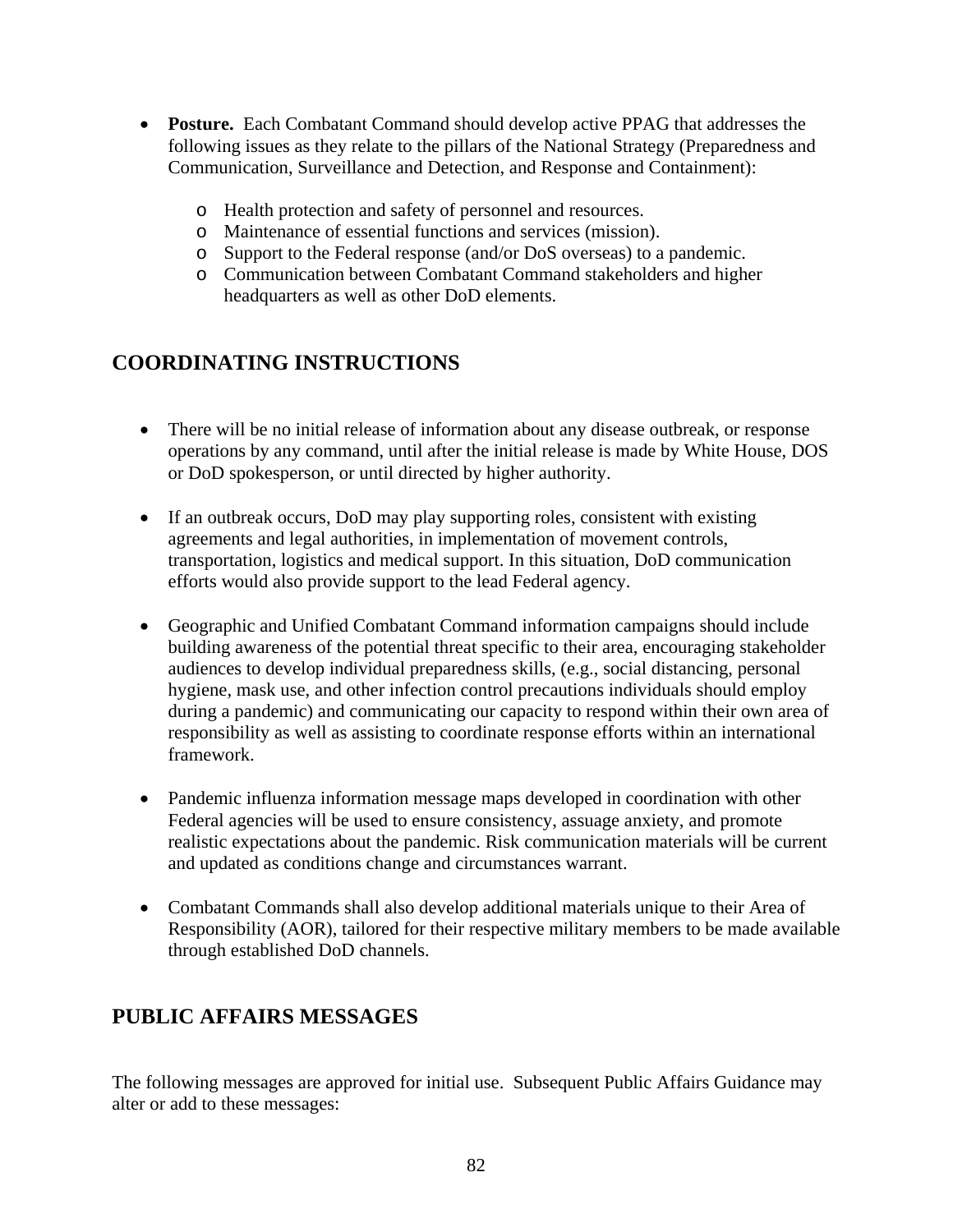- The primary goal of DoD in combating the spread of pandemic influenza in the U.S. military population and civilian population is to preserve the ability of our military and civilian workforce to provide for national defense.
- While there is no current pandemic influenza outbreak, there is still reason to be concerned. We aren't going to wait for a crisis to develop before we take steps to educate and safeguard the American people.
- Individuals should stay informed about pandemic influenza and prepare as they would for any emergency.
- Preparing now can limit the effects of a pandemic. Informed public participation and cooperation will be needed for effective public health efforts.
- The United States has been working with the World Health Organization and other countries to strengthen detection and response to outbreaks.
- If the new virus starts in Asia, limitations on travel, such as those used for SARS, may delay entry into the United States.
- It is unlikely that control measures will prevent pandemic influenza from entering the United States, but preparing now can limit the spread and effects of pandemic influenza.
- Domestically, the Department of Health and Human Services would be the lead Federal agency in charge of responding to a pandemic and DoD would act in a supporting role.
- While we are a supporting agency DoD must also focus on the health and well-being of U.S. military and civilian personnel.

# **ADDITIONAL INFORMATION**

http://www.pandemicflu.gov

http://www.dod.mil/pandemicflu

http://www.hhs.gov/emergency/mediaguide/PDF/

http://www.who.int/entity/csr/don/Handbook\_influenza\_pandemic\_dec05.pdf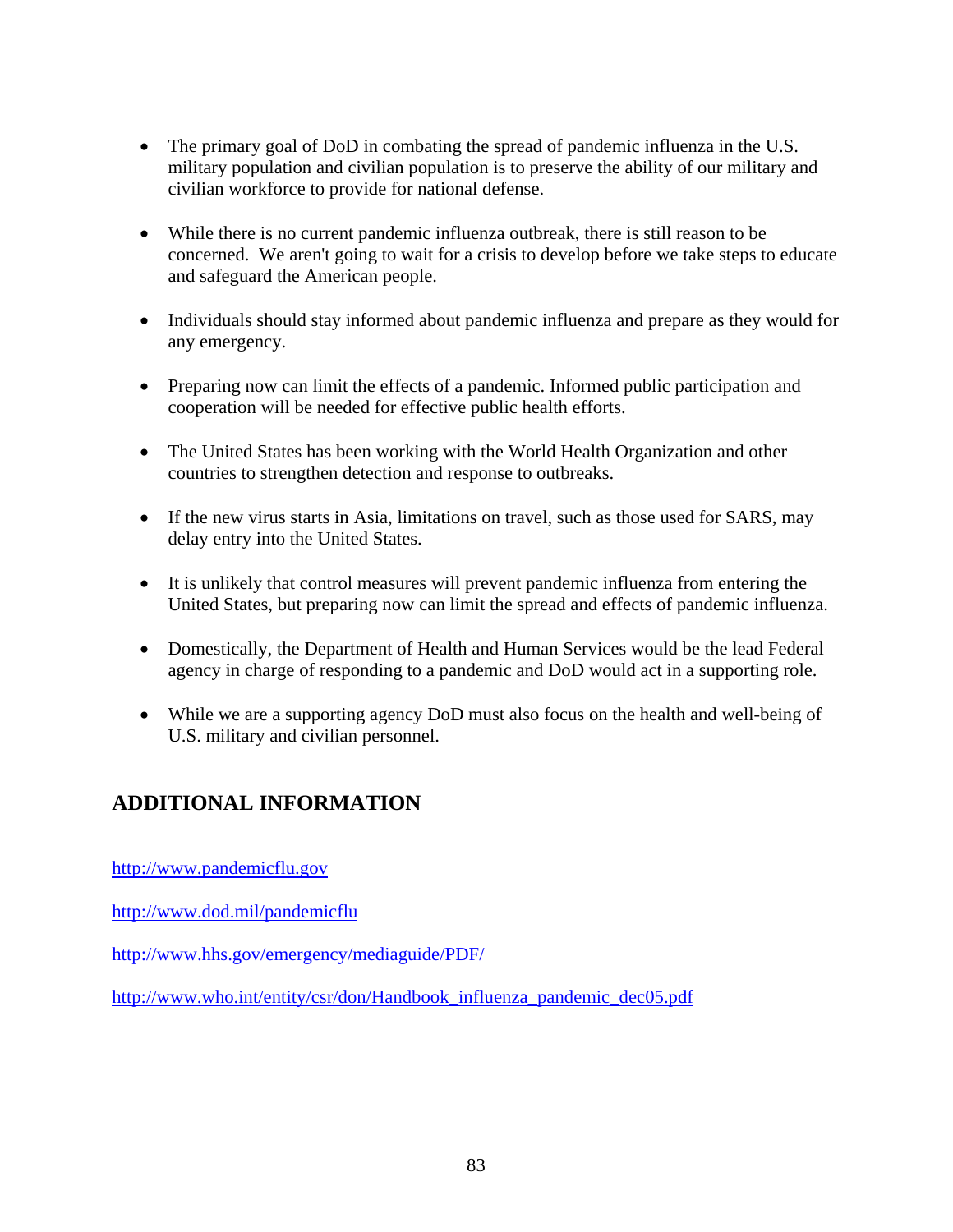# **ANNEX F, REFERENCES**

- a. Armed Forces Epidemiological Board, "Vaccines in the Military: A Department of Defense-Wide Review of Vaccine Policy and Practice," Recommendation 11, August 1999, web site http://www.ha.osd.mil/afeb/reports/vaccines.pdf/ (as of December 15, 2005).
- b. Assistant Secretary of Defense (Health Affairs) Memorandum, Subject: "Department of Defense Influenza Pandemic Preparation and Response Health Policy Guidance," January 25, 2006.
- c. Assistant Secretary of Defense (Health Affairs) Policy 05-022, "Policy for the Use of Influenza Vaccine for 2005-2006 Influenza Season," November 8, 2005, web site http://www.ha.osd.mil/policies/2005/05-022.pdf (as of December 21, 2005).
- d. Assistant Secretary of Defense (Health Affairs) Policy 99-008, "Policy for DoD Global, Laboratory-Based Influenza Surveillance," February 3, 1999, web site http://www.ha.osd.mil/policies/1999/clin9908.htm (as of December 21, 2005).
- e. Assistant Secretary of Defense (Health Affairs) Policy, "Policy for Release of Antiviral (Tamiflu®) Stockpile During an Influenza Pandemic," (January 10, 2006).
- f. Centers for Disease Control and Prevention, "Prevention and Control of Influenza: Recommendations of the Advisory Committee on Immunization Practices (ACIP)," Morbidity and Mortality Weekly Report, Vol. 23, May 28, 2004, web site http://www.cdc.gov/mmwr/PDF/rr/rr5306.pdf (as of December 15, 2005).
- g. Centers for Disease Control and Prevention, "Vaccine Information Statements," http://www.cdc.gov/nip/publications/VIS/default.htm.
- h. Department of Defense Directive (DoDD) 3020.26, Defense Continuity Program, (September 8, 2004).
- i. Department of Defense Directive 3025.15, "Military Assistance to Civil Authorities," February 18, 1997, web site http://www.dtic.mil/whs/directives/corres/pdf/d302515\_021897/d302515p.pdf (as of December 15, 2005).
- j. Department of Defense Directive 6200.2, "Use of Investigational New Drugs for Force Health Protection," August 1, 2000, web site http://www.dtic.mil/whs/directives/corres/xml/d62002x.xml (as of December 14, 2005).
- k. Department of Defense Directive 6200.3, "Emergency Health Powers on Military Installations," May 12, 2003, web site http://www.dtic.mil/whs/directives/corres/xml/d62003x.xml (as of December 14, 2005).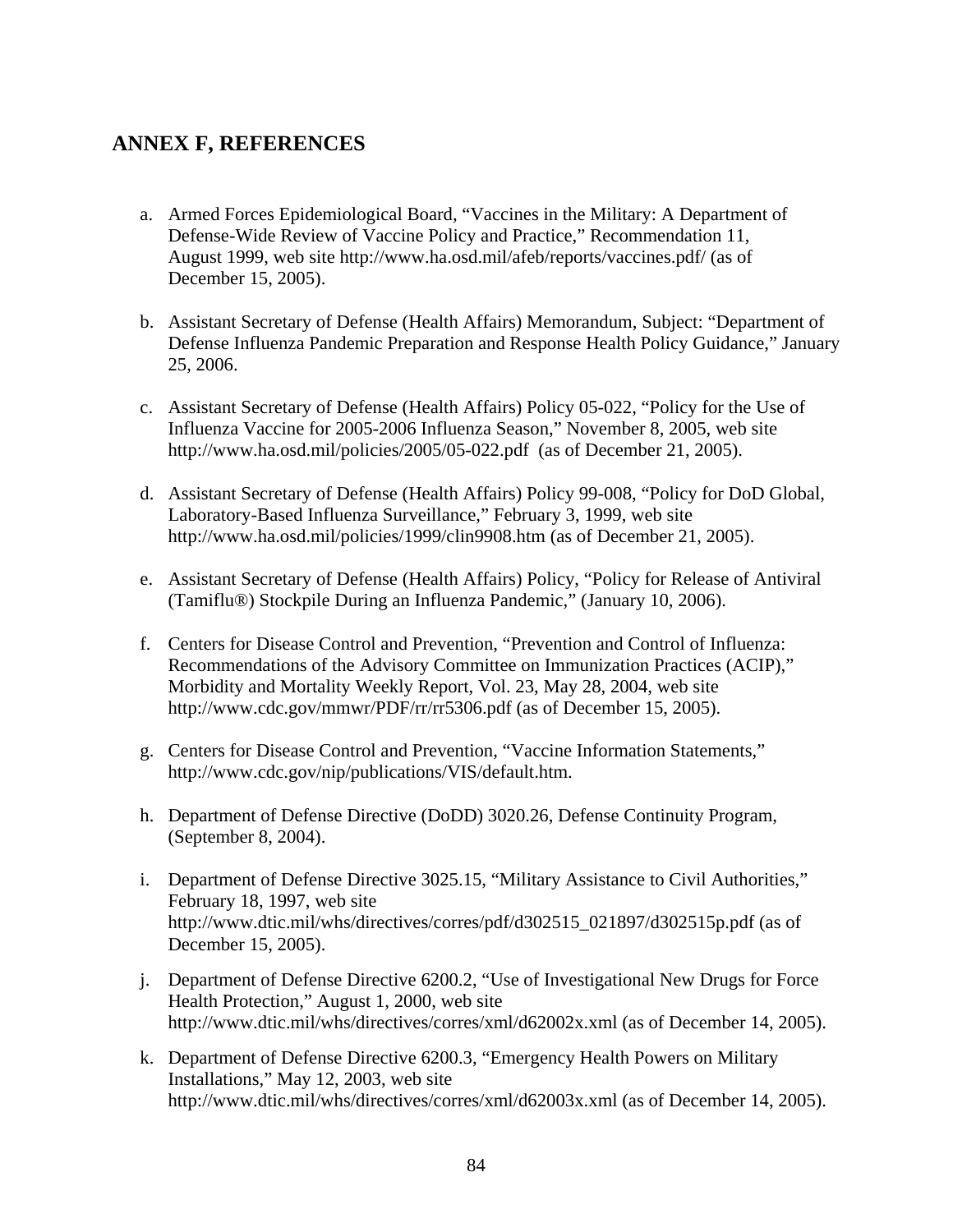- l. Department of Defense Instruction 6205.2, "Immunization Requirements," October 9, 1986, web site http://www.dtic.mil/whs/directives/corres/html/62052.htm.
- m. Department of Defense, Joint Staff Planning Order, Subject: Pandemic Influenza (PI) PLANORD, November 14, 2005 and DJS GENADMIN Message Pandemic Influenza Planning Efforts, February 6, 2006.
- n. Department of Defense, Strategy for Homeland Defense and Civil Support, (June 2005).
- o. Department of Defense, National Defense Strategy of the United States of America, (March 2005).
- p. Department of Health and Human Services, "HHS Pandemic Influenza Plan," November 2005, web site http://www.hhs.gov/pandemicflu/plan/pdf/HHSPandemicInfluenzaPlan.pdf (as of December 15, 2005).
- q. Department of Homeland Security, "National Response Plan," December 2004, web site http://www.dhs.gov/interweb/assetlibrary/NRP\_FullText.pdf (as of December 15, 2005).
- r. Executive Order 13295: Revised List of Quarantinable Communicable Diseases, (April 4, 2003).
- s. Executive Order 13375 Amendment to Executive Order 13295 relating to certain influenza viruses and quarantinable communicable diseases, (April 1, 2005).
- t. Federal Preparedness Circular (FPC) 60, Continuity of the Executive Branch of the Federal Government during National Security Emergencies, (November 2005).
- u. Federal Preparedness Circular (FPC) 65, Federal Executive Branch Continuity of Operations (COOP), (June 15, 2004).
- v. Homeland Security Council, "National Strategy for Pandemic Influenza," November 2005, web site http://www.whitehouse.gov/homeland/nspi.pdf (as of December 16, 2005).
- w. Homeland Security Council, National Strategy for Pandemic Influenza Implementation Plan, (May 2006).
- x. Homeland Security Presidential Directive (HSPD) 10: BioDefense for the  $21<sup>st</sup>$  Century, (April 28, 2004).
- y. Joint Publication 3-07.5, "Joint Tactics, Techniques, and Procedures for Noncombatant Evacuation Operations," September 30, 1997, web site www.dtic.mil/doctrine/jel/new\_pubs/jp3\_07\_5.pdf.